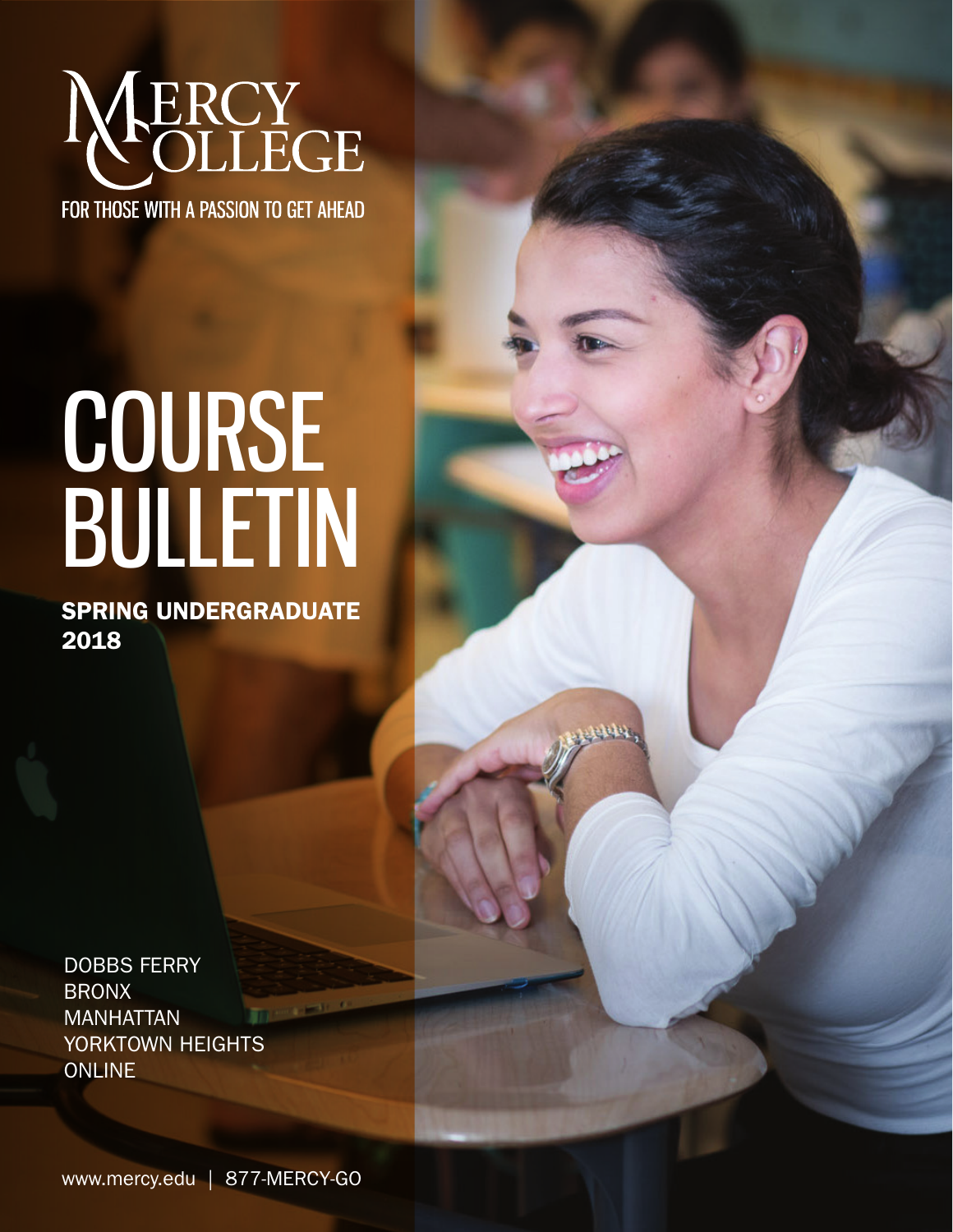# Spring 2018 Undergraduate Course Bulletin

# Table of Contents

| <b>Registration/Payment Procedures  2</b>                               |
|-------------------------------------------------------------------------|
| <b>Mercy Connect Guide For Payment</b><br>And Financial Aid 4           |
| <b>Spring 2018 Undergraduate Academic</b><br>Calendar  5                |
| Hours Of Operation 6                                                    |
| General Information  7                                                  |
| Financial Assistance 7                                                  |
| Withdrawal and Refund  7                                                |
| <b>Refund Schedule with Official</b><br>Withdrawal  8                   |
| <b>Payment Policy and Procedures</b><br>for All Students 8              |
| Payment Arrangements  8                                                 |
| <b>Tuition And Fees For Summer 2017 -</b><br>Fall 2017 - Spring 2018. 9 |
| <b>Course Fees For Summer 2017 -</b><br>Fall 2017 - Spring 2018. 10     |
| <b>Immunization Requirements  11</b>                                    |
| Meningococcal Information 12                                            |
| <b>Meningococcal Meningitis</b><br>Vaccination Response Form 13         |
| <b>Mercy College Immunization Record. . 14</b>                          |
| How To Use This Course Schedule 15                                      |
| <b>Spring 2018 Undergraduate Semester</b>                               |
| 16                                                                      |
| American Sign Language<br>16                                            |
| 17                                                                      |
| 17                                                                      |
| Behavioral Science<br>18                                                |
| 20                                                                      |
| 23                                                                      |
| 24                                                                      |
| Clinical Lab Science 25                                                 |

| Communication Disorders. 26            |    |
|----------------------------------------|----|
| Communication Studies                  | 26 |
| Computer Arts and Design               | 26 |
| Computer Science.                      | 27 |
| Corporate and Homeland Security        | 28 |
| Criminal Justice                       | 28 |
|                                        | 30 |
| Cybersecurity                          | 30 |
|                                        |    |
|                                        |    |
| Entrepreneurship 35                    |    |
| Exercise Science 35                    |    |
|                                        | 36 |
| Foreign Language                       | 36 |
|                                        | 36 |
| Health Science                         | 36 |
|                                        | 37 |
| International Business                 | 39 |
| International Relations and Diplomacy. | 39 |
| Italian                                | 39 |
| Junior Seminar                         | 40 |
|                                        | 41 |
|                                        | 41 |
| Marketing                              | 42 |
|                                        | 43 |
|                                        | 45 |
|                                        | 46 |
| Music Technology                       | 47 |
|                                        | 47 |
| Occupational Therapy                   | 48 |
| Organizational Management              | 48 |
| Paralegal Studies                      | 49 |
|                                        |    |
|                                        |    |
| Political Science  50                  |    |
|                                        | 51 |
|                                        | 56 |
|                                        | 56 |
| Social Work                            | 56 |
| Sociology.                             | 57 |
|                                        | 61 |
| Speech Communication                   | 62 |
| Sports Management                      | 63 |
| Veterinary Technology.                 | 64 |
|                                        |    |



This bulletin is current as of the print date of October 17, 2017. For the most up to date class schedule, registration, payment and refund policies please check online at www.mercy.edu

Mercy College reserves the right to revise or change its academic calendar, rules, charges, fees, schedules, courses, requirements for degrees and any other regulations, policies or practices affecting students whenever considered necessary or desirable. The foregoing changes may include, without limitation, the elimination of courses, and programs.



555 Broadway Dobbs Ferry NY, 10522

1-877-MERCY-GO www.mercy.edu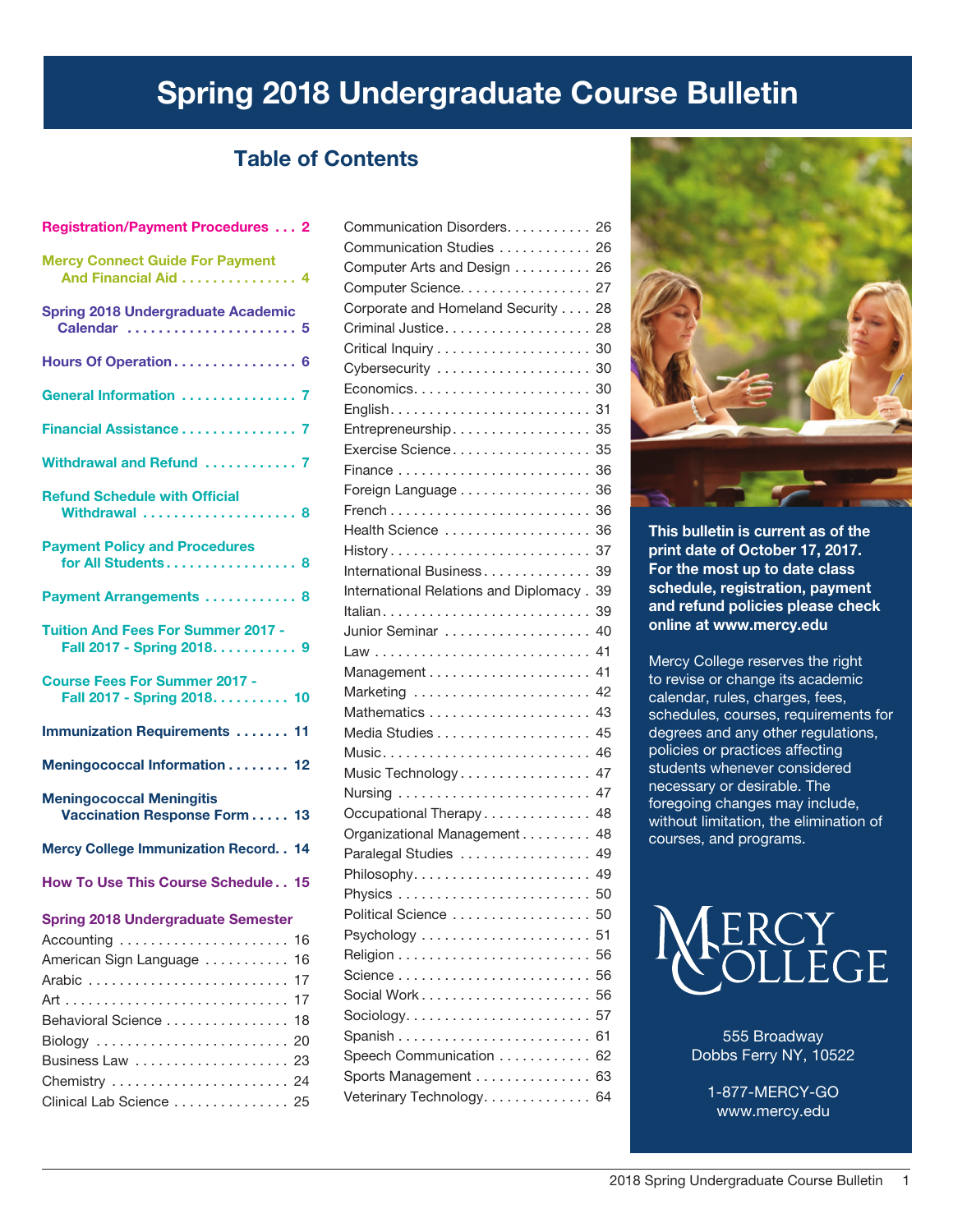# Registration/Payment Procedures

# *In-person and Web registration begins on Wednesday, November 1, 2017*

- You must be in FULL compliance with the New York State Immunization Law. Submit immunization documents to the Office of Student Services.
- Make and keep an appointment with your mentor or program director to go over your degree requirements and review your transcript on Mercy Connect. If you have transfer credits, pay particular attention to your transfer work, and make sure that you do not enroll in a course for which you have already received credit.
- Review available courses through Mercy Connect.
- Check prerequisites and registration restrictions for each course in which you plan to register by clicking on the CRN and then clicking on the course title. This will tell you the prerequisite.
- Make a list of the courses in which you plan to enroll using a Registration/Schedule Worksheet.
- Clear any holds that prevent registration. Your holds status is available via Mercy Connect by selecting the student tab, then selecting "view holds." If you have any questions about your holds, contact the Office of Enrollment Services at 1-888-464-6737.
- If you intend to use Financial Aid (grants and loans), you MUST file the 2017-18 Free Application for Federal Student Aid (FAFSA). The Office of Enrollment Services will give priority to those who filed by February 15, 2017. If you have not received an award notification prior to the beginning of the semester, please visit the Office of Enrollment Services at your home campus IMMEDIATELY.
- All payment arrangements must be completed by December 27, 2017

# For questions on your holds, call 1-888-464-6737. We are here to help You!

## To proceed with registration:

- Either process your registration online (see procedures below) or take your registration form, signed by an advisor, to the Office of Enrollment Services to complete your registration.
- You will be required to complete a Student Acknowledgement Statement and Method of Payment Information Form. This will be used to assist you in completing your payment arrangements for the spring term.
- If you have changed your address, submit your change of address request form at the Office of Enrollment Services at your local campus or fax it to 914-674-7516.

#### After you have registered:

- Print your schedule via Mercy Connect.
- Follow through with your payment/financial aid procedures. You may pay online via Mercy Connect. After you have registered:

## Web Registration

#### Registration Instructions for Mercy Connect

Online students who live in the Tri State area must follow the New York State Immunization Law. You can fax your proof of immunization to the Office of Enrollment Services at 914-674-7516

- After logging into Mercy Connect select the Administrative Services tab at the top of the page. (If you have trouble logging into Mercy Connect, please contact the Helpdesk at helpdesk@mercy.edu or 914-674-7526.)
- To register for classes, choose Student and Financial Aid.
- On the Student and Financial Aid page, choose Registration to view the Registration Menu.
- You must select a term before you can access the options on the Registration Menu. Click Select Term on the Registration Menu.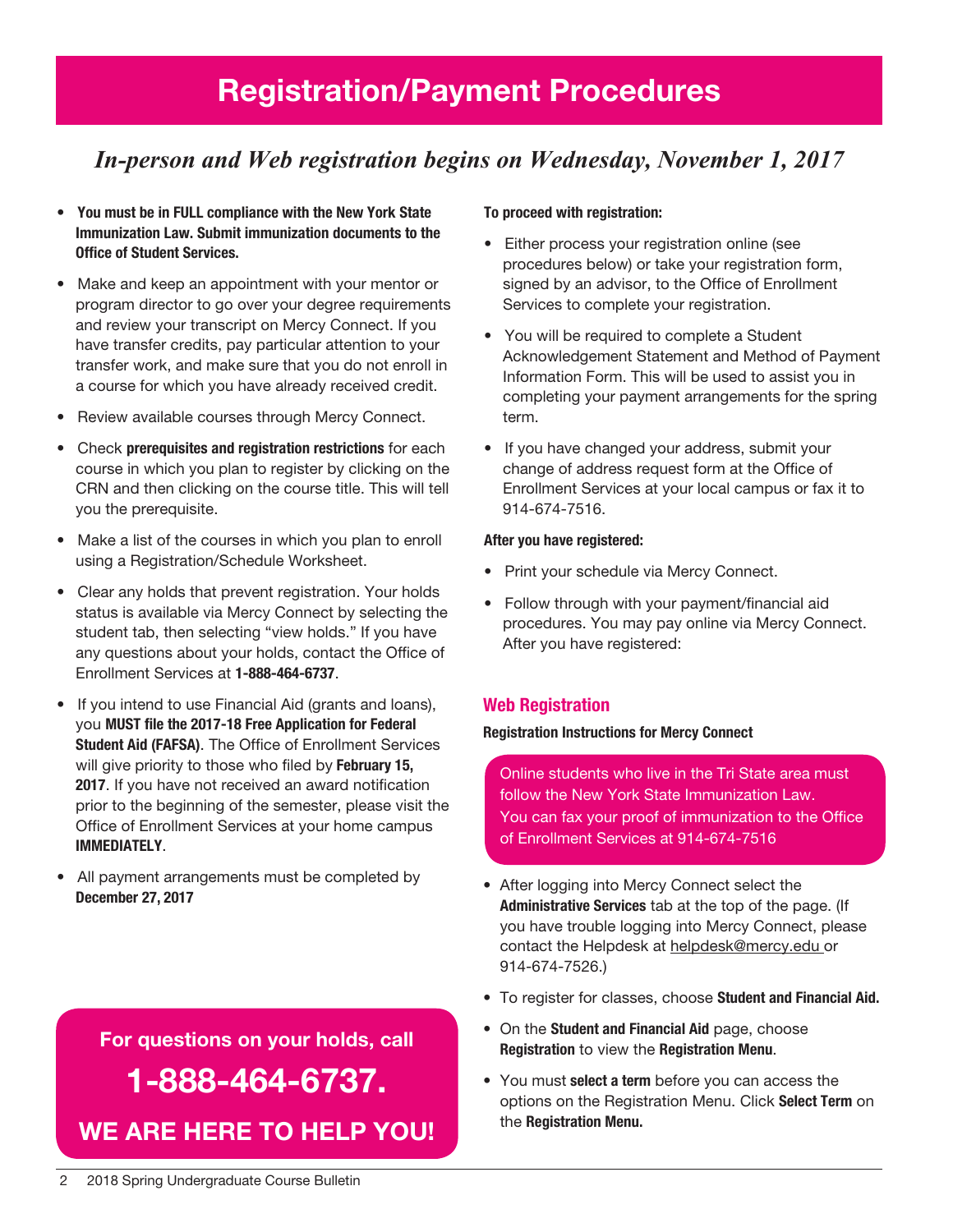- Spring 2018 Trimester (OT & PT)
- Spring 2018 Quarter (Accounting, Health Service Mgmt., Human Resources, Internet Business, MBA)
- Spring 2018 Semester for all other programs Highlight the term, and click the Submit Term button. This will return you to the Registration Menu.
- The first time you select add or drop classes for a term you will be required to complete a Student Acknowledgement Statement and Method of Payment Information Form. This information will be used to assist you in completing your payment arrangements for the spring term.
- If you want to search for classes, click the Class Search button at the bottom of the page. This brings you to the Look Up Classes page. On this page, you can search for classes using specific criteria. You must select the subject name and any other criteria you wish to specify (course number, campus, etc.) however only the subject name is required. After selecting the criteria, click Class Search.
- On the Look Up Classes page, a listing of classes fitting the criteria you specified will appear. Class information, such as dates, days, time, campus, and seats available will appear for each class listing. If you wish to register for a class, check the box in front of the CRN and click Register. If there is a C in the box, the class is closed. If there is an X in the box it has been cancelled. If you are on hold you will not be able to check any boxes.
- If you do not have to look up classes because you already know the Course Reference Number (CRN) choose Add or Drop Classes from the Registration Menu. Then enter the CRNs in the boxes (one CRN per box). After entering the CRNs click the Submit Changes button. (If you receive an error message on the Add/Drop Classes page, check your schedule of classes or contact your advisor.)
- To Drop a Class In the second column, 'Action' there is a window with a down arrow. Click on the arrow and a message should appear indicating 'Web Drop'. Click this and then at the bottom of the form click on 'Submit Changes'. If the message (web drop) does not appear in the window the period for dropping through the web is over and you should contact your advisor. Please see Withdrawals and Refunds.
- You can view your schedule by clicking Detail Schedule on the Registration Menu. To get to the Registration Menu, click the menu icon on the toolbar located in the top right corner of the page. If you want to print your class schedule, click the printer icon on your web browser's toolbar. Before you logout, click on Account Summary from the Student Account menu under Student and Financial Aid. Make sure you have made the necessary arrangements to cover your tuition using grants, loans, payment plan, etc.

## We are here to help you:

## Undergraduate Advising: contact your mentor or program director

Registration Holds: Student Services Support Center at 1-888-464-6737

Financial Aid: Student Services Support Center at 1-888-464-6737

Graduate Academic holds: contact your School Dean

Computer helpdesk: helpdesk@mercy.edu or 914-674-7526

## Registration/Schedule Worksheet

| Subject, Course #, Title | <b>CRN Number</b> | <b>Credit</b> | Day | <b>Time</b> |
|--------------------------|-------------------|---------------|-----|-------------|
|                          |                   |               |     |             |
|                          |                   |               |     |             |
|                          |                   |               |     |             |
|                          |                   |               |     |             |
|                          |                   |               |     |             |
|                          |                   |               |     |             |
|                          |                   |               |     |             |
|                          |                   |               |     |             |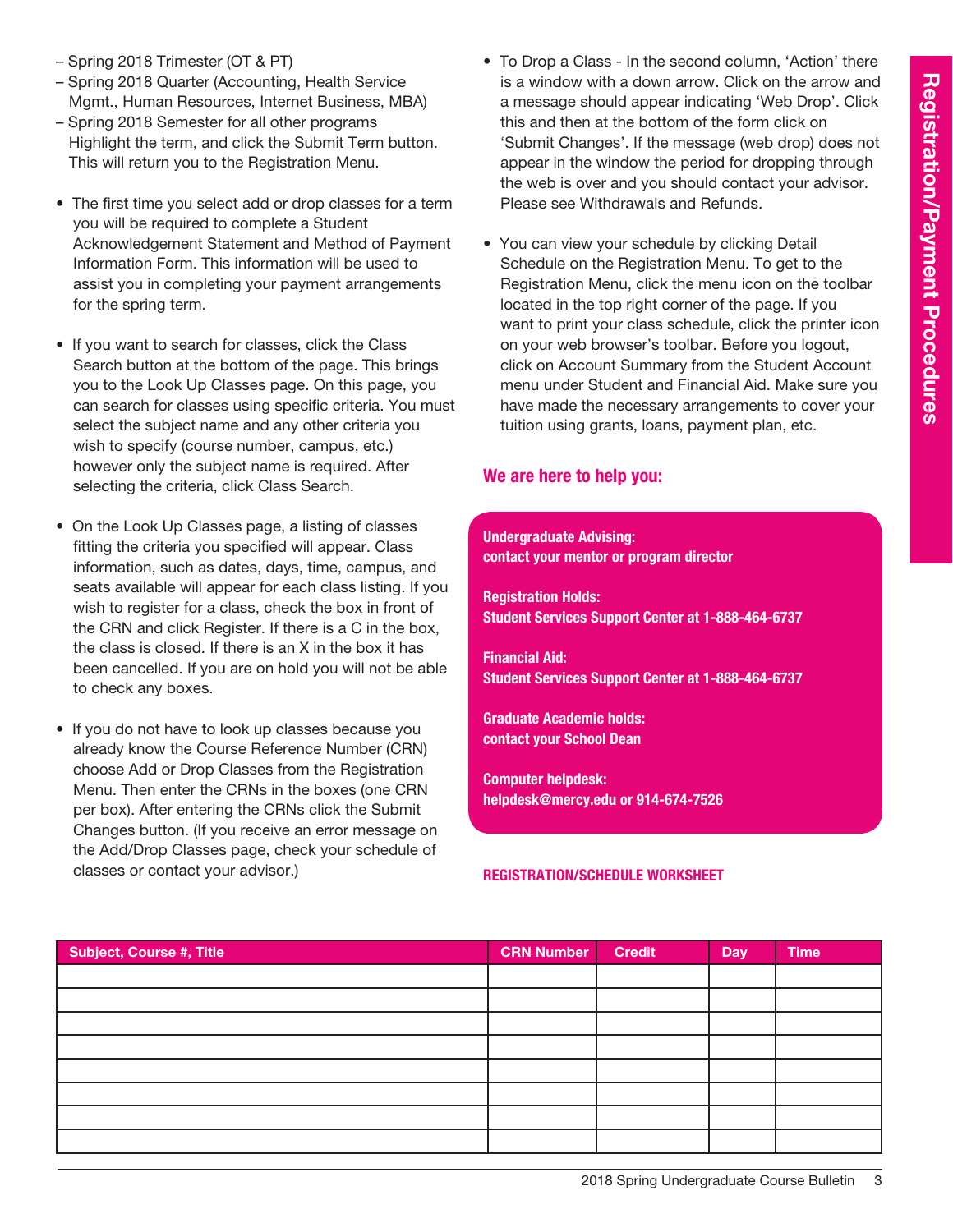# Mercy Connect Guide for Payment and Financial Aid



# ...your gateway to the **Mercy College community**

# OBTAINING YOUR MERCY COLLEGE CONNECT ACCOUNT

- 1. Navigate to http://connect.mercy.edu
- 2. Click on "Get your Username and Password" on the left
- **3.** Enter the required information, and click SUBMIT.
- 4. This will provide you with your Username and PIN number for Mercy Connect and Blackboard, the College's online course system

# ACCESSING YOUR STUDENT ACCOUNT

- 1. Go to http://connect.mercy.edu
- 2. Click on "Get your Username and Password" on the left
- **3.** Click on the Academic Services tab at the right side of the page
- 4. Select Administrative Services
- 5. Select Student & Financial Aid
- 6. Click on "Student Account"
- 7. Select Term to review current charges and financial aid package

# Mercy College homepage to obtain entrance/exit counseling:

- 1. Go to Mercy College Homepage at www.mercy.edu
- 2. Go to Admissions
- **3.** Go to Financial Aid, How to apply link on the right side of the page. Go to Forms and **Documentation**
- 4. All the way to Bottom of Page are Links (URL'S) for Entrance and Exit Interviews

# Cancellation and Schedule Change Policy

The College reserves the right to revise, change schedule or cancel any course whenever considered necessary or desirable. Course cancellation information is posted in Mercy Connect. Students are also notified via Mercy Connect e-mail.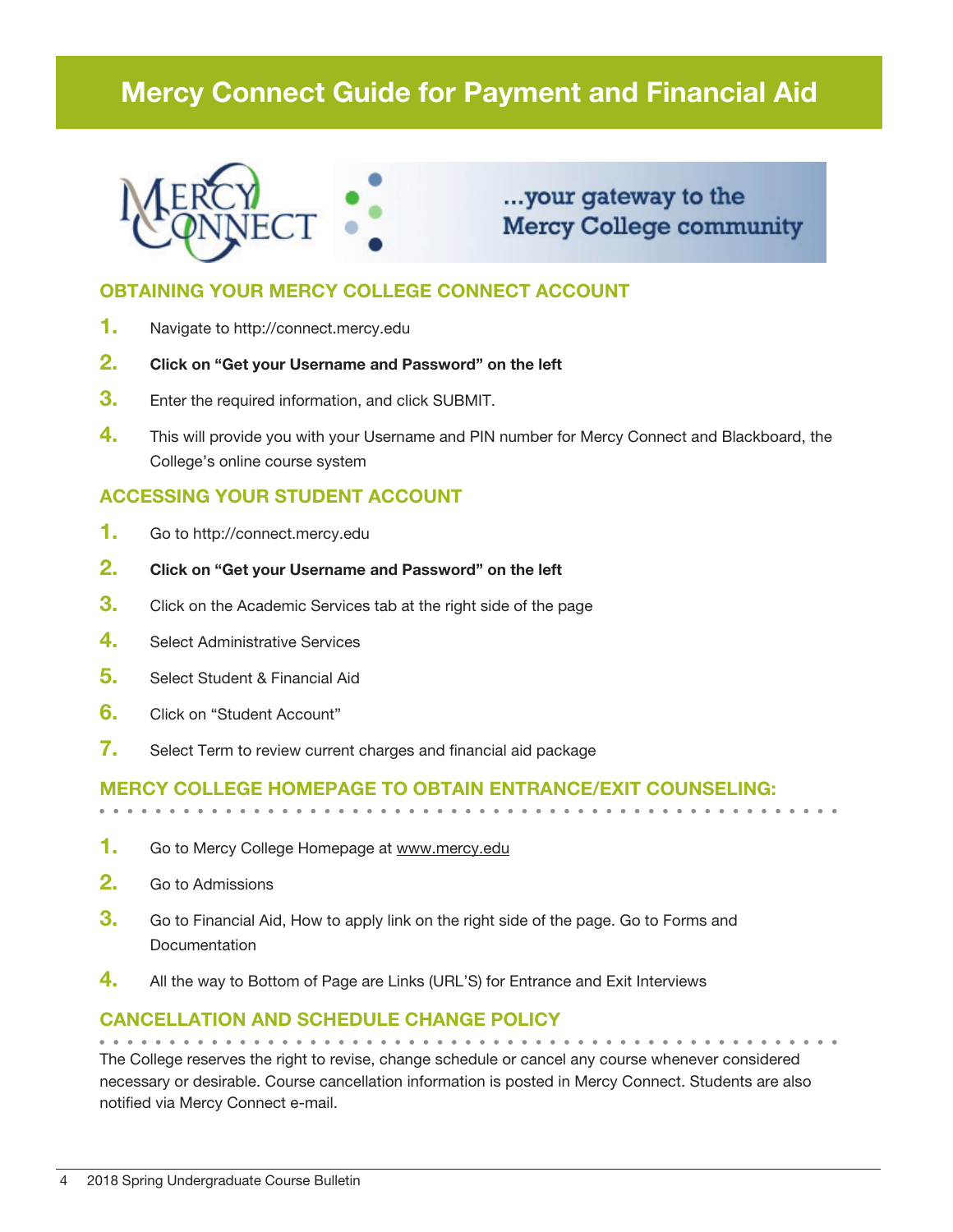# Spring 2018 Undergraduate Academic Calendar

All terms follow the schedule for observed Federal holidays, as outlined in the term A schedule.

#### TERM A (15 WEEK SEMESTER) Wednesday, January 17 – Wednesday, May 9

| Monday, January 15    | Martin Luther King, Jr. Day: College Holiday                      |
|-----------------------|-------------------------------------------------------------------|
| Wednesday, January 17 | Spring Term A Begins                                              |
| Tuesday, January 23   | Last Date for Registration and Change of Program                  |
| Monday, February 19   | Presidents' Day: College Holiday                                  |
| Wednesday, March 14   | Faculty Seminar Day: Only Classes Beginning at or After 4 Pm Meet |
| Wednesday, March 14   | Last Day for Course Withdrawal with a "W"                         |
| Monday, March 26      | <b>Spring Recess Begins</b>                                       |
| Monday, April 2       | <b>Classes Resume</b>                                             |
| Wednesday, May 9      | Spring Term A Ends                                                |
| Thursday, May 10      | <b>Baccalaureate</b>                                              |
| Wednesday, May 16     | Commencement                                                      |
| Friday, May 25        | College Holiday                                                   |
| Monday, May 28        | Memorial Day: College Holiday                                     |

#### TERM B (8 WEEK TERM) Wednesday, January 17 – Monday, March 12

| Monday, January 15     | Martin Luther King, Jr. Day: College Holiday     |
|------------------------|--------------------------------------------------|
| Wednesday, January 17  | Spring Term B Begins                             |
| Tuesday, January 23    | Last Date for Registration and Change of Program |
| Monday, February 19    | Presidents' Day: College Holiday                 |
| Wednesday, February 14 | Last Day for Course Withdrawal with a "W"        |
| Monday, March 12       | Spring Term B Ends                               |

#### TERM C (8 WEEK TERM) Tuesday, March 13 – Wednesday, May 9

| Tuesday, March 13   | Spring Term C Begins                                              |
|---------------------|-------------------------------------------------------------------|
| Wednesday, March 14 | Faculty Seminar Day: Only Classes Beginning at or After 4 Pm Meet |
| Monday, March 19    | Last Date for Registration and Change of Program                  |
| Monday, March 26    | <b>Spring Recess Begins</b>                                       |
| Monday, April 2     | Classes Resume                                                    |
| Tuesday, April 17   | Last Day for Course Withdrawal with a "W"                         |
| Wednesday, May 9    | Spring Term A Ends                                                |

TERM E (4 WEEK TERMS) – Organizational Management (EDGE) Wednesday, January 17 – Wednesday, May 9

| E <sub>1</sub> | Wednesday, January 17 - Tuesday, February 13 |                                                                   |  |
|----------------|----------------------------------------------|-------------------------------------------------------------------|--|
|                | Tuesday, January 23                          | Last Day for Registration and Change of Program                   |  |
|                | Tuesday, January 30                          | Last Day for Course Withdrawal with a "W"                         |  |
| E <sub>2</sub> | Wednesday, February 14 - Tuesday, March 13   |                                                                   |  |
|                | Tuesday, February 20                         | Last Day for Registration and Change of Program                   |  |
|                | Monday, February 19                          | Presidents' Day: College Holiday                                  |  |
|                | Tuesday, February 27                         | Last Day for Course Withdrawal with a "W"                         |  |
| E3             | Wednesday, March 14 - Tuesday, April 17      |                                                                   |  |
|                | Wednesday, March 14                          | Faculty Seminar Day: Only Classes Beginning at or After 4 Pm Meet |  |
|                | Tuesday, March 20                            | Last Day for Registration and Change of Program                   |  |
|                | Saturday, March 24                           | Last Day for Course Withdrawal with a "W"                         |  |
|                | Monday, March 26                             | <b>Spring Recess Begins</b>                                       |  |
|                | Monday, April 2                              | <b>Classes Resume</b>                                             |  |
| E4             | Wednesday, April 18 - Wednesday, May 9       |                                                                   |  |
|                | Monday, April 23                             | Last Day for Registration and Change of Program                   |  |
|                | Tuesday, May 1                               | Last Day for Course Withdrawal with a "W"                         |  |

THE COLLEGE RESERVES THE RIGHT TO EXTEND ANY TERM IN THE EVENT OF CLASS CANCELLATIONS DUE TO WEATHER AND/OR OTHER EMERGENCY.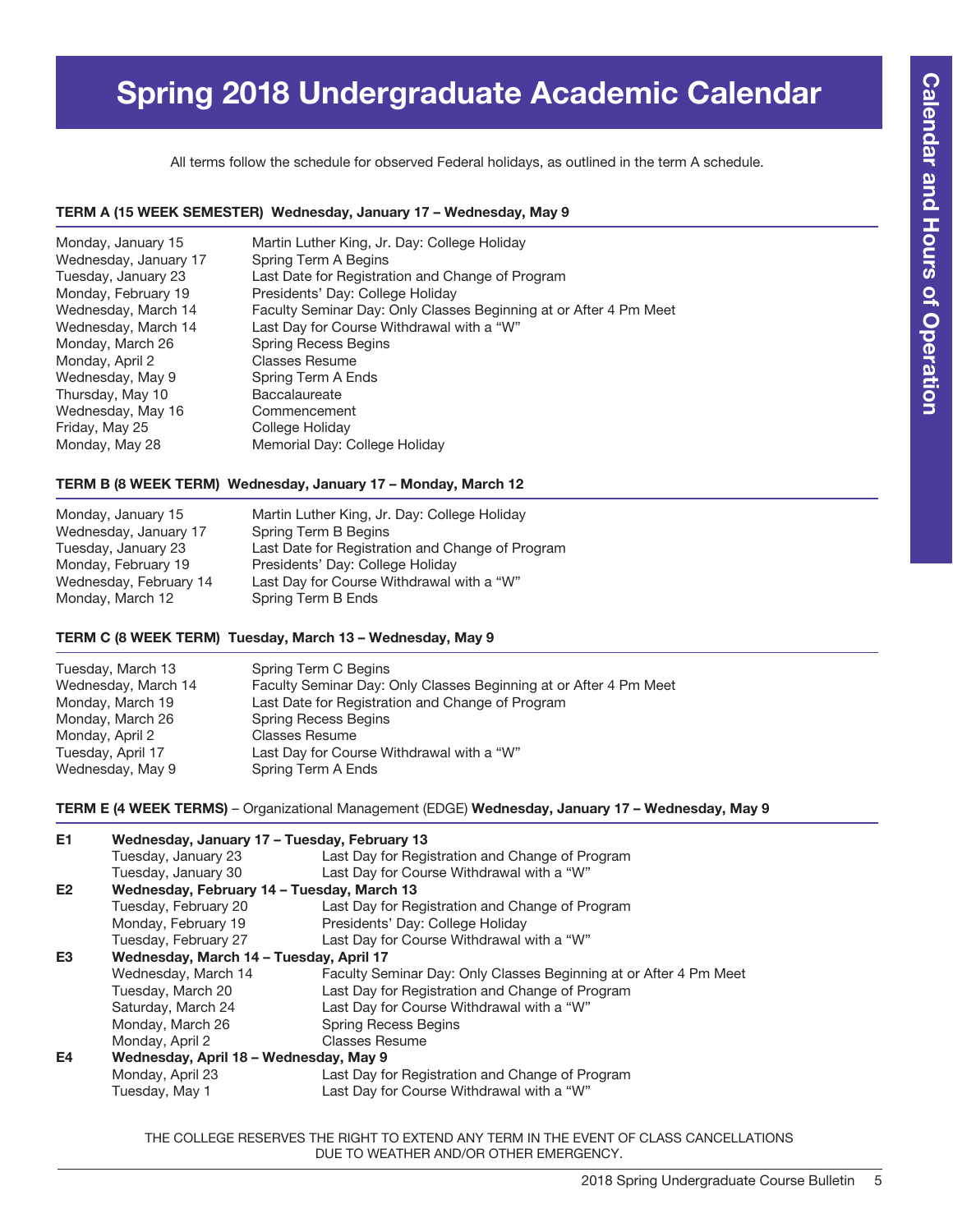| <b>HOURS OF OPERATION</b> |                       |                         |                            |
|---------------------------|-----------------------|-------------------------|----------------------------|
|                           | <b>Admissions</b>     | <b>PACT</b>             | <b>Enrollment Services</b> |
| <b>Dobbs Ferry</b>        |                       |                         |                            |
| Monday                    | $9:00$ am - $7:00$ pm | 8:30 am - 7:00 pm       | $9:00$ am - $7:00$ pm      |
| Tuesday                   | $9:00$ am - $7:00$ pm | 8:30 am - 7:00 pm       | $9:00$ am - $7:00$ pm      |
| Wednesday                 | 9:00 am - 7:00 pm     | 8:30 am - 7:00 pm       | $9:00$ am - $7:00$ pm      |
| Thursday                  | $9:00$ am - $7:00$ pm | 8:30 am - 7:00 pm       | $9:00$ am - $7:00$ pm      |
| Friday                    | 9:00 am - 5:00 pm     | 9:00 am - 5:00 pm       | 9:00 am - 5:00 pm          |
| Saturday                  | 9:00 am - 2:00 pm     | 9:00 am - 2:00 pm       | $9:00$ am - 2:00 pm*       |
| <b>Bronx</b>              |                       |                         |                            |
| Monday                    | $9:00$ am - 7:00 pm   | $9:00$ am - $7:00$ pm   | $9:00$ am - $7:00$ pm      |
| Tuesday                   | $9:00$ am - $7:00$ pm | $9:00$ am - $7:00$ pm   | $9:00$ am - $7:00$ pm      |
| Wednesday                 | $9:00$ am - $7:00$ pm | $9:00$ am - $7:00$ pm   | $9:00$ am - $7:00$ pm      |
| Thursday                  | $9:00$ am - $7:00$ pm | 9:00 am - 7:00 pm       | 9:00 am - 7:00 pm          |
| Friday                    | $9:00$ am - 5:00 pm   | $9:00$ am - $5:00$ pm   | $9:00$ am - $5:00$ pm      |
| Saturday                  | $9:00$ am - 2:00 pm   | $9:00$ am - 2:00 pm     | 9:00 am - 2:00 pm*         |
| <b>Manhattan</b>          |                       |                         |                            |
| Monday                    | $9:00$ am - $7:00$ pm | 9:00 am - 7:00 pm       | $9:00$ am - $7:00$ pm      |
| Tuesday                   | $9:00$ am - $7:00$ pm | $9:00$ am - $7:00$ pm   | $9:00$ am - $7:00$ pm      |
| Wednesday                 | $9:00$ am - $7:00$ pm | $9:00$ am - $7:00$ pm   | $9:00$ am - $7:00$ pm      |
| Thursday                  | $9:00$ am - $7:00$ pm | $9:00$ am - $7:00$ pm   | $9:00$ am - $7:00$ pm      |
| Friday                    | $9:00$ am - 5:00 pm   | 9:00 am - 5:00 pm       | $9:00$ am - $5:00$ pm      |
| Saturday                  | $9:00$ am - 2:00 pm   | $9:00$ am - 2:00 pm     | $9:00$ am - 2:00 pm*       |
| <b>Yorktown</b>           |                       |                         |                            |
| Monday                    | $9:00$ am - $7:00$ pm |                         | 9:00 am - 7:00 pm          |
| Tuesday                   | $9:00$ am - $7:00$ pm | SEE ENROLLMENT SERVICES | $9:00$ am - $7:00$ pm      |
| Wednesday                 | 9:00 am - 7:00 pm     | <b>HOURS</b>            | 9:00 am - 7:00 pm          |
| Thursday                  | $9:00$ am - $7:00$ pm |                         | 9:00 am - 7:00 pm          |
| Friday                    | 9:00 am - 5:00 pm     |                         | 9:00 am - 5:00 pm          |
| Saturday                  | $9:00$ am - 2:00 pm   |                         | 9:00 am - 2:00 pm*         |
|                           |                       |                         |                            |

# \*Please note: CHANGE OF SATURDAY HOURS as of May 2015 The office will be open the 2<sup>nd</sup> and 4<sup>th</sup> Saturday of the month.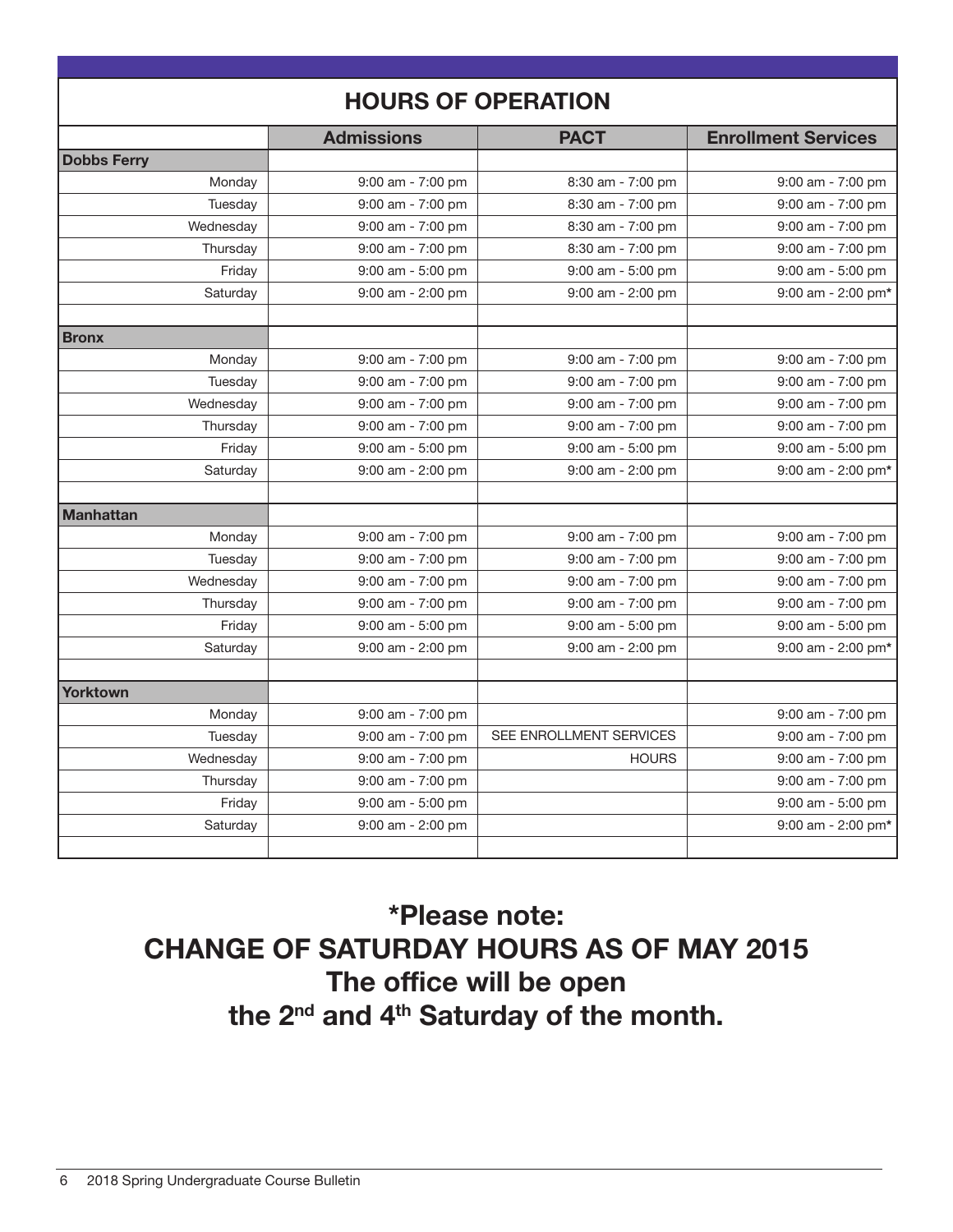# General Information

# Non-Degree Seeking Students

Non-Degree Seeking Students (Non-Matriculating) Students who wish to enroll in courses for college credit on a non-matriculating (non-degree) basis may register for those courses without making a formal application for admission to Mercy College. However, all nonmatriculating students must meet with an admissions counselor to complete a non-degree form and to have the desired courses approved.

Non-matriculated students are not eligible for Federal, State or Institutional Financial Aid. For payment options or assistance with financial aid requirements, an appointment with a Student Services Staff member is recommended. You are welcome to the Office of Student Services at any of our four campus locations or may phone the Office of Admissions to become a matriculated student at 877-MERCY-GO.

## Financial Assistance

. . . . . . . . . . . . . . .

The Office of Student Services communicates with students both via Mercy Connect and via US Mail. Requests for required documentation and financial aid award package notifications are sent as both a targeted email message, and via US Mail. To expedite processes, students are encouraged to login to Mercy Connect weekly to check for these messages. Directions for using Mercy Connect are available in the Mercy Connect Section of this bulletin. Additionally, you are welcome to visit one of our campus Office of Student Services if you need personalized assistance. Finally, you may also contact us by telephone:

| <b>Athletic Scholarships</b>           | <u>914-674-7566 [</u> |  |
|----------------------------------------|-----------------------|--|
| Academic Scholarships 888-464-6737     |                       |  |
| <b>Account or Financial Aid status</b> | 1-888-464-6737        |  |

## Withdrawals and Refunds

. . . . . . . . . . . . . . . . . . Students wishing to withdraw from courses for which they have registered MUST file an official withdrawal. Ceasing to attend classes does not constitute an official withdrawal. If you do not officially withdraw it will result in the issuance of a grade of "FW" which will be calculated into the student's GPA as an "F" and may result in dismissal. In addition this status will be reported to the Office of Student Services and may result in a reevaluation and possibly a reduction of financial aid funds. Notification to the instructor or to any other office does not constitute an official withdrawal. An official withdrawal may be processed in person at any Student Services Office, or via Mercy Connect.

Withdrawal from class(es) does not necessarily entitle a student to a refund of tuition and fees paid, or to a reversal of tuition charged. Refunds will be made in accordance with the refund schedule. The date of withdrawal will be the date the official withdrawal form is entered into the computer, not the last date of class attendance. Students who receive financial aid should contact a Student Services counselor.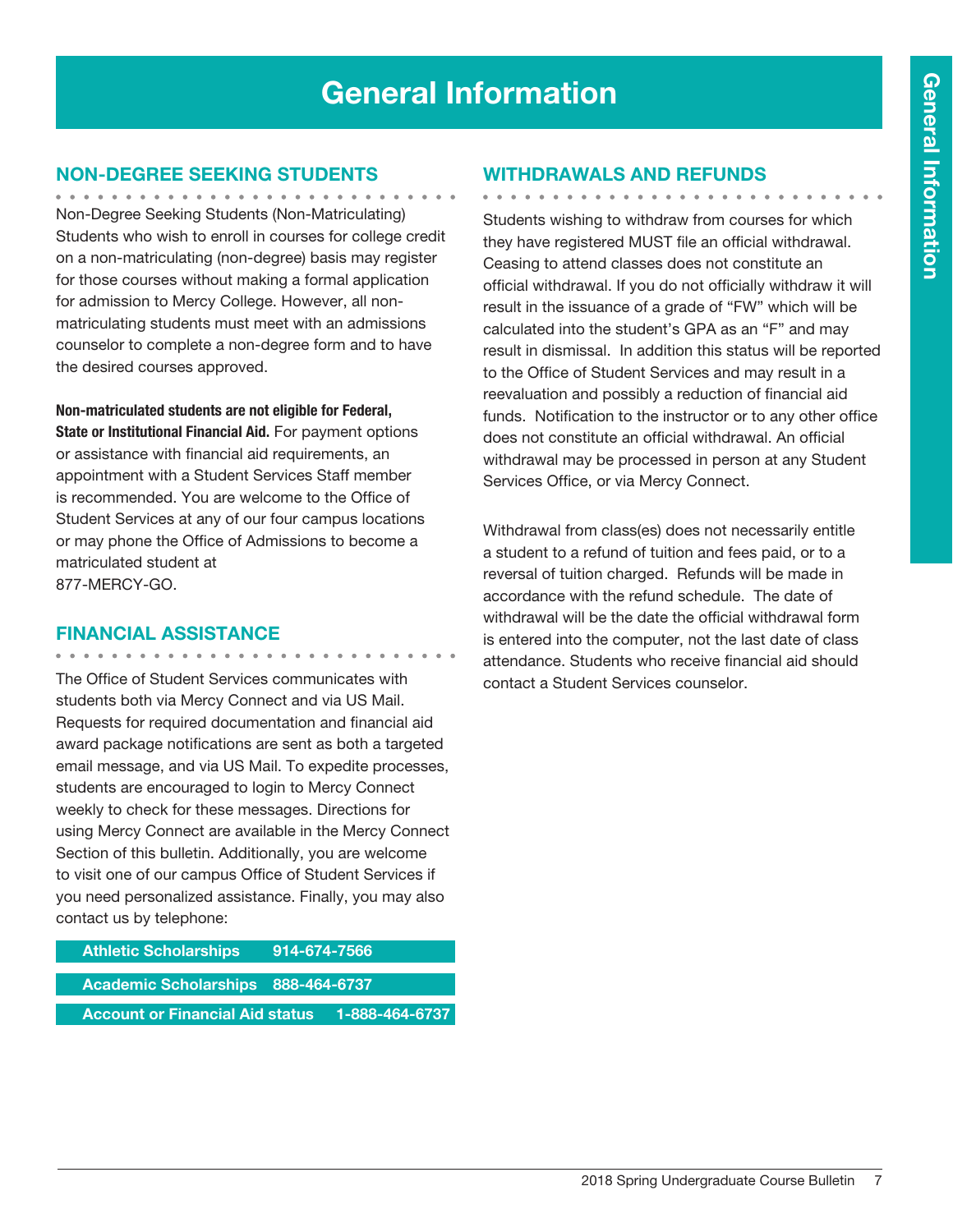# Refund Schedule with Official Withdrawal

(Dates indicate the last day on which the official withdrawal may be processed)

#### UNDERGRADUATE PROGRAMS

|                | 100%   | 80%               | 50%    | 0%            |
|----------------|--------|-------------------|--------|---------------|
| <b>TERM A</b>  | Jan 23 | Jan 30            | Feb 06 | Feb 07        |
| <b>TERM B</b>  | Jan 23 | Jan 30            |        | Jan 31        |
| <b>TERM C</b>  | Mar 19 | Mar 26            |        | <b>Mar 27</b> |
| <b>TERM E1</b> | Jan 23 | Jan 26            |        | Jan 27        |
| TERM E2        | Feb 20 | Feb <sub>23</sub> |        | Feb 24        |
| <b>TERM E3</b> | Mar 20 | Mar 23            |        | Mar 24        |
| <b>TERM E4</b> | Apr 23 | Apr 26            |        | Apr 27        |

Students that withdraw during any part of the refund period and have deferred payment via third party (whether financial aid, employer, etc) arrangements will be responsible for all tuition and related fees regardless if eligibility of such arrangements for disbursement and/or payment have been established prior to withdrawal.

Credit granted for tuition charged to American Express, Discover, MasterCard or VISA will be credited to the student's Mercy College account.

Refunds will be granted only for credit that appears on the student's account. The processing of refunds from loans, financial aid award, or other third party reimbursement cannot begin prior to the time the College certifies eligibility and/or receives and posts the funds to the student's account. Refund checks are made payable to the student and mailed to the student's home address.

Refunds resulting from a Parent Plus Loan will be made payable to the parent and mail to the parent's address on record.

# Payment Policy and Procedures for all Students

To best serve your financial needs as a student at Mercy College, it is important to familiarize yourself with the College's payment policy. The following is a brief summary of those policies, for further information please refer to our web site or call 1-888-464-6737.

Acceptable payment arrangements must be made three weeks before the first day of each term. Acceptable payment arrangements include payment in full or approved financial aid and a payment plan covering the balance in full. Students who have not made satisfactory payment arrangements will incur monthly late fees, and will have registration/transcript holds placed on their accounts. Prior balances must be paid in full.

# Acceptable Payment Arrangements include:

- 
- Checks and credit cards (American Express, Discover, MasterCard, VISA)
- Official Scholarship Notification
- Company Reimbursement Written authorization on company letterhead, signed by a supervisor, specifying that payment will be made directly to Mercy College
- Employee Reimbursement Tuition Reimbursement Agreement must be signed
- Approved Financial Aid grants and loans
- Payment Plan Agreements Interest-Free Monthly Payment Option Plan
- Tuition Management Systems apply at www.afford. com or 1-800-722-4867
- Mercy College Payment Plan apply at https://www. mercy.edu/services/paymentplanform.pdf
- *Note: Students eligible for the maximum amount of financial aid and grants are still responsible for the difference between tuition and fee charges and full grant eligibility.*

*A payment plan or supplemental private loan may be required to cover the balance due.*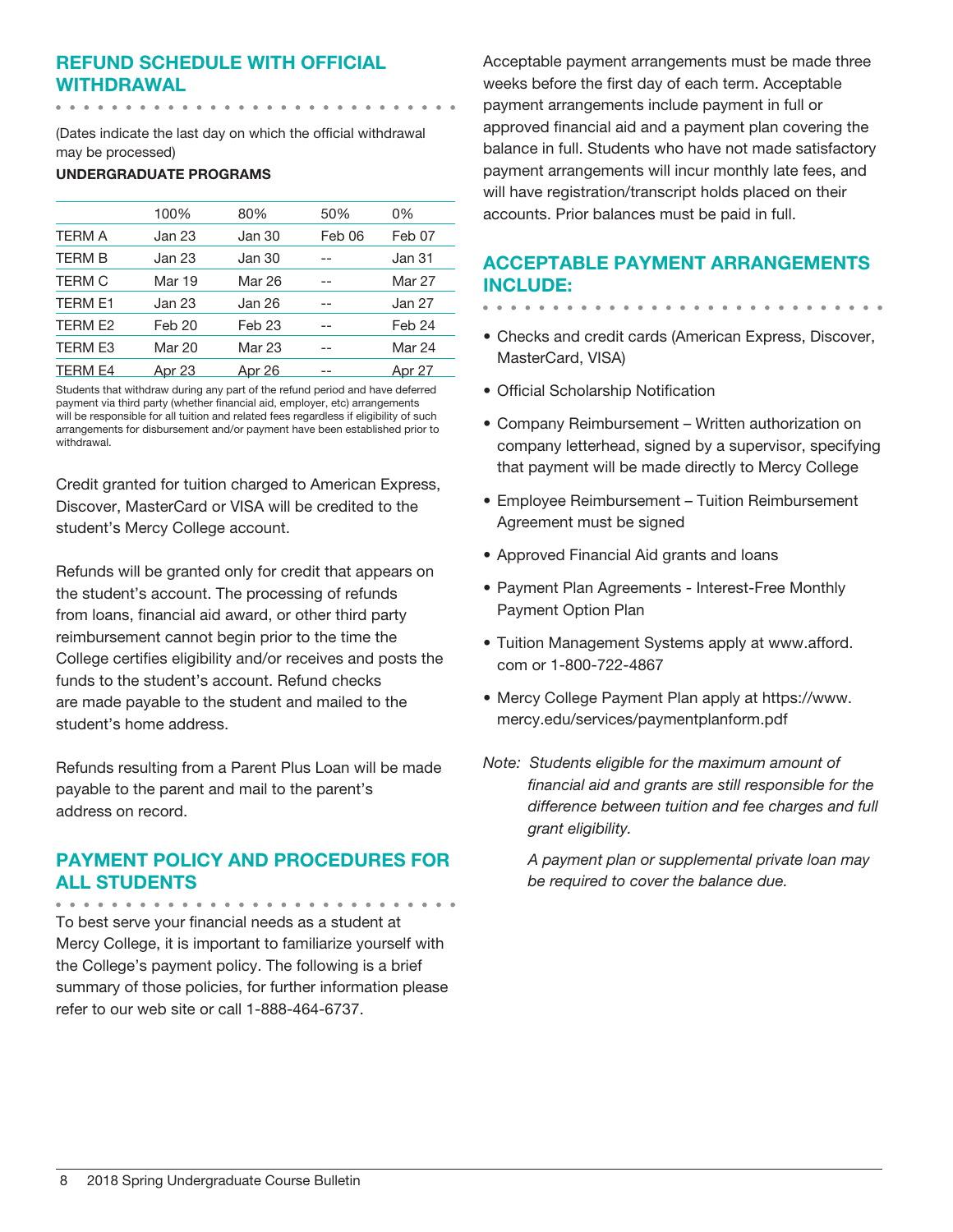# Tuition and Fees for Summer 2017 - Fall 2017 - Spring 2018

| <b>Undergraduate Tuition</b>          | Full time (12 credits or more)<br>Part time (less than 12 credits) | \$9,042.00 per term<br>\$761.00 per credit |
|---------------------------------------|--------------------------------------------------------------------|--------------------------------------------|
| <b>Undergraduate Registration Fee</b> | 12 credits or more<br>Less than 12 credits                         | \$315.00 per term<br>\$158.00 per term     |
| <b>Undergraduate Program Fees</b>     | Computer Arts & Technology: greater than 6 credits                 | \$800.00 per term                          |
| (Fall and Spring Terms Only)          | Computer Arts & Technology: 6 credits or less                      | \$400.00 per term                          |
|                                       | <b>Media Studies</b>                                               | \$150.00 per term                          |
|                                       | Music Industry & Technology: greater than 6 credits                | \$900.00 per term                          |
|                                       | Music Industry & Technology: 6 credits or less                     | \$450.00 per term                          |
|                                       | Nursing Program: 1st year students                                 | \$375.00 per term                          |
|                                       | Nursing Program: Upper level students                              | \$300.00 per term                          |
|                                       | Clinical Lab Science: 4th Year Students                            | \$250.00 per term                          |
| <b>Graduate Tuition</b>               | <b>Communication Disorders</b>                                     | \$942.00 per credit                        |
|                                       | Counseling                                                         | \$857.00 per credit                        |
|                                       | Cybersecurity                                                      | \$876.00 per credit                        |
|                                       | Education                                                          | \$857.00 per credit                        |
|                                       | English Literature                                                 | \$857.00 per credit                        |
|                                       | <b>Health Services Management</b>                                  | \$857.00 per credit                        |
|                                       | Human Resource Management                                          | \$876.00 per credit                        |
|                                       | <b>MBA - Business Administration</b>                               | \$876.00 per credit                        |
|                                       | Nursing                                                            | \$857.00 per credit                        |
|                                       | Occupational Therapy                                               | \$942.00 per credit                        |
|                                       | Organizational Leadership                                          | \$876.00 per credit                        |
|                                       | Physical Therapy                                                   | \$942.00 per credit                        |
|                                       | <b>Physician Assistant Studies</b>                                 | \$984.00 per credit                        |
|                                       | Psychology                                                         | \$857.00 per credit                        |
|                                       | <b>Public Accounting</b>                                           | \$876.00 per credit                        |
|                                       | School Building Leadership                                         | \$857.00 per credit                        |
|                                       | School Psychology                                                  | \$857.00 per credit                        |
|                                       | Web Strategy and Design                                            | \$876.00 per credit                        |
| <b>Graduate Registration Fee</b>      | 12 credits or more<br>Less than 12 credits                         | \$315.00 per term<br>\$158.00 per term     |
| <b>Graduate Fees</b>                  | Physician Assistant - 1st year students                            | \$250.00 per term                          |
|                                       | Physician Assistant - Final program year                           | \$275.00 per term                          |
|                                       | Physical Therapy - 2nd year students                               | \$130.00 per term                          |
|                                       | Physical Therapy - 3rd year students                               | \$130.00 per term                          |
|                                       | Occupational Therapy - 1st year students                           | \$330.00 per term                          |
|                                       | Occupational Therapy - 2nd year students                           | \$200.00 per term                          |
|                                       | Communication Disorders - 1st year students                        | \$225.00 per term                          |
| <b>Transcript Fee</b>                 | <b>Official Transcript</b>                                         | Free                                       |
|                                       | <b>Unofficial Transcript</b>                                       | \$5.00 per copy                            |
| <b>International Student Fee</b>      | <b>First Time Enrolled Fee</b>                                     | \$450.00                                   |
| <b>Student Accident Insurance</b>     | Full-time Undergraduate and Graduate Students                      | \$50.00 per year                           |
| <b>Application Fee</b>                | Undergraduate                                                      | \$40.00                                    |
|                                       | Graduate                                                           | \$40.00                                    |
|                                       | Graduate-OT/PT/OM Programs                                         | \$62.00                                    |
| <b>Audit Fee</b>                      |                                                                    | 50% of tuition                             |
| <b>Late Payment Fee</b>               | For each late payment                                              | \$100.00 each                              |
| <b>Late Registration Fee</b>          |                                                                    | \$100.00 each                              |
| <b>Returned Check Fee</b>             |                                                                    | \$20.00 each                               |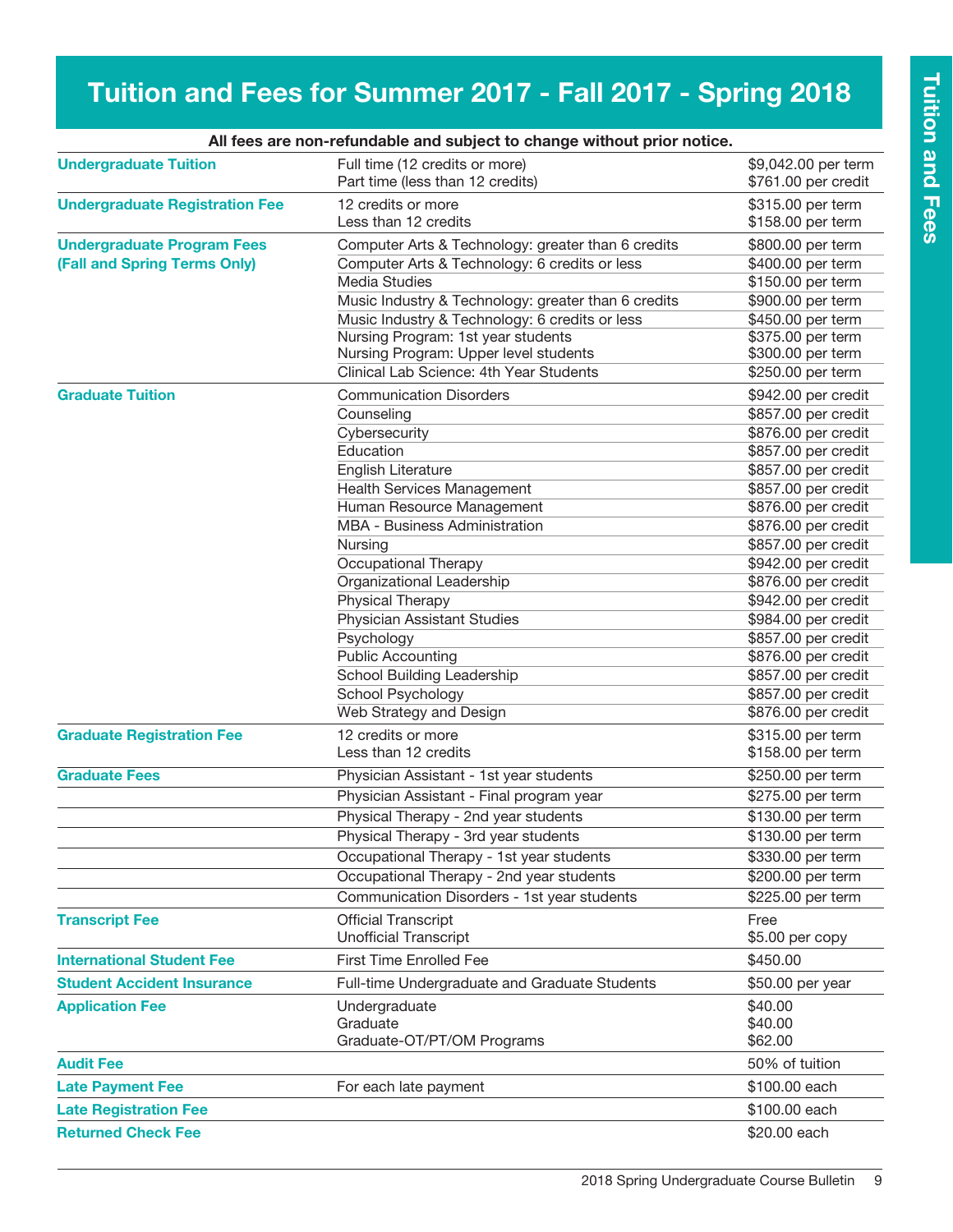# Course Fees for Summer 2017 - Fall 2017 - Spring 2018

| <b>Undergraduate Fees</b> |                                                   |          |
|---------------------------|---------------------------------------------------|----------|
| <b>Course</b>             | <b>Title</b>                                      | Fee      |
| ACCT 261                  | <b>Computer App for Accountants</b>               | \$50.00  |
| <b>BIOL 275</b>           | Cell Biology                                      | \$150.00 |
| <b>BIOL 295</b>           | <b>Biology Research I</b>                         | \$80.00  |
| <b>BIOL 355</b>           | Molecular Biology of the Cell                     | \$150.00 |
| <b>BIOL 360</b>           | Genetics                                          | \$150.00 |
| <b>BIOL 366</b>           | Developmental Biology                             | \$150.00 |
| BIOL 130A                 | Hum Anatomy & Physio I Lab                        | \$80.00  |
| BIOL 131A                 | Hum Anatomy & Physio II Lab                       | \$80.00  |
| <b>BIOL 160A</b>          | General Biology I Lab                             | \$80.00  |
| <b>BIOL 161A</b>          | General Biology II Lab                            | \$80.00  |
| <b>BIOL 265A</b>          | Microbiology Lab                                  | \$150.00 |
| BIOL 303A                 | Hum Anatomy w/Cadaver Lab                         | \$375.00 |
| <b>CHEM 354</b>           | Biochemistry                                      | \$150.00 |
| CHEM 160A                 | General Chemistry I Lab                           | \$80.00  |
| CHEM 161A                 | General Chemistry II Lab                          | \$80.00  |
| CHEM 260A                 | Organic Chemistry I Lab                           | \$80.00  |
| CHEM 261A                 | Organic Chemistry II Lab                          | \$80.00  |
| <b>CMDS 498</b>           | <b>Clinical Process III</b>                       | \$105.00 |
| <b>EXSC 360</b>           | <b>Exercise Kinesiology</b>                       | \$75.00  |
| <b>EXSC 460</b>           | <b>Exercise Physiology</b>                        | \$125.00 |
| <b>EXSC 490</b>           | <b>Exercise Testing and Prescription</b>          | \$125.00 |
| <b>EXSC 493</b>           | Resources for the Exercise Physiologist           | \$350.00 |
| <b>HLSC 410</b>           | Applied Neurosci/Rehab Prof                       | \$200.00 |
| <b>MATH 115</b>           | Math for Liberal Arts                             | \$10.00  |
|                           |                                                   | \$10.00  |
| <b>MATH 116</b>           | College Algebra                                   |          |
| <b>MEDA 215</b>           | Video Editing Workshop                            | \$105.00 |
| <b>MEDA 303</b>           | Broadcast Journalism                              | \$105.00 |
| <b>MGMT 255</b>           | Info Systems for Mgmnt                            | \$50.00  |
| <b>NURS 401</b>           | <b>Community Health Nursing</b>                   | \$68.00  |
| OCTR 214                  | <b>Adult and Maturity</b>                         | \$250.00 |
| OCTR <sub>260</sub>       | OT Practice Assistant and Child Adol              | \$250.00 |
| <b>PARA 206</b>           | Substantive Law/Document Draft                    | \$105.00 |
| <b>PARA 300</b>           | Legal Research/Writing II                         | \$105.00 |
| <b>PARA 302</b>           | Litigation                                        | \$105.00 |
| <b>PARA 400</b>           | Law Office Management                             | \$105.00 |
| <b>PARA 410</b>           | <b>Advanced Seminar Para Studies</b>              | \$105.00 |
| <b>PHYS 160</b>           | Physics for Life Science I                        | \$80.00  |
| <b>PHYS 161</b>           | Physics for Life Science II                       | \$80.00  |
| <b>VETC 258</b>           | Animal Handling & Restraint                       | \$160.00 |
| <b>VETC 360</b>           | Fundamentals Animal Research                      | \$250.00 |
| VETC 306A                 | <b>Clinical Laboratory Techniques</b>             | \$160.00 |
| VETC 350A                 | <b>Clinical Nursing</b>                           | \$560.00 |
| <b>VETC 256A</b>          | Anatomy of Domestic Animals                       | \$180.00 |
| <b>Graduate Fees</b>      |                                                   |          |
| <b>Course</b>             | <b>Title</b>                                      | Fee      |
| <b>CMDS 620</b>           | <b>Clinical Practicum I</b>                       | \$170.00 |
| <b>CMDS 621</b>           | Adv. In House Clinical Pract                      | \$150.00 |
| <b>CMDS 800</b>           | Pre-clinic Workshop                               | \$100.00 |
| <b>NURS 700</b>           | Nurse ED or ADM Practicum                         | \$68.00  |
| OCTR <sub>517</sub>       | Occupational Therapy Assessment and Treatment III | \$75.00  |
| <b>PHAS 500</b>           | <b>Gross Anatomy</b>                              | \$375.00 |
| <b>PHTR 507</b>           | Gross Anatomy Lab                                 | \$375.00 |
|                           |                                                   |          |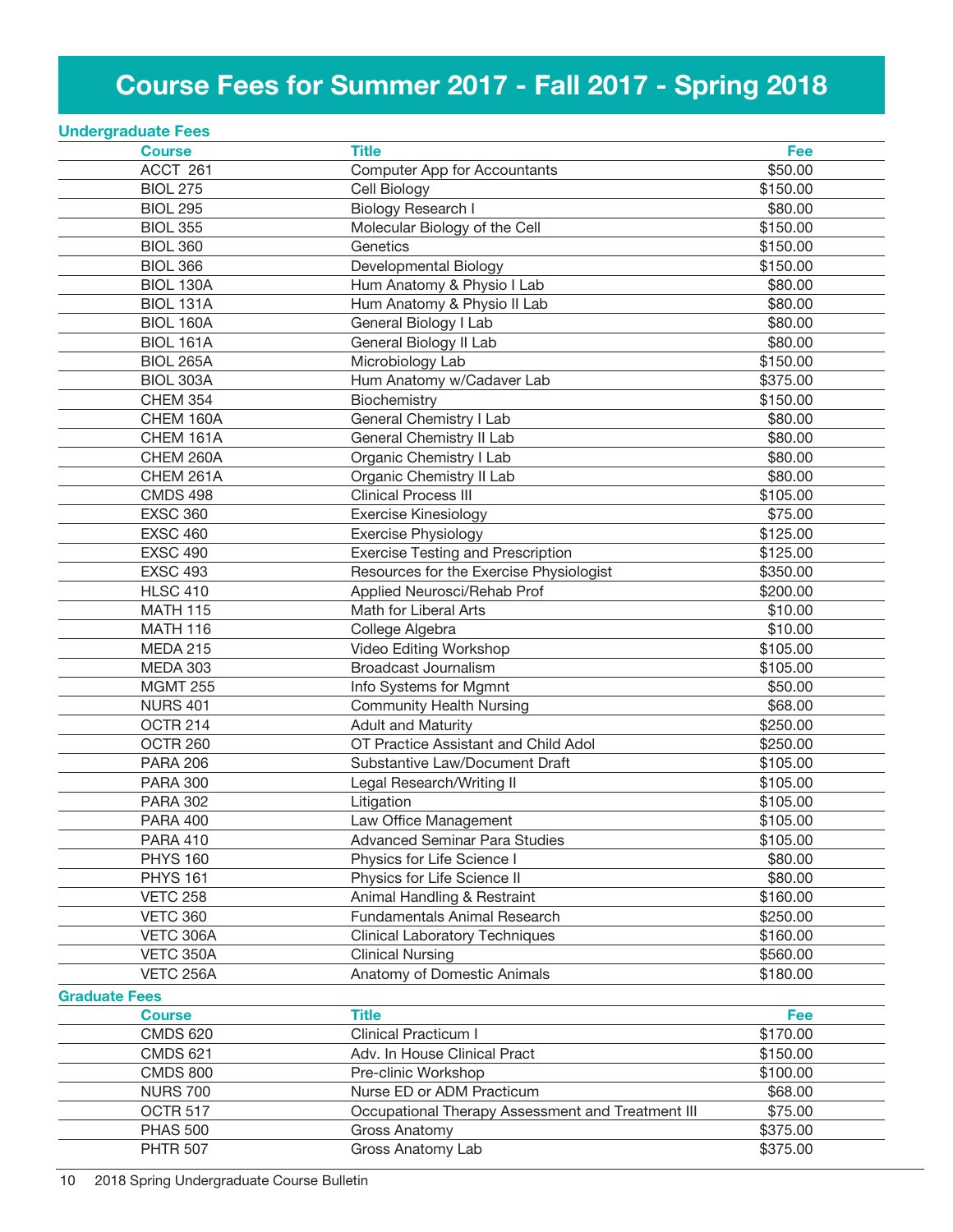# Immunization Requirements

All students enrolling for six or more credits must be in full compliance with the New York State Immunization law, and will not be permitted to register for classes without proof of one MMR and submission of a completed meningitis form. The remaining documentation must be submitted within 30 days of the start of the semester. If the documentation is not submitted, the student will not be allowed to continue attending classes and will be dropped from his/her courses without refund (full tuition liability).

There are several ways to comply with the immunization requirements:

## MENINGOCOCCAL MENINGITIS

. . . . . . . . . . . . . .

The New York Public Health Law requires that colleges distribute information about Meningococcal Meningitis disease and vaccination to *all* students registered for six or more credits. Students are required to decide whether or not to be immunized for Meningitis and to submit a form that formally confirms their decision. A copy of the form is provided in this booklet. The completed form should be submitted to the Office of Student Services (it can be faxed to 914-674-7516) or if you prefer, submit the information electronically through Mercy Connect https://www.mercy.edu/ vaccine Electronic submission of the meningitis form through Mercy Connect will be accepted as your signature.

## MEASLES, MUMPS, AND RUBELLA (MMR)

The New York Public Health Law requires that all college students born after December 31, 1956 who are taking six or more credits in a semester provide a certificate documenting immunity to measles, mumps, and rubella (MMR) before their first term of study.

#### Measles: Two doses are required.

1<sup>st</sup> Dose administered after the age of 12 months. 2<sup>nd</sup> Dose administered more than 30 days after the first dose and after the age of 15 months. In the alternative, the student can present medical proof of the disease or laboratory proof of immunity (student must submit a copy of the lab report).

## Mumps: One Dose

One dose administered after the age of 12 months or laboratory proof of immunity (student must submit a copy of the lab report).

## Rubella: One Dose

One dose administered after the age of 12 months or laboratory proof of immunity (student must submit a copy of the lab report).

The MMR combined vaccination fulfills the requirement for one dose of measles, one mumps, and one rubella immunization; however, a second measles vaccine, administered at least 30 days after the first dose, is required. Because the combined vaccine was not available in the United States before January 1, 1972, no MMR immunizations administered before that date are acceptable for US students.

For more information about immunization, please contact your doctor or the NYS Department of Health website at www.health.state.ny.us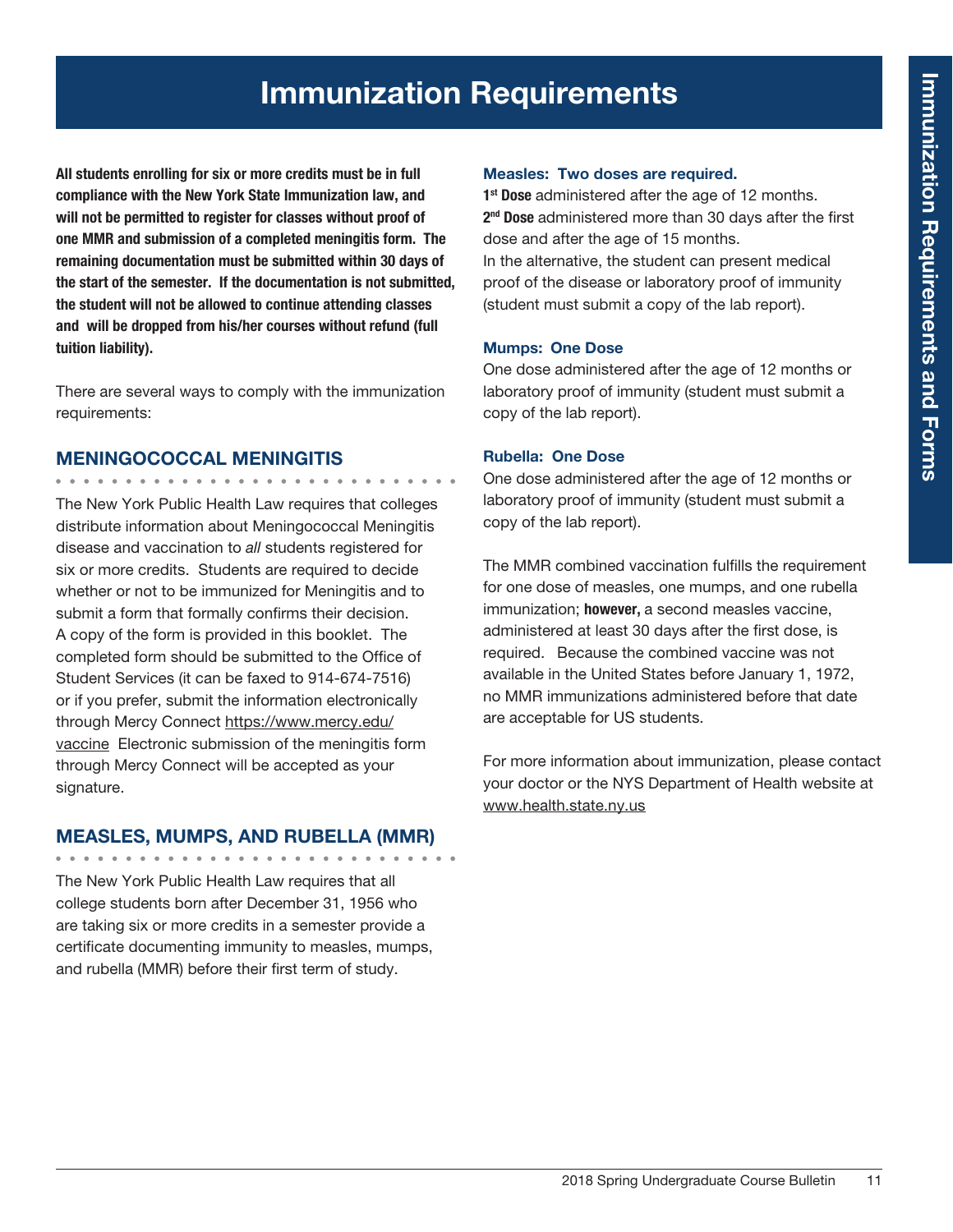# Meningococcal Information

On July 22, 2003, Governor Pataki signed New York State Public Health Law (NYSPHL) 2167 requiring colleges and universities to distribute information about meningococcal disease and vaccination to all students meeting the enrollment criteria, whether they live on or off campus. This law became effective on August 15, 2003.

#### What is meningococcal disease?

Meningococcal disease is a severe bacterial infection of the bloodstream or meninges (a thin lining covering the brain and spinal cord) caused by the meningococcus germ.

#### Who gets meningococcal disease?

Anyone can get meningococcal disease, but it is more common in infants and children. For some adolescents, such as first year college students living in dormitories, there is an increased risk of meningococcal disease. Every year in the United States approximately 2,500 people are infected and 300 die from the disease. Other persons at increased risk include household contacts of a person known to have had this disease, immunocompromised people, and people traveling to parts of the world where meningococcal meningitis is prevalent.

#### How is the meningococcus germ spread?

The meningococcus germ is spread by direct close contact with nose or throat discharges of an infected person.

#### What are the symptoms?

High fever, headache, vomiting, stiff neck and a rash are symptoms of meningococcal disease. The symptoms may appear 2 to 10 days after exposure, but usually within 5 days. Among people who develop meningococcal disease, 10-15% die, in spite of treatment with antibiotics. Of those who live, permanent brain damage, hearing loss, kidney failure, loss of arms or legs, or chronic nervous system problems can occur.

#### What is the treatment for meningococcal disease?

Antibiotics, such as penicillin G or ceftriaxone, can be used to treat people with meningococcal disease.

## Should people who have been in contact with a diagnosed case of meningococcal meningitis be treated?

Only people who have been in close contact (household members, intimate contacts, health care personnel performing mouth-to-mouth resuscitation,

daycare center playmates, etc.) need to be considered for preventive treatment. Such people are usually advised to obtain a prescription for a special antibiotic (either ifampin, ciprofloxacin or ceftriaxone) from their physician. Casual contact, as might occur in a regular classroom, office or factory setting, is not usually significant enough to cause concern.

#### Is there a vaccine to prevent meningococcal meningitis?

In February 2005 the CDC recommended a new vaccine, known as Menactra™ for use to prevent meningococcal disease in people 11-55 years of age. The previously licensed version of this vaccine, Menomune™ is available for children 2-10 years old and adults older than 55 years. Both vaccines are 85% to 100% effective in preventing the 4 kinds of the meningococcus germ (types A, C, Y, W-135). These 4 types cause about 70% of the disease in the United States. Because the vaccines do not include type B, which accounts for about one-third of cases in adolescents, they do not prevent all cases of meningococcal disease.

#### Is the vaccine safe? Are there adverse side effects to the vaccine?

Both vaccines are currently available and both are safe and effective vaccines. However, both vaccines may cause mild and infrequent side effects, such as redness and pain at the injection site lasting up to two days.

#### Who should get the meningococcal vaccine?

The vaccine is recommended for all adolescents entering middle school (11- 12 years old) and high school (15 years old), and all first year college students living in dormitories. However, the vaccine will benefit all teenagers and young adults in the United States. Also at increased risk are people with terminal complement deficiencies or asplenia, some laboratory workers and travelers to endemic areas of the world.

#### What is the duration of protection from the vaccine?

Menomune™, the older vaccine, requires booster doses every 3 to 5 years. Although research is still pending, the new vaccine, Menactra™, will probably not require booster doses.

#### How do I get more information about meningococcal disease and vaccination?

Contact your physician or your student health service. Additional information is also available on the websites of the New York State Department of Health, www.health.state.ny.us; the Centers for Disease

Control and Prevention www.cdc.gov/ncidod/diseases/index.htm; and the American College Health Association, www.acha.org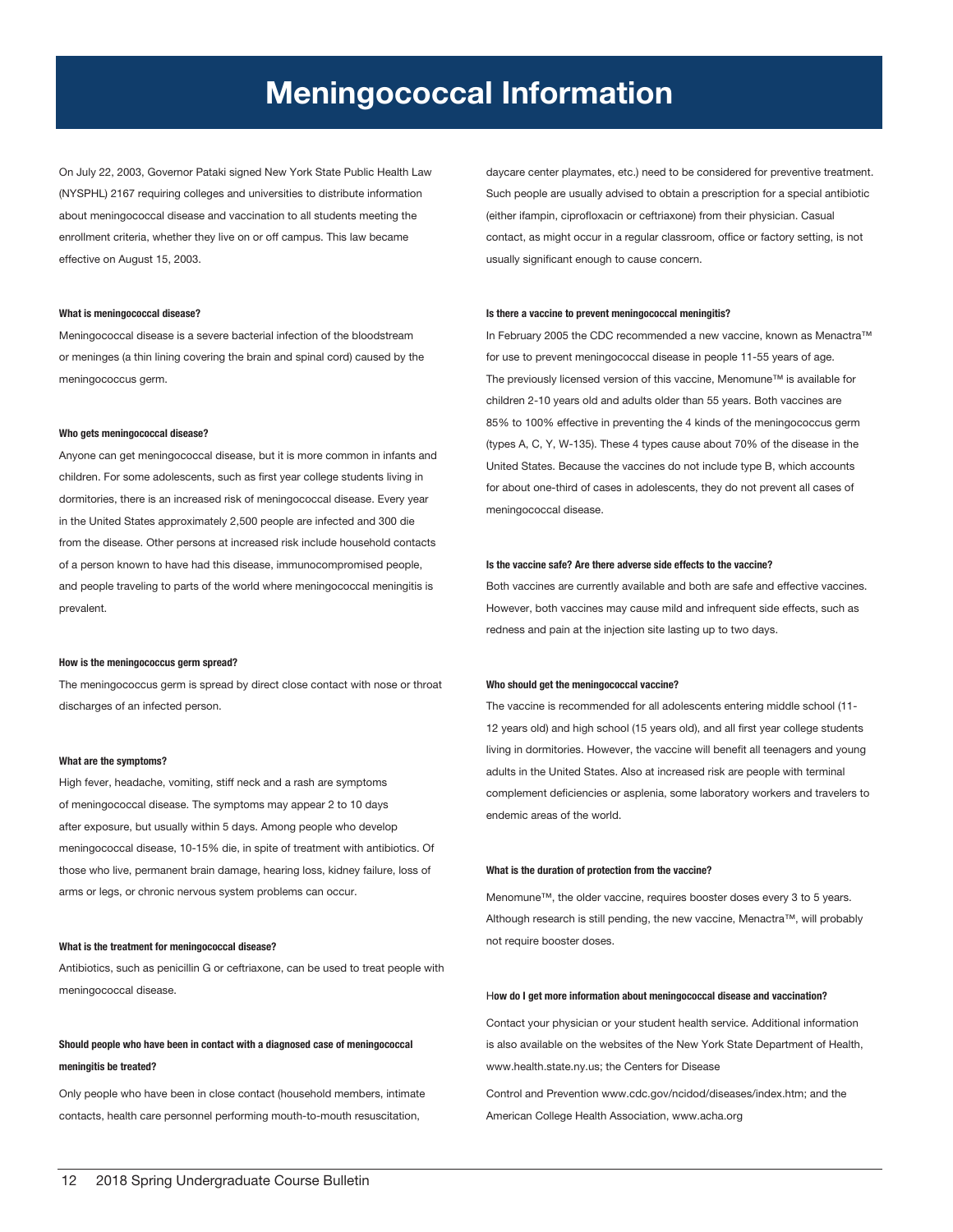# Mercy College Meningococcal Meningitis Vaccination Response Form

Mercy College is required to maintain a record of the following for each student:

- 1. A response to receipt of meningococcal disease and vaccine information signed by the student.
- 2. A record of meningococcal meningitis immunization within the past 10 years; or
- 3. An acknowledgement of meningococcal disease risks and refusal of the immunization signed by the student.

New York State Public Health Law requires that all college and university students enrolled for at least six (6) semester hours complete and return the following form to the Office of Student Services. Please check one:

I have (for students under the age of 18: My child has):

 $\Box$  had meningococcal meningitis immunization within the past 10 years. Date received: <br>  $(Please attach proof signed by a health care)$ provider.)

[Note: If you (your child) received the meningococcal vaccine available before February 2005 called Menomune™, please note this vaccine's protection lasts for approximately 3 to 5 years. Revaccination with the new conjugate vaccine called Menactra™ should be considered within 3-5 years after receiving Menomune™.]

 $\Box$  read, or have had explained to me, the information regarding meningococcal meningitis disease. I understand the risks of not receiving the vaccine. I have decided that I (my child) will not obtain immunization against meningococcal meningitis disease.

| (Parent / Guardian if student is a minor.) |                                                                                                                                                                                          |
|--------------------------------------------|------------------------------------------------------------------------------------------------------------------------------------------------------------------------------------------|
|                                            |                                                                                                                                                                                          |
|                                            |                                                                                                                                                                                          |
| OF STUDENT SERVICES AT 914-674-7516        | ELECTRONIC SUBMISSION OF THIS FORM THROUGH MERCY CONNECT WILL BE ACCEPTED AS<br>YOUR SIGNATURE: https://www.mercy.edu/vaccine OR YOU CAN FAX THIS FORM TO THE OFFICE                     |
|                                            | On July 22, 2003, Governor Pataki signed New York State Public Health Law (NYSPHL) 2167<br>requiring colleges and universities to distribute information about meningococcal disease and |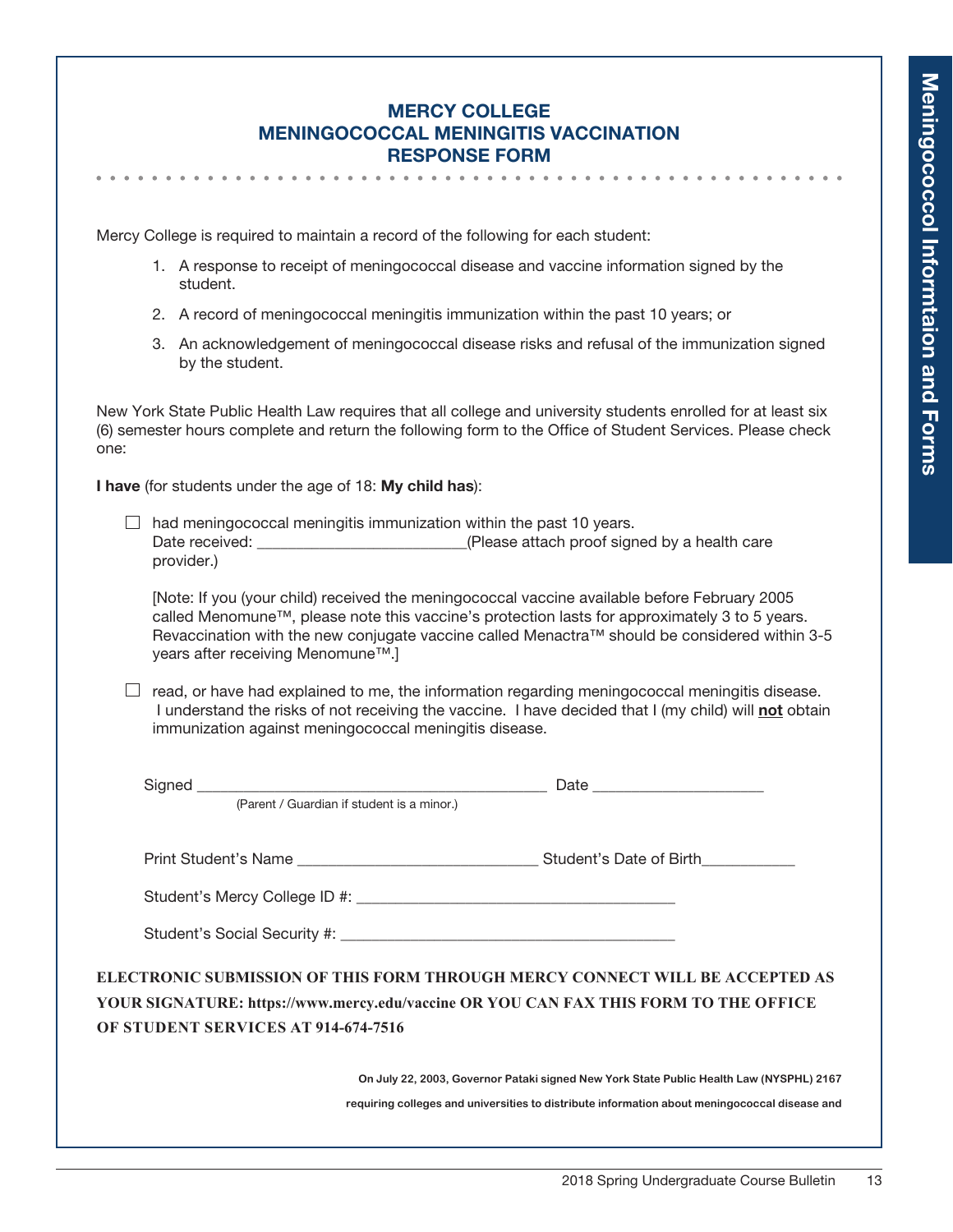# Mercy College **IMMUNIZATION REC**

|                                                                          | <b>IMMUNIZATION RECORD</b><br>.                                                                                                                                                                                                                           |
|--------------------------------------------------------------------------|-----------------------------------------------------------------------------------------------------------------------------------------------------------------------------------------------------------------------------------------------------------|
|                                                                          |                                                                                                                                                                                                                                                           |
|                                                                          |                                                                                                                                                                                                                                                           |
|                                                                          |                                                                                                                                                                                                                                                           |
|                                                                          |                                                                                                                                                                                                                                                           |
|                                                                          | I certify that the following is the immunization record of the above-named person. This record is<br>presented in accordance with the New York State Immunization requirements for college students.                                                      |
| <b>Measles (Rubeola):</b>                                                |                                                                                                                                                                                                                                                           |
| Two doses of measles vaccine:<br>(given after 1st birthday)<br><b>OR</b> | Date:<br>Dose 1                                                                                                                                                                                                                                           |
| Physician documented history of the disease<br>0R                        | Date of Disease: _____________________                                                                                                                                                                                                                    |
| Serologic evidence of immunity                                           | Date of positive immune titer:                                                                                                                                                                                                                            |
| Rubella:<br>One dose of rubella vaccine:<br><b>OR</b>                    | Date: Dose 1                                                                                                                                                                                                                                              |
| Serologic evidence of immunity                                           | Date of positive immune titer: __________                                                                                                                                                                                                                 |
| <b>Mumps:</b><br>One dose of mumps vaccine:<br><b>OR</b>                 | Date: Dose 1                                                                                                                                                                                                                                              |
| Physician documented history of the disease<br><b>OR</b>                 | Date of Disease: _______________________                                                                                                                                                                                                                  |
| Serologic evidence of immunity                                           | Date of positive immune titer: __________                                                                                                                                                                                                                 |
|                                                                          |                                                                                                                                                                                                                                                           |
|                                                                          |                                                                                                                                                                                                                                                           |
|                                                                          |                                                                                                                                                                                                                                                           |
|                                                                          |                                                                                                                                                                                                                                                           |
|                                                                          |                                                                                                                                                                                                                                                           |
|                                                                          |                                                                                                                                                                                                                                                           |
|                                                                          | Mercy College is required by law to have all students born after December 31, 1956 in compliance. Please be<br>advised that you will not be able to register unless your immunization records are submitted to your<br>campus Office of Student Services. |
|                                                                          | Mercy College Immunization Compliance MMR Form 10/07                                                                                                                                                                                                      |
|                                                                          |                                                                                                                                                                                                                                                           |
|                                                                          |                                                                                                                                                                                                                                                           |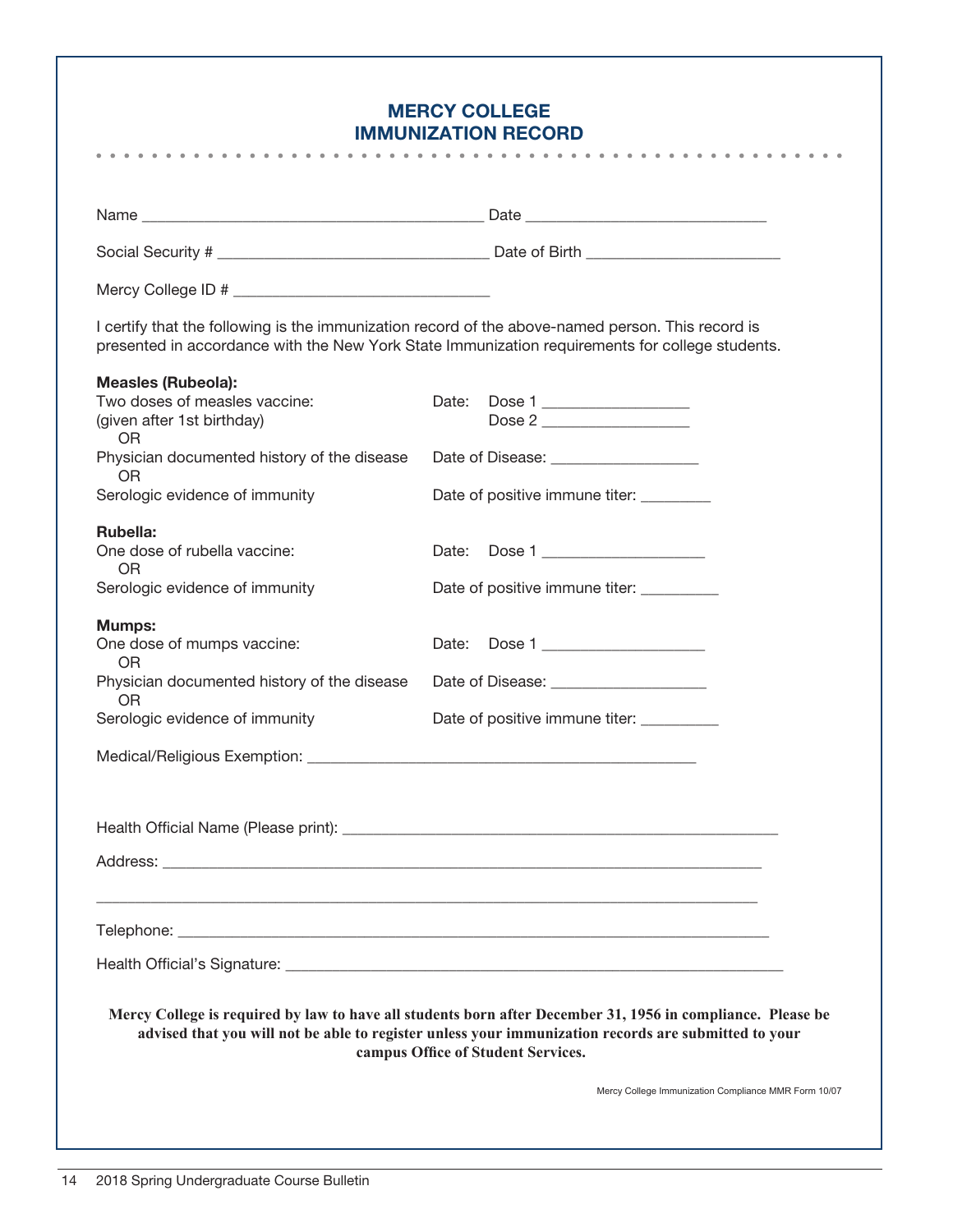# How to use this course schedule



#### Course Formats

Mercy College offers classes in three basic formats, all with high standards of academic quality:

 "Classroom" meaning in a traditional classroom, lab, or studio situation. Students can take classroom-based courses at any of one or more of our five convenient campuses in Dobbs Ferry, Bronx, Manhattan, White Plains, or Yorktown Heights. These courses form the majority of classes offered at Mercy College. A course marked as "CLA" in the course guide is a traditional classroom course.

"Online" meaning 100% delivered over the internet using web-based software and other supports. These courses are marked "ONL" in the course quide ("distance learning"). Online courses generally don't meet at a particular time, rather students and faculty post messages and have conversations with each other in secure online environments at times that meet their own schedules. The academic expectations are the same as a classroom-based course. Mercy College has developed orientation materials for talking an online course: https://www.mercy.edu/academics/mercy-online/studentresources/

 "Blended" meaning a combination of classroom-based meetings and online instruction using web-based software and other supports. These courses are marked "BLD" in the course guide ("blended"). This format brings the best benefits of being with the instructor in a classroom environment with the convenience and enhancements possible online. Courses will vary on the proportion of classroom and online components (between 20 to 80% each), but the academic expectations are the same. Mercy College has developed orientation materials for talking the online portions of a blended course: https:// www.mercy.edu/academics/mercy-online/student-resources/

|      | <b>LEGEND</b> |                             |    |  |  |                           |  |  |  |  |  |
|------|---------------|-----------------------------|----|--|--|---------------------------|--|--|--|--|--|
|      |               | <b>Campus Codes</b>         |    |  |  | <b>Day Abbreviation</b>   |  |  |  |  |  |
| BX.  |               | $=$ Bronx                   | M  |  |  | $=$ Monday                |  |  |  |  |  |
| DF.  |               | $=$ Dobbs Ferry             | T. |  |  | $=$ Tuesday               |  |  |  |  |  |
| DL.  |               | = Online Learning (Web)     | W  |  |  | $=$ Wednesday             |  |  |  |  |  |
| MT   |               | $=$ Manhattan               | R. |  |  | $=$ Thursday              |  |  |  |  |  |
| YH l |               | $=$ Yorktown                | F. |  |  | $=$ Friday                |  |  |  |  |  |
|      |               |                             | S  |  |  | $=$ Saturday              |  |  |  |  |  |
| CRN  |               | $=$ Course Reference Number | U  |  |  | $=$ Sunday                |  |  |  |  |  |
| TBA  |               | $=$ To Be Announced         |    |  |  | $MW = Monday & Wednesday$ |  |  |  |  |  |
|      |               |                             | TR |  |  | $=$ Tuesday & Thursday    |  |  |  |  |  |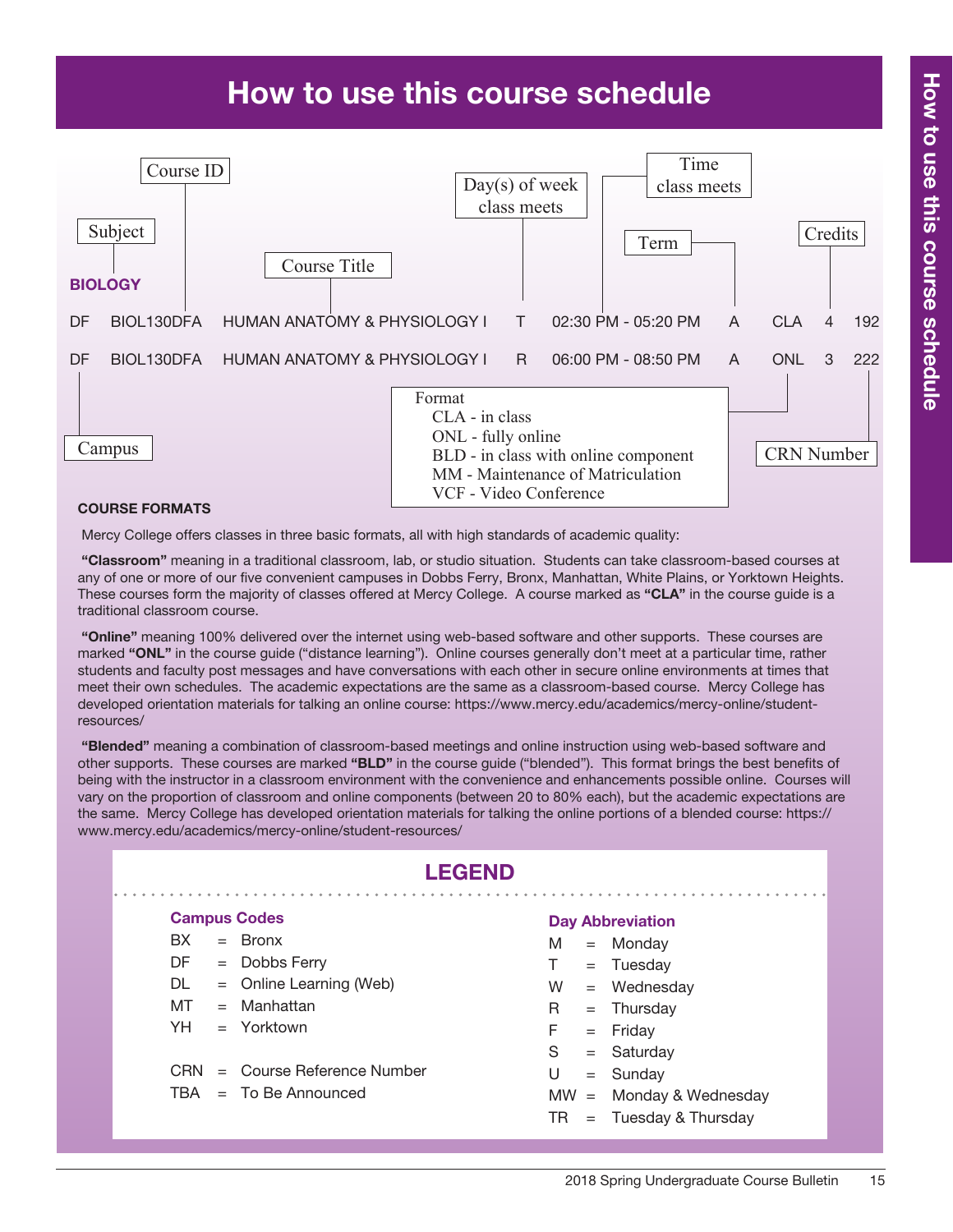# SPRING 2018 Undergraduate Semester

|                   | <b>CAMPUS COURSE</b>          | <b>TITLE</b>                             | <b>DAYS</b> | <b>TIME</b>         | <b>TERM</b> | <b>FORMAT</b> | <b>CREDITS</b> | <b>CRN</b> |
|-------------------|-------------------------------|------------------------------------------|-------------|---------------------|-------------|---------------|----------------|------------|
|                   |                               |                                          |             |                     |             |               |                |            |
| <b>ACCOUNTING</b> |                               |                                          |             |                     |             |               |                |            |
| BX                | ACCT120BXA                    | Intro to Financial Accounting            | TR          | 08:30 pm - 11:00 pm | B           | <b>CLA</b>    | 3              | 2055       |
| DF                | ACCT120DFC                    | Intro to Financial Accounting            | F.          | 08:30 am - 11:20 am | A           | <b>CLA</b>    | 3              | 8946       |
| DF                | ACCT120DFD                    | Intro to Financial Accounting            | W           | 11:40 am - 02:30 pm | Α           | <b>CLA</b>    | 3              | 8082       |
| DL                | ACCT120DLA                    | Intro to Financial Accounting            | <b>TBA</b>  | <b>TBA</b>          | A           | WB            | 3              | 2054       |
| MT                | ACCT120MTA                    | Intro to Financial Accounting            | M           | 06:15 pm - 09:05 pm | A           | <b>CLA</b>    | 3              | 6088       |
| BX                | ACCT121BXA                    | Intro to Management Accounting           | TR          | 05:50 pm - 08:20 pm | MC          | <b>CLA</b>    | 3              | 459        |
| DF                | ACCT121DFA                    | Intro to Management Accounting           | M           | 08:30 am - 11:20 am | A           | <b>CLA</b>    | 3              | 2048       |
| DF                | ACCT121DFB                    | Intro to Management Accounting           | W           | 08:30 am - 11:20 am | A           | <b>CLA</b>    | 3              | 4053       |
| DF                | ACCT121DFC                    | Intro to Management Accounting           | W           | 11:40 am - 02:30 pm | Α           | <b>CLA</b>    | 3              | 10886      |
| MT                | ACCT121MTA                    | Intro to Management Accounting           | W           | 06:15 pm - 09:05 pm | A           | <b>CLA</b>    | 3              | 2059       |
| DF                | ACCT240DFA                    | Intermediate Accounting I                | <b>MW</b>   | 05:50 pm - 08:20 pm | B           | <b>CLA</b>    | 3              | 7132       |
| DF                | ACCT241DFA                    | Intermediate Accounting II               | M           | 11:40 am - 02:30 pm | A           | <b>CLA</b>    | 3              | 7133       |
| DF                | ACCT241DFB                    | Intermediate Accounting II               | TR          | 05:50 pm - 08:20 pm | <b>MC</b>   | <b>CLA</b>    | 3              | 7134       |
| DF                | ACCT250DFA                    | Cost Accounting                          | T.          | 08:30 am - 11:20 am | A           | <b>CLA</b>    | 3              | 2050       |
| DF                | ACCT250DFB                    | Cost Accounting                          | <b>MW</b>   | 05:50 pm - 08:20 pm | <b>MC</b>   | <b>CLA</b>    | 3              | 7135       |
| DF                | ACCT261DFA                    | Computer App for Accountants             | TR          | 05:50 pm - 08:20 pm | В           | <b>CLA</b>    | 3              | 7136       |
| BX                | ACCT320BXA                    | Gov/Non-Profit/Special Topics            | S           | 11:40 am - 02:30 pm | Α           | <b>CLA</b>    | 3              | 2056       |
| BX                | ACCT330BXB                    | <b>Advanced Accounting</b>               | M           | 06:15 pm - 09:05 pm | A           | <b>CLA</b>    | 3              | 8964       |
| BX                | ACCT340BXA                    | Intro Federal Income Taxation            | <b>TR</b>   | 05:50 pm - 08:20 pm | B           | <b>CLA</b>    | 3              | 2057       |
| BX                | ACCT341BXA                    | Advanced Fed Income Taxation             | <b>TR</b>   | 05:50 pm - 08:20 pm | MC          | <b>CLA</b>    | 3              | 464        |
| BX                | ACCT410BXA                    | <b>Accounting Information Systems</b>    | S           | 02:50 pm - 05:40 pm | A           | <b>CLA</b>    | 3              | 2058       |
| DF                | ACCT420DFA                    | <b>Auditing &amp; Assurance Services</b> | S           | 08:30 am - 11:20 am | A           | <b>CLA</b>    | 3              | 7137       |
| DF                | ACCT430DFA                    | Topics: Prof Examinations Acct           | <b>MW</b>   | 05:50 pm - 08:20 pm | B           | <b>CLA</b>    | 3              | 7138       |
|                   | <b>AMERICAN SIGN LANGUAGE</b> |                                          |             |                     |             |               |                |            |
| BX                | AMSL115BXA                    | Intro American Sign Language             | M           | 06:15 pm - 09:05 pm | Α           | <b>CLA</b>    | 3              | 8833       |
| DF                | AMSL115DFB                    | Intro American Sign Language             | M           | 06:15 pm - 09:05 pm | A           | <b>CLA</b>    | 3              | 8569       |
| МT                | AMSL115MTA                    | Intro American Sign Language             | S           | 08:30 am - 11:20 am | A           | <b>CLA</b>    | 3              | 8834       |
| MT                | AMSL115MTB                    | Intro American Sign Language             | Τ           | 06:15 pm - 09:05 pm | A           | <b>CLA</b>    | 3              | 9409       |
| YH                | AMSL115YHA                    | Intro American Sign Language             | T           | 06:15 pm - 09:05 pm | Α           | <b>CLA</b>    | 3              | 8835       |
| BX                | AMSL116BXB                    | Intermediate Sign Language               | W           | 06:15 pm - 09:05 pm | A           | <b>CLA</b>    | 3              | 8572       |
| DF                | AMSL116DFA                    | Intermediate Sign Language               | R           | 06:15 pm - 09:05 pm | Α           | <b>CLA</b>    | 3              | 9411       |
| МT                | AMSL116MTA                    | Intermediate Sign Language               | W           | 06:15 pm - 09:05 pm | A           | <b>CLA</b>    | 3              | 10837      |
|                   |                               |                                          |             |                     |             |               |                |            |

YH AMSL116YHA Intermediate Sign Language W 06:15 pm - 09:05 pm A CLA 3 9736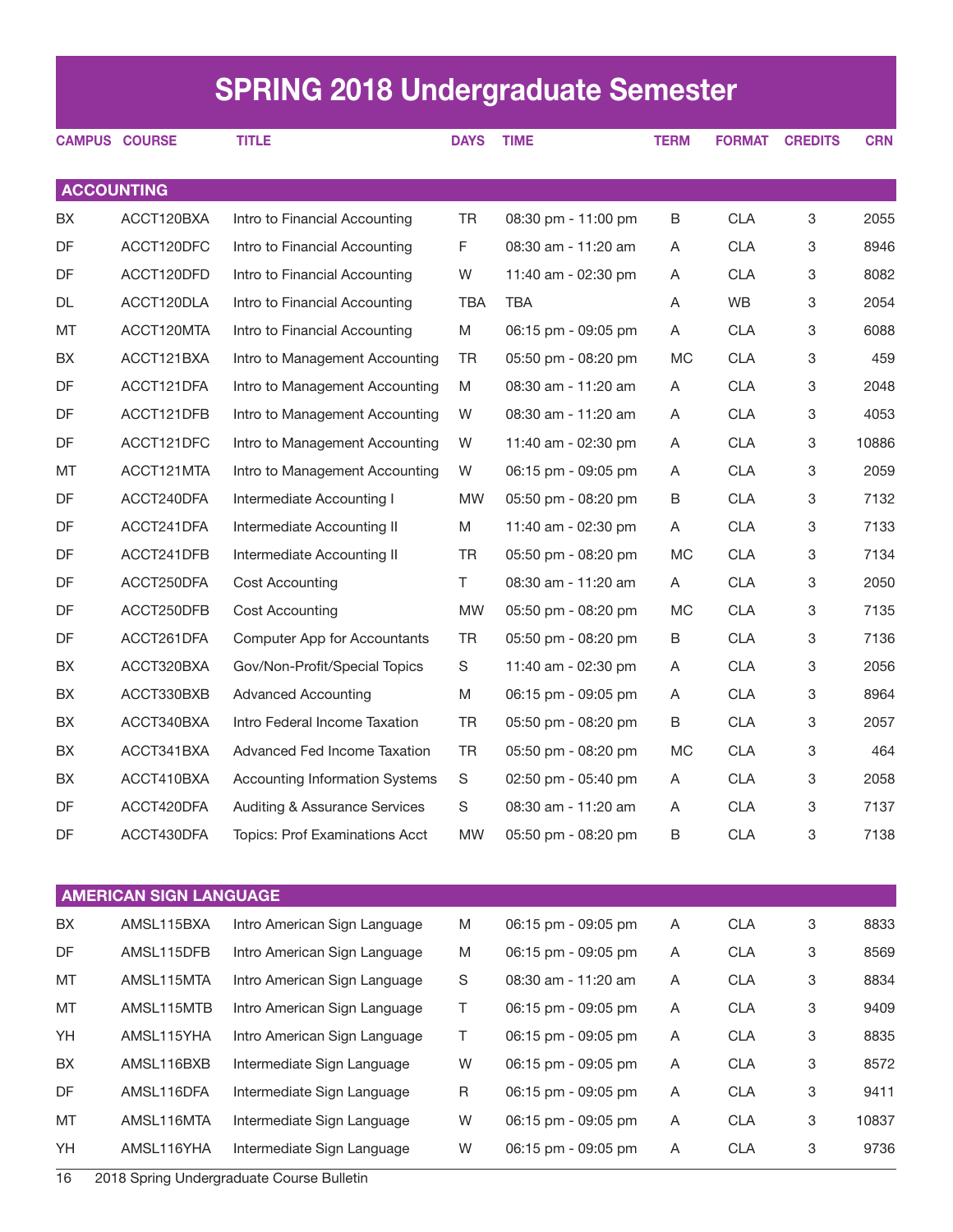|               | <b>CAMPUS COURSE</b> | <b>TITLE</b>                | <b>DAYS</b> | <b>TIME</b>         | <b>TERM</b> | <b>FORMAT</b> | <b>CREDITS</b> | <b>CRN</b> |
|---------------|----------------------|-----------------------------|-------------|---------------------|-------------|---------------|----------------|------------|
|               |                      |                             |             |                     |             |               |                |            |
| <b>ARABIC</b> |                      |                             |             |                     |             |               |                |            |
| DF            | ARAB115DFA           | Arabic for Communication    | <b>MW</b>   | 10:05 am - 11:25 am | Α           | <b>CLA</b>    | 3              | 8836       |
| MT            | ARAB115MTA           | Arabic for Communication    | TR          | 10:05 am - 11:25 am | Α           | <b>CLA</b>    | 3              | 9400       |
| DF            | ARAB116DFA           | Communicating in Arabic     | <b>MW</b>   | 08:30 am - 09:50 am | A           | <b>CLA</b>    | 3              | 9401       |
| MT            | ARAB116MTA           | Communicating in Arabic     | TR          | 11:20 am - 01:00 pm | Α           | <b>CLA</b>    | 3              | 10838      |
|               |                      |                             |             |                     |             |               |                |            |
| <b>ART</b>    |                      |                             |             |                     |             |               |                |            |
| BX            | ARTT107BXB           | Art and Culture             | M           | 11:40 am - 02:30 pm | Α           | <b>CLA</b>    | 3              | 467        |
| BX            | ARTT107BXC           | Art and Culture             | <b>MW</b>   | 08:30 pm - 11:00 pm | $\sf B$     | <b>CLA</b>    | 3              | 468        |
| BX            | ARTT107BXD           | Art and Culture             | <b>MW</b>   | 05:50 pm - 08:20 pm | <b>MC</b>   | <b>CLA</b>    | 3              | 469        |
| DF            | ARTT107DFA           | Art and Culture             | M           | 08:30 am - 11:20 am | Α           | <b>CLA</b>    | 3              | 470        |
| DF            | ARTT107DFB           | Art and Culture             | W           | 08:30 am - 11:20 am | Α           | <b>CLA</b>    | 3              | 471        |
| DF            | ARTT107DFC           | Art and Culture             | W           | 02:50 pm - 05:40 pm | Α           | <b>CLA</b>    | 3              | 8446       |
| DF            | ARTT107DFD           | Art and Culture             | M           | 11:40 am - 02:30 pm | Α           | <b>CLA</b>    | 3              | 473        |
| DF            | ARTT107DFE           | Art and Culture             | T.          | 11:40 am - 02:30 pm | Α           | <b>CLA</b>    | 3              | 3971       |
| DF            | ARTT107DFF           | Art and Culture             | F           | 08:30 am - 11:20 am | Α           | <b>CLA</b>    | 3              | 10375      |
| DF            | ARTT107DFH           | Art and Culture             | R           | 11:40 am - 02:30 pm | Α           | <b>CLA</b>    | 3              | 6449       |
| DL            | ARTT107DLA           | Art and Culture             | <b>TBA</b>  | <b>TBA</b>          | Α           | WB            | 3              | 474        |
| DL            | ARTT107DLB           | Art and Culture             | <b>TBA</b>  | <b>TBA</b>          | Α           | WB            | 3              | 475        |
| DL            | ARTT107DLC           | Art and Culture             | <b>TBA</b>  | <b>TBA</b>          | Α           | WB            | 3              | 476        |
| DL            | ARTT107DLD           | Art and Culture             | <b>TBA</b>  | <b>TBA</b>          | Α           | WB            | 3              | 3972       |
| <b>DL</b>     | ARTT107DLE           | Art and Culture             | <b>TBA</b>  | <b>TBA</b>          | Α           | WB            | 3              | 5709       |
| DL            | ARTT107DLF           | Art and Culture             | <b>TBA</b>  | <b>TBA</b>          | Α           | <b>WB</b>     | 3              | 6110       |
| DL            | ARTT107DLG           | Art and Culture             | <b>TBA</b>  | <b>TBA</b>          | MC          | WB            | 3              | 10759      |
| MT            | ARTT107MTA           | Art and Culture             | R           | 11:40 am - 02:30 pm | Α           | <b>CLA</b>    | 3              | 477        |
| MT            | ARTT107MTD           | Art and Culture             | T.          | 02:50 pm - 05:40 pm | Α           | <b>CLA</b>    | 3              | 6450       |
| BX            | ARTT144BXA           | <b>Understanding Movies</b> | <b>MW</b>   | 05:50 pm - 08:20 pm | MC          | <b>CLA</b>    | 3              | 6074       |
| DF            | ARTT144DFA           | <b>Understanding Movies</b> | Μ           | 11:40 am - 02:30 pm | A           | <b>CLA</b>    | 3              | 1836       |
| DF            | ARTT144DFB           | <b>Understanding Movies</b> | W           | 11:40 am - 02:30 pm | A           | <b>CLA</b>    | 3              | 6711       |
| DF            | ARTT144DFC           | <b>Understanding Movies</b> | F           | 10:05 am - 12:55 pm | A           | <b>CLA</b>    | 3              | 6832       |
| DF            | ARTT144DFD           | <b>Understanding Movies</b> | Τ           | 06:15 pm - 09:05 pm | A           | <b>CLA</b>    | 3              | 10377      |
| DF            | ARTT144DFE           | <b>Understanding Movies</b> | W           | 02:50 pm - 05:40 pm | A           | <b>CLA</b>    | 3              | 9088       |
| DF            | ARTT144DFF           | <b>Understanding Movies</b> | M           | 02:50 pm - 05:40 pm | A           | <b>CLA</b>    | 3              | 9731       |
| MT            | ARTT144MTA           | <b>Understanding Movies</b> | <b>TR</b>   | 05:50 pm - 08:20 pm | B           | <b>CLA</b>    | 3              | 6075       |
| MT            | ARTT144MTB           | <b>Understanding Movies</b> | W           | 06:15 pm - 09:05 pm | A           | <b>CLA</b>    | 3              | 8212       |
| DF            | ARTT216DFA           | History of Art II           | Τ           | 02:50 pm - 05:40 pm | A           | <b>CLA</b>    | 3              | 8965       |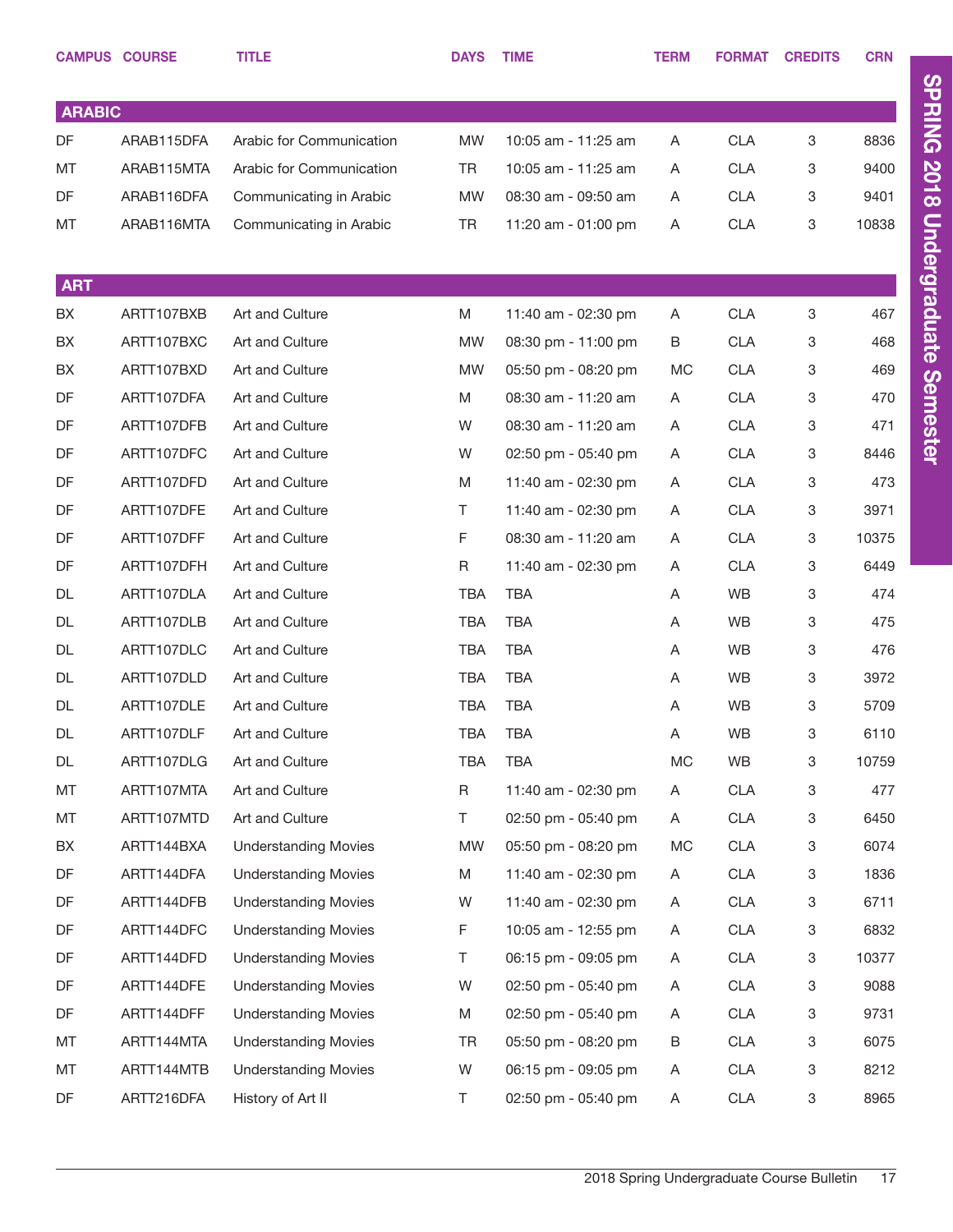|           | <b>CAMPUS COURSE</b>                    | <b>TITLE</b>                       | <b>DAYS</b> | <b>TIME</b>         | <b>TERM</b> | <b>FORMAT</b> | <b>CREDITS</b> | <b>CRN</b> |
|-----------|-----------------------------------------|------------------------------------|-------------|---------------------|-------------|---------------|----------------|------------|
|           |                                         |                                    |             |                     |             |               |                |            |
| BX        | <b>BEHAVIORAL SCIENCE</b><br>BHSC120BXC | Career & Life Planning             | M           | 08:30 am - 11:20 am | A           | <b>CLA</b>    | 3              | 5193       |
| <b>DF</b> | BHSC120DFA                              | Career & Life Planning             | M           | 11:40 am - 01:00 pm | Α           | <b>BLD</b>    | 3              | 2905       |
| DF        | BHSC120DFB                              | Career & Life Planning             | TR          | 02:50 pm - 04:10 pm | Α           | <b>CLA</b>    | 3              | 8744       |
| DL        | BHSC120DLA                              | Career & Life Planning             | <b>TBA</b>  | <b>TBA</b>          | Α           | <b>WB</b>     | 3              | 650        |
| DL        | BHSC120DLB                              | Career & Life Planning             | <b>TBA</b>  | <b>TBA</b>          | Α           | WB            | 3              | 7518       |
| MT        | BHSC120MTB                              | Career & Life Planning             | <b>MW</b>   | 05:50 pm - 08:20 pm | МC          | <b>CLA</b>    | 3              | 5196       |
| BX        | BHSC201BXA                              | Introduction to Social Work        | <b>TR</b>   | 05:50 pm - 08:20 pm | В           | <b>CLA</b>    | 3              | 7259       |
| DF        | BHSC201DFA                              | Introduction to Social Work        | R           | 11:40 am - 02:30 pm | A           | <b>CLA</b>    | 3              | 7261       |
| DL        | BHSC201DLA                              | Introduction to Social Work        | <b>TBA</b>  | TBA                 | В           | WB            | 3              | 10809      |
| YH        | BHSC201YHA                              | Introduction to Social Work        | <b>TR</b>   | 05:50 pm - 08:20 pm | В           | <b>CLA</b>    | 3              | 10819      |
| BX        | BHSC202BXA                              | Ethics & the Family                | W           | 11:40 am - 02:30 pm | Α           | <b>CLA</b>    | 3              | 660        |
| BX        | BHSC215BXA                              | Juvenile Justice System            | T.          | 08:30 am - 11:20 am | A           | <b>CLA</b>    | 3              | 666        |
| DF        | BHSC215DFA                              | Juvenile Justice System            | TR          | 11:40 am - 01:00 pm | Α           | <b>CLA</b>    | 3              | 6753       |
| DL        | BHSC215DLA                              | Juvenile Justice System            | <b>TBA</b>  | TBA                 | Α           | WB            | 3              | 9561       |
| MT        | BHSC215MTA                              | Juvenile Justice System            | W           | 02:50 pm - 05:40 pm | Α           | <b>CLA</b>    | 3              | 6754       |
| BX        | BHSC222BXA                              | The Family in Transition           | R           | 08:30 am - 11:20 am | A           | <b>CLA</b>    | 3              | 6389       |
| DF        | BHSC222DFA                              | The Family in Transition           | W           | 11:40 am - 01:00 pm | Α           | <b>BLD</b>    | 3              | 5203       |
| DL        | BHSC222DLA                              | The Family in Transition           | <b>TBA</b>  | TBA                 | Α           | WB            | 3              | 5204       |
| MT        | BHSC222MTA                              | The Family in Transition           | Τ           | 11:40 am - 02:30 pm | Α           | <b>CLA</b>    | 3              | 10187      |
| BX        | BHSC226BXB                              | <b>Computers Soc/Behv Sciences</b> | R           | 08:30 am - 11:20 am | A           | <b>CLA</b>    | 3              | 673        |
| BX        | BHSC226BXF                              | <b>Computers Soc/Behv Sciences</b> | <b>TR</b>   | 05:50 pm - 08:20 pm | <b>MC</b>   | <b>CLA</b>    | 3              | 685        |
| BX        | BHSC226BXI                              | <b>Computers Soc/Behv Sciences</b> | R           | 05:50 pm - 08:20 pm | В           | <b>BLD</b>    | 3              | 688        |
| BX        | BHSC226BXJ                              | <b>Computers Soc/Behv Sciences</b> | Τ           | 02:50 pm - 05:40 pm | A           | <b>CLA</b>    | 3              | 6289       |
| DF        | BHSC226DFA                              | <b>Computers Soc/Behv Sciences</b> | Τ           | 11:40 am - 01:00 pm | Α           | <b>BLD</b>    | 3              | 691        |
| DF        | BHSC226DFB                              | <b>Computers Soc/Behv Sciences</b> | R           | 11:40 am - 01:00 pm | A           | <b>BLD</b>    | 3              | 694        |
| DF        | BHSC226DFC                              | <b>Computers Soc/Behv Sciences</b> | <b>MW</b>   | 02:50 pm - 04:10 pm | Α           | <b>CLA</b>    | 3              | 7241       |
| DF        | BHSC226DFE                              | <b>Computers Soc/Behv Sciences</b> | TR          | 01:15 pm - 02:35 pm | A           | <b>CLA</b>    | 3              | 7526       |
| DL        | BHSC226DLA                              | <b>Computers Soc/Behv Sciences</b> | <b>TBA</b>  | TBA                 | Α           | WB            | 3              | 700        |
| DL        | BHSC226DLB                              | <b>Computers Soc/Behv Sciences</b> | <b>TBA</b>  | <b>TBA</b>          | Α           | WB            | 3              | 703        |
| MT        | BHSC226MTA                              | <b>Computers Soc/Behv Sciences</b> | F           | 11:40 am - 02:30 pm | Α           | <b>CLA</b>    | 3              | 7247       |
| MT        | BHSC226MTD                              | <b>Computers Soc/Behv Sciences</b> | TR          | 05:50 pm - 08:20 pm | MC          | <b>CLA</b>    | 3              | 709        |
| BX        | BHSC244BXA                              | Social Psychology                  | W           | 08:30 am - 11:20 am | Α           | <b>CLA</b>    | 3              | 721        |
| BX        | BHSC244BXC                              | Social Psychology                  | MW          | 05:50 pm - 08:20 pm | В           | <b>CLA</b>    | 3              | 5208       |
| DF        | BHSC244DFA                              | Social Psychology                  | MW          | 01:15 pm - 02:35 pm | Α           | <b>CLA</b>    | 3              | 736        |
| DF        | BHSC244DFB                              | Social Psychology                  | R           | 06:15 pm - 07:35 pm | A           | <b>BLD</b>    | 3              | 739        |
| DL        | BHSC244DLA                              | Social Psychology                  | TBA         | <b>TBA</b>          | Α           | WB            | 3              | 742        |
| DL        | BHSC244DLB                              | Social Psychology                  | TBA         | <b>TBA</b>          | Α           | WB            | 3              | 7522       |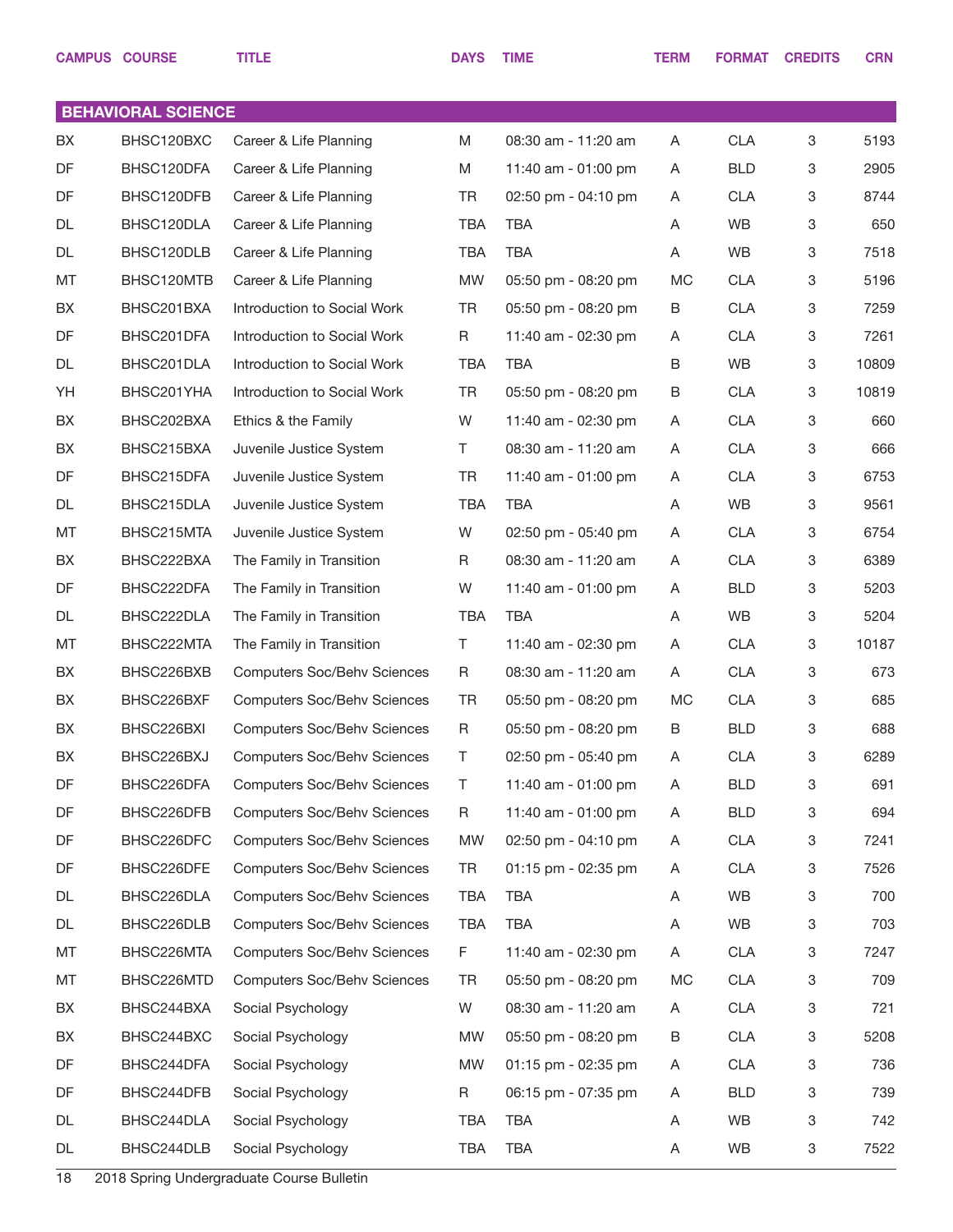|     | <b>CAMPUS COURSE</b>              | <b>TITLE</b>                   | <b>DAYS</b> | <b>TIME</b>         | <b>TERM</b> | <b>FORMAT</b> | <b>CREDITS</b> | <b>CRN</b> |
|-----|-----------------------------------|--------------------------------|-------------|---------------------|-------------|---------------|----------------|------------|
|     |                                   |                                |             |                     |             |               |                |            |
|     | <b>BEHAVIORAL SCIENCE (cont.)</b> |                                |             |                     |             |               |                |            |
| MT  | BHSC244MTA                        | Social Psychology              | F           | 08:30 am - 11:20 am | A           | <b>CLA</b>    | 3              | 748        |
| MT  | BHSC244MTB                        | Social Psychology              | R           | 05:50 pm - 08:20 pm | МC          | <b>BLD</b>    | 3              | 751        |
| BX  | BHSC249BXA                        | Race, Culture & Ethnicity      | <b>TR</b>   | 05:50 pm - 08:20 pm | <b>MC</b>   | <b>CLA</b>    | 3              | 8575       |
| DF  | BHSC249DFA                        | Race, Culture & Ethnicity      | <b>TR</b>   | 01:15 pm - 02:35 pm | A           | <b>CLA</b>    | 3              | 8142       |
| BX  | BHSC262BXA                        | Alcohol, Drugs & Behavior      | W           | 02:50 pm - 05:40 pm | A           | <b>CLA</b>    | 3              | 766        |
| BX  | BHSC262BXD                        | Alcohol, Drugs & Behavior      | <b>TR</b>   | 05:50 pm - 08:20 pm | МC          | <b>CLA</b>    | 3              | 778        |
| DF  | BHSC262DFA                        | Alcohol, Drugs & Behavior      | F.          | 11:40 am - 02:30 pm | A           | <b>CLA</b>    | 3              | 7256       |
| DL  | BHSC262DLA                        | Alcohol, Drugs & Behavior      | <b>TBA</b>  | <b>TBA</b>          | A           | WB            | 3              | 10812      |
| MT  | BHSC262MTA                        | Alcohol, Drugs & Behavior      | MW          | 05:50 pm - 08:20 pm | В           | <b>CLA</b>    | 3              | 4069       |
| DF  | BHSC271DFA                        | Med Sociology: Hith Care Modrn | R           | 06:15 pm - 09:05 pm | A           | <b>CLA</b>    | 3              | 8820       |
| DL  | BHSC271DLA                        | Med Sociology: Hith Care Modrn | <b>TBA</b>  | <b>TBA</b>          | A           | WB            | 3              | 792        |
| DL  | BHSC271DLB                        | Med Sociology: Hlth Care Modrn | <b>TBA</b>  | <b>TBA</b>          | A           | WB            | 3              | 7758       |
| DL. | BHSC271DLC                        | Med Sociology: Hith Care Modrn | <b>TBA</b>  | <b>TBA</b>          | A           | WB            | 3              | 6946       |
| MT  | BHSC271MTA                        | Med Sociology: Hlth Care Modrn | T.          | 08:30 am - 11:20 am | A           | <b>CLA</b>    | 3              | 10138      |
| BX  | BHSC295BXB                        | Positive Psychology            | S           | 11:40 am - 02:30 pm | A           | <b>CLA</b>    | 3              | 9943       |
| BX  | BHSC295BXC                        | <b>Managing Stress</b>         | TR          | 08:30 pm - 11:00 pm | МC          | <b>CLA</b>    | 3              | 798        |
| BX  | BHSC295BXD                        | Intro to Counseling            | <b>MW</b>   | 05:50 pm - 08:20 pm | МC          | <b>CLA</b>    | 3              | 1190       |
| DL  | BHSC295DLA                        | Bus & Soc Global Perspective   | <b>TBA</b>  | <b>TBA</b>          | A           | WB            | 3              | 8454       |
| DL  | BHSC295DLC                        | Psychology of Women            | <b>TBA</b>  | <b>TBA</b>          | A           | WB            | 3              | 2918       |
| DL  | BHSC295DLE                        | Sports Psychology              | <b>TBA</b>  | <b>TBA</b>          | A           | <b>WB</b>     | 3              | 9894       |
| DL  | BHSC295DLF                        | Sociology of Music             | <b>TBA</b>  | TBA                 | Α           | WB            | 3              | 10456      |
| DL  | BHSC295DLG                        | Psy Environ Sustain & Justice  | <b>TBA</b>  | <b>TBA</b>          | Α           | <b>WB</b>     | 3              | 10462      |
| МT  | BHSC295MTC                        | Sociology of Immigration       | M           | 11:40 am - 02:30 pm | A           | <b>CLA</b>    | 3              | 1194       |
| МT  | BHSC295MTD                        | Intro to Counseling            | MW          | 05:50 pm - 08:20 pm | В           | <b>CLA</b>    | 3              | 7267       |
| BX  | BHSC308BXA                        | Hith Care Organizat/Management | <b>MW</b>   | 05:50 pm - 08:20 pm | МC          | <b>CLA</b>    | 3              | 9529       |
| DL  | BHSC308DLA                        | Hith Care Organizat/Management | <b>TBA</b>  | <b>TBA</b>          | A           | WB            | 3              | 2966       |
| BX  | BHSC348BXB                        | Methodology Soc/Beh Sciences   | M           | 11:40 am - 02:30 pm | A           | <b>CLA</b>    | 3              | 848        |
| BX  | BHSC348BXC                        | Methodology Soc/Beh Sciences   | R.          | 06:15 pm - 09:05 pm | A           | <b>CLA</b>    | 3              | 7548       |
| DF  | BHSC348DFA                        | Methodology Soc/Beh Sciences   | <b>MW</b>   | 10:05 am - 11:25 am | A           | <b>CLA</b>    | 3              | 2442       |
| DF  | BHSC348DFB                        | Methodology Soc/Beh Sciences   | TR          | 01:15 pm - 02:35 pm | A           | <b>CLA</b>    | 3              | 10133      |
| DL  | BHSC348DLA                        | Methodology Soc/Beh Sciences   | <b>TBA</b>  | TBA                 | A           | WB            | 3              | 856        |
| DL  | BHSC348DLB                        | Methodology Soc/Beh Sciences   | <b>TBA</b>  | <b>TBA</b>          | A           | WB            | 3              | 5690       |
| МT  | BHSC348MTC                        | Methodology Soc/Beh Sciences   | Μ           | 06:15 pm - 09:05 pm | A           | <b>CLA</b>    | 3              | 858        |
| BX  | BHSC366BXA                        | <b>Medical Ethics</b>          | R           | 11:40 am - 02:30 pm | A           | <b>CLA</b>    | 3              | 8948       |
| DL  | BHSC366DLA                        | <b>Medical Ethics</b>          | TBA         | <b>TBA</b>          | A           | WB            | 3              | 862        |
| BX  | BHSC370BXA                        | Stats Socl/Behv Sciences       | R           | 11:40 am - 02:30 pm | A           | <b>CLA</b>    | 3              | 7535       |
| BX  | BHSC370BXB                        | Stats Socl/Behv Sciences       | W           | 08:30 am - 11:20 am | A           | CLA           | 3              | 2929       |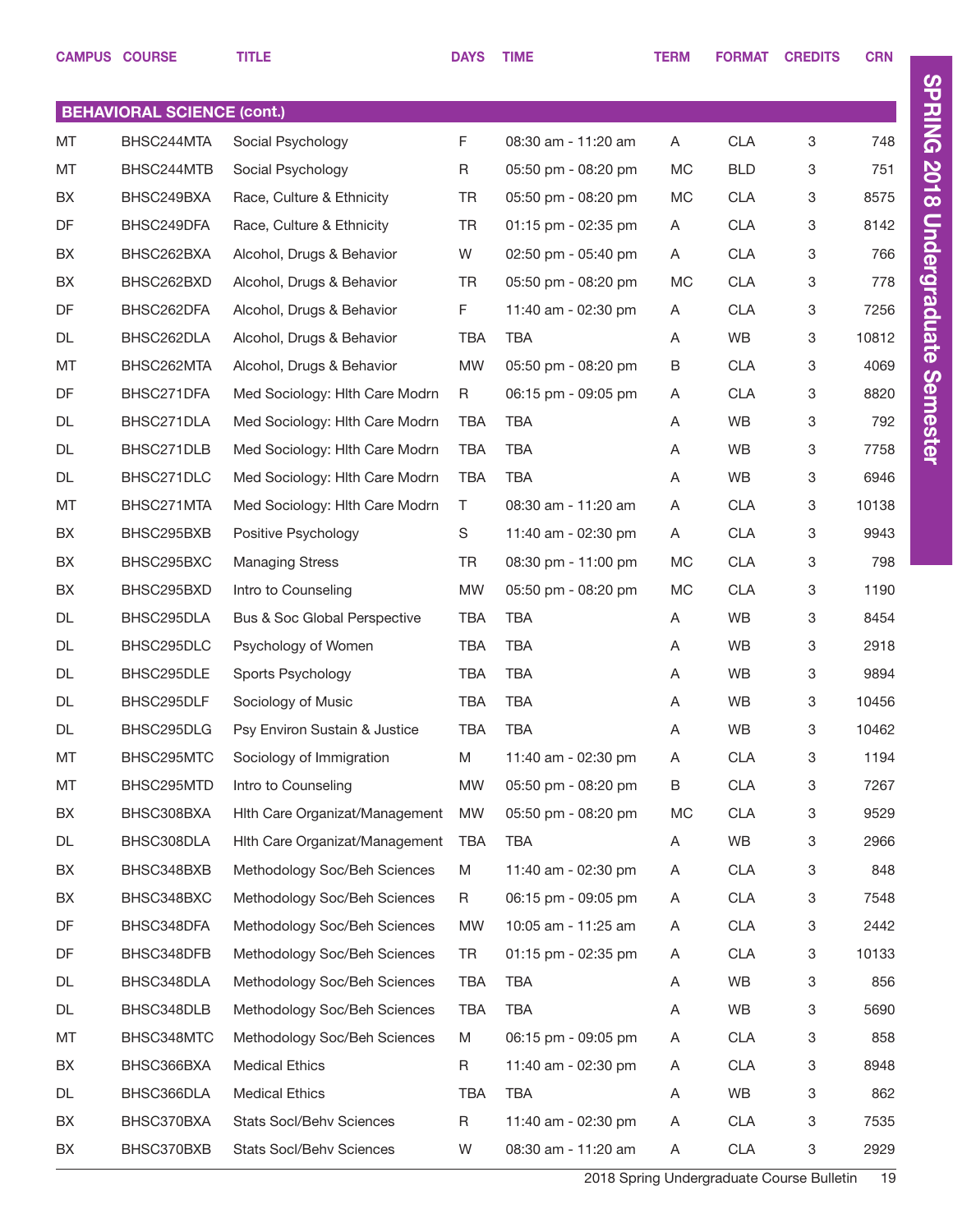| <b>CAMPUS COURSE</b> |            | <b>TITLE</b>                     | <b>DAYS</b> | <b>TIME</b>             | <b>TERM</b> | <b>FORMAT</b> | <b>CREDITS</b> | <b>CRN</b> |
|----------------------|------------|----------------------------------|-------------|-------------------------|-------------|---------------|----------------|------------|
| BX                   | BHSC370BXC | <b>Stats Socl/Behv Sciences</b>  | T.          | 06:15 pm - 09:05 pm     | A           | <b>CLA</b>    | 3              | 2933       |
| BX                   | BHSC370BXD | <b>Stats Socl/Behv Sciences</b>  | M           | 06:15 pm - 09:05 pm     | A           | <b>CLA</b>    | 3              | 5216       |
| DF                   | BHSC370DFA | <b>Stats Socl/Behv Sciences</b>  | TR          | 11:40 am - 01:00 pm     | A           | <b>CLA</b>    | 3              | 873        |
| DF                   | BHSC370DFB | <b>Stats Socl/Behv Sciences</b>  | W           | 06:15 pm - 09:05 pm     | A           | <b>CLA</b>    | 3              | 876        |
| DF                   | BHSC370DFD | <b>Stats Socl/Behv Sciences</b>  | TR          | 01:15 pm - 02:35 pm     | A           | <b>CLA</b>    | 3              | 8149       |
| DF                   | BHSC370DFE | <b>Stats Socl/Behv Sciences</b>  | M           | $02:50$ pm - $05:40$ pm | A           | <b>CLA</b>    | 3              | 8739       |
| DL                   | BHSC370DLA | <b>Stats Socl/Behv Sciences</b>  | <b>TBA</b>  | <b>TBA</b>              | A           | WB            | 3              | 879        |
| MT                   | BHSC370MTA | <b>Stats Socl/Behv Sciences</b>  | M           | 08:30 am - 11:20 am     | A           | <b>CLA</b>    | 3              | 10123      |
| MT                   | BHSC370MTB | <b>Stats Socl/Behv Sciences</b>  | S           | 08:30 am - 11:20 am     | A           | <b>CLA</b>    | 3              | 882        |
| DL                   | BHSC399DLA | Internship Soc/Beh Sciences      | <b>TBA</b>  | <b>TBA</b>              | A           | <b>WB</b>     | 3              | 891        |
| DL                   | BHSC399DLB | Internship Soc/Beh Sciences      | <b>TBA</b>  | <b>TBA</b>              | A           | WB            | 3              | 9922       |
| BX                   | BHSC426BXA | <b>Classics Soc/Beh Sciences</b> | T.          | 11:40 am - 02:30 pm     | A           | <b>CLA</b>    | 3              | 897        |
| BX                   | BHSC426BXD | <b>Classics Soc/Beh Sciences</b> | MW          | 05:50 pm - 08:20 pm     | MC          | <b>CLA</b>    | 3              | 906        |
| DF                   | BHSC426DFB | <b>Classics Soc/Beh Sciences</b> | TR          | 10:05 am - 11:25 am     | A           | <b>CLA</b>    | 3              | 915        |
| DF                   | BHSC426DFC | <b>Classics Soc/Beh Sciences</b> | <b>MW</b>   | 02:50 pm - 05:40 pm     | A           | <b>CLA</b>    | 3              | 9180       |
| DL                   | BHSC426DLA | <b>Classics Soc/Beh Sciences</b> | <b>TBA</b>  | <b>TBA</b>              | A           | <b>WB</b>     | 3              | 918        |
| DL                   | BHSC426DLB | <b>Classics Soc/Beh Sciences</b> | <b>TBA</b>  | <b>TBA</b>              | A           | <b>WB</b>     | 3              | 921        |
| DL                   | BHSC426DLC | <b>Classics Soc/Beh Sciences</b> | <b>TBA</b>  | <b>TBA</b>              | A           | <b>WB</b>     | 3              | 8462       |
| MT                   | BHSC426MTA | <b>Classics Soc/Beh Sciences</b> | W           | 11:40 am - 02:30 pm     | A           | <b>CLA</b>    | 3              | 924        |
| MT                   | BHSC426MTC | <b>Classics Soc/Beh Sciences</b> | TR          | 05:50 pm - 08:20 pm     | <b>MC</b>   | <b>CLA</b>    | 3              | 9230       |
| YH                   | BHSC426YHA | <b>Classics Soc/Beh Sciences</b> | <b>MW</b>   | 02:50 pm - 04:10 pm     | A           | <b>CLA</b>    | 3              | 11039      |
| <b>BIOLOGY</b>       |            |                                  |             |                         |             |               |                |            |
| BX                   | BIOL110BXA | Introduction to Human Biology    | R           | 06:15 pm - 09:05 pm     | A           | <b>CLA</b>    | 3              | 162        |
| BX                   | BIOL110BXB | Introduction to Human Biology    | MW          | 02:50 pm - 04:10 pm     | A           | <b>CLA</b>    | 3              | 163        |
| DF                   | BIOL110DFA | Introduction to Human Biology    | F.          | 11:40 am - 02:30 pm     | Α           | <b>CLA</b>    | 3              | 165        |
| DF                   | BIOL110DFB | Introduction to Human Biology    | M           | 06:15 pm - 09:05 pm     | A           | <b>CLA</b>    | 3              | 166        |
| DF                   | BIOL110DFD | Introduction to Human Biology    | <b>TR</b>   | 02:50 pm - 04:10 pm     | Α           | <b>CLA</b>    | 3              | 5098       |
| DL                   | BIOL110DLA | Introduction to Human Biology    | <b>TBA</b>  | <b>TBA</b>              | A           | WB            | 3              | 167        |
| DL                   | BIOL110DLB | Introduction to Human Biology    | <b>TBA</b>  | TBA                     | Α           | WB            | 3              | 9884       |
| MT                   | BIOL110MTA | Introduction to Human Biology    | S           | 02:50 pm - 05:40 pm     | Α           | <b>CLA</b>    | 3              | 3056       |
| MT                   | BIOL110MTC | Introduction to Human Biology    | W           | 11:40 am - 02:30 pm     | Α           | <b>CLA</b>    | 3              | 170        |
| BX                   | BIOL111BXA | Introduction to Human Genetics   | T           | 11:40 am - 02:30 pm     | A           | <b>CLA</b>    | 3              | 9508       |
| DF                   | BIOL111DFA | Introduction to Human Genetics   | F           | 11:40 am - 02:30 pm     | Α           | <b>CLA</b>    | 3              | 9507       |
| DL                   | BIOL111DLA | Introduction to Human Genetics   | <b>TBA</b>  | <b>TBA</b>              | Α           | WB            | 3              | 172        |
| DF                   | BIOL112DFA | <b>Environmental Science</b>     | T.          | 06:15 pm - 09:05 pm     | Α           | <b>CLA</b>    | 3              | 176        |

DF BIOL112DFC Environmental Science R 11:40 am - 02:30 pm A CLA 3 177 DL BIOL112DLA Environmental Science TBA TBA A WB 3 2815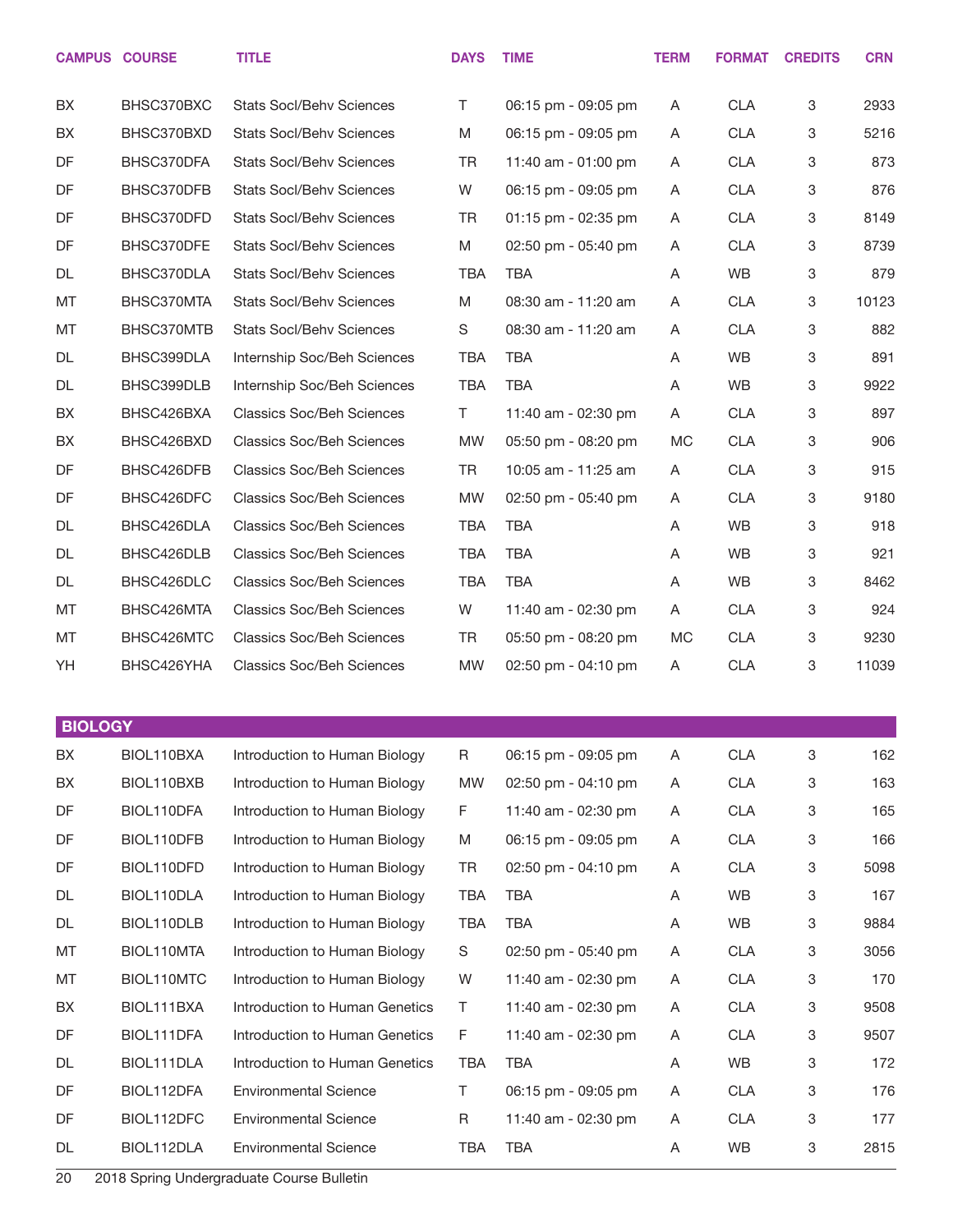|    | <b>CAMPUS COURSE</b>   | <b>TITLE</b>                    | <b>DAYS</b> | <b>TIME</b>             | <b>TERM</b> | <b>FORMAT</b> | <b>CREDITS</b> | <b>CRN</b> |
|----|------------------------|---------------------------------|-------------|-------------------------|-------------|---------------|----------------|------------|
|    | <b>BIOLOGY (cont.)</b> |                                 |             |                         |             |               |                |            |
| BX | BIOL117BXA             | Nutrition                       | $\mathbb S$ | 08:30 am - 11:20 am     | A           | <b>CLA</b>    | 3              | 188        |
| BX | BIOL117BXB             | Nutrition                       | R           | 11:40 am - 02:30 pm     | A           | <b>CLA</b>    | 3              | 189        |
| DF | BIOL117DFA             | Nutrition                       | M           | 02:50 pm - 05:40 pm     | A           | <b>CLA</b>    | 3              | 190        |
| DL | BIOL117DLA             | Nutrition                       | <b>TBA</b>  | <b>TBA</b>              | A           | WB            | 3              | 6700       |
| DL | BIOL117DLB             | Nutrition                       | <b>TBA</b>  | <b>TBA</b>              | Α           | WB            | 3              | 9885       |
| MT | BIOL117MTA             | Nutrition                       | <b>MW</b>   | 05:50 pm - 08:20 pm     | МC          | <b>CLA</b>    | 3              | 191        |
| DF | BIOL122DFA             | Foundations of Biology          | F.          | 06:15 pm - 09:05 pm     | A           | <b>CLA</b>    | 3              | 8582       |
| BX | BIOL130ABXA            | Hum Anatomy & Physio I Lab      | R           | 06:15 pm - 09:05 pm     | A           | <b>CLA</b>    | 1              | 8923       |
| BX | BIOL130ABXB            | Hum Anatomy & Physio I Lab      | F           | 11:40 am - 02:30 pm     | A           | <b>CLA</b>    | 1              | 8924       |
| DF | BIOL130ADFA            | Hum Anatomy & Physio I Lab      | T.          | 06:15 pm - 09:05 pm     | A           | <b>CLA</b>    | 1              | 6577       |
| DF | BIOL130ADFB            | Hum Anatomy & Physio I Lab      | W           | 11:40 am - 02:30 pm     | A           | <b>CLA</b>    | 1              | 6591       |
| DF | BIOL130ADFC            | Hum Anatomy & Physio I Lab      | W           | 02:50 pm - 05:40 pm     | A           | <b>CLA</b>    | 1              | 6592       |
| DF | BIOL130ADFD            | Hum Anatomy & Physio I Lab      | F           | 08:30 am - 11:20 am     | A           | <b>CLA</b>    | 1              | 9807       |
| DF | BIOL130ADFE            | Hum Anatomy & Physio I Lab      | TR          | 05:50 pm - 08:20 pm     | B           | <b>CLA</b>    | 1              | 6584       |
| DF | BIOL130ADFF            | Hum Anatomy & Physio I Lab      | R           | 06:15 pm - 09:05 pm     | A           | <b>CLA</b>    | 1              | 11012      |
| DF | BIOL130ADFH            | Hum Anatomy & Physio I Lab      | S           | 10:05 am - 12:55 pm     | A           | <b>CLA</b>    | 1              | 11013      |
| MT | BIOL130AMTA            | Hum Anatomy & Physio I Lab      | W           | 06:15 pm - 09:05 pm     | A           | <b>CLA</b>    | 1              | 7180       |
| MT | BIOL130AMTB            | Hum Anatomy & Physio I Lab      | W           | 02:50 pm - 05:40 pm     | A           | <b>CLA</b>    | 1.             | 7401       |
| BX | BIOL130BXA             | Hum Anatomy & Physio I Lecture  | <b>TR</b>   | 11:40 am - 01:00 pm     | A           | <b>CLA</b>    | 3              | 6573       |
| BX | BIOL130BXB             | Hum Anatomy & Physio I Lecture  | $\mathsf S$ | 11:40 am - 02:30 pm     | A           | <b>CLA</b>    | 3              | 6703       |
| DF | BIOL130DFA             | Hum Anatomy & Physio I Lecture  | <b>MW</b>   | $02:50$ pm - $04:10$ pm | A           | <b>CLA</b>    | 3              | 6576       |
| DF | BIOL130DFB             | Hum Anatomy & Physio I Lecture  | W           | 02:50 pm - 05:40 pm     | A           | <b>CLA</b>    | 3              | 9806       |
| DF | BIOL130DFC             | Hum Anatomy & Physio I Lecture  | <b>MW</b>   | 05:50 pm - 08:20 pm     | B           | CLA           | 3              | 6583       |
| DF | BIOL130DFD             | Hum Anatomy & Physio I Lecture  | S           | 11:40 am - 02:30 pm     | Α           | <b>CLA</b>    | 3              | 9264       |
| MT | BIOL130MTA             | Hum Anatomy & Physio I Lecture  | M           | 06:15 pm - 09:05 pm     | A           | <b>CLA</b>    | 3              | 7181       |
| MT | BIOL130MTB             | Hum Anatomy & Physio I Lecture  | M           | 02:50 pm - 05:40 pm     | Α           | <b>CLA</b>    | 3              | 7402       |
| BX | BIOL131ABXB            | Hum Anatomy & Physio II Lab     | F           | 02:50 pm - 05:40 pm     | Α           | <b>CLA</b>    | 1              | 8914       |
| DF | BIOL131ADFA            | Hum Anatomy & Physio II Lab     | W           | 06:15 pm - 09:05 pm     | Α           | <b>CLA</b>    | 1              | 9734       |
| DF | BIOL131ADFB            | Hum Anatomy & Physio II Lab     | R           | 11:40 am - 02:30 pm     | Α           | <b>CLA</b>    | 1              | 6593       |
| DF | BIOL131ADFC            | Hum Anatomy & Physio II Lab     | R           | 02:50 pm - 05:40 pm     | Α           | <b>CLA</b>    | 1              | 6594       |
| DF | BIOL131ADFD            | Hum Anatomy & Physio II Lab     | TR          | 05:50 pm - 08:20 pm     | MC          | <b>CLA</b>    | 1              | 6596       |
| DF | BIOL131ADFE            | Hum Anatomy & Physio II Lab     | T.          | 08:30 am - 11:20 am     | A           | <b>CLA</b>    | 1              | 6695       |
| DF | BIOL131ADFF            | Hum Anatomy & Physio II Lab     | F           | 11:40 am - 02:30 pm     | Α           | <b>CLA</b>    | 1              | 9510       |
| DF | BIOL131ADFG            | Hum Anatomy & Physio II Lab     | R           | 02:50 pm - 05:40 pm     | Α           | <b>CLA</b>    | 1              | 9612       |
| MT | BIOL131AMTA            | Hum Anatomy & Physio II Lab     | R           | 06:15 pm - 09:05 pm     | Α           | <b>CLA</b>    | 1              | 7182       |
| BX | BIOL131BXB             | Hum Anatomy & Physio II Lecture | $\mathsf S$ | 02:50 pm - 05:40 pm     | Α           | <b>CLA</b>    | 3              | 6705       |
| DF | BIOL131DFA             | Hum Anatomy & Physio II Lecture | W           | 11:40 am - 02:30 pm     | A           | <b>CLA</b>    | 3              | 6589       |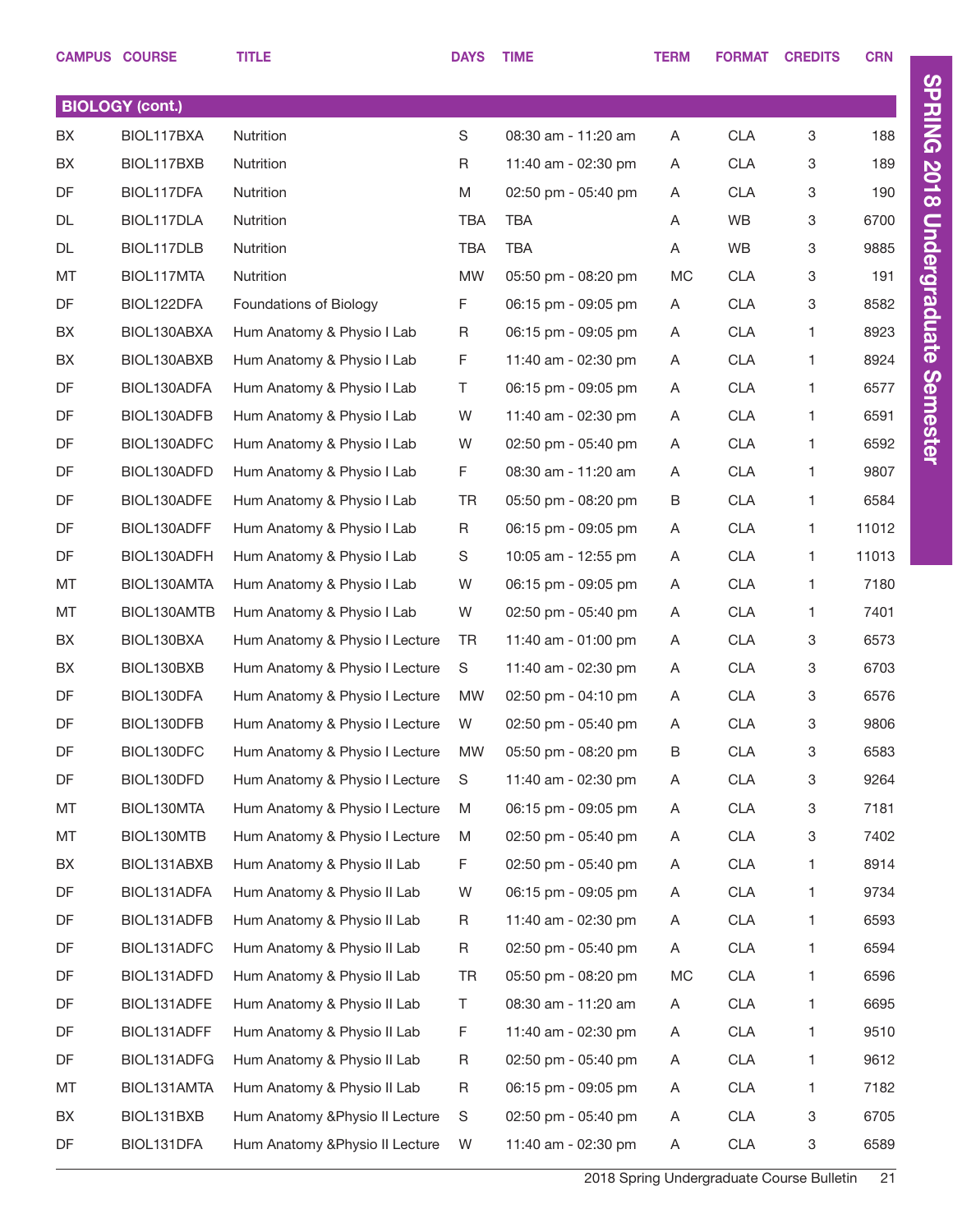|    | <b>CAMPUS COURSE</b> | <b>TITLE</b>                    | <b>DAYS</b> | <b>TIME</b>                           | <b>TERM</b> | <b>FORMAT</b> | <b>CREDITS</b> | <b>CRN</b> |
|----|----------------------|---------------------------------|-------------|---------------------------------------|-------------|---------------|----------------|------------|
| DF | BIOL131DFB           | Hum Anatomy & Physio II Lecture | M           | 06:15 pm - 09:05 pm                   | A           | <b>CLA</b>    | 3              | 9509       |
| DF | BIOL131DFD           | Hum Anatomy & Physio II Lecture | <b>MW</b>   | 05:50 pm - 08:20 pm                   | <b>MC</b>   | <b>CLA</b>    | 3              | 6595       |
| DF | BIOL131DFN           | Hum Anatomy & Physio II Lecture | MW          | 11:40 am - 01:00 pm                   | A           | <b>CLA</b>    | 3              | 9682       |
| MT | BIOL131MTA           | Hum Anatomy & Physio II Lecture | T.          | 06:15 pm - 09:05 pm                   | A           | <b>CLA</b>    | 3              | 7183       |
| DF | BIOL131RDFA          | Hum Anat & Physio II Recitation | M           | 01:30 pm - 02:20 pm                   | Α           | <b>CLA</b>    | 0              | 9511       |
| DF | BIOL131RDFB          | Hum Anat & Physio II Recitation | M           | 01:05 pm - 01:55 pm                   | A           | <b>CLA</b>    | 0              | 10900      |
| DF | BIOL131RDFC          | Hum Anat & Physio II Recitation | M           | 01:05 pm - 01:55 pm                   | Α           | <b>CLA</b>    | 0              | 11014      |
| BX | BIOL160ABXA          | General Biology I Lab           | S           | 11:40 am - 02:30 pm                   | Α           | <b>CLA</b>    | 1              | 8780       |
| BX | BIOL160ABXB          | General Biology I Lab           | W           | 08:30 am - 11:20 am                   | Α           | <b>CLA</b>    | 1              | 8781       |
| DF | BIOL160ADFA          | General Biology I Lab           | F           | 10:05 am - 12:55 pm                   | A           | <b>CLA</b>    | 1              | 9808       |
| DF | BIOL160ADFB          | General Biology I Lab           | R           | 10:05 am - 12:55 pm                   | Α           | <b>CLA</b>    | 1              | 6608       |
| DF | BIOL160ADFC          | General Biology I Lab           | M           | 10:05 am - 12:55 pm                   | A           | <b>CLA</b>    | 1              | 6609       |
| DF | BIOL160ADFD          | General Biology I Lab           | R           | 02:50 pm - 05:40 pm                   | Α           | <b>CLA</b>    | 1              | 6611       |
| DF | BIOL160ADFE          | General Biology I Lab           | T.          | 08:30 am - 11:20 am                   | Α           | <b>CLA</b>    | 1              | 6697       |
| BX | BIOL160BXA           | General Biology I Lecture       | MW          | 11:40 am - 01:00 pm                   | Α           | <b>CLA</b>    | 3              | 6599       |
| BX | BIOL160BXB           | General Biology I Lecture       | S           | 08:30 am - 11:20 am                   | Α           | <b>CLA</b>    | 3              | 6604       |
| DF | BIOL160DFA           | General Biology I Lecture       | <b>TR</b>   | 10:05 am - 11:25 am                   | Α           | <b>CLA</b>    | 3              | 9733       |
| DF | BIOL160DFB           | General Biology I Lecture       | T.          | 06:15 pm - 09:05 pm                   | A           | <b>CLA</b>    | 3              | 6610       |
| DF | BIOL160DFD           | General Biology I Lecture       | S           | 11:40 am - 02:30 pm                   | Α           | <b>CLA</b>    | 3              | 9881       |
| BX | BIOL160RBXA          | Gen Bio I Recitation            | M           | 01:05 pm - 01:55 pm                   | Α           | <b>CLA</b>    | 0              | 8765       |
| BX | BIOL160RBXC          | Gen Bio I Recitation            | S           | 11:30 am - 12:20 pm                   | Α           | <b>CLA</b>    | 0              | 8767       |
| DF | BIOL160RDFA          | Gen Bio I Recitation            | Τ           | 11:30 am - 12:20 pm                   | A           | <b>CLA</b>    | 0              | 8768       |
| DF | BIOL160RDFD          | Gen Bio I Recitation            | Τ           | $05:10 \text{ pm} - 06:00 \text{ pm}$ | Α           | <b>CLA</b>    | 0              | 8771       |
| DF | BIOL160RDFE          | Gen Bio I Recitation            | M           | 02:40 pm - 03:30 pm                   | A           | <b>CLA</b>    | 0              | 9516       |
| DF | BIOL160RDFF          | Gen Bio I Recitation            | S           | 02:40 pm - 03:30 pm                   | Α           | <b>CLA</b>    | 0              | 9883       |
| BX | BIOL161ABXA          | General Biology II Lab          | W           | 11:40 am - 02:30 pm                   | Α           | CLA           | 1              | 8951       |
| BX | BIOL161ABXC          | General Biology II Lab          | S           | 02:50 pm - 05:40 pm                   | A           | <b>CLA</b>    | 1              | 8954       |
| DF | BIOL161ADFA          | General Biology II Lab          | Τ           | 02:50 pm - 05:40 pm                   | Α           | <b>CLA</b>    | 1              | 6617       |
| DF | BIOL161ADFB          | General Biology II Lab          | W           | 11:40 am - 02:30 pm                   | A           | <b>CLA</b>    | 1              | 6618       |
| DF | BIOL161ADFD          | General Biology II Lab          | Τ           | 06:15 pm - 09:05 pm                   | Α           | CLA           | 1              | 10515      |
| DF | BIOL161ADFE          | General Biology II Lab          | M           | 02:50 pm - 05:40 pm                   | A           | <b>CLA</b>    | 1              | 6699       |
| DF | BIOL161ADFF          | General Biology II Lab          | W           | 02:50 pm - 05:40 pm                   | Α           | CLA           | 1              | 7496       |
| BX | BIOL161BXA           | General Biology II Lecture      | W           | 06:15 pm - 09:05 pm                   | A           | <b>CLA</b>    | 3              | 6612       |
| BX | BIOL161BXC           | General Biology II Lecture      | U           | 11:40 am - 02:30 pm                   | Α           | <b>CLA</b>    | 3              | 7493       |
| DF | BIOL161DFA           | General Biology II Lecture      | T.          | 06:15 pm - 09:05 pm                   | A           | <b>CLA</b>    | 3              | 6616       |
| DF | BIOL161DFB           | General Biology II Lecture      | R           | 06:15 pm - 09:05 pm                   | Α           | CLA           | 3              | 10541      |
| DF | BIOL161DFC           | General Biology II Lecture      | <b>TR</b>   | 11:40 am - 01:00 pm                   | A           | <b>CLA</b>    | 3              | 6698       |
| DF | BIOL161DFD           | General Biology II Lecture      | M           | 02:50 pm - 05:40 pm                   | A           | <b>CLA</b>    | 3              | 7495       |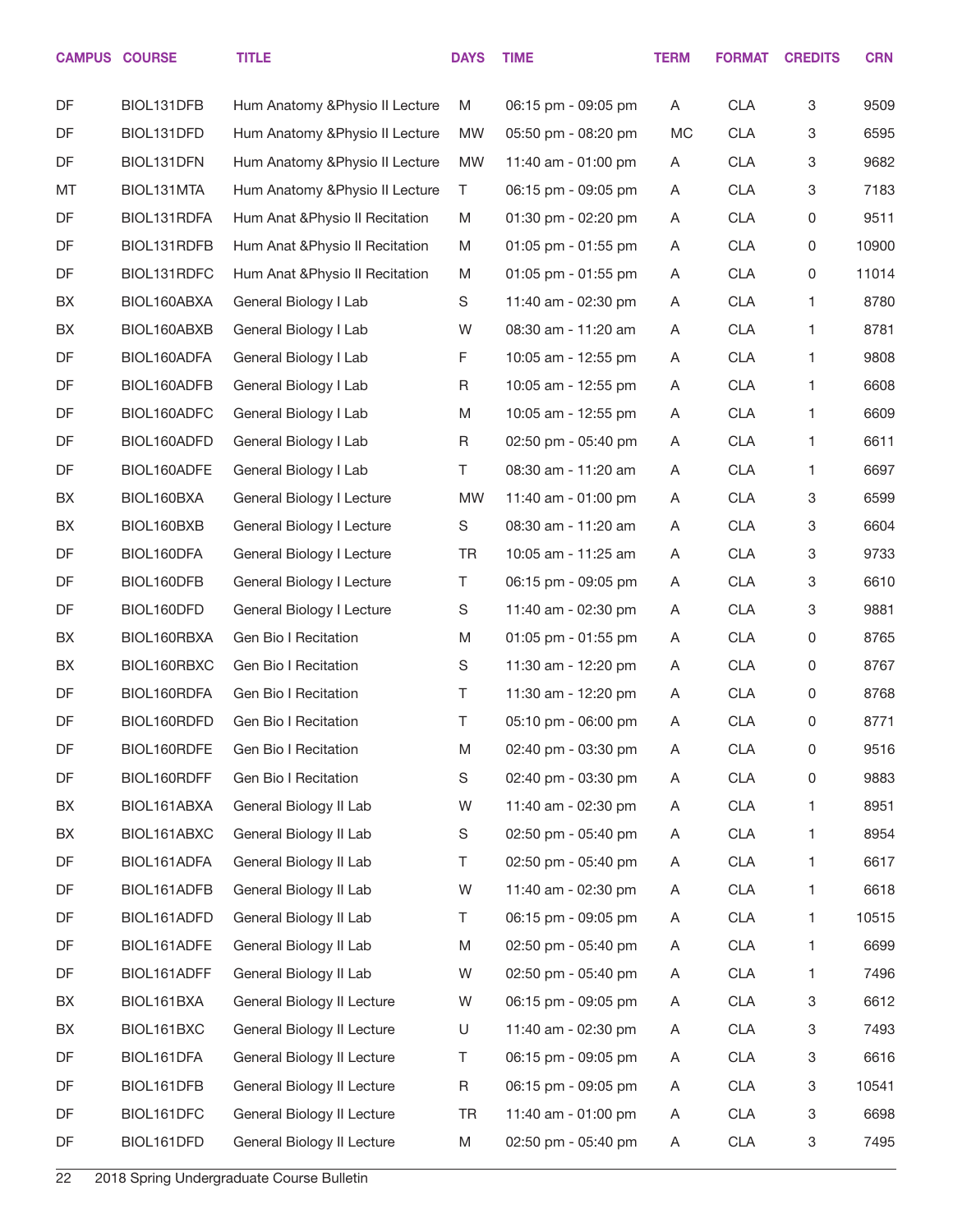| <b>BIOLOGY</b> (cont.)<br>DF<br><b>CLA</b><br>BIOL190DFA<br>Honors Bio: Darwin's Legacy<br>T<br>02:50 pm - 05:40 pm<br>3<br>11015<br>A<br>DL<br>BIOL222DLA<br>Pathophysiology<br><b>TBA</b><br><b>TBA</b><br>Α<br><b>WB</b><br>3<br>6565<br>DF<br>BIOL226DFA<br>M<br><b>CLA</b><br>3<br>207<br><b>Elements of Biochemistry</b><br>11:40 am - 02:30 pm<br>A<br>F<br>DF<br>11016<br>BIOL244DFA<br>Ecology<br>10:05 am - 12:55 pm<br><b>CLA</b><br>4<br>A<br>BX<br>BIOL265ABXA<br>R<br>06:15 pm - 09:05 pm<br><b>CLA</b><br>1<br>8956<br>Microbiology Lab<br>A<br>T<br>BX<br>BIOL265ABXB<br>Microbiology Lab<br>02:50 pm - 05:40 pm<br><b>CLA</b><br>1<br>8994<br>A<br>T.<br>DF<br>BIOL265ADFA<br>01:10 pm - 04:05 pm<br><b>CLA</b><br>1<br>6625<br>Microbiology Lab<br>A<br>DF<br>BIOL265ADFB<br>Microbiology Lab<br>M<br>06:15 pm - 09:05 pm<br><b>CLA</b><br>6626<br>A<br>1<br>DF<br>BIOL265ADFC<br>T.<br>10:05 am - 12:55 pm<br><b>CLA</b><br>1<br>8992<br>Microbiology Lab<br>A<br>BX<br>BIOL265BXB<br>Microbiology Lecture<br>T<br>06:15 pm - 09:05 pm<br><b>CLA</b><br>3<br>9517<br>A<br>DF<br>T.<br>BIOL265DFA<br>06:15 pm - 09:05 pm<br><b>CLA</b><br>3<br>6623<br>Microbiology Lecture<br>A<br>DF<br>BIOL265DFB<br>Microbiology Lecture<br>M<br>02:50 pm - 05:40 pm<br><b>CLA</b><br>3<br>7199<br>A<br>DF<br>BIOL265DFC<br>W<br>11:40 am - 02:30 pm<br><b>CLA</b><br>3<br>8991<br>Microbiology Lecture<br>A<br>DF<br>BIOL275DFA<br>Cell Biology<br><b>MW</b><br>10:05 am - 12:55 pm<br><b>CLA</b><br>213<br>A<br>4<br>DF<br>BIOL275DFB<br>Cell Biology<br>TR<br><b>CLA</b><br>10508<br>$01:15$ pm - 04:05 pm<br>A<br>4<br>BX<br>BIOL309BXA<br>Human Physiology/Bio Med Scinc<br>11:40 am - 02:30 pm<br><b>CLA</b><br>9523<br>W<br>A<br>3<br>DF<br>BIOL309DFA<br>Human Physiology/Bio Med Scinc<br>06:15 pm - 09:05 pm<br><b>CLA</b><br>3<br>218<br>- W<br>A<br>DF<br>BIOL317DFB<br>Principles of Neuroscience<br>R<br>02:50 pm - 05:40 pm<br><b>CLA</b><br>3<br>10184<br>A<br>DF<br>10719<br>BIOL355DFA<br>Molecular Biol of the Cell<br>TR<br>06:15 pm - 09:05 pm<br><b>CLA</b><br>4<br>A<br>DF<br>BIOL355DFB<br>Molecular Biol of the Cell<br><b>MW</b><br>01:15 pm - 04:05 pm<br><b>CLA</b><br>223<br>A<br>4<br>BX<br>BIOL360BXA<br>Genetics<br><b>MW</b><br><b>CLA</b><br>9522<br>10:05 am - 12:55 pm<br>A<br>4<br>DF<br><b>CLA</b><br>BIOL360DFA<br>Genetics<br>TR<br>4<br>224<br>06:15 pm - 09:05 pm<br>Α<br>DF<br>Developmental Biology<br><b>TR</b><br><b>CLA</b><br>225<br>BIOL366DFA<br>10:05 am - 12:55 pm<br>A<br>4<br>DF<br>BIOL370DFA<br>Biology Research I<br>W<br>02:50 pm - 05:40 pm<br><b>CLA</b><br>10418<br>A<br>3<br>01:15 pm - 02:35 pm<br>DF<br>Biology Research I<br><b>CLA</b><br>10419<br>BIOL370DFB<br><b>MW</b><br>A<br>3<br>DF<br>BIOL370DFC<br>Biology Research I<br><b>CLA</b><br>3<br>10420<br>TBA<br><b>TBA</b><br>A<br>DF<br>Independent Study Biol<br><b>CLA</b><br>10726<br>BIOL397DFA<br>TBA<br><b>TBA</b><br>Α<br>1<br>DF<br>BIOL430DFA<br>Seminar Current Topics Biol<br>02:50 pm - 05:40 pm<br><b>CLA</b><br>11017<br>R<br>A<br>3<br>DF<br><b>Coordinating Seminar Biology</b><br>10:05 am - 11:25 am<br><b>CLA</b><br>7537<br>BIOL460DFA<br>MW<br>A<br>3<br><b>BUSINESS LAW</b> | <b>CAMPUS COURSE</b> | <b>TITLE</b> | <b>DAYS</b> | <b>TIME</b> | <b>TERM</b> | <b>FORMAT</b> | <b>CREDITS</b> | <b>CRN</b> |
|---------------------------------------------------------------------------------------------------------------------------------------------------------------------------------------------------------------------------------------------------------------------------------------------------------------------------------------------------------------------------------------------------------------------------------------------------------------------------------------------------------------------------------------------------------------------------------------------------------------------------------------------------------------------------------------------------------------------------------------------------------------------------------------------------------------------------------------------------------------------------------------------------------------------------------------------------------------------------------------------------------------------------------------------------------------------------------------------------------------------------------------------------------------------------------------------------------------------------------------------------------------------------------------------------------------------------------------------------------------------------------------------------------------------------------------------------------------------------------------------------------------------------------------------------------------------------------------------------------------------------------------------------------------------------------------------------------------------------------------------------------------------------------------------------------------------------------------------------------------------------------------------------------------------------------------------------------------------------------------------------------------------------------------------------------------------------------------------------------------------------------------------------------------------------------------------------------------------------------------------------------------------------------------------------------------------------------------------------------------------------------------------------------------------------------------------------------------------------------------------------------------------------------------------------------------------------------------------------------------------------------------------------------------------------------------------------------------------------------------------------------------------------------------------------------------------------------------------------------------------------------------------------------------------------------------------------------------------------------------------------------------------------------------------------------------------------------------------------------------------------------------------------------------------------------------------------------------------------------|----------------------|--------------|-------------|-------------|-------------|---------------|----------------|------------|
|                                                                                                                                                                                                                                                                                                                                                                                                                                                                                                                                                                                                                                                                                                                                                                                                                                                                                                                                                                                                                                                                                                                                                                                                                                                                                                                                                                                                                                                                                                                                                                                                                                                                                                                                                                                                                                                                                                                                                                                                                                                                                                                                                                                                                                                                                                                                                                                                                                                                                                                                                                                                                                                                                                                                                                                                                                                                                                                                                                                                                                                                                                                                                                                                                                 |                      |              |             |             |             |               |                |            |
|                                                                                                                                                                                                                                                                                                                                                                                                                                                                                                                                                                                                                                                                                                                                                                                                                                                                                                                                                                                                                                                                                                                                                                                                                                                                                                                                                                                                                                                                                                                                                                                                                                                                                                                                                                                                                                                                                                                                                                                                                                                                                                                                                                                                                                                                                                                                                                                                                                                                                                                                                                                                                                                                                                                                                                                                                                                                                                                                                                                                                                                                                                                                                                                                                                 |                      |              |             |             |             |               |                |            |
|                                                                                                                                                                                                                                                                                                                                                                                                                                                                                                                                                                                                                                                                                                                                                                                                                                                                                                                                                                                                                                                                                                                                                                                                                                                                                                                                                                                                                                                                                                                                                                                                                                                                                                                                                                                                                                                                                                                                                                                                                                                                                                                                                                                                                                                                                                                                                                                                                                                                                                                                                                                                                                                                                                                                                                                                                                                                                                                                                                                                                                                                                                                                                                                                                                 |                      |              |             |             |             |               |                |            |
|                                                                                                                                                                                                                                                                                                                                                                                                                                                                                                                                                                                                                                                                                                                                                                                                                                                                                                                                                                                                                                                                                                                                                                                                                                                                                                                                                                                                                                                                                                                                                                                                                                                                                                                                                                                                                                                                                                                                                                                                                                                                                                                                                                                                                                                                                                                                                                                                                                                                                                                                                                                                                                                                                                                                                                                                                                                                                                                                                                                                                                                                                                                                                                                                                                 |                      |              |             |             |             |               |                |            |
|                                                                                                                                                                                                                                                                                                                                                                                                                                                                                                                                                                                                                                                                                                                                                                                                                                                                                                                                                                                                                                                                                                                                                                                                                                                                                                                                                                                                                                                                                                                                                                                                                                                                                                                                                                                                                                                                                                                                                                                                                                                                                                                                                                                                                                                                                                                                                                                                                                                                                                                                                                                                                                                                                                                                                                                                                                                                                                                                                                                                                                                                                                                                                                                                                                 |                      |              |             |             |             |               |                |            |
|                                                                                                                                                                                                                                                                                                                                                                                                                                                                                                                                                                                                                                                                                                                                                                                                                                                                                                                                                                                                                                                                                                                                                                                                                                                                                                                                                                                                                                                                                                                                                                                                                                                                                                                                                                                                                                                                                                                                                                                                                                                                                                                                                                                                                                                                                                                                                                                                                                                                                                                                                                                                                                                                                                                                                                                                                                                                                                                                                                                                                                                                                                                                                                                                                                 |                      |              |             |             |             |               |                |            |
|                                                                                                                                                                                                                                                                                                                                                                                                                                                                                                                                                                                                                                                                                                                                                                                                                                                                                                                                                                                                                                                                                                                                                                                                                                                                                                                                                                                                                                                                                                                                                                                                                                                                                                                                                                                                                                                                                                                                                                                                                                                                                                                                                                                                                                                                                                                                                                                                                                                                                                                                                                                                                                                                                                                                                                                                                                                                                                                                                                                                                                                                                                                                                                                                                                 |                      |              |             |             |             |               |                |            |
|                                                                                                                                                                                                                                                                                                                                                                                                                                                                                                                                                                                                                                                                                                                                                                                                                                                                                                                                                                                                                                                                                                                                                                                                                                                                                                                                                                                                                                                                                                                                                                                                                                                                                                                                                                                                                                                                                                                                                                                                                                                                                                                                                                                                                                                                                                                                                                                                                                                                                                                                                                                                                                                                                                                                                                                                                                                                                                                                                                                                                                                                                                                                                                                                                                 |                      |              |             |             |             |               |                |            |
|                                                                                                                                                                                                                                                                                                                                                                                                                                                                                                                                                                                                                                                                                                                                                                                                                                                                                                                                                                                                                                                                                                                                                                                                                                                                                                                                                                                                                                                                                                                                                                                                                                                                                                                                                                                                                                                                                                                                                                                                                                                                                                                                                                                                                                                                                                                                                                                                                                                                                                                                                                                                                                                                                                                                                                                                                                                                                                                                                                                                                                                                                                                                                                                                                                 |                      |              |             |             |             |               |                |            |
|                                                                                                                                                                                                                                                                                                                                                                                                                                                                                                                                                                                                                                                                                                                                                                                                                                                                                                                                                                                                                                                                                                                                                                                                                                                                                                                                                                                                                                                                                                                                                                                                                                                                                                                                                                                                                                                                                                                                                                                                                                                                                                                                                                                                                                                                                                                                                                                                                                                                                                                                                                                                                                                                                                                                                                                                                                                                                                                                                                                                                                                                                                                                                                                                                                 |                      |              |             |             |             |               |                |            |
|                                                                                                                                                                                                                                                                                                                                                                                                                                                                                                                                                                                                                                                                                                                                                                                                                                                                                                                                                                                                                                                                                                                                                                                                                                                                                                                                                                                                                                                                                                                                                                                                                                                                                                                                                                                                                                                                                                                                                                                                                                                                                                                                                                                                                                                                                                                                                                                                                                                                                                                                                                                                                                                                                                                                                                                                                                                                                                                                                                                                                                                                                                                                                                                                                                 |                      |              |             |             |             |               |                |            |
|                                                                                                                                                                                                                                                                                                                                                                                                                                                                                                                                                                                                                                                                                                                                                                                                                                                                                                                                                                                                                                                                                                                                                                                                                                                                                                                                                                                                                                                                                                                                                                                                                                                                                                                                                                                                                                                                                                                                                                                                                                                                                                                                                                                                                                                                                                                                                                                                                                                                                                                                                                                                                                                                                                                                                                                                                                                                                                                                                                                                                                                                                                                                                                                                                                 |                      |              |             |             |             |               |                |            |
|                                                                                                                                                                                                                                                                                                                                                                                                                                                                                                                                                                                                                                                                                                                                                                                                                                                                                                                                                                                                                                                                                                                                                                                                                                                                                                                                                                                                                                                                                                                                                                                                                                                                                                                                                                                                                                                                                                                                                                                                                                                                                                                                                                                                                                                                                                                                                                                                                                                                                                                                                                                                                                                                                                                                                                                                                                                                                                                                                                                                                                                                                                                                                                                                                                 |                      |              |             |             |             |               |                |            |
|                                                                                                                                                                                                                                                                                                                                                                                                                                                                                                                                                                                                                                                                                                                                                                                                                                                                                                                                                                                                                                                                                                                                                                                                                                                                                                                                                                                                                                                                                                                                                                                                                                                                                                                                                                                                                                                                                                                                                                                                                                                                                                                                                                                                                                                                                                                                                                                                                                                                                                                                                                                                                                                                                                                                                                                                                                                                                                                                                                                                                                                                                                                                                                                                                                 |                      |              |             |             |             |               |                |            |
|                                                                                                                                                                                                                                                                                                                                                                                                                                                                                                                                                                                                                                                                                                                                                                                                                                                                                                                                                                                                                                                                                                                                                                                                                                                                                                                                                                                                                                                                                                                                                                                                                                                                                                                                                                                                                                                                                                                                                                                                                                                                                                                                                                                                                                                                                                                                                                                                                                                                                                                                                                                                                                                                                                                                                                                                                                                                                                                                                                                                                                                                                                                                                                                                                                 |                      |              |             |             |             |               |                |            |
|                                                                                                                                                                                                                                                                                                                                                                                                                                                                                                                                                                                                                                                                                                                                                                                                                                                                                                                                                                                                                                                                                                                                                                                                                                                                                                                                                                                                                                                                                                                                                                                                                                                                                                                                                                                                                                                                                                                                                                                                                                                                                                                                                                                                                                                                                                                                                                                                                                                                                                                                                                                                                                                                                                                                                                                                                                                                                                                                                                                                                                                                                                                                                                                                                                 |                      |              |             |             |             |               |                |            |
|                                                                                                                                                                                                                                                                                                                                                                                                                                                                                                                                                                                                                                                                                                                                                                                                                                                                                                                                                                                                                                                                                                                                                                                                                                                                                                                                                                                                                                                                                                                                                                                                                                                                                                                                                                                                                                                                                                                                                                                                                                                                                                                                                                                                                                                                                                                                                                                                                                                                                                                                                                                                                                                                                                                                                                                                                                                                                                                                                                                                                                                                                                                                                                                                                                 |                      |              |             |             |             |               |                |            |
|                                                                                                                                                                                                                                                                                                                                                                                                                                                                                                                                                                                                                                                                                                                                                                                                                                                                                                                                                                                                                                                                                                                                                                                                                                                                                                                                                                                                                                                                                                                                                                                                                                                                                                                                                                                                                                                                                                                                                                                                                                                                                                                                                                                                                                                                                                                                                                                                                                                                                                                                                                                                                                                                                                                                                                                                                                                                                                                                                                                                                                                                                                                                                                                                                                 |                      |              |             |             |             |               |                |            |
|                                                                                                                                                                                                                                                                                                                                                                                                                                                                                                                                                                                                                                                                                                                                                                                                                                                                                                                                                                                                                                                                                                                                                                                                                                                                                                                                                                                                                                                                                                                                                                                                                                                                                                                                                                                                                                                                                                                                                                                                                                                                                                                                                                                                                                                                                                                                                                                                                                                                                                                                                                                                                                                                                                                                                                                                                                                                                                                                                                                                                                                                                                                                                                                                                                 |                      |              |             |             |             |               |                |            |
|                                                                                                                                                                                                                                                                                                                                                                                                                                                                                                                                                                                                                                                                                                                                                                                                                                                                                                                                                                                                                                                                                                                                                                                                                                                                                                                                                                                                                                                                                                                                                                                                                                                                                                                                                                                                                                                                                                                                                                                                                                                                                                                                                                                                                                                                                                                                                                                                                                                                                                                                                                                                                                                                                                                                                                                                                                                                                                                                                                                                                                                                                                                                                                                                                                 |                      |              |             |             |             |               |                |            |
|                                                                                                                                                                                                                                                                                                                                                                                                                                                                                                                                                                                                                                                                                                                                                                                                                                                                                                                                                                                                                                                                                                                                                                                                                                                                                                                                                                                                                                                                                                                                                                                                                                                                                                                                                                                                                                                                                                                                                                                                                                                                                                                                                                                                                                                                                                                                                                                                                                                                                                                                                                                                                                                                                                                                                                                                                                                                                                                                                                                                                                                                                                                                                                                                                                 |                      |              |             |             |             |               |                |            |
|                                                                                                                                                                                                                                                                                                                                                                                                                                                                                                                                                                                                                                                                                                                                                                                                                                                                                                                                                                                                                                                                                                                                                                                                                                                                                                                                                                                                                                                                                                                                                                                                                                                                                                                                                                                                                                                                                                                                                                                                                                                                                                                                                                                                                                                                                                                                                                                                                                                                                                                                                                                                                                                                                                                                                                                                                                                                                                                                                                                                                                                                                                                                                                                                                                 |                      |              |             |             |             |               |                |            |
|                                                                                                                                                                                                                                                                                                                                                                                                                                                                                                                                                                                                                                                                                                                                                                                                                                                                                                                                                                                                                                                                                                                                                                                                                                                                                                                                                                                                                                                                                                                                                                                                                                                                                                                                                                                                                                                                                                                                                                                                                                                                                                                                                                                                                                                                                                                                                                                                                                                                                                                                                                                                                                                                                                                                                                                                                                                                                                                                                                                                                                                                                                                                                                                                                                 |                      |              |             |             |             |               |                |            |
|                                                                                                                                                                                                                                                                                                                                                                                                                                                                                                                                                                                                                                                                                                                                                                                                                                                                                                                                                                                                                                                                                                                                                                                                                                                                                                                                                                                                                                                                                                                                                                                                                                                                                                                                                                                                                                                                                                                                                                                                                                                                                                                                                                                                                                                                                                                                                                                                                                                                                                                                                                                                                                                                                                                                                                                                                                                                                                                                                                                                                                                                                                                                                                                                                                 |                      |              |             |             |             |               |                |            |
|                                                                                                                                                                                                                                                                                                                                                                                                                                                                                                                                                                                                                                                                                                                                                                                                                                                                                                                                                                                                                                                                                                                                                                                                                                                                                                                                                                                                                                                                                                                                                                                                                                                                                                                                                                                                                                                                                                                                                                                                                                                                                                                                                                                                                                                                                                                                                                                                                                                                                                                                                                                                                                                                                                                                                                                                                                                                                                                                                                                                                                                                                                                                                                                                                                 |                      |              |             |             |             |               |                |            |
|                                                                                                                                                                                                                                                                                                                                                                                                                                                                                                                                                                                                                                                                                                                                                                                                                                                                                                                                                                                                                                                                                                                                                                                                                                                                                                                                                                                                                                                                                                                                                                                                                                                                                                                                                                                                                                                                                                                                                                                                                                                                                                                                                                                                                                                                                                                                                                                                                                                                                                                                                                                                                                                                                                                                                                                                                                                                                                                                                                                                                                                                                                                                                                                                                                 |                      |              |             |             |             |               |                |            |
|                                                                                                                                                                                                                                                                                                                                                                                                                                                                                                                                                                                                                                                                                                                                                                                                                                                                                                                                                                                                                                                                                                                                                                                                                                                                                                                                                                                                                                                                                                                                                                                                                                                                                                                                                                                                                                                                                                                                                                                                                                                                                                                                                                                                                                                                                                                                                                                                                                                                                                                                                                                                                                                                                                                                                                                                                                                                                                                                                                                                                                                                                                                                                                                                                                 |                      |              |             |             |             |               |                |            |
|                                                                                                                                                                                                                                                                                                                                                                                                                                                                                                                                                                                                                                                                                                                                                                                                                                                                                                                                                                                                                                                                                                                                                                                                                                                                                                                                                                                                                                                                                                                                                                                                                                                                                                                                                                                                                                                                                                                                                                                                                                                                                                                                                                                                                                                                                                                                                                                                                                                                                                                                                                                                                                                                                                                                                                                                                                                                                                                                                                                                                                                                                                                                                                                                                                 |                      |              |             |             |             |               |                |            |
|                                                                                                                                                                                                                                                                                                                                                                                                                                                                                                                                                                                                                                                                                                                                                                                                                                                                                                                                                                                                                                                                                                                                                                                                                                                                                                                                                                                                                                                                                                                                                                                                                                                                                                                                                                                                                                                                                                                                                                                                                                                                                                                                                                                                                                                                                                                                                                                                                                                                                                                                                                                                                                                                                                                                                                                                                                                                                                                                                                                                                                                                                                                                                                                                                                 |                      |              |             |             |             |               |                |            |
|                                                                                                                                                                                                                                                                                                                                                                                                                                                                                                                                                                                                                                                                                                                                                                                                                                                                                                                                                                                                                                                                                                                                                                                                                                                                                                                                                                                                                                                                                                                                                                                                                                                                                                                                                                                                                                                                                                                                                                                                                                                                                                                                                                                                                                                                                                                                                                                                                                                                                                                                                                                                                                                                                                                                                                                                                                                                                                                                                                                                                                                                                                                                                                                                                                 |                      |              |             |             |             |               |                |            |
|                                                                                                                                                                                                                                                                                                                                                                                                                                                                                                                                                                                                                                                                                                                                                                                                                                                                                                                                                                                                                                                                                                                                                                                                                                                                                                                                                                                                                                                                                                                                                                                                                                                                                                                                                                                                                                                                                                                                                                                                                                                                                                                                                                                                                                                                                                                                                                                                                                                                                                                                                                                                                                                                                                                                                                                                                                                                                                                                                                                                                                                                                                                                                                                                                                 |                      |              |             |             |             |               |                |            |
| F<br><b>CLA</b><br>DF<br>BLAW240DFA<br><b>Business Law I</b><br>08:30 am - 11:20 am<br>3<br>7153<br>A                                                                                                                                                                                                                                                                                                                                                                                                                                                                                                                                                                                                                                                                                                                                                                                                                                                                                                                                                                                                                                                                                                                                                                                                                                                                                                                                                                                                                                                                                                                                                                                                                                                                                                                                                                                                                                                                                                                                                                                                                                                                                                                                                                                                                                                                                                                                                                                                                                                                                                                                                                                                                                                                                                                                                                                                                                                                                                                                                                                                                                                                                                                           |                      |              |             |             |             |               |                |            |

| DF        | BLAW240DFA | Business Law I  | F         | 08:30 am - 11:20 am                   | A   | <b>CLA</b> | 3 | 7153 |
|-----------|------------|-----------------|-----------|---------------------------------------|-----|------------|---|------|
| <b>DL</b> | BLAW240DLA | Business Law I  | TBA       | TBA                                   | A   | WB         | 3 | 7151 |
| <b>DL</b> | BLAW240DLB | Business Law I  | TBA       | <b>TBA</b>                            | A   | <b>WB</b>  | 3 | 9730 |
| <b>DL</b> | BLAW240DLC | Business Law I  | TBA       | <b>TBA</b>                            | A   | WB         | 3 | 9848 |
| MT        | BLAW240MTA | Business Law I  | TR        | $05:50 \text{ pm} - 08:20 \text{ pm}$ | MC. | <b>CLA</b> | 3 | 7148 |
| DF        | BLAW340DFA | Business Law II | <b>MW</b> | $08:30 \text{ pm} - 11:00 \text{ pm}$ | MC. | <b>CLA</b> | 3 | 7375 |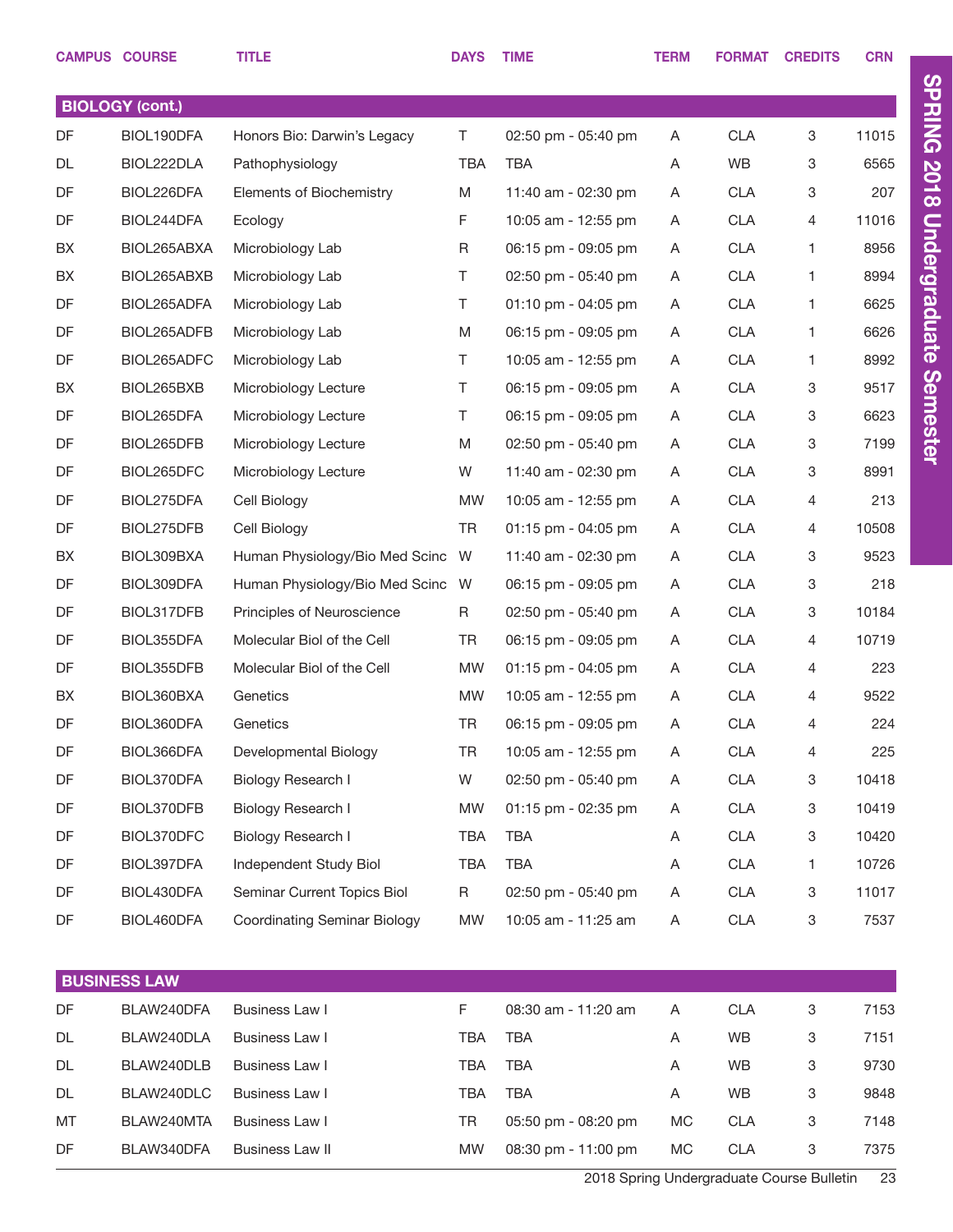|                  | <b>CAMPUS COURSE</b> | <b>TITLE</b>                           | <b>DAYS</b> | <b>TIME</b>                           | <b>TERM</b> | <b>FORMAT</b> | <b>CREDITS</b> | <b>CRN</b> |
|------------------|----------------------|----------------------------------------|-------------|---------------------------------------|-------------|---------------|----------------|------------|
| <b>CHEMISTRY</b> |                      |                                        |             |                                       |             |               |                |            |
| BX               | CHEM110BXA           | Introduction to Chemistry              | W           | 02:50 pm - 05:40 pm                   | A           | <b>CLA</b>    | 3              | 231        |
| DF               | CHEM110DFA           | Introduction to Chemistry              | M           | 06:15 pm - 09:05 pm                   | A           | <b>CLA</b>    | 3              | 232        |
| DL               | CHEM110DLA           | Introduction to Chemistry              | <b>TBA</b>  | TBA                                   | A           | WB            | 3              | 2455       |
| BX               |                      | CHEM160ABXA General Chemistry I Lab    | $\top$      | 06:15 pm - 09:05 pm                   | A           | <b>CLA</b>    | 1              | 6635       |
| BX               |                      | CHEM160ABXB General Chemistry I Lab    | T.          | 02:50 pm - 05:40 pm                   | A           | <b>CLA</b>    | 1              | 6638       |
| DF               |                      | CHEM160ADFA General Chemistry I Lab    | M           | 10:05 am - 12:55 pm                   | A           | <b>CLA</b>    | 1.             | 6642       |
| DF               |                      | CHEM160ADFB General Chemistry I Lab    | M           | 06:15 pm - 09:05 pm                   | A           | <b>CLA</b>    | 1              | 6643       |
| DF               |                      | CHEM160ADFC General Chemistry I Lab    | T.          | 08:30 am - 11:20 am                   | A           | <b>CLA</b>    | 1              | 9746       |
| DF               |                      | CHEM160ADFE General Chemistry I Lab    | M           | 02:50 pm - 05:40 pm                   | A           | <b>CLA</b>    | 1              | 6646       |
| DF               |                      | CHEM160ADFF General Chemistry I Lab    | T.          | 02:50 pm - 05:40 pm                   | A           | <b>CLA</b>    | 1              | 6655       |
| DF               |                      | CHEM160ADFG General Chemistry I Lab    | T.          | 11:40 am - 02:30 pm                   | A           | <b>CLA</b>    | 1              | 6693       |
| DF               |                      | CHEM160ADFM General Chemistry I Lab    | W           | 08:30 am - 11:20 am                   | A           | <b>CLA</b>    | 1              | 9583       |
| DF               |                      | CHEM160ADFN General Chemistry I Lab    | F.          | 08:30 am - 11:20 am                   | A           | <b>CLA</b>    | 1              | 11018      |
| BX               | CHEM160BXA           | General Chemistry I Lecture            | <b>MW</b>   | 11:40 am - 01:00 pm                   | A           | <b>CLA</b>    | 3              | 6634       |
| BX               | CHEM160BXB           | General Chemistry I Lecture            | T.          | 06:15 pm - 09:05 pm                   | A           | <b>CLA</b>    | 3              | 9573       |
| DF               | CHEM160DFA           | General Chemistry I Lecture            | <b>TR</b>   | 11:40 am - 01:00 pm                   | A           | <b>CLA</b>    | 3              | 6641       |
| DF               | CHEM160DFB           | General Chemistry I Lecture            | W           | 06:15 pm - 09:05 pm                   | A           | <b>CLA</b>    | 3              | 6645       |
| DF               | CHEM160DFC           | General Chemistry I Lecture            | M           | 08:30 am - 11:20 am                   | A           | <b>CLA</b>    | 3              | 9745       |
| DF               | CHEM160DFD           | General Chemistry I Lecture            | M           | 08:30 am - 11:20 am                   | A           | <b>CLA</b>    | 3              | 10542      |
| DF               | CHEM160DFN           | General Chemistry I Lecture            | <b>TR</b>   | 10:05 am - 11:25 am                   | A           | <b>CLA</b>    | 3              | 9577       |
| BX               |                      | CHEM160RBXA Gen Chemistry I Recitation | M           | 01:05 pm - 01:55 pm                   | A           | <b>CLA</b>    | 0              | 10509      |
| BX               |                      | CHEM160RBXC Gen Chemistry I Recitation | T.          | $05:10 \text{ pm} - 06:00 \text{ pm}$ | A           | <b>CLA</b>    | 0              | 9575       |
| DF               |                      | CHEM160RDFA Gen Chemistry I Recitation | T           | 01:10 pm - 02:00 pm                   | A           | <b>CLA</b>    | 0              | 8775       |
| DF               |                      | CHEM160RDFB Gen Chemistry I Recitation | M           | 11:30 am - 12:20 pm                   | A           | <b>CLA</b>    | 0              | 10768      |
| DF               |                      | CHEM160RDFE Gen Chemistry I Recitation | W           | 05:10 pm - 06:00 pm                   | A           | <b>CLA</b>    | 0              | 8779       |
| DF               |                      | CHEM160RDFF Gen Chemistry I Recitation | M           | 11:30 am - 12:20 pm                   | A           | <b>CLA</b>    | 0              | 9753       |
| DF               |                      | CHEM160RDFN Gen Chemistry I Recitation | T           | 11:30 am - 12:20 pm                   | A           | <b>CLA</b>    | 0              | 9579       |
| DF               |                      | CHEM160RDFO Gen Chemistry I Recitation | T           | $01:10 \text{ pm} - 02:00 \text{ pm}$ | A           | <b>CLA</b>    | 0              | 11019      |
| BX               |                      | CHEM161ABXA General Chem II Lab        | R           | 02:50 pm - 05:40 pm                   | A           | <b>CLA</b>    | 1              | 8950       |
| BX               |                      | CHEM161ABXB General Chem II Lab        | R           | 06:15 pm - 09:05 pm                   | A           | <b>CLA</b>    | 1.             | 7200       |
| DF               |                      | CHEM161ADFA General Chem II Lab        | R           | 02:50 pm - 05:40 pm                   | A           | <b>CLA</b>    | 1.             | 7203       |
| DF               |                      | CHEM161ADFB General Chem II Lab        | W           | 06:15 pm - 09:05 pm                   | A           | <b>CLA</b>    | 1.             | 7204       |
| DF               |                      | CHEM161ADFC General Chem II Lab        | R           | 10:05 am - 12:55 pm                   | A           | <b>CLA</b>    | 1              | 7205       |
| DF               |                      | CHEM161ADFD General Chem II Lab        | W           | 02:50 pm - 05:40 pm                   | A           | <b>CLA</b>    | 1.             | 9747       |
| BX               | CHEM161BXA           | General Chem II Lecture                | M           | 06:15 pm - 09:05 pm                   | A           | <b>CLA</b>    | 3              | 236        |
| BX               | CHEM161BXB           | General Chem II Lecture                | T.          | 11:40 am - 02:30 pm                   | A           | <b>CLA</b>    | 3              | 8595       |
| DF               | CHEM161DFA           | General Chem II Lecture                | W           | 06:15 pm - 09:05 pm                   | A           | <b>CLA</b>    | 3              | 8596       |
|                  |                      |                                        |             |                                       |             |               |                |            |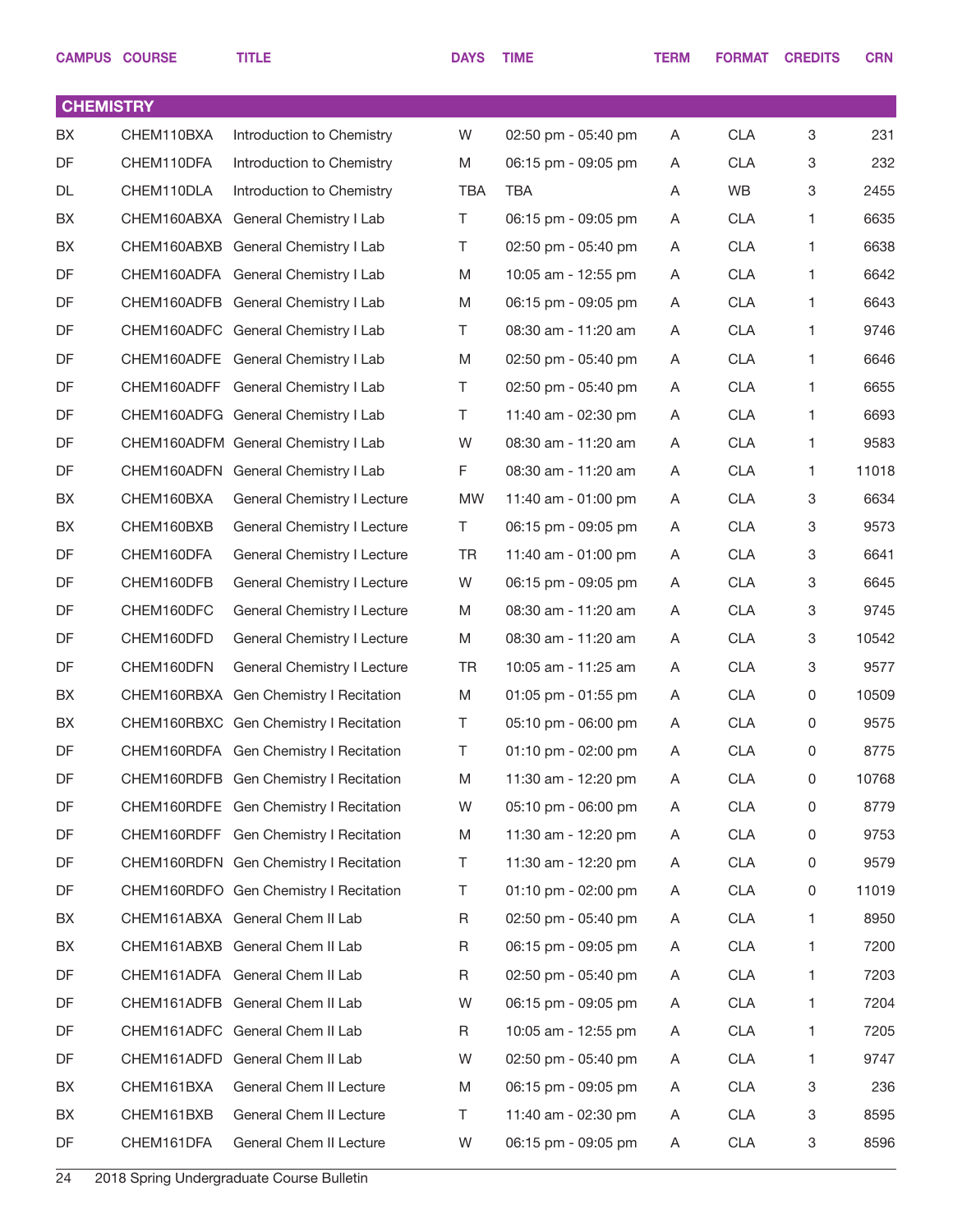|           | <b>CAMPUS COURSE</b>        | <b>TITLE</b>                           | <b>DAYS</b> | <b>TIME</b>                           | <b>TERM</b> | <b>FORMAT</b> | <b>CREDITS</b> | <b>CRN</b> |
|-----------|-----------------------------|----------------------------------------|-------------|---------------------------------------|-------------|---------------|----------------|------------|
|           | <b>CHEMISTRY (cont.)</b>    |                                        |             |                                       |             |               |                |            |
| <b>DF</b> | CHEM161DFB                  | <b>General Chem II Lecture</b>         | <b>MW</b>   | 11:40 am - 01:00 pm                   | A           | <b>CLA</b>    | 3              | 238        |
| BX        |                             | CHEM161RBXA General Chem II Recitation | T.          | 02:40 pm - 03:30 pm                   | A           | <b>CLA</b>    | 0              | 9588       |
| BX        |                             | CHEM161RBXC General Chem II Recitation | M           | $05:00 \text{ pm} - 05:50 \text{ pm}$ | A           | <b>CLA</b>    | 0              | 9592       |
| DF        |                             | CHEM161RDFA General Chem II Recitation | M           | $01:10 \text{ pm} - 02:00 \text{ pm}$ | A           | <b>CLA</b>    | 0              | 9595       |
| <b>DF</b> |                             | CHEM161RDFC General Chem II Recitation | W           | 05:00 pm - 05:50 pm                   | A           | <b>CLA</b>    | 0              | 9597       |
| BX        |                             | CHEM260ABXA Organic Chem I Lab         | F.          | 10:05 am - 12:55 pm                   | A           | <b>CLA</b>    | 1              | 10906      |
| <b>DF</b> |                             | CHEM260ADFA Organic Chem I Lab         | W           | 06:15 pm - 09:05 pm                   | A           | <b>CLA</b>    | 1              | 7206       |
| DF        |                             | CHEM260ADFB Organic Chem I Lab         | W           | 02:50 pm - 05:40 pm                   | A           | <b>CLA</b>    | 1              | 7207       |
| DF        |                             | CHEM260ADFC Organic Chem I Lab         | W           | 10:05 am - 12:55 pm                   | A           | <b>CLA</b>    | 1              | 8255       |
| DF        |                             | CHEM260ADFD Organic Chem I Lab         | R           | 10:05 am - 12:55 pm                   | A           | <b>CLA</b>    | 1              | 10185      |
| BX        | CHEM260BXA                  | Organic Chem I Lecture                 | F.          | 02:50 pm - 05:40 pm                   | A           | <b>CLA</b>    | 3              | 10904      |
| DF        | CHEM260DFA                  | Organic Chem I Lecture                 | M           | 06:15 pm - 09:05 pm                   | A           | <b>CLA</b>    | 3              | 239        |
| DF        | CHEM260DFB                  | Organic Chem I Lecture                 | <b>MW</b>   | 10:05 am - 11:25 am                   | A           | <b>CLA</b>    | 3              | 3067       |
| BX        |                             | CHEM260RBXA Organic Chem I Recitation  | F.          | 05:45 pm - 06:35 pm                   | A           | <b>CLA</b>    | 0              | 10907      |
| DF        |                             | CHEM260RDFB Organic Chem I Recitation  | M           | $05:10 \text{ pm} - 06:00 \text{ pm}$ | A           | <b>CLA</b>    | 0              | 10573      |
| DF        |                             | CHEM260RDFC Organic Chem I Recitation  | M           | 11:35 am - 12:25 pm                   | A           | <b>CLA</b>    | 0              | 9570       |
| <b>BX</b> |                             | CHEM261ABXA Organic Chem II Lab        | F.          | $02:50$ pm - $05:40$ pm               | A           | <b>CLA</b>    | 1.             | 10913      |
| DF        |                             | CHEM261ADFA Organic Chem II Lab        | R           | 02:50 pm - 05:40 pm                   | A           | <b>CLA</b>    | 1              | 7451       |
| <b>DF</b> |                             | CHEM261ADFB Organic Chem II Lab        | R           | 06:15 pm - 09:05 pm                   | A           | <b>CLA</b>    | 1              | 8593       |
| BX        | CHEM261BXA                  | Organic Chem II Lecture                | F           | 10:05 am - 12:55 pm                   | A           | <b>CLA</b>    | 3              | 10912      |
| DF        | CHEM261DFA                  | Organic Chem II Lecture                | Τ           | 06:15 pm - 09:05 pm                   | A           | <b>CLA</b>    | 3              | 240        |
| DF        | CHEM261DFB                  | Organic Chem II Lecture                | TR          | 10:05 am - 11:25 am                   | Α           | <b>CLA</b>    | 3              | 8594       |
| BX        | CHEM354BXA                  | Biochemistry                           | <b>MW</b>   | 02:50 pm - 05:40 pm                   | Α           | <b>CLA</b>    | 4              | 10914      |
| DF        | CHEM354DFA                  | Biochemistry                           | <b>MW</b>   | 06:15 pm - 09:05 pm                   | Α           | <b>CLA</b>    | 4              | 8170       |
| DF        | CHEM354DFB                  | Biochemistry                           | TR          | 10:05 am - 12:55 pm                   | A           | CLA           | 4              | 9519       |
|           |                             |                                        |             |                                       |             |               |                |            |
| DF        | <b>CLINICAL LAB SCIENCE</b> |                                        | <b>TBA</b>  |                                       |             |               |                | 10212      |
|           | CLSC407DFA                  | Urinalysis                             |             | <b>TBA</b>                            | A           | <b>CLA</b>    | 1              | 11020      |
| DF        | CLSC411DFA                  | HematologyII Hemostasis                | F           | 11:40 am - 02:30 pm                   | Α           | CLA           | 3              |            |
| DF        | CLSC412DFA                  | Hematology III                         | <b>TBA</b>  | <b>TBA</b>                            | Α           | CLA           | 2              | 10210      |
| DF        | CLSC417DFA                  | Diag Microbiology III                  | <b>TBA</b>  | <b>TBA</b>                            | Α           | <b>CLA</b>    | 2              | 10211      |
| DF        | CLSC421DFA                  | Clinical Chemistry II                  | F           | 03:10 pm - 06:00 pm                   | Α           | <b>CLA</b>    | 3              | 10205      |
| DF        | CLSC430DFA                  | Immunohematology                       | F           | 08:30 am - 11:20 am                   | A           | CLA           | 3              | 10209      |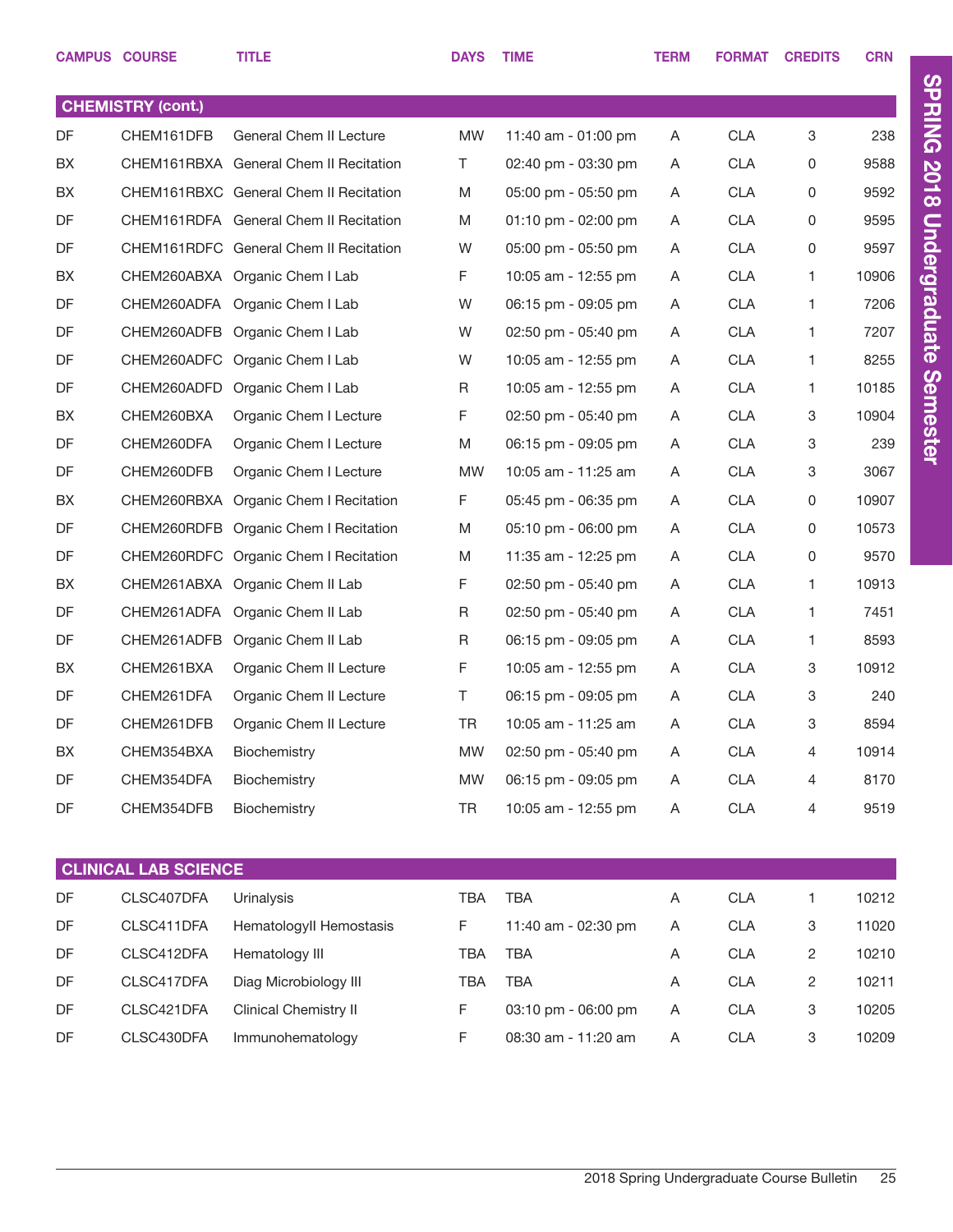|           | <b>CAMPUS COURSE</b>            | <b>TITLE</b>                     | <b>DAYS</b> | <b>TIME</b>         | <b>TERM</b> | <b>FORMAT</b> | <b>CREDITS</b> | <b>CRN</b> |
|-----------|---------------------------------|----------------------------------|-------------|---------------------|-------------|---------------|----------------|------------|
|           |                                 |                                  |             |                     |             |               |                |            |
|           | <b>COMMUNICATION DISORDERS</b>  |                                  |             |                     |             |               |                |            |
| DF        | CMDS215DFA                      | Clinical Process II              | M           | 11:40 am - 02:30 pm | Α           | <b>CLA</b>    | 3              | 1406       |
| DF        | CMDS220DFA                      | Multiclt Iss Comm Disorders      | W           | 11:40 am - 02:30 pm | A           | <b>CLA</b>    | 3              | 1407       |
| DF        | CMDS256DFA                      | Anat/Phys Speech/Hear Mechnism R |             | 02:50 pm - 06:35 pm | Α           | <b>CLA</b>    | 4              | 8014       |
| DL        | CMDS257DLA                      | Introduction to Audiology        | TBA         | <b>TBA</b>          | A           | WB            | 3              | 5624       |
| DF        | CMDS270DFA                      | Speech & Hearing Science         | T           | 11:40 am - 02:30 pm | Α           | <b>CLA</b>    | 3              | 1410       |
| DF        | CMDS300DFA                      | Language Disorders               | Τ           | 08:30 am - 11:20 am | A           | <b>CLA</b>    | 3              | 1100       |
| DF        | CMDS340DFA                      | <b>Aural Rehabilitation</b>      | W           | 05:50 pm - 08:40 pm | Α           | <b>CLA</b>    | 3              | 1411       |
| DF        | CMDS355DFA                      | Language Science                 | M           | 08:30 am - 11:20 am | A           | <b>CLA</b>    | 3              | 1412       |
| DF        | CMDS450DFA                      | Diag Meth & Case Studies         | M           | 11:40 am - 02:30 pm | Α           | <b>CLA</b>    | 3              | 10155      |
|           |                                 |                                  |             |                     |             |               |                |            |
|           | <b>COMMUNICATION STUDIES</b>    |                                  |             |                     |             |               |                |            |
| DF        | COMM225DFA                      | <b>Visual Communication</b>      | W           | 02:50 pm - 05:40 pm | A           | <b>CLA</b>    | 3              | 11030      |
| DL        | COMM330DLA                      | Communication Law and Ethics     | <b>TBA</b>  | <b>TBA</b>          | A           | WB            | 3              | 8111       |
| <b>DL</b> | COMM398DLA                      | <b>Communication Research</b>    | <b>TBA</b>  | <b>TBA</b>          | A           | WB            | 3              | 10737      |
| DF        | COMM399DFA                      | Internship in Comm Studies       | <b>TBA</b>  | <b>TBA</b>          | Α           | <b>CLA</b>    | 3              | 8897       |
| DF        | COMM450DFA                      | Advanced Practice of PR          | W           | 02:50 pm - 05:40 pm | Α           | <b>CLA</b>    | 3              | 8928       |
|           |                                 |                                  |             |                     |             |               |                |            |
|           | <b>COMPUTER ARTS AND DESIGN</b> |                                  |             |                     |             |               |                |            |
| DF        | CART214DFA                      | Drawing II                       | W           | 08:30 am - 12:55 pm | A           | <b>CLA</b>    | 3              | 5256       |
| DF        | CART216DFA                      | History of Art II                | Τ           | 02:50 pm - 05:40 pm | A           | <b>CLA</b>    | 3              | 8803       |
| DF        | CART225DFA                      | Found II: Proc, Comp, Color      | M           | 08:30 am - 12:55 pm | A           | <b>CLA</b>    | 3              | 492        |
| DF        | CART245DFA                      | Sound Design                     | R           | 08:30 am - 12:55 pm | A           | <b>CLA</b>    | 3              | 8804       |
| DF        | CART255DFA                      | Modeling II                      | F           | 01:15 pm - 05:40 pm | Α           | <b>CLA</b>    | 3              | 8805       |
| DF        | CART315DFA                      | <b>Animation History</b>         | T           | 10:05 am - 12:55 pm | A           | CLA           | 3              | 10381      |
| DF        | CART340DFA                      | Digital Animation I              | W           | 08:30 am - 12:55 pm | A           | CLA           | 3              | 8809       |
| DF        | CART375DFA                      | Graphic Design II                | F           | 08:30 am - 12:55 pm | A           | <b>CLA</b>    | 3              | 8810       |
| DF        | CART395DFA                      | Motion Graphics II               | M           | 08:30 am - 12:55 pm | A           | CLA           | 3              | 9414       |
| DF        | CART395DFB                      | <b>Digital Painting</b>          | M           | 01:15 pm - 05:40 pm | A           | <b>CLA</b>    | 3              | 10850      |
| DF        | CART395DFC                      | Graphic Design IV                | F           | 01:15 pm - 05:40 pm | A           | <b>CLA</b>    | 3              | 10379      |
| DF        | CART395DFD                      | Typography II                    | R           | 01:15 pm - 05:40 pm | A           | <b>CLA</b>    | 3              | 10975      |
| DF        | CART399DFA                      | Internship in Computer Arts      | <b>TBA</b>  | <b>TBA</b>          | A           | <b>CLA</b>    | 3              | 507        |
| DF        | CART440DFA                      | Digital Animation III            | F           | 08:30 am - 12:55 pm | A           | <b>CLA</b>    | 3              | 8817       |
| DF        | CART496DFA                      | Senior Project II                | W           | 01:15 pm - 05:40 pm | A           | <b>CLA</b>    | 3              | 3962       |
| DF        | CART496DFC                      | Senior Project II                | R           | 08:30 am - 12:55 pm | A           | <b>CLA</b>    | 3              | 8811       |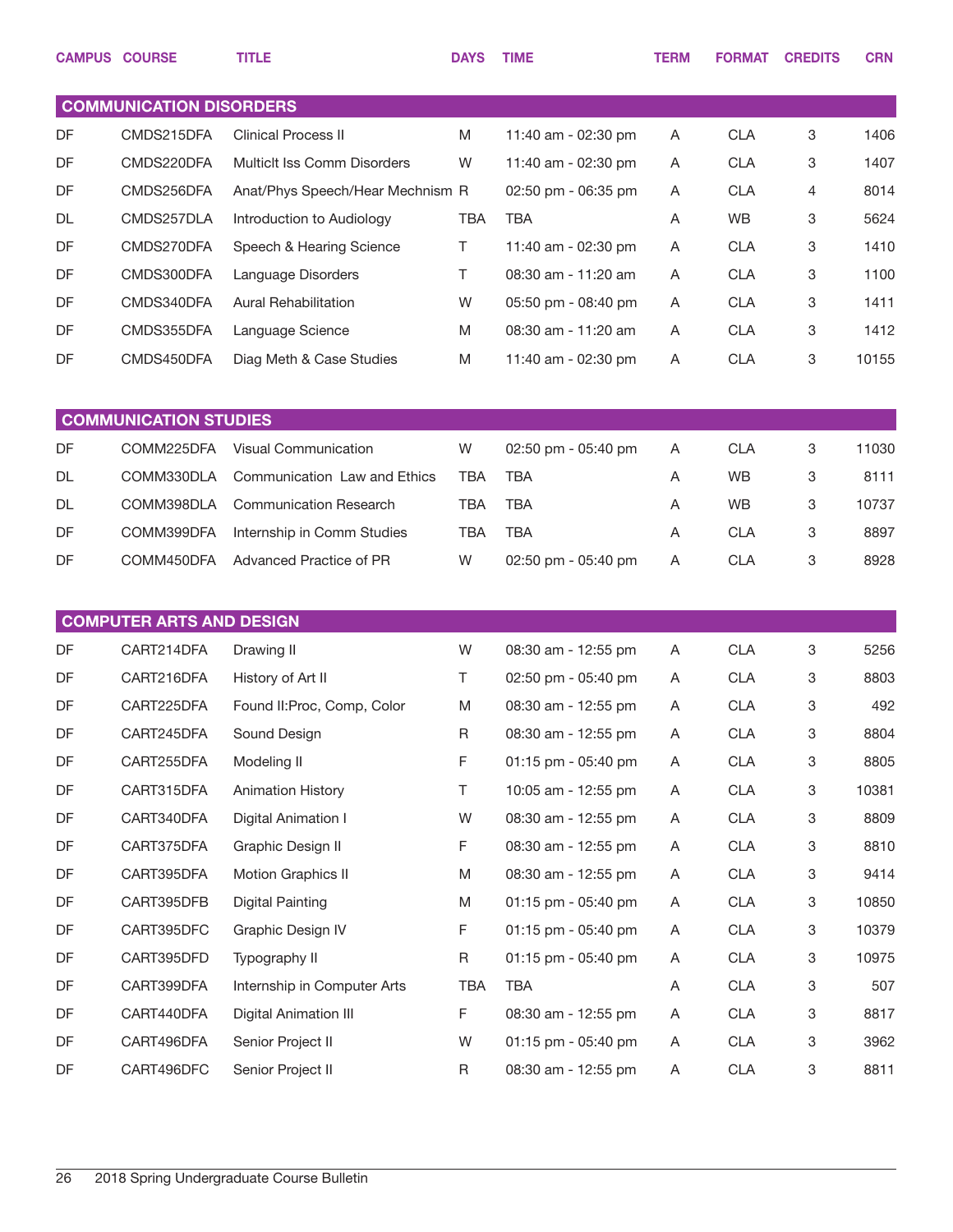|    | <b>CAMPUS COURSE</b>    | <b>TITLE</b>                  | <b>DAYS</b> | <b>TIME</b>         | <b>TERM</b> | <b>FORMAT</b> | <b>CREDITS</b> | <b>CRN</b> |
|----|-------------------------|-------------------------------|-------------|---------------------|-------------|---------------|----------------|------------|
|    | <b>COMPUTER SCIENCE</b> |                               |             |                     |             |               |                |            |
| BX | CISC120BXA              | Intro Computers/App Software  | F.          | 11:40 am - 02:30 pm | Α           | <b>CLA</b>    | 3              | 1844       |
| BX | CISC120BXB              | Intro Computers/App Software  | M           | 08:30 am - 11:20 am | A           | <b>CLA</b>    | 3              | 1846       |
| BX | CISC120BXC              | Intro Computers/App Software  | R           | 02:50 pm - 05:40 pm | A           | <b>CLA</b>    | 3              | 1848       |
| BX | CISC120BXE              | Intro Computers/App Software  | Τ           | 08:30 am - 11:20 am | A           | <b>CLA</b>    | 3              | 2802       |
| BX | CISC120BXH              | Intro Computers/App Software  | <b>MW</b>   | 05:50 pm - 08:20 pm | B           | <b>CLA</b>    | 3              | 1852       |
| DF | CISC120DFA              | Intro Computers/App Software  | <b>MW</b>   | 10:05 am - 11:25 am | A           | <b>CLA</b>    | 3              | 1864       |
| DF | CISC120DFB              | Intro Computers/App Software  | <b>MW</b>   | 11:40 am - 01:00 pm | A           | <b>CLA</b>    | 3              | 1866       |
| DF | CISC120DFC              | Intro Computers/App Software  | <b>MW</b>   | 02:50 pm - 04:10 pm | A           | <b>CLA</b>    | 3              | 1868       |
| DF | CISC120DFD              | Intro Computers/App Software  | F.          | 08:30 am - 11:20 am | A           | <b>CLA</b>    | 3              | 1870       |
| DF | CISC120DFE              | Intro Computers/App Software  | R           | 11:40 am - 02:30 pm | A           | <b>CLA</b>    | 3              | 1872       |
| DF | CISC120DFF              | Intro Computers/App Software  | F           | 11:40 am - 02:30 pm | A           | <b>CLA</b>    | 3              | 1874       |
| DF | CISC120DFG              | Intro Computers/App Software  | W           | 06:15 pm - 09:05 pm | A           | <b>CLA</b>    | 3              | 6775       |
| DF | CISC120DFH              | Intro Computers/App Software  | R           | 06:15 pm - 09:05 pm | A           | <b>CLA</b>    | 3              | 2108       |
| DF | CISC120DFI              | Intro Computers/App Software  | R           | 08:30 am - 11:20 am | A           | <b>CLA</b>    | 3              | 9832       |
| DF | CISC120DFJ              | Intro Computers/App Software  | TR          | 08:30 am - 09:50 am | A           | <b>CLA</b>    | 3              | 3605       |
| DF | CISC120DFK              | Intro Computers/App Software  | <b>MW</b>   | 08:30 am - 09:50 am | A           | <b>CLA</b>    | 3              | 4016       |
| DF | CISC120DFL              | Intro Computers/App Software  | S           | 08:30 am - 11:20 am | A           | <b>CLA</b>    | 3              | 10560      |
| DF | CISC120DFP              | Intro Computers/App Software  | W           | 11:40 am - 02:30 pm | Α           | <b>CLA</b>    | 3              | 4662       |
| DF | CISC120DFQ              | Intro Computers/App Software  | W           | 06:15 pm - 09:05 pm | A           | <b>CLA</b>    | 3              | 7617       |
| DL | CISC120DLA              | Intro Computers/App Software  | <b>TBA</b>  | <b>TBA</b>          | A           | WB            | 3              | 1879       |
| DL | CISC120DLB              | Intro Computers/App Software  | <b>TBA</b>  | <b>TBA</b>          | A           | <b>WB</b>     | 3              | 1881       |
| DL | CISC120DLC              | Intro Computers/App Software  | TBA         | <b>TBA</b>          | A           | <b>WB</b>     | 3              | 2806       |
| DL | CISC120DLD              | Intro Computers/App Software  | TBA         | <b>TBA</b>          | Α           | WB            | 3              | 6053       |
| DL | CISC120DLE              | Intro Computers/App Software  | TBA         | <b>TBA</b>          | Α           | WB            | 3              | 6742       |
| DL | CISC120DLF              | Intro Computers/App Software  | TBA         | TBA                 | Α           | WB            | 3              | 9830       |
| MT | CISC120MTA              | Intro Computers/App Software  | M           | 08:30 am - 11:20 am | Α           | <b>CLA</b>    | 3              | 1883       |
| MT | CISC120MTB              | Intro Computers/App Software  | MW          | 11:40 am - 02:30 pm | MC          | <b>CLA</b>    | 3              | 1885       |
| MT | CISC120MTD              | Intro Computers/App Software  | F.          | 08:30 am - 11:20 am | A           | <b>CLA</b>    | 3              | 1889       |
| MT | CISC120MTE              | Intro Computers/App Software  | R           | 11:40 am - 02:30 pm | Α           | <b>CLA</b>    | 3              | 4038       |
| YH | CISC120YHA              | Intro Computers/App Software  | W           | 08:30 am - 11:20 am | Α           | <b>CLA</b>    | 3              | 1895       |
| BX | CISC131BXA              | Foundations of Computing I    | MW          | 02:50 pm - 04:50 pm | Α           | <b>CLA</b>    | 3              | 9354       |
| DF | CISC131DFA              | Foundations of Computing I    | TR          | 02:50 pm - 04:50 pm | A           | <b>CLA</b>    | 3              | 1899       |
| DL | CISC131DLA              | Foundations of Computing I    | TBA         | <b>TBA</b>          | Α           | WB            | 3              | 1901       |
| BX | CISC231BXA              | Foundations of Computing II   | MW          | 11:40 am - 01:40 pm | Α           | <b>CLA</b>    | 3              | 10397      |
| DF | CISC231DFA              | Foundations of Computing II   | WF          | 11:40 am - 01:40 pm | Α           | <b>CLA</b>    | 3              | 9810       |
| DL | CISC231DLA              | Foundations of Computing II   | TBA         | TBA                 | Α           | WB            | 3              | 1909       |
| DF | CISC301DFA              | Info Systems Within Organizat | R           | 06:15 pm - 09:05 pm | A           | <b>CLA</b>    | 3              | 8963       |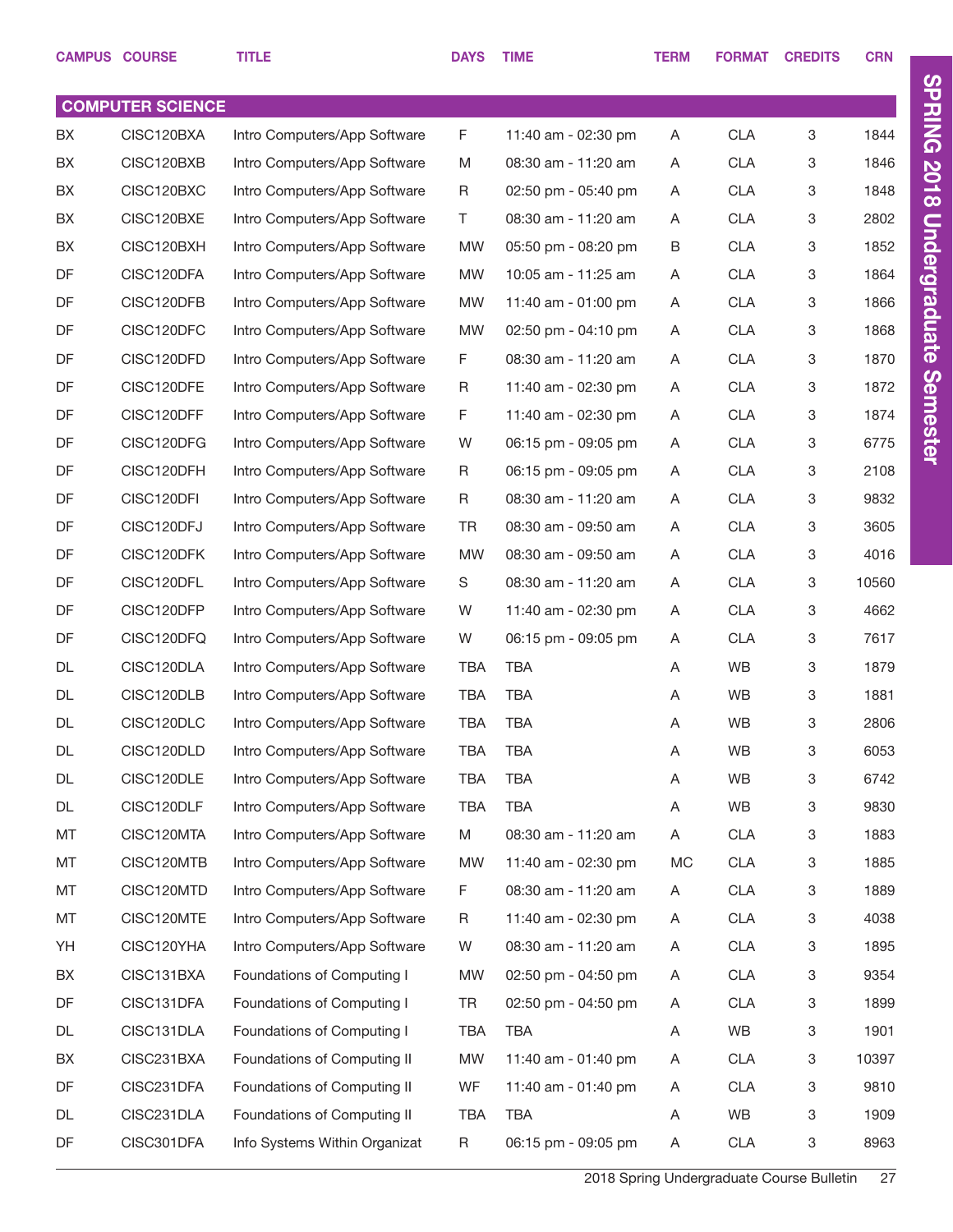|    | <b>CAMPUS COURSE</b>    | <b>TITLE</b>                           | <b>DAYS</b> | <b>TIME</b>         | <b>TERM</b> | <b>FORMAT</b> | <b>CREDITS</b>            | <b>CRN</b> |
|----|-------------------------|----------------------------------------|-------------|---------------------|-------------|---------------|---------------------------|------------|
| DF | CISC335DFA              | Computer Network II                    | F           | 01:15 pm - 04:05 pm | A           | <b>CLA</b>    | 3                         | 1920       |
| DF | CISC337DFA              | Database Mgmt Systems                  | F           | 06:15 pm - 09:05 pm | A           | <b>CLA</b>    | 3                         | 9356       |
| DL | CISC337DLA              | Database Mgmt Systems                  | TBA         | <b>TBA</b>          | A           | WB            | $\ensuremath{\mathsf{3}}$ | 8492       |
| DF | CISC339DFA              | Artificial Intelligence                | T.          | 06:15 pm - 09:05 pm | A           | <b>CLA</b>    | 3                         | 10499      |
| DL | CISC341DLA              | <b>Computer Architecture</b>           | TBA         | <b>TBA</b>          | A           | WB            | 3                         | 1923       |
| DF | CISC359DFA              | Web Site Administration                | F           | 08:30 am - 11:20 am | A           | <b>CLA</b>    | 3                         | 1924       |
| DL | CISC359DLA              | Web Site Administration                | <b>TBA</b>  | <b>TBA</b>          | A           | WB            | $\ensuremath{\mathsf{3}}$ | 9357       |
| DF | CISC385DFA              | Cryptography/Computer Security         | R           | 06:15 pm - 09:05 pm | A           | <b>CLA</b>    | 3                         | 10498      |
| DF | CISC411DFA              | Object/Structure/Algorithim II         | R           | 06:15 pm - 09:05 pm | A           | <b>CLA</b>    | 3                         | 11029      |
| DF | CISC421DFA              | <b>Operating Systems</b>               | W           | 06:15 pm - 09:05 pm | A           | <b>CLA</b>    | 3                         | 8610       |
| DL | CISC470DLA              | Info Systmns Develp/Implement          | <b>TBA</b>  | <b>TBA</b>          | A           | WB            | 3                         | 9358       |
| DF | CISC471DFA              | Sftwr Engrg II: Snr Cpstn Prj          | M           | 06:15 pm - 09:05 pm | Α           | <b>CLA</b>    | 3                         | 7412       |
|    |                         | <b>CORPORATE AND HOMELAND SECURITY</b> |             |                     |             |               |                           |            |
| DF | CHSC120DFA              | Investigative Tech & Reporting         | W           | 06:15 pm - 09:05 pm | A           | <b>CLA</b>    | 3                         | 2087       |
| DF | CHSC140DFA              | Intro to Homeland Security             | M           | 11:40 am - 02:30 pm | A           | <b>CLA</b>    | 3                         | 1204       |
| DL | CHSC140DLA              | Intro to Homeland Security             | <b>TBA</b>  | <b>TBA</b>          | A           | WB            | 3                         | 10219      |
| DL | CHSC235DLA              | Foundations Risk Management            | <b>TBA</b>  | <b>TBA</b>          | A           | WB            | 3                         | 8597       |
| DL | CHSC325DLA              | Person/Physical Property Secur         | <b>TBA</b>  | <b>TBA</b>          | A           | WB            | 3                         | 8598       |
| DF | CHSC345DFA              | Corp Sec/National Infrastructr         | TR          | 05:50 pm - 08:20 pm | В           | <b>CLA</b>    | 3                         | 5367       |
| DL | CHSC399DLA              | Internship Corp/Hmlnd Sec I            | <b>TBA</b>  | <b>TBA</b>          | A           | <b>CLA</b>    | 3                         | 10220      |
| DL | CHSC435DLA              | Advanced Risk Management               | <b>TBA</b>  | <b>TBA</b>          | A           | WB            | 3                         | 4061       |
| DL | CHSC445DLA              | Hmind Dfns Struc/Nat Incd Mgmt         | <b>TBA</b>  | <b>TBA</b>          | A           | WB            | 3                         | 10221      |
|    |                         |                                        |             |                     |             |               |                           |            |
|    | <b>CRIMINAL JUSTICE</b> |                                        |             |                     |             |               |                           |            |
| BX | CRJU102BXA              | Intro Criminal Justice System          | M           | 11:40 am - 02:30 pm | A           | <b>CLA</b>    | 3                         | 5276       |
| DF | CRJU102DFA              | Intro Criminal Justice System          | MW          | 10:05 am - 11:25 am | A           | <b>CLA</b>    | 3                         | 1198       |
| DF | CRJU102DFC              | Intro Criminal Justice System          | R           | 02:50 pm - 05:40 pm | A           | <b>CLA</b>    | 3                         | 6308       |
| DL | CRJU102DLA              | Intro Criminal Justice System          | <b>TBA</b>  | <b>TBA</b>          | A           | <b>WB</b>     | 3                         | 5269       |
| МT | CRJU102MTA              | Intro Criminal Justice System          | T.          | 11:40 am - 02:30 pm | A           | <b>CLA</b>    | 3                         | 6070       |
| МT | CRJU154MTA              | <b>Probation &amp; Parole</b>          | R           | 11:40 am - 02:30 pm | A           | <b>CLA</b>    | 3                         | 6310       |
| BX | CRJU204BXA              | Introduction to Corrections            | TR.         | 05:50 pm - 08:20 pm | B           | <b>CLA</b>    | 3                         | 5268       |
| BX | CRJU204BXB              | Introduction to Corrections            | M           | 08:30 am - 11:20 am | A           | <b>CLA</b>    | 3                         | 9553       |
| DF | CRJU204DFA              | Introduction to Corrections            | <b>MW</b>   | 11:40 am - 01:00 pm | A           | <b>CLA</b>    | 3                         | 5283       |
| DL | CRJU204DLA              | Introduction to Corrections            | TBA         | <b>TBA</b>          | A           | WB            | 3                         | 10795      |
| МT | CRJU204MTA              | Introduction to Corrections            | W           | 11:40 am - 02:30 pm | A           | <b>CLA</b>    | 3                         | 9558       |

DL CRJU207DLA White Collar Crime TBA TBA A WB 3 9564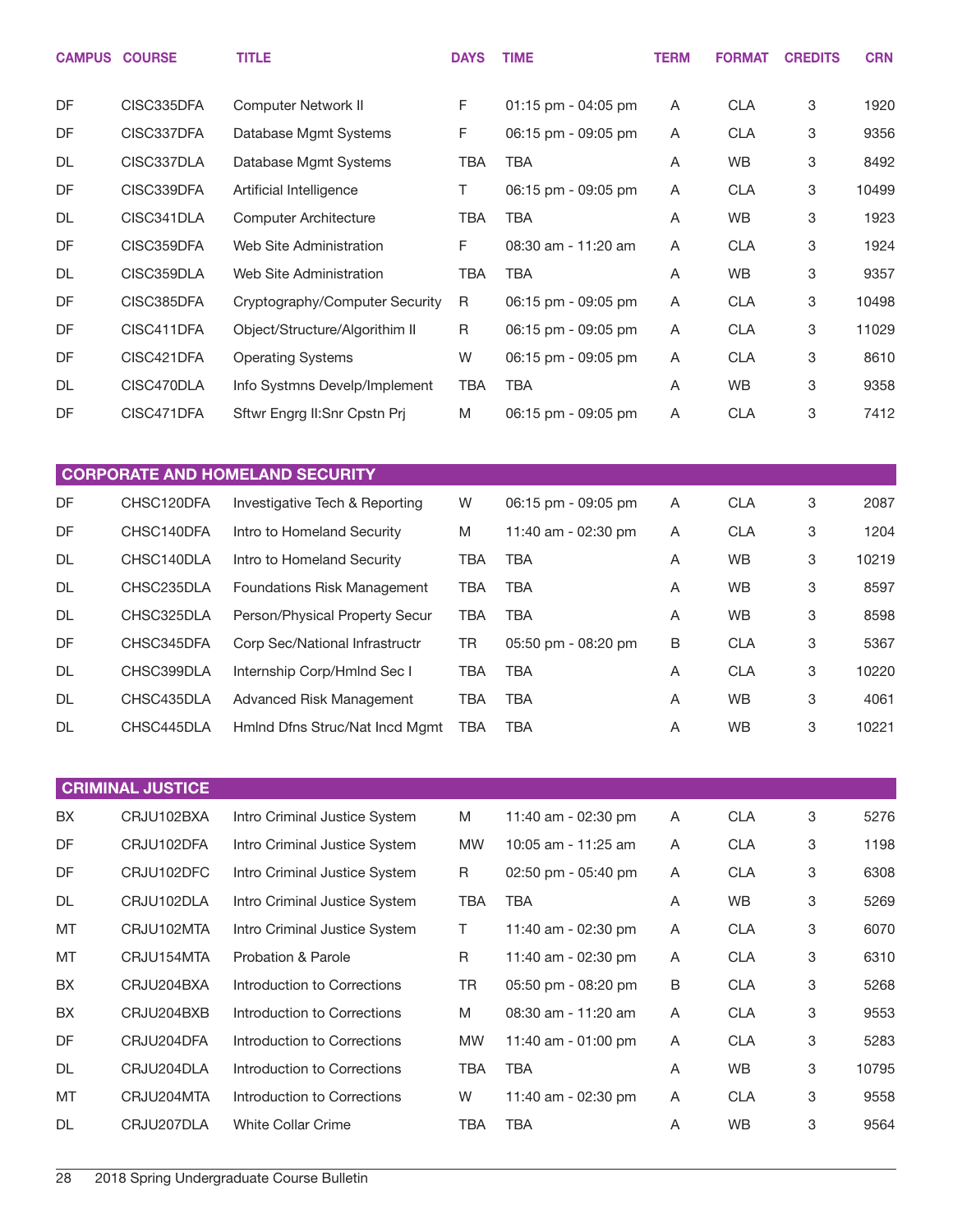|    | <b>CAMPUS COURSE</b>            | <b>TITLE</b>                         | <b>DAYS</b>  | <b>TIME</b>         | <b>TERM</b> | <b>FORMAT</b> | <b>CREDITS</b> | <b>CRN</b> |
|----|---------------------------------|--------------------------------------|--------------|---------------------|-------------|---------------|----------------|------------|
|    | <b>CRIMINAL JUSTICE (cont.)</b> |                                      |              |                     |             |               |                |            |
| MT | CRJU208MTA                      | <b>Organized Crime Control</b>       | M            | 08:30 am - 11:20 am | A           | <b>CLA</b>    | 3              | 9559       |
| BX | CRJU212BXA                      | Criminology                          | R            | 06:15 pm - 09:05 pm | A           | <b>CLA</b>    | 3              | 1161       |
| DF | CRJU212DFA                      | Criminology                          | W            | 11:40 am - 02:30 pm | A           | <b>BLD</b>    | 3              | 1163       |
| DF | CRJU212DFB                      | Criminology                          | T.           | 02:50 pm - 05:40 pm | A           | <b>CLA</b>    | 3              | 6311       |
| DL | CRJU212DLA                      | Criminology                          | TBA          | <b>TBA</b>          | A           | <b>WB</b>     | 3              | 10796      |
| MT | CRJU212MTA                      | Criminology                          | W            | 11:40 am - 02:30 pm | A           | <b>CLA</b>    | 3              | 5272       |
| DF | CRJU213DFA                      | Legal Aspects/Private Security       | T            | 02:50 pm - 05:40 pm | A           | <b>CLA</b>    | 3              | 6315       |
| BX | CRJU215BXA                      | Juvenile Justice System              | T.           | 08:30 am - 11:20 am | A           | <b>CLA</b>    | 3              | 668        |
| DF | CRJU215DFA                      | Juvenile Justice System              | <b>TR</b>    | 11:40 am - 01:00 pm | A           | <b>CLA</b>    | 3              | 6317       |
| DL | CRJU215DLA                      | Juvenile Justice System              | TBA          | TBA                 | A           | <b>WB</b>     | 3              | 9560       |
| MT | CRJU215MTA                      | Juvenile Justice System              | W            | 02:50 pm - 05:40 pm | A           | <b>CLA</b>    | 3              | 6318       |
| DF | CRJU234DFA                      | <b>Criminal Law</b>                  | TR           | 10:05 am - 11:25 am | A           | <b>CLA</b>    | 3              | 5277       |
| BX | CRJU236BXA                      | <b>Criminal Court Process</b>        | W            | 08:30 am - 11:20 am | A           | <b>CLA</b>    | 3              | 5270       |
| DF | CRJU236DFA                      | <b>Criminal Court Process</b>        | M            | 11:40 am - 02:30 pm | A           | <b>CLA</b>    | 3              | 6319       |
| DL | CRJU236DLA                      | <b>Criminal Court Process</b>        | <b>TBA</b>   | <b>TBA</b>          | A           | <b>WB</b>     | 3              | 5282       |
| MT | CRJU236MTA                      | <b>Criminal Court Process</b>        | $\mathsf{T}$ | 02:50 pm - 05:40 pm | A           | <b>CLA</b>    | 3              | 9557       |
| DF | CRJU250DFA                      | <b>Criminal Procedure</b>            | <b>MW</b>    | 01:15 pm - 02:35 pm | A           | <b>CLA</b>    | 3              | 1220       |
| BX | CRJU253BXA                      | Policing                             | M            | 11:40 am - 02:30 pm | A           | <b>CLA</b>    | 3              | 9554       |
| DF | CRJU253DFA                      | Policing                             | <b>TR</b>    | 11:40 am - 01:00 pm | A           | <b>BLD</b>    | 3              | 5271       |
| DF | CRJU253DFB                      | Policing                             | R            | 06:15 pm - 09:05 pm | A           | <b>CLA</b>    | 3              | 9555       |
| DL | CRJU253DLA                      | Policing                             | <b>TBA</b>   | <b>TBA</b>          | A           | <b>WB</b>     | 3              | 8018       |
| BX | CRJU256BXA                      | Criminal Investigation               | <b>MW</b>    | 05:50 pm - 08:20 pm | <b>MC</b>   | <b>CLA</b>    | 3              | 5274       |
| DF | CRJU256DFA                      | Criminal Investigation               | <b>MW</b>    | 08:30 am - 09:50 am | A           | CLA           | 3              | 5275       |
| DF | CRJU295DFA                      | Ldrshp Skills Social Justice         | M            | 06:15 pm - 09:05 pm | A           | <b>CLA</b>    | 3              | 10659      |
| BX | CRJU301BXA                      | Constitution Law/Crim Justice        | TR           | 05:50 pm - 08:20 pm | МC          | <b>CLA</b>    | 3              | 1226       |
| DF | CRJU301DFA                      | Constitution Law/Crim Justice        | MW           | 10:05 am - 11:25 am | A           | <b>CLA</b>    | 3              | 1224       |
| DL | CRJU301DLA                      | <b>Constitution Law/Crim Justice</b> | TBA          | TBA                 | Α           | WB            | 3              | 8957       |
| MT | CRJU301MTB                      | Constitution Law/Crim Justice        | T.           | 11:40 am - 02:30 pm | A           | <b>CLA</b>    | 3              | 5285       |
| DL | CRJU399DLA                      | Internship Criminal Justice          | TBA          | TBA                 | Α           | WB            | 3              | 10495      |
| BX | CRJU401BXA                      | Senior Seminar                       | T.           | 02:50 pm - 05:40 pm | A           | <b>CLA</b>    | 3              | 9771       |
| DF | CRJU401DFA                      | Senior Seminar                       | W            | 11:40 am - 02:30 pm | Α           | <b>CLA</b>    | 3              | 1231       |
| DL | CRJU401DLA                      | Senior Seminar                       | TBA          | TBA                 | Α           | WB            | 3              | 5287       |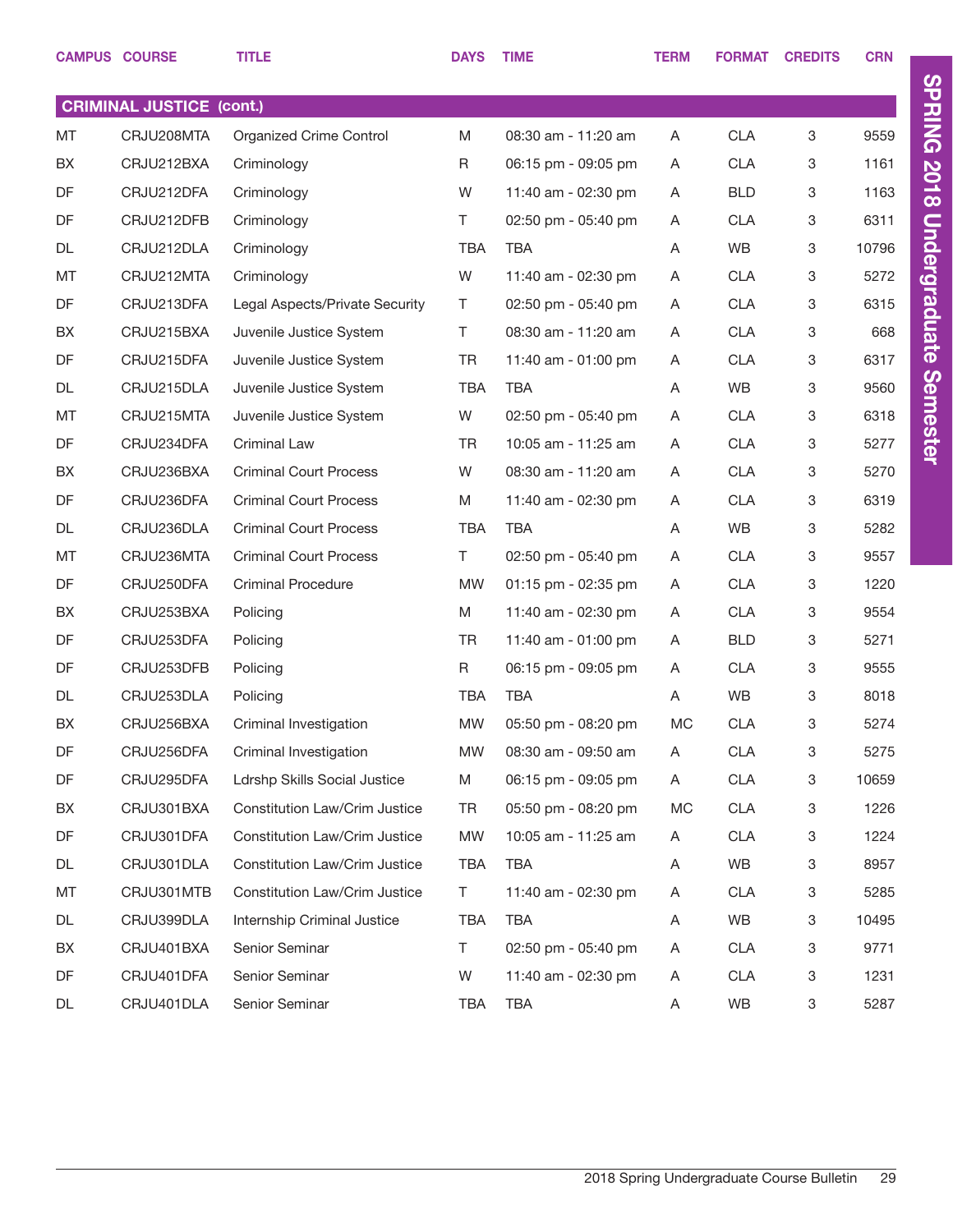|                  | <b>CAMPUS COURSE</b>    | <b>TITLE</b>                          | <b>DAYS</b> | <b>TIME</b>         | <b>TERM</b> | <b>FORMAT</b> | <b>CREDITS</b> | <b>CRN</b> |
|------------------|-------------------------|---------------------------------------|-------------|---------------------|-------------|---------------|----------------|------------|
|                  | <b>CRITICAL INQUIRY</b> |                                       |             |                     |             |               |                |            |
| BX               | CINQ101BXA              | <b>Critical Inquiry</b>               | T           | 10:05 am - 12:55 pm | Α           | <b>CLA</b>    | 3              | 10271      |
| BX               | CINQ101BXB              | <b>Critical Inquiry</b>               | R           | 11:40 am - 02:30 pm | Α           | <b>CLA</b>    | 3              | 10272      |
| DF               | CINQ101DFA              | <b>Critical Inquiry</b>               | M           | 11:40 am - 02:30 pm | Α           | <b>CLA</b>    | 3              | 10273      |
| DF               | CINQ101DFB              | <b>Critical Inquiry: Honors</b>       | <b>MW</b>   | 11:40 am - 01:00 pm | Α           | <b>CLA</b>    | 3              | 10274      |
| DF               | CINQ101DFC              | <b>Critical Inquiry</b>               | <b>TR</b>   | 11:40 am - 01:00 pm | Α           | <b>CLA</b>    | 3              | 10275      |
| DF               | CINQ101DFD              | <b>Critical Inquiry</b>               | M           | 02:50 pm - 05:40 pm | Α           | <b>CLA</b>    | 3              | 10276      |
| DF               | CINQ101DFE              | <b>Critical Inquiry</b>               | <b>MW</b>   | 10:05 am - 11:25 am | Α           | <b>CLA</b>    | 3              | 10277      |
| DF               | CINQ101DFF              | <b>Critical Inquiry</b>               | <b>TR</b>   | 11:40 am - 01:00 pm | Α           | <b>CLA</b>    | 3              | 10278      |
| DL               | CINQ101DLA              | <b>Critical Inquiry</b>               | <b>TBA</b>  | <b>TBA</b>          | Α           | <b>CLA</b>    | 3              | 10279      |
| DL               | CINQ101DLB              | Critical Inquiry                      | <b>TBA</b>  | <b>TBA</b>          | Α           | <b>CLA</b>    | 3              | 10280      |
| DL               | CINQ101DLC              | <b>Critical Inquiry</b>               | <b>TBA</b>  | <b>TBA</b>          | Α           | <b>CLA</b>    | 3              | 10281      |
| DL               | CINQ101DLD              | <b>Critical Inquiry</b>               | <b>TBA</b>  | <b>TBA</b>          | A           | <b>WB</b>     | 3              | 10743      |
| MT               | CINQ101MTA              | <b>Critical Inquiry</b>               | R           | 02:50 pm - 05:40 pm | Α           | <b>CLA</b>    | 3              | 10282      |
| MT               | CINQ101MTB              | <b>Critical Inquiry</b>               | R           | 11:40 am - 02:30 pm | Α           | <b>CLA</b>    | 3              | 10283      |
| MT               | CINQ101MTC              | <b>Critical Inquiry</b>               | W           | 11:40 am - 02:30 pm | Α           | <b>CLA</b>    | 3              | 10284      |
|                  |                         |                                       |             |                     |             |               |                |            |
|                  | <b>CYBERSECURITY</b>    |                                       |             |                     |             |               |                |            |
| DF               | IASP230DFA              | Introduction to Cybersecurity         | M           | 06:15 pm - 09:05 pm | Α           | <b>CLA</b>    | 3              | 6361       |
| DL               | IASP230DLA              | Introduction to Cybersecurity         | <b>TBA</b>  | <b>TBA</b>          | Α           | WB            | 3              | 9359       |
| BX               | IASP330BXA              | <b>Dster Recvry/Business Continut</b> | W           | 06:15 pm - 09:05 pm | Α           | <b>CLA</b>    | 3              | 6362       |
| DL               | IASP330DLA              | <b>Dster Recvry/Business Continut</b> | <b>TBA</b>  | <b>TBA</b>          | Α           | <b>WB</b>     | 3              | 9360       |
| DF               | IASP355DFA              | Penetration and Hacking               | $\top$      | 06:15 pm - 09:05 pm | Α           | <b>CLA</b>    | 3              | 10396      |
| DF               | IASP430DFA              | <b>Digital Forensics</b>              | M           | 06:15 pm - 09:05 pm | A           | <b>CLA</b>    | 3              | 10395      |
| DL               | IASP440DLA              | Audit/Compliance                      | <b>TBA</b>  | <b>TBA</b>          | Α           | WB            | 3              | 9366       |
| DF               | IASP470DFA              | <b>System Security</b>                | M           | 11:40 am - 02:30 pm | Α           | <b>CLA</b>    | 3              | 6360       |
| DL               | IASP470DLA              | <b>System Security</b>                | <b>TBA</b>  | <b>TBA</b>          | A           | WB            | 3              | 9362       |
|                  |                         |                                       |             |                     |             |               |                |            |
| <b>ECONOMICS</b> |                         |                                       |             |                     |             |               |                |            |
| DL               | ECON115DLA              | The Economy, Jobs & You               | <b>TBA</b>  | <b>TBA</b>          | A           | WB            | 3              | 10201      |
| BX               | ECON125BXA              | Stat App/ Bus Decision Making         | R           | 11:40 am - 02:30 pm | Α           | <b>CLA</b>    | 3              | 5176       |
| DF               | ECON125DFA              | Stat App/ Bus Decision Making         | M           | 06:15 pm - 09:05 pm | Α           | <b>CLA</b>    | 3              | 5175       |
| DL               | ECON125DLA              | Stat App/ Bus Decision Making         | TBA         | <b>TBA</b>          | Α           | WB            | 3              | 7150       |
| DL               | ECON125DLB              | Stat App/ Bus Decision Making         | TBA         | <b>TBA</b>          | Α           | WB            | 3              | 9738       |
| DL               | ECON200DLA              | Managing Your Money                   | <b>TBA</b>  | <b>TBA</b>          | Α           | WB            | 3              | 7328       |
| BX               | ECON210BXA              | Bus Report Writ & Presentation        | R           | 11:40 am - 02:30 pm | Α           | <b>CLA</b>    | 3              | 10213      |
| DF               | ECON210DFA              | Bus Report Writ & Presentation        | R           | 02:50 pm - 05:40 pm | A           | CLA           | 3              | 5330       |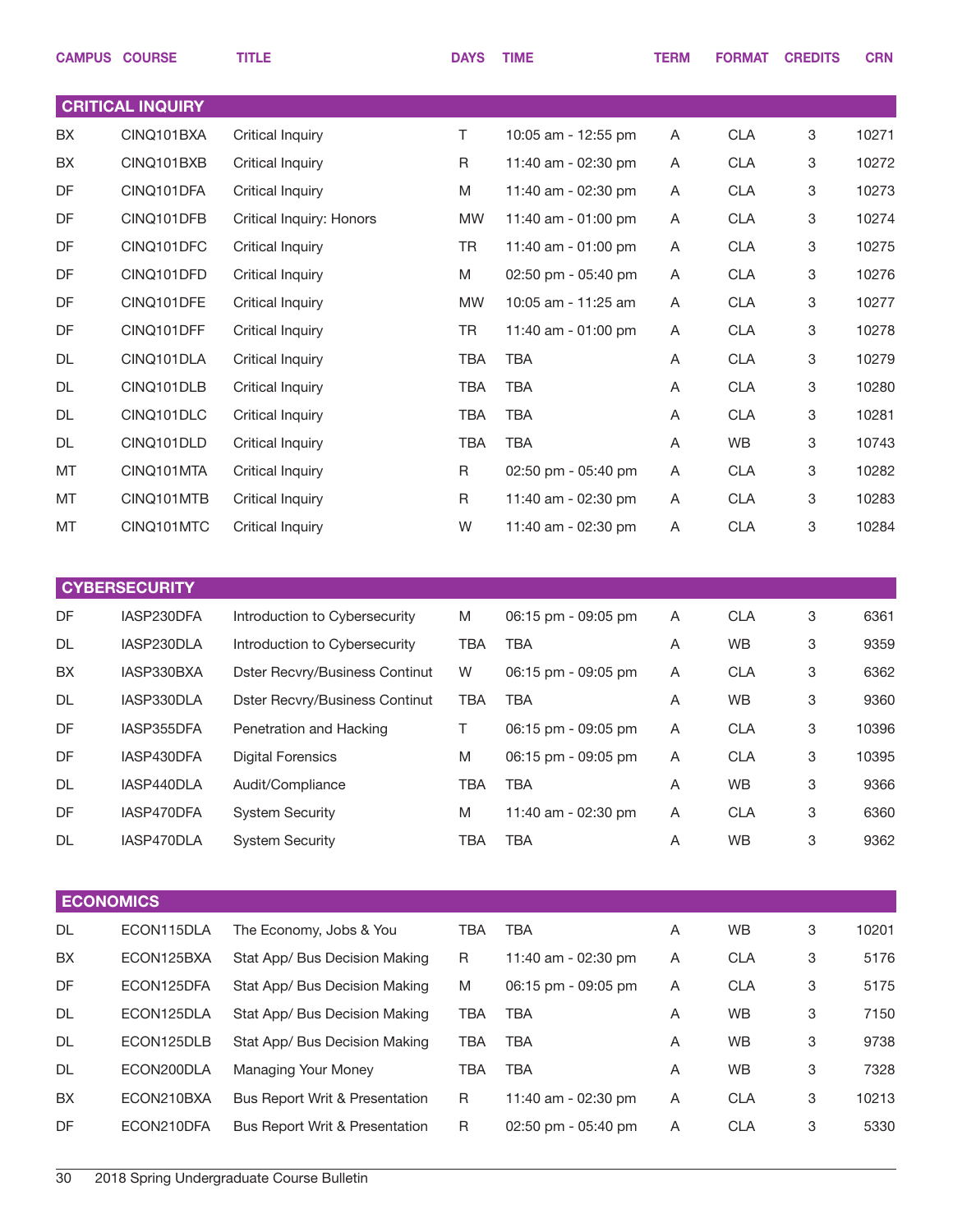|                | <b>CAMPUS COURSE</b>     | <b>TITLE</b>                   | <b>DAYS</b> | <b>TIME</b>         | <b>TERM</b> | <b>FORMAT</b> | <b>CREDITS</b> | <b>CRN</b> |
|----------------|--------------------------|--------------------------------|-------------|---------------------|-------------|---------------|----------------|------------|
|                | <b>ECONOMICS (cont.)</b> |                                |             |                     |             |               |                |            |
| DF             | ECON210DFB               | Bus Report Writ & Presentation | W           | 02:50 pm - 05:40 pm | A           | <b>CLA</b>    | 3              | 10203      |
| DF             | ECON210DFC               | Bus Report Writ & Presentation | R           | 11:40 am - 02:30 pm | A           | <b>CLA</b>    | 3              | 10852      |
| DL             | ECON210DLA               | Bus Report Writ & Presentation | <b>TBA</b>  | <b>TBA</b>          | A           | <b>WB</b>     | 3              | 8620       |
| DL             | ECON210DLB               | Bus Report Writ & Presentation | <b>TBA</b>  | TBA                 | A           | <b>WB</b>     | 3              | 9139       |
| DL             | ECON210DLC               | Bus Report Writ & Presentation | <b>TBA</b>  | <b>TBA</b>          | Α           | <b>WB</b>     | 3              | 10520      |
| MT             | ECON210MTA               | Bus Report Writ & Presentation | T.          | 06:15 pm - 09:05 pm | A           | <b>CLA</b>    | 3              | 5332       |
| BX             | ECON220BXA               | Macro-Economics                | W           | 06:15 pm - 09:05 pm | A           | <b>CLA</b>    | 3              | 10204      |
| BX             | ECON220BXB               | Macro-Economics                | <b>TR</b>   | 05:50 pm - 08:20 pm | B           | <b>CLA</b>    | 3              | 385        |
| DF             | ECON220DFA               | Macro-Economics                | M           | 11:40 am - 02:30 pm | A           | <b>CLA</b>    | 3              | 386        |
| DF             | ECON220DFB               | Macro-Economics                | T.          | 02:50 pm - 05:40 pm | A           | <b>CLA</b>    | 3              | 10197      |
| DL             | ECON220DLA               | Macro-Economics                | TBA         | <b>TBA</b>          | A           | <b>WB</b>     | 3              | 9723       |
| BX             | ECON221BXA               | Micro-Economics                | <b>TR</b>   | 05:50 pm - 08:20 pm | <b>MC</b>   | <b>CLA</b>    | 3              | 389        |
| DF             | ECON221DFA               | Micro-Economics                | W           | 08:30 am - 11:20 am | A           | <b>CLA</b>    | 3              | 10236      |
| DF             | ECON221DFB               | Micro-Economics                | W           | 11:40 am - 02:30 pm | A           | <b>CLA</b>    | 3              | 390        |
| DL             | ECON221DLA               | Micro-Economics                | <b>TBA</b>  | <b>TBA</b>          | A           | <b>WB</b>     | 3              | 391        |
| DL             | ECON221DLB               | Micro-Economics                | <b>TBA</b>  | TBA                 | Α           | <b>WB</b>     | 3              | 9739       |
| MT             | ECON221MTA               | Micro-Economics                | T.          | 02:50 pm - 05:40 pm | A           | <b>CLA</b>    | 3              | 8783       |
| MT             | ECON221MTB               | Micro-Economics                | R           | 11:40 am - 02:30 pm | A           | <b>CLA</b>    | 3              | 10222      |
| MT             | ECON221MTC               | Micro-Economics                | R           | 02:50 pm - 05:40 pm | A           | <b>CLA</b>    | 3              | 10223      |
| BX             | ECON230BXA               | Ethics: Corp Comm in Society   | Τ           | 11:40 am - 02:30 pm | A           | <b>CLA</b>    | 3              | 9480       |
| DF             | ECON230DFA               | Ethics: Corp Comm in Society   | R           | 08:30 am - 11:20 am | A           | <b>CLA</b>    | 3              | 1171       |
| DF             | ECON230DFC               | Ethics:Corp Comm in Soc Honors | W           | 08:30 am - 11:20 am | A           | <b>CLA</b>    | 3              | 8224       |
| DL             | ECON230DLA               | Ethics: Corp Comm in Society   | <b>TBA</b>  | TBA                 | Α           | WB            | 3              | 8628       |
| DL             | ECON230DLB               | Ethics: Corp Comm in Society   | <b>TBA</b>  | <b>TBA</b>          | Α           | WB            | 3              | 9032       |
| DL             | ECON230DLC               | Ethics: Corp Comm in Society   | TBA         | TBA                 | Α           | WB            | 3              | 10555      |
| MT             | ECON230MTA               | Ethics: Corp Comm in Society   | R           | 11:40 am - 02:30 pm | Α           | <b>CLA</b>    | 3              | 6045       |
| DF             | ECON344DFA               | Money & Banking                | T.          | 08:30 am - 11:20 am | A           | <b>CLA</b>    | 3              | 406        |
| MT             | ECON344MTA               | Money & Banking                | M           | 11:40 am - 02:30 pm | Α           | CLA           | 3              | 10853      |
| <b>ENGLISH</b> |                          |                                |             |                     |             |               |                |            |
| BX             | ENGL110BXA               | Elements of Exposition         | W           | 02:50 pm - 05:40 pm | Α           | CLA           | 3              | 10407      |
| DF             | ENGL110DFA               | Elements of Exposition         | W           | 02:50 pm - 05:40 pm | Α           | <b>CLA</b>    | 3              | 10402      |
| DF             | ENGL110DFB               | Elements of Exposition         | $\mathsf R$ | 08:30 am - 11:20 am | Α           | <b>CLA</b>    | 3              | 10405      |
| DL             | ENGL110DLA               | Elements of Exposition         | <b>TBA</b>  | <b>TBA</b>          | Α           | <b>CLA</b>    | 3              | 10409      |
| BX             | ENGL111BX1               | Written Engl/Lit Studies I     | M           | 02:50 pm - 05:40 pm | Α           | <b>CLA</b>    | 3              | 10408      |
| BX             | ENGL111BXA               | Written Engl/Lit Studies I     | T.          | 08:30 am - 11:20 am | Α           | <b>CLA</b>    | 3              | 283        |
| BX             | ENGL111BXB               | Written Engl/Lit Studies I     | W           | 11:40 am - 02:30 pm | A           | CLA           | 3              | 284        |

2018 Spring Undergraduate Course Bulletin 31

SPRING 2018 Undergraduate Semester

SPRING 2018 Undergraduate Semester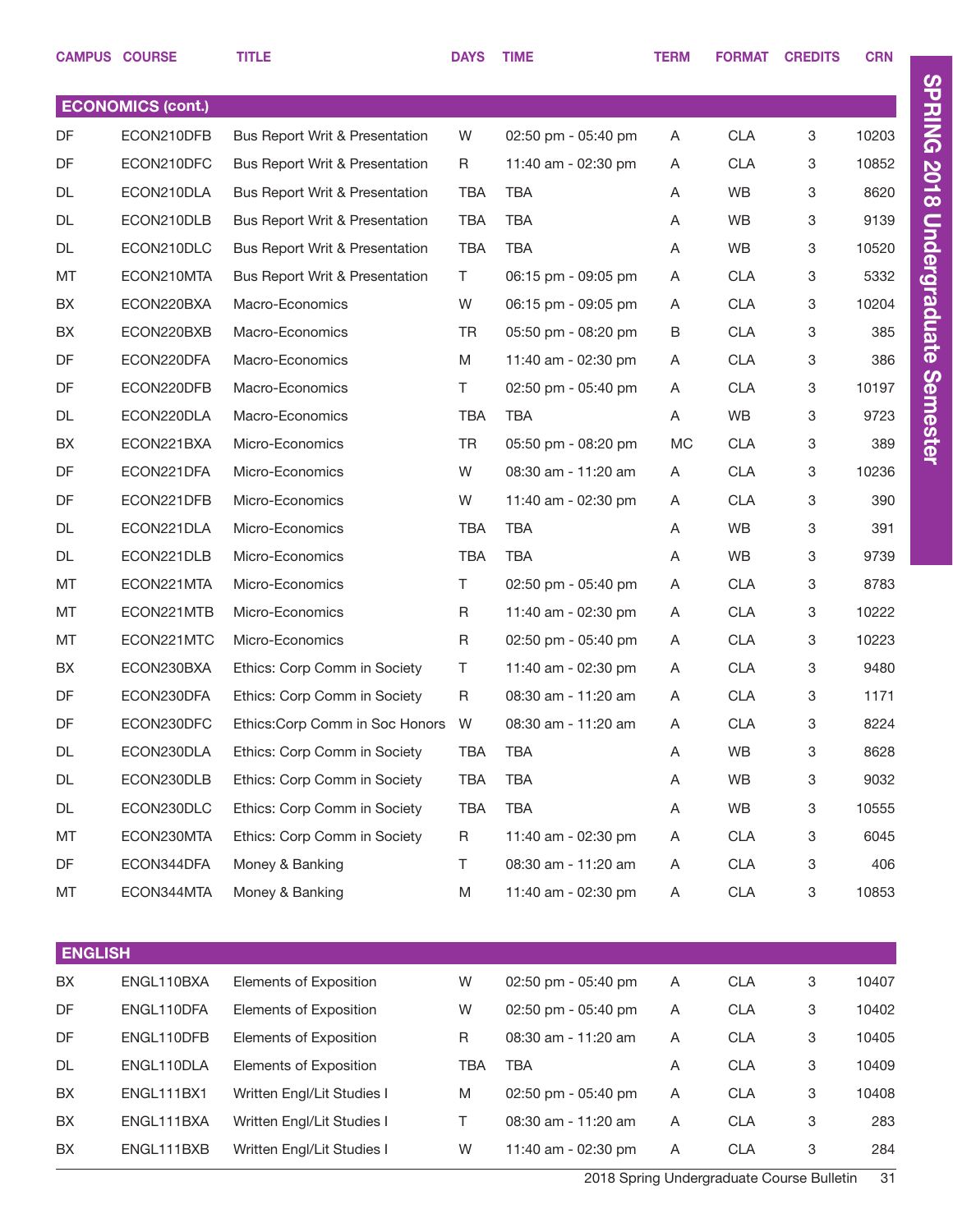|    | <b>CAMPUS COURSE</b> | <b>TITLE</b>                  | <b>DAYS</b> | <b>TIME</b>         | <b>TERM</b> | <b>FORMAT</b> | <b>CREDITS</b> | <b>CRN</b> |
|----|----------------------|-------------------------------|-------------|---------------------|-------------|---------------|----------------|------------|
| BX | ENGL111BXC           | Written Engl/Lit Studies I    | M           | 06:15 pm - 09:05 pm | A           | <b>CLA</b>    | 3              | 8630       |
| DF | ENGL111DF1           | Written Engl/Lit Studies I    | M           | 02:50 pm - 05:40 pm | A           | <b>CLA</b>    | 3              | 10404      |
| DF | ENGL111DF2           | Written Engl/Lit Studies I    | Τ           | 08:30 am - 11:20 am | A           | <b>CLA</b>    | 3              | 10406      |
| DF | ENGL111DFA           | Written Engl/Lit Studies I    | MW          | 08:30 am - 09:50 am | Α           | <b>CLA</b>    | 3              | 290        |
| DF | ENGL111DFB           | Written Engl/Lit Studies I    | <b>TR</b>   | 10:05 am - 11:25 am | A           | <b>CLA</b>    | 3              | 291        |
| DF | ENGL111DFD           | Written Engl/Lit Studies I    | R           | 11:40 am - 02:30 pm | A           | <b>CLA</b>    | 3              | 293        |
| DF | ENGL111DFE           | Written Engl/Lit Studies I    | Τ           | 08:30 am - 11:20 am | Α           | <b>CLA</b>    | 3              | 8633       |
| DF | ENGL111DFG           | Written Engl/Lit Studies I    | M           | 06:15 pm - 09:05 pm | A           | <b>CLA</b>    | 3              | 296        |
| DF | ENGL111DFK           | Written Engl/Lit Studies I    | W           | 02:50 pm - 05:40 pm | A           | <b>CLA</b>    | 3              | 9804       |
| DF | ENGL111DFN           | Written Engl/Lit Studies I    | M           | 08:30 am - 11:20 am | Α           | <b>CLA</b>    | 3              | 10314      |
| DL | ENGL111DL1           | Written Engl/Lit Studies I    | <b>TBA</b>  | TBA                 | A           | <b>CLA</b>    | 3              | 10410      |
| DL | ENGL111DLA           | Written Engl/Lit Studies I    | <b>TBA</b>  | <b>TBA</b>          | Α           | WB            | 3              | 297        |
| DL | ENGL111DLB           | Written Engl/Lit Studies I    | <b>TBA</b>  | <b>TBA</b>          | A           | WB            | 3              | 298        |
| MT | ENGL111MTB           | Written Engl/Lit Studies I    | W           | 08:30 am - 11:20 am | A           | <b>CLA</b>    | 3              | 301        |
| MT | ENGL111MTC           | Written Engl/Lit Studies I    | R           | 02:50 pm - 05:40 pm | A           | <b>CLA</b>    | 3              | 8890       |
| MT | ENGL111MTD           | Written Engl/Lit Studies I    | M           | 11:40 am - 02:30 pm | Α           | <b>CLA</b>    | 3              | 4735       |
| BX | ENGL112BXA           | Written Engl & Lit Studies II | W           | 08:30 am - 11:20 am | A           | <b>CLA</b>    | 3              | 306        |
| BX | ENGL112BXB           | Written Engl & Lit Studies II | F.          | 08:30 am - 11:20 am | Α           | <b>CLA</b>    | 3              | 307        |
| BX | ENGL112BXC           | Written Engl & Lit Studies II | S           | 11:40 am - 02:30 pm | A           | <b>CLA</b>    | 3              | 308        |
| BX | ENGL112BXF           | Written Engl & Lit Studies II | M           | 06:15 pm - 09:05 pm | A           | <b>CLA</b>    | 3              | 8636       |
| BX | ENGL112BXG           | Written Engl & Lit Studies II | R           | 11:40 am - 02:30 pm | A           | <b>CLA</b>    | 3              | 4764       |
| BX | ENGL112BXH           | Written Engl & Lit Studies II | MW          | 01:15 pm - 02:35 pm | A           | <b>CLA</b>    | 3              | 8966       |
| BX | ENGL112BXI           | Written Engl & Lit Studies II | <b>MW</b>   | 10:05 am - 11:25 am | A           | <b>CLA</b>    | 3              | 10332      |
| BX | ENGL112BXJ           | Written Engl & Lit Studies II | W           | 11:40 am - 02:30 pm | A           | <b>CLA</b>    | 3              | 10333      |
| BX | ENGL112BXK           | Written Engl & Lit Studies II | W           | 02:50 pm - 05:40 pm | Α           | <b>CLA</b>    | 3              | 10334      |
| BX | ENGL112BXL           | Written Engl & Lit Studies II | R           | 02:50 pm - 05:40 pm | A           | CLA           | 3              | 10335      |
| BX | ENGL112BXM           | Written Engl & Lit Studies II | Τ           | 11:40 am - 02:30 pm | A           | CLA           | 3              | 10547      |
| DF | ENGL112DF1           | Written Engl & Lit Studies II | F.          | 11:40 am - 02:30 pm | A           | CLA           | 3              | 10327      |
| DF | ENGL112DF2           | Written Engl & Lit Studies II | MW          | 10:05 am - 11:25 am | Α           | CLA           | 3              | 10328      |
| DF | ENGL112DF3           | Written Engl & Lit Studies II | Τ           | 06:15 pm - 09:05 pm | A           | CLA           | 3              | 10329      |
| DF | ENGL112DF4           | Written Engl & Lit Studies II | W           | 02:50 pm - 05:40 pm | A           | CLA           | 3              | 10330      |
| DF | ENGL112DF5           | Written Engl & Lit Studies II | R           | 08:30 am - 11:20 am | A           | CLA           | 3              | 10331      |
| DF | ENGL112DF6           | Written Engl & Lit Studies II | M           | 02:50 pm - 05:40 pm | A           | CLA           | 3              | 10551      |
| DF | ENGL112DFA           | Written Engl & Lit Studies II | MW          | 11:40 am - 01:00 pm | A           | CLA           | 3              | 8645       |
| DF | ENGL112DFB           | Written Engl & Lit Studies II | W           | 01:15 pm - 04:05 pm | A           | CLA           | 3              | 8647       |
| DF | ENGL112DFC           | Written Engl & Lit Studies II | TR          | 08:30 am - 09:50 am | A           | CLA           | 3              | 313        |
| DF | ENGL112DFD           | Written Engl & Lit Studies II | MW          | 01:15 pm - 02:35 pm | A           | CLA           | 3              | 8637       |
| DF | ENGL112DFE           | Written Engl & Lit Studies II | TR          | 11:40 am - 01:00 pm | A           | <b>CLA</b>    | 3              | 315        |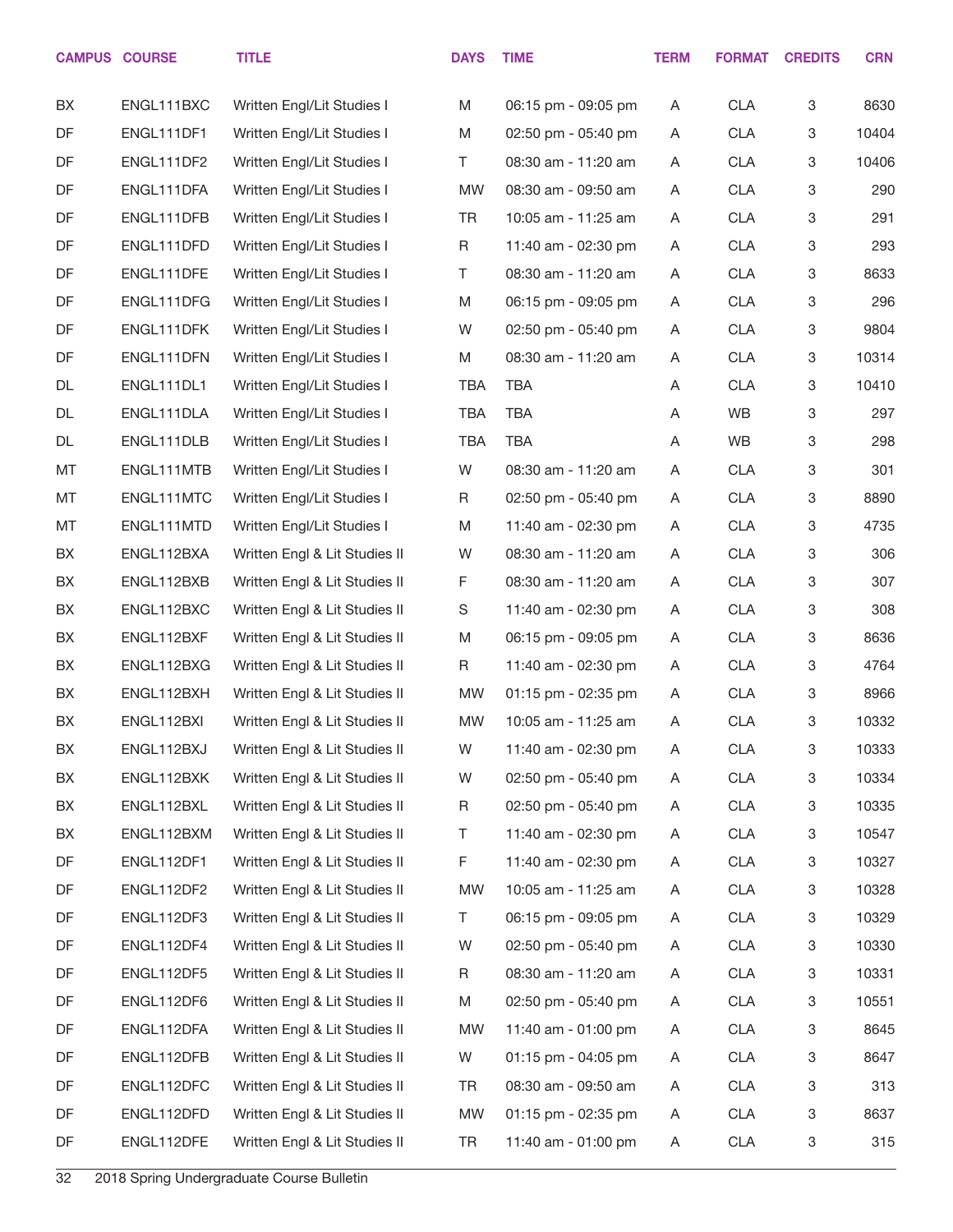|           | <b>CAMPUS COURSE</b>   | <b>TITLE</b>                  | <b>DAYS</b> | <b>TIME</b>           | <b>TERM</b> | <b>FORMAT</b> | <b>CREDITS</b> | <b>CRN</b> |
|-----------|------------------------|-------------------------------|-------------|-----------------------|-------------|---------------|----------------|------------|
|           |                        |                               |             |                       |             |               |                |            |
|           | <b>ENGLISH (cont.)</b> |                               |             |                       |             |               |                |            |
| <b>DF</b> | ENGL112DFF             | Written Engl & Lit Studies II | MW.         | 11:40 am - 01:00 pm   | A           | <b>CLA</b>    | 3              | 316        |
| <b>DF</b> | ENGL112DFG             | Written Engl & Lit Studies II | R           | 06:15 pm - 09:05 pm   | A           | <b>CLA</b>    | 3              | 317        |
| DF        | ENGL112DFH             | Written Engl & Lit Studies II | <b>TR</b>   | 10:05 am - 11:25 am   | A           | <b>CLA</b>    | 3              | 5627       |
| DF        | ENGL112DFI             | Written Engl & Lit Studies II | TR          | 02:50 pm - 04:10 pm   | A           | <b>CLA</b>    | 3              | 10444      |
| DF        | ENGL112DFJ             | Written Engl & Lit Studies II | <b>TR</b>   | 11:40 am - 01:00 pm   | A           | <b>CLA</b>    | 3              | 6683       |
| DF        | ENGL112DFK             | Written Engl & Lit Studies II | <b>TR</b>   | $01:15$ pm - 02:35 pm | A           | <b>CLA</b>    | 3              | 8638       |
| DF        | ENGL112DFM             | Written Engl & Lit Studies II | <b>TR</b>   | 10:05 am - 11:25 am   | A           | <b>CLA</b>    | 3              | 8639       |
| DF        | ENGL112DFN             | Written Engl & Lit Studies II | TR          | 02:50 pm - 04:10 pm   | A           | <b>CLA</b>    | 3              | 10433      |
| DF        | ENGL112DFO             | Written Engl & Lit Studies II | F.          | 08:30 am - 11:20 am   | A           | <b>CLA</b>    | 3              | 10315      |
| DF        | ENGL112DFP             | Written Engl & Lit Studies II | <b>MW</b>   | 04:20 pm - 05:40 pm   | A           | <b>CLA</b>    | 3              | 10316      |
| DF        | ENGL112DFQ             | Written Engl & Lit Studies II | TR          | 10:05 am - 11:25 am   | A           | <b>CLA</b>    | 3              | 10317      |
| DF        | ENGL112DFR             | Written Engl & Lit Studies II | <b>MW</b>   | 11:40 am - 01:00 pm   | A           | <b>CLA</b>    | 3              | 10318      |
| DF        | ENGL112DFT             | Written Engl & Lit Studies II | <b>MW</b>   | 08:30 am - 09:50 am   | A           | <b>CLA</b>    | 3              | 10320      |
| DF        | ENGL112DFU             | Written Engl & Lit Studies II | WF          | 10:05 am - 11:25 am   | A           | <b>CLA</b>    | 3              | 10321      |
| DF        | ENGL112DFV             | Written Engl & Lit Studies II | W           | 08:30 am - 11:20 am   | A           | <b>CLA</b>    | 3              | 10322      |
| DF        | ENGL112DFW             | Written Engl & Lit Studies II | <b>MW</b>   | $01:15$ pm - 02:35 pm | A           | <b>CLA</b>    | 3              | 10323      |
| DF        | ENGL112DFX             | Written Engl & Lit Studies II | R           | 02:50 pm - 05:40 pm   | A           | <b>CLA</b>    | 3              | 10324      |
| DF        | ENGL112DFY             | Written Engl & Lit Studies II | <b>TR</b>   | $01:15$ pm - 02:35 pm | A           | <b>CLA</b>    | 3              | 10325      |
| DF        | ENGL112DFZ             | Written Engl & Lit Studies II | M           | 08:30 am - 11:20 am   | A           | <b>CLA</b>    | 3              | 10326      |
| DL        | ENGL112DLA             | Written Engl & Lit Studies II | TBA         | <b>TBA</b>            | A           | WB            | 3              | 318        |
| DL        | ENGL112DLB             | Written Engl & Lit Studies II | TBA         | TBA                   | A           | <b>WB</b>     | 3              | 319        |
| DL        | ENGL112DLC             | Written Engl & Lit Studies II | TBA         | <b>TBA</b>            | A           | <b>WB</b>     | 3              | 320        |
| DL        | ENGL112DLD             | Written Engl & Lit Studies II | TBA         | <b>TBA</b>            | Α           | WB            | 3              | 10029      |
| DL        | ENGL112DLE             | Written Engl & Lit Studies II | TBA         | <b>TBA</b>            | A           | WB            | 3              | 8484       |
| МT        | ENGL112MTA             | Written Engl & Lit Studies II | R           | 02:50 pm - 05:40 pm   | A           | <b>CLA</b>    | 3              | 8648       |
| МT        | ENGL112MTB             | Written Engl & Lit Studies II | S           | 11:40 am - 02:30 pm   | A           | <b>CLA</b>    | 3              | 322        |
| МT        | ENGL112MTC             | Written Engl & Lit Studies II | T.          | 11:40 am - 02:30 pm   | A           | <b>CLA</b>    | 3              | 8651       |
| МT        | ENGL112MTF             | Written Engl & Lit Studies II | TR          | 11:40 am - 01:00 pm   | A           | <b>CLA</b>    | 3              | 10337      |
| МT        | ENGL112MTG             | Written Engl & Lit Studies II | W           | 08:30 am - 11:20 am   | A           | <b>CLA</b>    | 3              | 10338      |
| МT        | ENGL112MTH             | Written Engl & Lit Studies II | T.          | 10:05 am - 12:55 pm   | A           | <b>CLA</b>    | 3              | 8303       |
| МT        | ENGL112MTI             | Written Engl & Lit Studies II | <b>MW</b>   | 11:40 am - 01:00 pm   | A           | <b>CLA</b>    | 3              | 10339      |
| МT        | ENGL112MTJ             | Written Engl & Lit Studies II | <b>MW</b>   | 02:50 pm - 04:10 pm   | A           | <b>CLA</b>    | 3              | 10441      |
| DF        | ENGL192DFA             | Honors English II             | TR          | 10:05 am - 11:25 am   | A           | <b>CLA</b>    | 3              | 331        |
| DF        | ENGL192DFB             | Honors English II             | TR          | 08:30 am - 09:50 am   | A           | <b>CLA</b>    | 3              | 9709       |
| DF        | ENGL192DFC             | Honors English II             | <b>MW</b>   | 08:30 am - 09:50 am   | A           | <b>CLA</b>    | 3              | 6657       |
| DL        | ENGL200DLA             | Poetics: Intro Literary Texts | TBA         | <b>TBA</b>            | A           | WB            | 3              | 5170       |
| DF        | ENGL202DFA             | <b>Business Writing</b>       | R           | 11:40 am - 02:30 pm   | A           | <b>CLA</b>    | 3              | 9444       |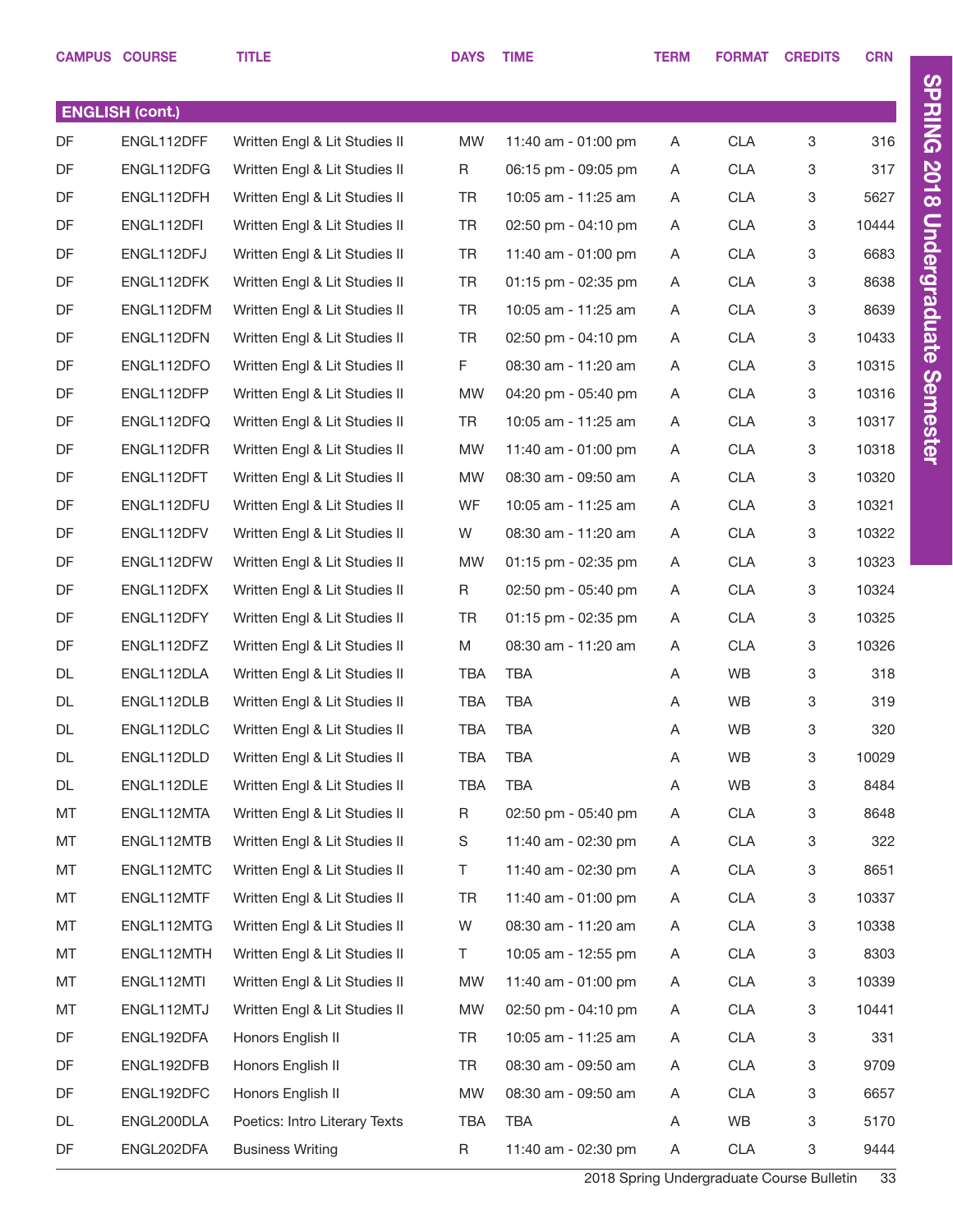|    | <b>CAMPUS COURSE</b> | <b>TITLE</b>                    | <b>DAYS</b> | <b>TIME</b>             | <b>TERM</b> | <b>FORMAT</b> | <b>CREDITS</b>            | <b>CRN</b> |
|----|----------------------|---------------------------------|-------------|-------------------------|-------------|---------------|---------------------------|------------|
| DL | ENGL202DLA           | <b>Business Writing</b>         | <b>TBA</b>  | <b>TBA</b>              | A           | <b>WB</b>     | 3                         | 8655       |
| DL | ENGL205DLA           | Survey English Lit I            | <b>TBA</b>  | <b>TBA</b>              | A           | WB            | 3                         | 6134       |
| DF | ENGL206DFA           | Survey English Lit II           | T           | 11:40 am - 02:30 pm     | A           | <b>CLA</b>    | 3                         | 8658       |
| BX | ENGL217BXB           | Creative Writing: Fiction       | M           | 11:40 am - 02:30 pm     | A           | <b>CLA</b>    | 3                         | 8192       |
| DF | ENGL217DFA           | Creative Writing: Fiction       | R           | $02:50$ pm - $05:40$ pm | A           | <b>CLA</b>    | 3                         | 6120       |
| DF | ENGL217DFB           | Creative Writing: Fiction       | W           | 02:50 pm - 05:40 pm     | A           | <b>CLA</b>    | 3                         | 8659       |
| DF | ENGL217DFD           | Creative Writing: Fiction       | M           | 08:30 am - 11:20 am     | A           | <b>CLA</b>    | 3                         | 10346      |
| DF | ENGL217DFE           | Creative Writing: Fiction       | F.          | 11:40 am - 02:30 pm     | A           | <b>CLA</b>    | 3                         | 10341      |
| DL | ENGL217DLA           | Creative Writing: Fiction       | <b>TBA</b>  | <b>TBA</b>              | A           | WB            | 3                         | 6135       |
| DL | ENGL217DLB           | Creative Writing: Fiction       | <b>TBA</b>  | <b>TBA</b>              | A           | <b>WB</b>     | 3                         | 6718       |
| DL | ENGL217DLC           | Creative Writing: Fiction       | <b>TBA</b>  | <b>TBA</b>              | A           | WB            | 3                         | 11028      |
| DF | ENGL218DFA           | <b>Creative Writing: Poetry</b> | R           | 11:40 am - 02:30 pm     | A           | <b>CLA</b>    | 3                         | 8665       |
| DF | ENGL218DFB           | Creative Writing: Poetry        | T.          | 08:30 am - 11:20 am     | A           | <b>CLA</b>    | 3                         | 8663       |
| DF | ENGL218DFD           | <b>Creative Writing: Poetry</b> | W           | 06:15 pm - 09:05 pm     | A           | <b>CLA</b>    | 3                         | 10347      |
| DL | ENGL218DLA           | <b>Creative Writing: Poetry</b> | <b>TBA</b>  | <b>TBA</b>              | A           | WB            | 3                         | 7503       |
| DL | ENGL218DLB           | Creative Writing: Poetry        | <b>TBA</b>  | TBA                     | A           | WB            | 3                         | 7698       |
| DF | ENGL219DFA           | Creative Writing: Nonfiction    | R           | 02:50 pm - 05:40 pm     | A           | <b>CLA</b>    | 3                         | 10342      |
| DL | ENGL219DLA           | Creative Writing: Nonfiction    | <b>TBA</b>  | <b>TBA</b>              | A           | WB            | 3                         | 10446      |
| MT | ENGL219MTA           | Creative Writing: Nonfiction    | M           | 11:40 am - 02:30 pm     | A           | <b>CLA</b>    | 3                         | 10343      |
| BX | ENGL220BXA           | The Short Story                 | R           | 02:50 pm - 05:40 pm     | A           | <b>CLA</b>    | 3                         | 7197       |
| DF | ENGL220DFA           | The Short Story                 | T           | 11:40 am - 02:30 pm     | A           | <b>CLA</b>    | 3                         | 6131       |
| DF | ENGL220DFC           | The Short Story                 | R           | 11:40 am - 02:30 pm     | A           | <b>CLA</b>    | 3                         | 7501       |
| DF | ENGL220DFD           | The Short Story                 | $\top$      | 02:50 pm - 05:40 pm     | A           | <b>CLA</b>    | $\ensuremath{\mathsf{3}}$ | 8194       |
| DF | ENGL220DFE           | The Short Story                 | R           | 08:30 am - 11:20 am     | Α           | <b>CLA</b>    | 3                         | 8667       |
| DF | ENGL220DFF           | The Short Story                 | M           | 08:30 am - 11:20 am     | Α           | <b>CLA</b>    | 3                         | 10348      |
| DL | ENGL220DLA           | The Short Story                 | TBA         | <b>TBA</b>              | Α           | WB            | 3                         | 6136       |
| DL | ENGL220DLB           | The Short Story                 | <b>TBA</b>  | <b>TBA</b>              | A           | WB            | 3                         | 6719       |
| DL | ENGL220DLC           | The Short Story                 | <b>TBA</b>  | <b>TBA</b>              | Α           | WB            | 3                         | 7504       |
| DL | ENGL220DLD           | The Short Story                 | <b>TBA</b>  | <b>TBA</b>              | Α           | WB            | 3                         | 9119       |
| МT | ENGL220MTA           | The Short Story                 | M           | 06:15 pm - 09:05 pm     | A           | <b>CLA</b>    | $\mathbf 3$               | 7189       |
| DL | ENGL225DLA           | <b>Classical Literature</b>     | <b>TBA</b>  | <b>TBA</b>              | Α           | WB            | $\mathbf 3$               | 10851      |
| DF | ENGL234DFA           | Literature by Women             | R           | 02:50 pm - 05:40 pm     | Α           | <b>CLA</b>    | 3                         | 8115       |
| DF | ENGL240DFA           | Literature to Film              | R           | 06:15 pm - 09:05 pm     | A           | <b>CLA</b>    | $\mathbf 3$               | 6140       |
| BX | ENGL249BXA           | American Gothic                 | W           | 06:15 pm - 09:05 pm     | A           | <b>CLA</b>    | 3                         | 10855      |
| BX | ENGL267BXA           | Caribbean Literature            | T.          | 11:40 am - 02:30 pm     | A           | <b>CLA</b>    | 3                         | 10309      |
| DL | ENGL268DLA           | Harlem Renaissance              | TBA         | <b>TBA</b>              | Α           | WB            | $\mathbf 3$               | 9698       |
| DF | ENGL280DFA           | History of Drama                | M           | 08:30 am - 11:20 am     | Α           | <b>CLA</b>    | 3                         | 10856      |
| DF | ENGL295DFA           | Cyberpunk/Tech-noir             | T           | 11:40 am - 02:30 pm     | A           | <b>CLA</b>    | $\mathbf 3$               | 10860      |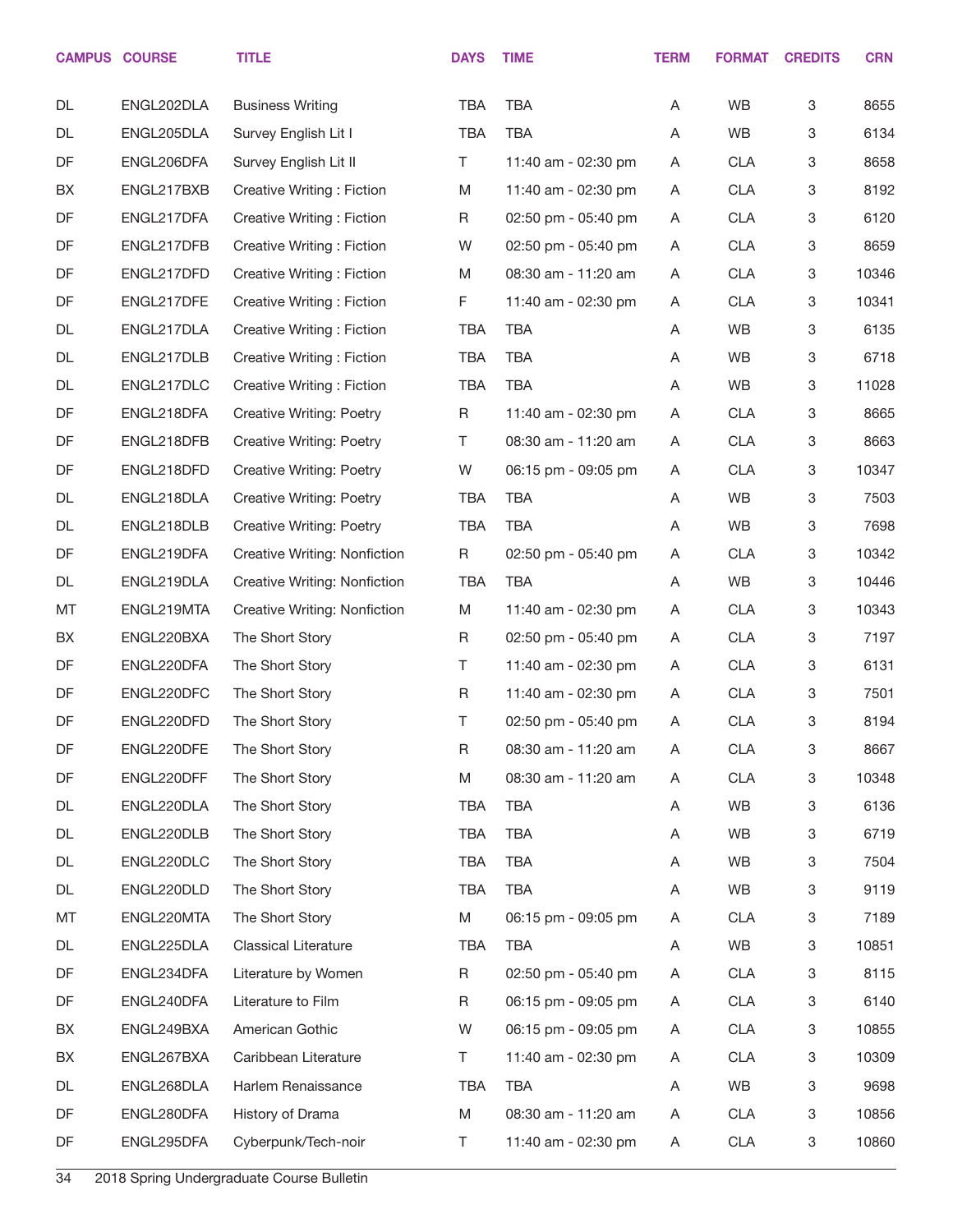|           | <b>CAMPUS COURSE</b>    | <b>TITLE</b>                     | <b>DAYS</b> | <b>TIME</b>         | <b>TERM</b> | <b>FORMAT</b> | <b>CREDITS</b> | <b>CRN</b> |
|-----------|-------------------------|----------------------------------|-------------|---------------------|-------------|---------------|----------------|------------|
|           | <b>ENGLISH (cont.)</b>  |                                  |             |                     |             |               |                |            |
| DF        | ENGL295DFB              | Amer Lit Survey II               | M           | 02:50 pm - 05:40 pm | A           | <b>CLA</b>    | 3              | 10890      |
| DF        | ENGL304DFA              | Applied English Grammar          | W           | 11:40 am - 02:30 pm | A           | <b>CLA</b>    | 3              | 10270      |
| DF        | ENGL316DFA              | Shakespeare's Tragedies          | R           | 11:40 am - 02:30 pm | A           | <b>CLA</b>    | 3              | 10858      |
| <b>DL</b> | ENGL335DLA              | The Major English Romantics      | <b>TBA</b>  | <b>TBA</b>          | A           | <b>WB</b>     | 3              | 9442       |
| DF        | ENGL357DFA              | Contemporary Nobel Laureates     | W           | 11:40 am - 02:30 pm | A           | <b>CLA</b>    | 3              | 10864      |
| <b>DL</b> | ENGL400DLA              | Seminar in Literary Research     | <b>TBA</b>  | <b>TBA</b>          | A           | WB            | 3              | 8990       |
|           | <b>ENTREPRENEURSHIP</b> |                                  |             |                     |             |               |                |            |
| DF        | ENTR300DFA              | Intro to Entrepreneurship        | F           | 08:30 am - 11:20 am | A           | <b>CLA</b>    | 3              | 9496       |
| <b>BX</b> | ENTR310BXA              | <b>Entrepreneurial Marketing</b> | W           | 11:40 am - 02:30 pm | A           | <b>CLA</b>    | 3              | 10854      |
| DF        | ENTR320DFA              | <b>Entrepreneurial Finance</b>   | R           | 08:30 am - 11:20 am | A           | <b>CLA</b>    | 3              | 10206      |
| BX        | ENTR400BXA              | New Ventures I                   | T           | 02:50 pm - 05:40 pm | A           | <b>CLA</b>    | 3              | 10857      |
|           |                         |                                  |             |                     |             |               |                |            |
|           | <b>EXERCISE SCIENCE</b> |                                  |             |                     |             |               |                |            |
| DF        | EXSC105DFA              | Intro to Athletic Training       | M           | 08:30 am - 11:20 am | A           | <b>CLA</b>    | 3              | 8030       |
| DF        | EXSC110DFA              | Found Exercise Sci & Health      | W           | 08:30 am - 11:20 am | A           | <b>CLA</b>    | 3              | 5996       |
| DF        | EXSC209DFA              | Emerg Care & Personal Safety     | R           | 09:20 am - 11:20 am | A           | <b>CLA</b>    | 2              | 8031       |
| DF        | EXSC230DFA              | Motor Learning                   | M           | 11:40 am - 02:30 pm | A           | <b>CLA</b>    | 3              | 5998       |
| DF        | EXSC240DFA              | <b>Sports Nutrition</b>          | R           | 11:40 am - 02:30 pm | A           | <b>CLA</b>    | 3              | 8034       |
| DF        | EXSC250DFA              | Measure & Eval in Exercise Sci   | W           | 11:40 am - 02:30 pm | A           | <b>CLA</b>    | 3              | 9503       |
| DF        | EXSC295DFA              | <b>Research Exercise Science</b> | F           | 11:40 am - 02:30 pm | A           | <b>CLA</b>    | 3              | 10156      |
| DF        | EXSC360DFA              | <b>Exercise Kinesiology</b>      | M           | 08:30 am - 11:20 am | Α           | <b>CLA</b>    | 3              | 10157      |
| DF        | EXSC370DFA              | <b>Biomechanics</b>              | W           | 08:30 am - 11:20 am | A           | <b>CLA</b>    | 3              | 9701       |
| DF        | EXSC460ADFA             | Exercise Physiology Lab          | R           | 08:30 am - 11:20 am | A           | <b>CLA</b>    | 1              | 9601       |
| DF        | EXSC460ADFB             | Exercise Physiology Lab          | R           | 11:40 am - 02:30 pm | A           | <b>CLA</b>    | 1              | 9602       |
| DF        | EXSC460DFA              | <b>Exercise Physiology</b>       | T.          | 08:30 am - 11:20 am | A           | <b>CLA</b>    | 3              | 9600       |
| DF        | EXSC492DFA              | <b>Exercise Prescription</b>     | Τ           | 11:40 am - 02:30 pm | A           | <b>CLA</b>    | 3              | 8681       |
| DF        | EXSC493DFA              | Resources Exer Physiologist      | M           | 11:40 am - 02:30 pm | A           | <b>CLA</b>    | 3              | 10196      |
| DF        | EXSC495DFA              | Exercise Science Internship      | <b>TBA</b>  | TBA                 | Α           | <b>CLA</b>    | 3              | 8684       |
| DF        | EXSC496DFA              | Exercise Science Internship      | <b>TBA</b>  | TBA                 | Α           | <b>CLA</b>    | 3              | 9505       |
| DF        | EXSC497DFA              | Exercise Science Internship      | TBA         | TBA                 | A           | CLA           | 3              | 9506       |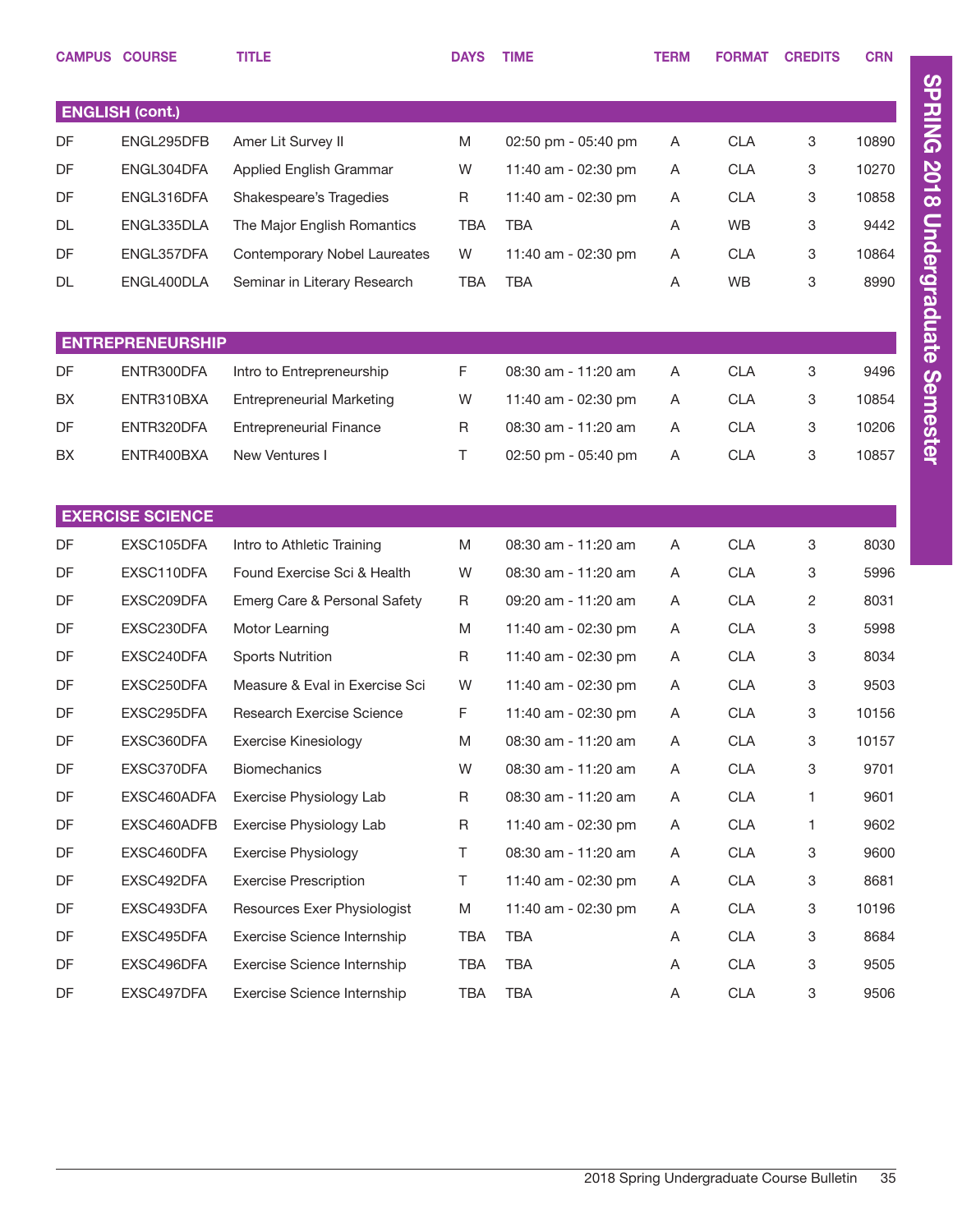|                | <b>CAMPUS COURSE</b>    | <b>TITLE</b>                        | <b>DAYS</b> | <b>TIME</b>         | <b>TERM</b> | <b>FORMAT</b> | <b>CREDITS</b> | <b>CRN</b> |
|----------------|-------------------------|-------------------------------------|-------------|---------------------|-------------|---------------|----------------|------------|
|                |                         |                                     |             |                     |             |               |                |            |
| <b>FINANCE</b> |                         |                                     |             |                     |             |               |                |            |
| BX             | FINC235BXC              | <b>Financial Management</b>         | Τ           | 08:30 am - 11:20 am | Α           | <b>CLA</b>    | 3              | 6040       |
| DF             | FINC235DFA              | <b>Financial Management</b>         | W           | 11:40 am - 02:30 pm | Α           | <b>CLA</b>    | 3              | 5370       |
| DF             | FINC235DFB              | <b>Financial Management</b>         | W           | 02:50 pm - 05:40 pm | Α           | <b>CLA</b>    | 3              | 8065       |
| DF             | FINC235DFC              | <b>Financial Management</b>         | W           | 08:30 am - 11:20 am | Α           | <b>CLA</b>    | 3              | 8083       |
| DF             | FINC235DFD              | <b>Financial Management</b>         | Τ           | 08:30 am - 11:20 am | Α           | <b>CLA</b>    | 3              | 9490       |
| DF             | FINC235DFE              | <b>Financial Management</b>         | W           | 08:30 am - 11:20 am | Α           | <b>CLA</b>    | 3              | 10859      |
| <b>DL</b>      | FINC235DLA              | <b>Financial Management</b>         | <b>TBA</b>  | <b>TBA</b>          | Α           | WB            | 3              | 5184       |
| MT             | FINC235MTA              | <b>Financial Management</b>         | Τ           | 11:40 am - 02:30 pm | Α           | <b>CLA</b>    | 3              | 10233      |
| DF             | FINC330DFA              | Corporate Finance                   | M           | 06:15 pm - 09:05 pm | Α           | <b>CLA</b>    | 3              | 10232      |
| MT             | FINC330MTA              | Corporate Finance                   | M           | 02:50 pm - 05:40 pm | Α           | <b>CLA</b>    | 3              | 10861      |
| DF             | FINC345DFA              | <b>Financial Statement Analysis</b> | Τ           | 11:40 am - 02:30 pm | Α           | <b>CLA</b>    | 3              | 416        |
| <b>DL</b>      | FINC345DLA              | <b>Financial Statement Analysis</b> | <b>TBA</b>  | <b>TBA</b>          | Α           | WB            | 3              | 9721       |
| DF             | FINC442DFA              | Investment Management               | M           | 06:15 pm - 09:05 pm | Α           | <b>CLA</b>    | 3              | 418        |
| DL             | FINC450DLA              | Applied Res Analysis Finance        | <b>TBA</b>  | <b>TBA</b>          | Α           | WB            | 3              | 8686       |
|                |                         |                                     |             |                     |             |               |                |            |
|                | <b>FOREIGN LANGUAGE</b> |                                     |             |                     |             |               |                |            |
| DL             | FORL233DLA              | Comparative Romance Literature      | <b>TBA</b>  | <b>TBA</b>          | A           | <b>WB</b>     | 3              | 10846      |
|                |                         |                                     |             |                     |             |               |                |            |
| <b>FRENCH</b>  |                         |                                     |             |                     |             |               |                |            |
| BX             | FREN115BXA              | French For Communication            | <b>MW</b>   | 10:05 am - 11:20 am | Α           | <b>CLA</b>    | 3              | 10840      |
| DF             | FREN115DFA              | French For Communication            | <b>MW</b>   | 10:05 am - 11:25 am |             | <b>CLA</b>    | 3              | 8689       |
|                | FREN115DFB              |                                     |             |                     | Α           |               | 3              | 8838       |
| DF             |                         | French For Communication            | MW          | 01:15 pm - 02:35 pm | A           | <b>CLA</b>    |                |            |
| DL             | FREN115DLA              | French For Communication            | <b>TBA</b>  | <b>TBA</b>          | Α           | WB            | 3              | 8839       |
| MT             | FREN115MTA              | French For Communication            | TR          | 11:40 am - 01:00 pm | Α           | <b>CLA</b>    | 3              | 8840       |
| BX             | FREN116BXA              | Communicating in French             | MW          | 11:40 am - 01:00 pm | Α           | <b>CLA</b>    | 3              | 10448      |
| DF             | FREN116DFA              | Communicating in French             | <b>MW</b>   | 08:30 am - 09:50 am | Α           | <b>CLA</b>    | 3              | 8841       |
| DL             | FREN116DLA              | Communicating in French             | <b>TBA</b>  | <b>TBA</b>          | Α           | WB            | 3              | 8842       |
| MT             | FREN116MTA              | Communicating in French             | TR          | 10:05 am - 11:20 am | Α           | <b>CLA</b>    | 3              | 10839      |
|                |                         |                                     |             |                     |             |               |                |            |
|                | <b>HEALTH SCIENCE</b>   |                                     |             |                     |             |               |                |            |
| DF             | HLSC102DFA              | Intro to Health Professions         | F           | 02:50 pm - 05:40 pm | Α           | <b>CLA</b>    | 3              | 8041       |
| DF             | HLSC102DFB              | Intro to Health Professions         | M           | 06:15 pm - 09:05 pm | Α           | <b>CLA</b>    | 3              | 8144       |
| DF             | HLSC102DFD              | Intro to Health Professions         | <b>MW</b>   | 04:20 pm - 05:40 pm | Α           | <b>CLA</b>    | 3              | 10019      |
| BX             | HLSC200BXA              | Issues in Personal Health           | W           | 11:40 am - 02:30 pm | Α           | <b>CLA</b>    | 3              | 10917      |
| DF             | HLSC200DFB              | Issues in Personal Health           | <b>TR</b>   | 10:05 am - 11:25 am | Α           | <b>CLA</b>    | 3              | 9567       |
| DL             | HLSC201DLA              | <b>Medical Terminology</b>          | TBA         | <b>TBA</b>          | Α           | WB            | 2              | 10918      |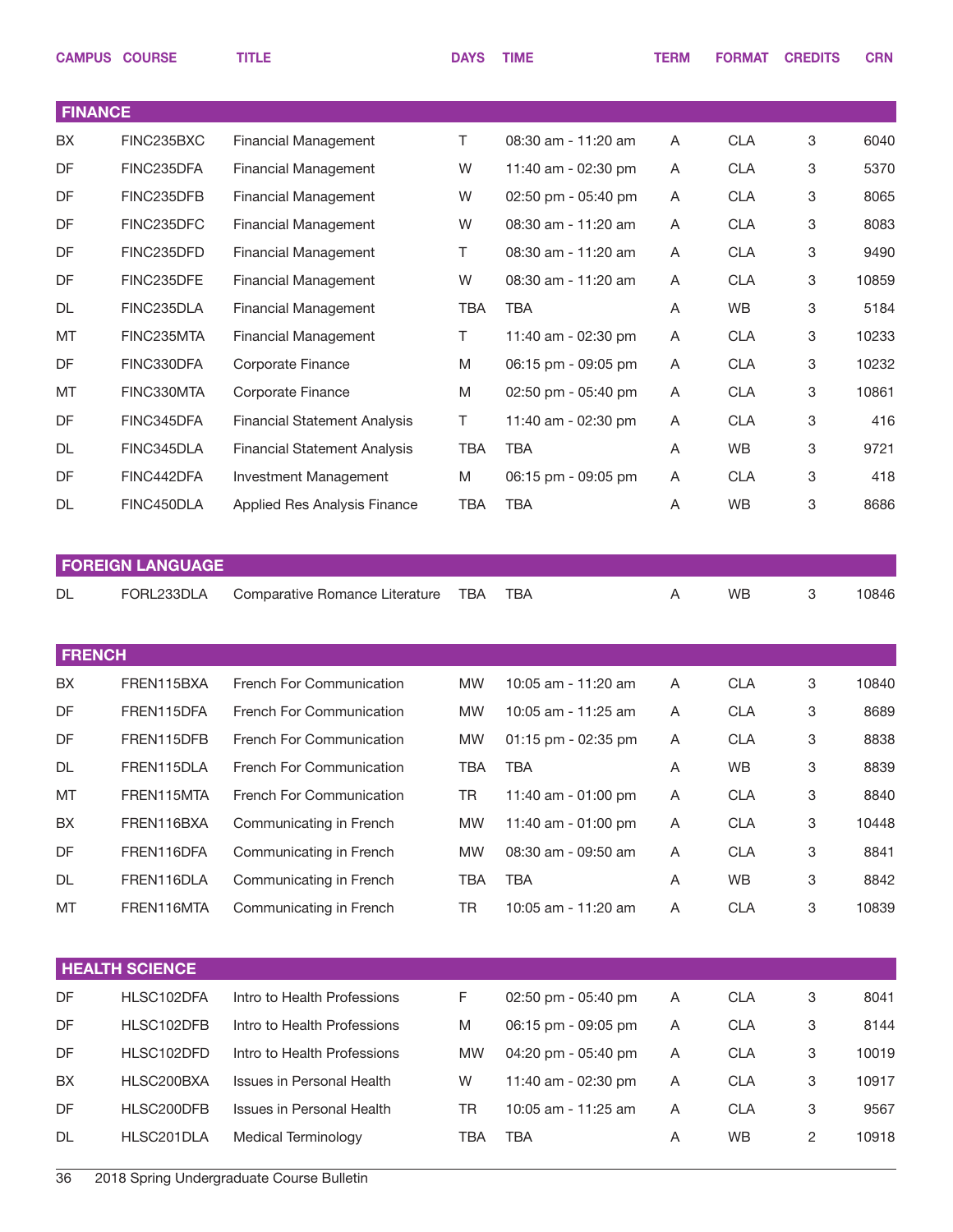|                | <b>CAMPUS COURSE</b> | <b>TITLE</b>                          | <b>DAYS</b> | <b>TIME</b>         | <b>TERM</b> |            | <b>FORMAT CREDITS</b> | <b>CRN</b> |
|----------------|----------------------|---------------------------------------|-------------|---------------------|-------------|------------|-----------------------|------------|
|                |                      |                                       |             |                     |             |            |                       |            |
| DL             | HLSC201DLB           | <b>Medical Terminology</b>            | <b>TBA</b>  | <b>TBA</b>          | Α           | WB         | $\overline{2}$        | 10919      |
| DL             | HLSC201DLC           | <b>Medical Terminology</b>            | <b>TBA</b>  | <b>TBA</b>          | Α           | <b>WB</b>  | 2                     | 10920      |
| BX             | HLSC205BXA           | Stnd Sfty Precaut/Hith Care Pr        | T.          | 06:15 pm - 08:45 pm | MC          | <b>CLA</b> | 1.                    | 11041      |
| DF             | HLSC205DFA           | Stnd Sfty Precaut/Hith Care Pr        | F.          | 08:30 am - 11:20 am | МC          | <b>CLA</b> | 1.                    | 2406       |
| DL             | HLSC205DLA           | Stnd Sfty Precaut/Hith Care Pr        | <b>TBA</b>  | <b>TBA</b>          | МC          | WB         | 1.                    | 4262       |
| DL             | HLSC205DLC           | Stnd Sfty Precaut/Hlth Care Pr        | <b>TBA</b>  | <b>TBA</b>          | B           | WB         | 1.                    | 10168      |
| DF             | HLSC209DFA           | Emerg Care & Personal Safety          | R           | 09:20 am - 11:20 am | A           | <b>CLA</b> | 2                     | 8032       |
| BX             | HLSC210BXA           | Ovrview Occup Therapy Practice        | U           | 09:00 am - 11:30 am | MC.         | <b>CLA</b> | 1.                    | 11043      |
| DF             | HLSC210DFA           | Ovrview Occup Therapy Practice        | U           | 09:00 am - 12:00 pm | B           | <b>CLA</b> | 1.                    | 1395       |
| DF             | HLSC210DFB           | Ovrview Occup Therapy Practice        | M           | 06:15 pm - 08:55 pm | <b>MC</b>   | <b>CLA</b> | 1.                    | 6093       |
| BX             | HLSC215BXA           | <b>Cultural Comp in Hithcare</b>      | W           | 11:40 am - 02:30 pm | A           | <b>CLA</b> | 3                     | 9728       |
| DF             | HLSC215DFB           | <b>Cultural Comp in Hithcare</b>      | R           | 06:15 pm - 09:05 pm | A           | <b>CLA</b> | 3                     | 8702       |
| BX             | HLSC225BXA           | Accessing Read Scholarly Lit          | S           | 09:00 am - 11:30 am | B           | <b>CLA</b> | 1.                    | 11044      |
| DF             | HLSC225DFA           | Accessing Read Scholarly Lit          | Τ           | 05:50 pm - 08:05 pm | B           | <b>CLA</b> | 1.                    | 1396       |
| DF             | HLSC225DFB           | Accessing Read Scholarly Lit          | R           | 05:50 pm - 08:05 pm | B           | <b>CLA</b> | 1.                    | 1397       |
| DF             | HLSC250DFA           | Global Health                         | <b>MW</b>   | 10:05 am - 11:25 am | A           | <b>CLA</b> | 3                     | 10231      |
| DF             | HLSC302DFA           | Pathology for Rehabilitation          | U           | 09:00 am - 01:30 pm | A           | <b>CLA</b> | 3                     | 1398       |
| DF             | HLSC303ADFA          | Hum Anatomy w/Cadaver Lab             | M           | 02:50 pm - 05:40 pm | A           | <b>CLA</b> | 1.                    | 10921      |
| DF             | HLSC303ADFB          | Hum Anatomy w/Cadaver Lab             | M           | 06:15 pm - 09:05 pm | A           | <b>CLA</b> | 1.                    | 10922      |
| DF             | HLSC303DFA           | Human Anatomy w/Cadaver               | W           | 06:15 pm - 09:05 pm | A           | <b>CLA</b> | 3                     | 10923      |
| DF             | HLSC314DFA           | <b>Clinical Kines/Applied Physics</b> | S           | 09:00 am - 03:00 pm | A           | <b>CLA</b> | 4                     | 1399       |
| DF             | HLSC344DFA           | Group Process Health Profes           | W           | 06:15 pm - 09:05 pm | A           | <b>CLA</b> | 3                     | 1400       |
| DF             | HLSC344DFB           | Group Process Health Profes           | T.          | 06:15 pm - 09:05 pm | Α           | <b>CLA</b> | 3                     | 2819       |
| BX             | HLSC350BXA           | <b>Health Communication</b>           | M           | 11:40 am - 02:30 pm | Α           | <b>CLA</b> | 3                     | 10924      |
| DL             | HLSC381DLA           | Workplace Experience II               | <b>TBA</b>  | <b>TBA</b>          | Α           | WB         | 3                     | 10925      |
| DF             | HLSC390DFA           | Epidemiology                          | M           | 11:40 am - 02:30 pm | Α           | <b>CLA</b> | 3                     | 10228      |
| DF             | HLSC400DFA           | <b>Health Sciences Capstone</b>       | W           | 06:15 pm - 09:05 pm | Α           | <b>CLA</b> | 3                     | 10169      |
| DF             | HLSC402DFA           | <b>Scientific Writing</b>             | <b>TR</b>   | 05:50 pm - 08:05 pm | MC          | <b>CLA</b> | 2                     | 1401       |
| DF             | HLSC402DFB           | <b>Scientific Writing</b>             | TR          | 05:50 pm - 08:05 pm | MC          | <b>CLA</b> | 2                     | 1402       |
| DF             | HLSC410DFB           | Applied Neurosci/Rehab Prof           | S           | 08:30 am - 03:30 pm | A           | <b>CLA</b> | 4                     | 2030       |
| DF             | HLSC410DFC           | Applied Neurosci/Rehab Prof           | Τ           | 05:30 pm - 09:30 pm | A           | <b>CLA</b> | 4                     | 4777       |
| DF             | HLSC420DFA           | Intro to Occupational Therapy         | M           | 02:50 pm - 05:40 pm | Α           | <b>CLA</b> | 3                     | 8029       |
|                |                      |                                       |             |                     |             |            |                       |            |
| <b>HISTORY</b> |                      |                                       |             |                     |             |            |                       |            |
| BX             | HIST101BXA           | European History to 1500              | W           | 11:40 am - 02:30 pm | Α           | <b>CLA</b> | 3                     | 509        |
| DF             | HIST101DFA           | European History to 1500              | Τ           | 02:50 pm - 05:40 pm | A           | <b>CLA</b> | 3                     | 9464       |
| BX             | HIST102BXA           | European History Since 1500           | M           | 02:50 pm - 05:40 pm | A           | <b>CLA</b> | 3                     | 516        |

SPRING 2018 Undergraduate Semester

SPRING 2018 Undergraduate Semester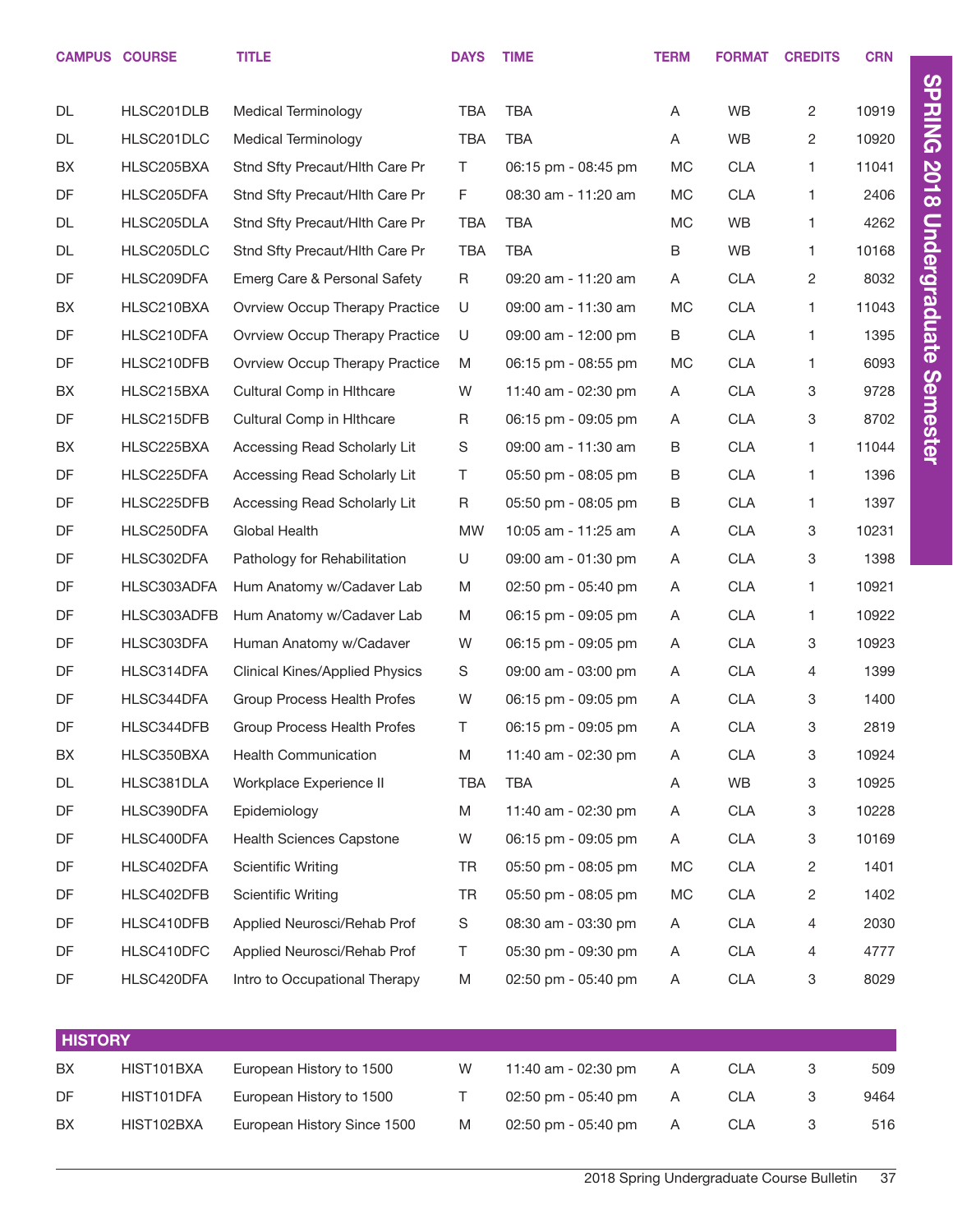|    | <b>CAMPUS COURSE</b> | <b>TITLE</b>                    | <b>DAYS</b> | <b>TIME</b>         | <b>TERM</b> | <b>FORMAT</b> | <b>CREDITS</b> | <b>CRN</b> |
|----|----------------------|---------------------------------|-------------|---------------------|-------------|---------------|----------------|------------|
| DF | HIST102DFB           | European History Since 1500     | R           | 01:15 pm - 04:05 pm | A           | <b>CLA</b>    | 3              | 10392      |
| DF | HIST102DFC           | European History Since 1500     | W           | 11:40 am - 02:30 pm | Α           | <b>CLA</b>    | 3              | 10393      |
| DL | HIST102DLA           | European History Since 1500     | <b>TBA</b>  | <b>TBA</b>          | Α           | WB            | 3              | 9457       |
| DL | HIST102DLB           | European History Since 1500     | <b>TBA</b>  | <b>TBA</b>          | Α           | WB            | 3              | 9458       |
| MT | HIST102MTA           | European History Since 1500     | Τ           | 11:40 am - 02:30 pm | Α           | <b>CLA</b>    | 3              | 9685       |
| MT | HIST102MTB           | European History Since 1500     | R           | 10:05 am - 12:55 pm | A           | <b>CLA</b>    | 3              | 10400      |
| MT | HIST102MTC           | European History Since 1500     | S           | 10:05 am - 12:55 pm | A           | <b>CLA</b>    | 3              | 10401      |
| BX | HIST105BXA           | American History Through 1877   | Τ           | 11:40 am - 02:30 pm | A           | <b>CLA</b>    | 3              | 528        |
| DF | HIST105DFA           | American History Through 1877   | W           | 02:50 pm - 05:40 pm | Α           | <b>CLA</b>    | 3              | 531        |
| DF | HIST105DFB           | American History Through 1877   | Τ           | 11:40 am - 02:30 pm | A           | <b>CLA</b>    | 3              | 9686       |
| DL | HIST105DLA           | American History Through 1877   | <b>TBA</b>  | <b>TBA</b>          | Α           | WB            | 3              | 532        |
| DL | HIST105DLB           | American History Through 1877   | <b>TBA</b>  | <b>TBA</b>          | Α           | WB            | 3              | 533        |
| MT | HIST105MTA           | American History Through 1877   | W           | 10:05 am - 12:55 pm | Α           | <b>CLA</b>    | 3              | 534        |
| BX | HIST106BXA           | American History Since 1877     | Τ           | 11:40 am - 02:30 pm | A           | <b>CLA</b>    | 3              | 535        |
| BX | HIST106BXB           | American History Since 1877     | W           | 06:15 pm - 09:05 pm | A           | <b>CLA</b>    | 3              | 536        |
| DF | HIST106DFA           | American History Since 1877     | F           | 08:30 am - 11:20 am | Α           | <b>CLA</b>    | 3              | 538        |
| DF | HIST106DFB           | American History Since 1877     | R           | 02:50 pm - 05:40 pm | A           | <b>CLA</b>    | 3              | 539        |
| DF | HIST106DFC           | American History Since 1877     | <b>MW</b>   | 10:05 am - 11:25 am | Α           | <b>CLA</b>    | 3              | 9461       |
| DL | HIST106DLA           | American History Since 1877     | <b>TBA</b>  | <b>TBA</b>          | Α           | WB            | 3              | 540        |
| DL | HIST106DLB           | American History Since 1877     | <b>TBA</b>  | <b>TBA</b>          | Α           | WB            | 3              | 3984       |
| MT | HIST106MTA           | American History Since 1877     | R           | 11:40 am - 02:30 pm | Α           | <b>CLA</b>    | 3              | 541        |
| MT | HIST106MTB           | American History Since 1877     | W           | 06:15 pm - 09:05 pm | Α           | <b>CLA</b>    | 3              | 10883      |
| MT | HIST106MTC           | American History Since 1877     | M           | 10:05 am - 12:55 pm | Α           | <b>CLA</b>    | 3              | 9743       |
| DL | HIST117DLA           | Introduction to Asian History   | TBA         | TBA                 | Α           | WB            | 3              | 10888      |
| MT | HIST117MTA           | Introduction to Asian History   | M           | 11:40 am - 02:30 pm | Α           | <b>CLA</b>    | 3              | 10887      |
| DL | HIST118DLA           | Introduction African History    | <b>TBA</b>  | <b>TBA</b>          | Α           | WB            | 3              | 6459       |
| DL | HIST118DLB           | Introduction African History    | <b>TBA</b>  | <b>TBA</b>          | Α           | <b>CLA</b>    | 3              | 10548      |
| DF | HIST119DFA           | Intro Latin American History    | R           | 11:40 am - 02:30 pm | Α           | <b>CLA</b>    | 3              | 10030      |
| DF | HIST220DFA           | Intro Research Methods          | M           | 10:05 am - 12:55 pm | Α           | <b>CLA</b>    | 3              | 10885      |
| DF | HIST295DFA           | Latino/a Racial/Ethnic Identy   | Τ           | 11:40 am - 02:30 pm | Α           | <b>CLA</b>    | 3              | 10889      |
| DF | HIST314DFA           | History of England              | W           | 11:40 am - 02:30 pm | Α           | <b>CLA</b>    | 3              | 10884      |
| DF | HIST320DFA           | Historiography/Historical Meth  | R           | 11:40 am - 02:30 pm | Α           | <b>CLA</b>    | 3              | 10422      |
| DL | HIST321DLA           | Amr Gld Age/Prog Era 1877-1920  | TBA         | <b>TBA</b>          | Α           | WB            | 3              | 11034      |
| DF | HIST332DFA           | China Hist: Antiquity to Presnt | Τ           | 02:50 pm - 05:40 pm | Α           | <b>CLA</b>    | 3              | 10891      |
| DF | HIST344DFA           | Slavery & the Civil War         | R           | 02:50 pm - 05:40 pm | Α           | <b>CLA</b>    | 3              | 10892      |
| DF | HIST495DFA           | Senior Seminar in History       | M           | 02:50 pm - 05:40 pm | Α           | <b>CLA</b>    | 3              | 562        |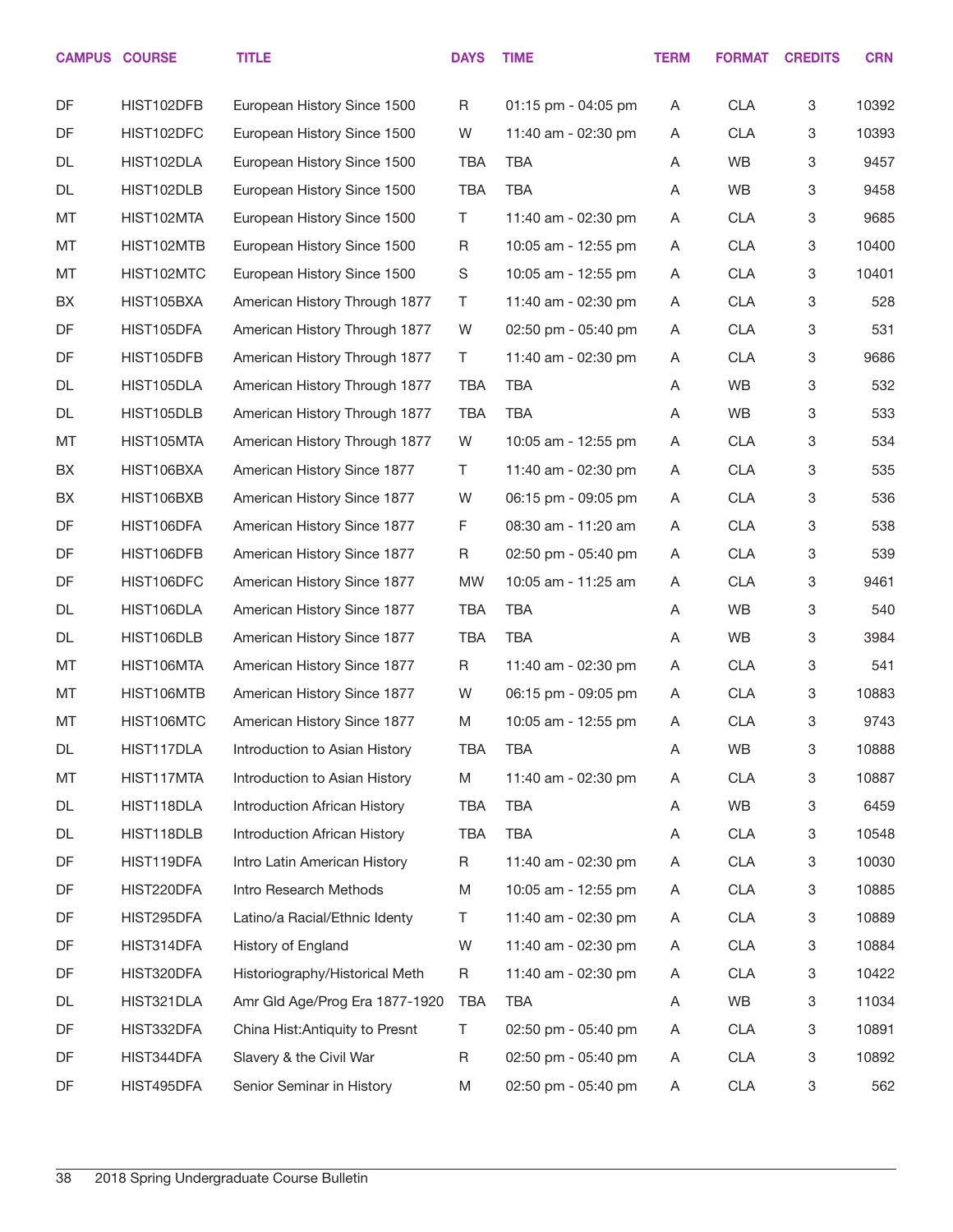|                                              | <b>CAMPUS COURSE</b>          | <b>TITLE</b>                   | <b>DAYS</b> | <b>TIME</b>         | <b>TERM</b> | <b>FORMAT</b> | <b>CREDITS</b> | <b>CRN</b> |  |  |
|----------------------------------------------|-------------------------------|--------------------------------|-------------|---------------------|-------------|---------------|----------------|------------|--|--|
|                                              | <b>INTERNATIONAL BUSINESS</b> |                                |             |                     |             |               |                |            |  |  |
| BX                                           | INBU250BXA                    | <b>International Business</b>  | M           | 11:40 am - 02:30 pm | A           | <b>CLA</b>    | 3              | 394        |  |  |
| DF                                           | INBU250DFA                    | <b>International Business</b>  | M           | 02:50 pm - 05:40 pm | A           | <b>CLA</b>    | 3              | 398        |  |  |
| DF                                           | INBU250DFB                    | <b>International Business</b>  | F           | 11:40 am - 02:30 pm | A           | <b>CLA</b>    | 3              | 10237      |  |  |
| DL                                           | INBU250DLA                    | <b>International Business</b>  | <b>TBA</b>  | TBA                 | A           | WB            | 3              | 400        |  |  |
| DL                                           | INBU250DLB                    | <b>International Business</b>  | <b>TBA</b>  | <b>TBA</b>          | Α           | WB            | 3              | 3596       |  |  |
| DL                                           | INBU250DLC                    | <b>International Business</b>  | <b>TBA</b>  | TBA                 | Α           | WB            | 3              | 10490      |  |  |
| MT                                           | INBU250MTA                    | <b>International Business</b>  | M           | 08:30 am - 11:20 am | Α           | <b>CLA</b>    | 3              | 10557      |  |  |
| DL                                           | INBU375DLA                    | <b>International Marketing</b> | <b>TBA</b>  | TBA                 | A           | WB            | 3              | 434        |  |  |
| DL                                           | INBU375DLB                    | International Marketing        | <b>TBA</b>  | <b>TBA</b>          | Α           | WB            | 3              | 9031       |  |  |
| DL                                           | INBU444DLA                    | International Management       | <b>TBA</b>  | <b>TBA</b>          | Α           | WB            | 3              | 438        |  |  |
| DL                                           | INBU444DLB                    | International Management       | <b>TBA</b>  | <b>TBA</b>          | Α           | WB            | 3              | 8217       |  |  |
| DL                                           | INBU447DLA                    | <b>International Finance</b>   | <b>TBA</b>  | <b>TBA</b>          | A           | WB            | 3              | 6444       |  |  |
| DL                                           | INBU450DLA                    | Applied Res Analysis-Int'l Bus | <b>TBA</b>  | <b>TBA</b>          | Α           | WB            | 3              | 8708       |  |  |
|                                              |                               |                                |             |                     |             |               |                |            |  |  |
| <b>INTERNATIONAL RELATIONS AND DIPLOMACY</b> |                               |                                |             |                     |             |               |                |            |  |  |
| MT                                           | IRDP110MTA                    | <b>World Cultures</b>          | M           | 11:40 am - 02:30 pm | A           | <b>CLA</b>    | 3              | 6068       |  |  |
| DF                                           | IRDP252DFA                    | Globalization                  | T           | 11:40 am - 02:30 pm | A           | <b>CLA</b>    | 3              | 9525       |  |  |
| MT                                           | IRDP340MTA                    | Art & Science Int'l Relations  | W           | 02:50 pm - 05:40 pm | Α           | <b>CLA</b>    | 3              | 10793      |  |  |
| DF                                           | IRDP373DFA                    | Internatl Organiztns/Cse Std   | R           | 11:40 am - 02:30 pm | A           | <b>CLA</b>    | 3              | 7335       |  |  |
| DF                                           | IRDP420DFA                    | Int'l Security Threats Cnflcts | R           | 02:50 pm - 05:40 pm | Α           | <b>CLA</b>    | 3              | 7281       |  |  |
| DF                                           | IRDP461DFB                    | Service Learning: Externship I | <b>TBA</b>  | <b>TBA</b>          | Α           | <b>CLA</b>    | 3              | 10756      |  |  |
| DL                                           | IRDP472DLA                    | Capstone Project II            | <b>TBA</b>  | <b>TBA</b>          | Α           | <b>WB</b>     | 3              | 9527       |  |  |
|                                              |                               |                                |             |                     |             |               |                |            |  |  |
| <b>ITALIAN</b>                               |                               |                                |             |                     |             |               |                |            |  |  |
| BX                                           | ITAL115BXA                    | Italian for Communication      | <b>MW</b>   | 10:05 am - 11:25 am | A           | <b>CLA</b>    | 3              | 11026      |  |  |
| DF                                           | ITAL115DFA                    | Italian for Communication      | <b>MW</b>   | 10:05 am - 11:25 am | A           | <b>CLA</b>    | 3              | 8845       |  |  |
| DF                                           | ITAL115DFB                    | Italian for Communication      | <b>MW</b>   | 10:05 am - 11:25 am | A           | <b>CLA</b>    | 3              | 9413       |  |  |
| DL                                           | ITAL115DLA                    | Italian for Communication      | <b>TBA</b>  | TBA                 | Α           | <b>WB</b>     | 3              | 8846       |  |  |
| MT                                           | ITAL115MTB                    | Italian for Communication      | TR          | 10:05 am - 11:25 am | Α           | <b>CLA</b>    | 3              | 8848       |  |  |
| BX                                           | ITAL116BXA                    | Communicating in Italian       | <b>MW</b>   | 11:40 am - 01:00 pm | A           | <b>CLA</b>    | 3              | 11027      |  |  |
| DF                                           | ITAL116DFA                    | Communicating in Italian       | <b>MW</b>   | 08:30 am - 09:50 am | A           | <b>CLA</b>    | 3              | 8849       |  |  |
| DF                                           | ITAL116DFB                    | Communicating in Italian       | W           | 06:15 pm - 09:05 pm | A           | <b>CLA</b>    | 3              | 8851       |  |  |
| DL                                           | ITAL116DLA                    | Communicating in Italian       | <b>TBA</b>  | <b>TBA</b>          | Α           | <b>WB</b>     | 3              | 8853       |  |  |
| MT                                           | ITAL116MTA                    | Communicating in Italian       | TR          | 11:40 am - 01:00 pm | Α           | <b>CLA</b>    | 3              | 8854       |  |  |
| MT                                           | ITAL295MTA                    | Advanced Italian I             | TR          | 01:15 pm - 02:30 pm | A           | <b>CLA</b>    | 3              | 10502      |  |  |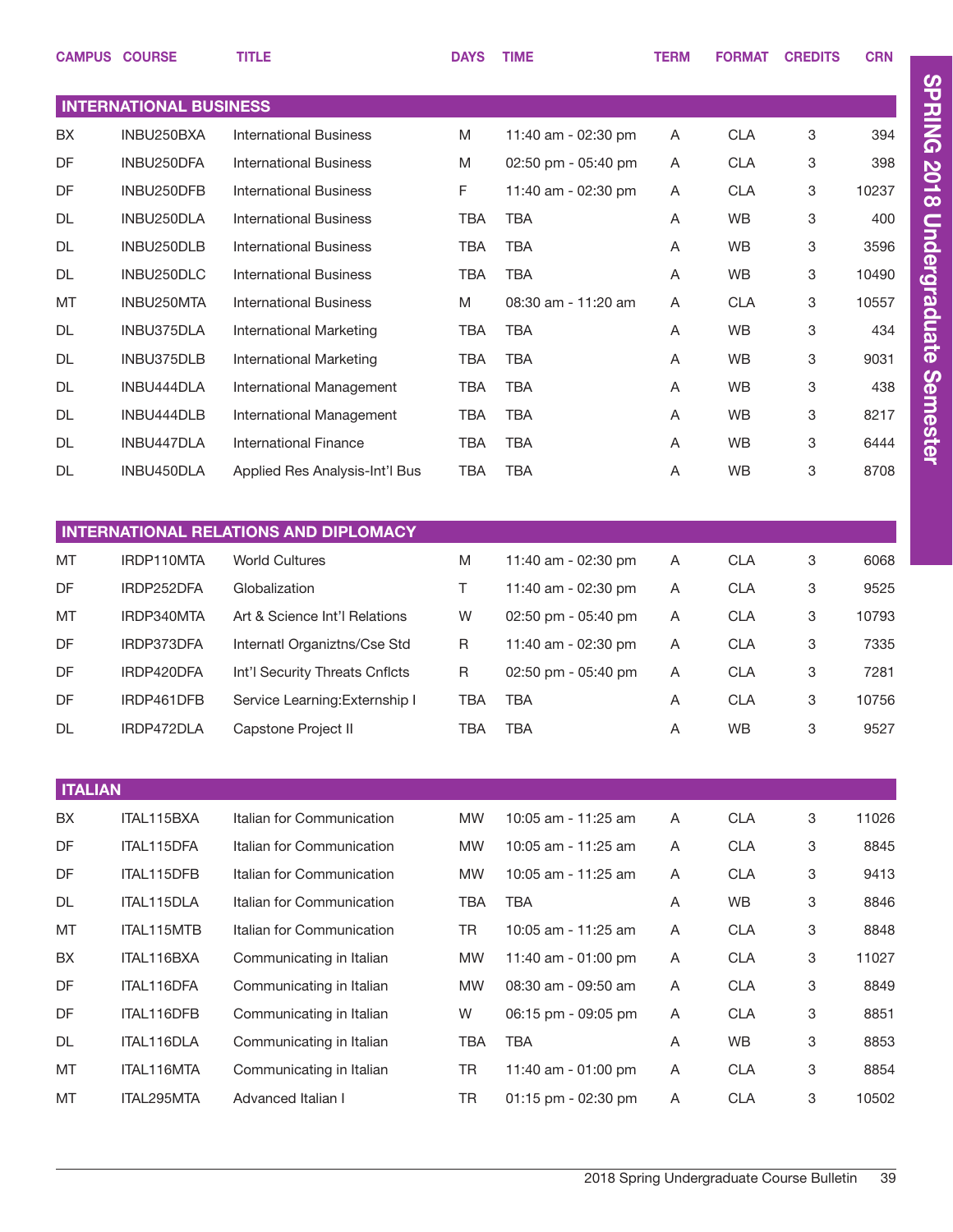|    | <b>CAMPUS COURSE</b>  | <b>TITLE</b>                 | <b>DAYS</b> | <b>TIME</b>         | <b>TERM</b> | <b>FORMAT</b> | <b>CREDITS</b> | <b>CRN</b> |
|----|-----------------------|------------------------------|-------------|---------------------|-------------|---------------|----------------|------------|
|    |                       |                              |             |                     |             |               |                |            |
|    | <b>JUNIOR SEMINAR</b> |                              |             |                     |             |               |                |            |
| BX | JRSM301BXA            | Junior Seminar               | M           | 08:30 am - 11:20 am | A           | <b>CLA</b>    | 3              | 1716       |
| BX | JRSM301BXB            | Junior Seminar               | S           | 08:30 am - 11:20 am | Α           | <b>CLA</b>    | 3              | 1717       |
| BX | JRSM301BXD            | Junior Seminar: Honors       | Τ           | 08:30 am - 11:20 am | A           | <b>CLA</b>    | 3              | 1719       |
| BX | JRSM301BXF            | Junior Seminar               | W           | 06:15 pm - 09:05 pm | A           | <b>CLA</b>    | 3              | 3384       |
| BX | JRSM301BXG            | Junior Seminar               | T           | 06:15 pm - 09:05 pm | A           | <b>CLA</b>    | 3              | 7486       |
| DF | JRSM301DFA            | Junior Seminar               | R           | 01:15 pm - 04:05 pm | Α           | <b>CLA</b>    | 3              | 8259       |
| DF | JRSM301DFB            | Junior Seminar               | W           | 02:50 pm - 05:40 pm | A           | <b>CLA</b>    | 3              | 10833      |
| DF | JRSM301DFC            | Junior Seminar               | T.          | 02:50 pm - 05:40 pm | Α           | <b>CLA</b>    | 3              | 8309       |
| DF | JRSM301DFD            | Junior Seminar               | W           | 10:05 am - 12:55 pm | Α           | <b>CLA</b>    | 3              | 9114       |
| DF | JRSM301DFE            | <b>Honors Junior Seminar</b> | R           | 01:15 pm - 04:05 pm | A           | <b>CLA</b>    | 3              | 2516       |
| DF | JRSM301DFF            | Junior Seminar               | W           | 06:15 pm - 09:05 pm | A           | <b>CLA</b>    | 3              | 4144       |
| DF | JRSM301DFG            | Junior Seminar: Honors       | T.          | 01:15 pm - 04:05 pm | A           | <b>CLA</b>    | 3              | 7488       |
| DF | JRSM301DFH            | Junior Seminar               | M           | 02:50 pm - 05:40 pm | A           | <b>CLA</b>    | 3              | 7489       |
| DF | JRSM301DFI            | Junior Seminar               | T.          | 10:05 am - 12:55 pm | Α           | <b>CLA</b>    | 3              | 7510       |
| DF | JRSM301DFJ            | Junior Seminar               | W           | 06:15 pm - 09:05 pm | A           | <b>CLA</b>    | 3              | 9803       |
| DF | JRSM301DFK            | Junior Seminar               | F           | 10:05 am - 12:55 pm | Α           | <b>CLA</b>    | 3              | 7512       |
| DL | JRSM301DLA            | Junior Seminar               | <b>TBA</b>  | <b>TBA</b>          | Α           | WB            | 3              | 8453       |
| DL | JRSM301DLB            | Junior Seminar               | <b>TBA</b>  | <b>TBA</b>          | Α           | WB            | 3              | 9113       |
| DL | JRSM301DLC            | Junior Seminar               | <b>TBA</b>  | <b>TBA</b>          | Α           | WB            | 3              | 9158       |
| DL | JRSM301DLD            | Junior Seminar               | <b>TBA</b>  | <b>TBA</b>          | Α           | <b>WB</b>     | 3              | 9190       |
| DL | JRSM301DLE            | Junior Seminar               | <b>TBA</b>  | <b>TBA</b>          | Α           | WB            | 3              | 9262       |
| DL | JRSM301DLF            | Junior Seminar               | <b>TBA</b>  | <b>TBA</b>          | Α           | WB            | 3              | 7484       |
| DL | JRSM301DLG            | Junior Seminar               | <b>TBA</b>  | <b>TBA</b>          | A           | WB            | 3              | 7485       |
| DL | JRSM301DLH            | Junior Seminar               | <b>TBA</b>  | <b>TBA</b>          | Α           | WB            | 3              | 7513       |
| DL | JRSM301DLI            | Junior Seminar               | <b>TBA</b>  | <b>TBA</b>          | Α           | WB            | 3              | 7514       |
| DL | JRSM301DLJ            | Junior Seminar               | <b>TBA</b>  | <b>TBA</b>          | Α           | WB            | 3              | 7557       |
| DL | JRSM301DLK            | Junior Seminar               | <b>TBA</b>  | <b>TBA</b>          | Α           | WB            | 3              | 7558       |
| DL | JRSM301DLL            | Junior Seminar               | <b>TBA</b>  | <b>TBA</b>          | Α           | WB            | 3              | 7607       |
| DL | JRSM301DLM            | Junior Seminar               | <b>TBA</b>  | <b>TBA</b>          | Α           | WB            | 3              | 7686       |
| DL | JRSM301DLN            | Junior Seminar               | <b>TBA</b>  | <b>TBA</b>          | Α           | WB            | 3              | 10054      |
| DL | JRSM301DLO            | Junior Seminar               | <b>TBA</b>  | <b>TBA</b>          | Α           | WB            | 3              | 9303       |
| MT | JRSM301MTC            | Junior Seminar               | R           | 06:15 pm - 09:05 pm | Α           | <b>CLA</b>    | 3              | 3977       |
| МT | JRSM301MTD            | Junior Seminar               | W           | 06:15 pm - 09:05 pm | Α           | <b>CLA</b>    | 3              | 7490       |
| MT | JRSM301MTE            | Junior Seminar               | M           | 06:15 pm - 09:05 pm | Α           | <b>CLA</b>    | 3              | 7491       |
| YH | JRSM301YHB            | Junior Seminar               | W           | 11:40 am - 02:30 pm | Α           | <b>CLA</b>    | 3              | 7515       |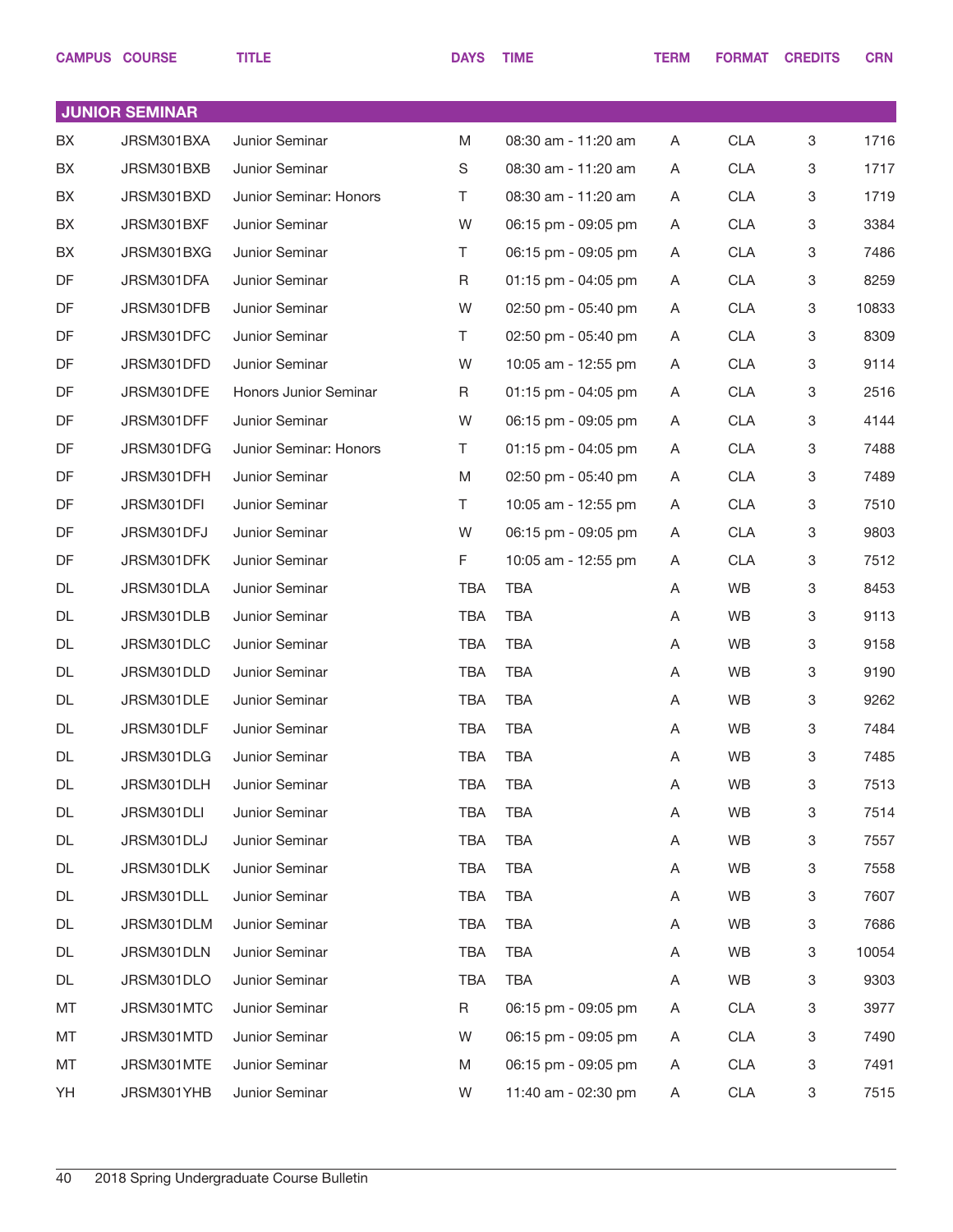|            | <b>CAMPUS COURSE</b> | <b>TITLE</b>                           | <b>DAYS</b> | <b>TIME</b>         | <b>TERM</b> | <b>FORMAT</b> | <b>CREDITS</b> | <b>CRN</b> |
|------------|----------------------|----------------------------------------|-------------|---------------------|-------------|---------------|----------------|------------|
| <b>LAW</b> |                      |                                        |             |                     |             |               |                |            |
| DF         | LAWS130DFA           | Intro Legal Studies                    | <b>MW</b>   | 10:05 am - 11:25 am | A           | <b>CLA</b>    | 3              | 1238       |
| DL         | LAWS203DLA           | Law of Evidence                        | TBA         | TBA                 | A           | <b>WB</b>     | 3              | 5288       |
| DL         | LAWS205DLA           | Aging & the Law                        | <b>TBA</b>  | TBA                 | A           | <b>WB</b>     | 3              | 976        |
| <b>DF</b>  | LAWS220DFA           | The Art of Legal Reasoning             | R           | 08:30 am - 11:20 am | A           | <b>CLA</b>    | 3              | 1240       |
| DF         | LAWS234DFA           | Criminal Law                           | TR          | 10:05 am - 11:25 am | A           | <b>CLA</b>    | 3              | 5278       |
| <b>DF</b>  | LAWS250DFA           | <b>Criminal Procedure</b>              | <b>MW</b>   | 01:15 pm - 02:35 pm | A           | <b>CLA</b>    | 3              | 1221       |
| BX         | LAWS255BXA           | Managing Human Conflict I              | TR          | 05:50 pm - 08:20 pm | B           | <b>CLA</b>    | 3              | 1065       |
| BX         | LAWS255BXB           | Managing Human Conflict I              | S           | 02:50 pm - 05:40 pm | A           | <b>CLA</b>    | 3              | 5298       |
| BX         | LAWS255BXC           | Managing Human Conflict I              | M           | 11:40 am - 02:30 pm | A           | <b>CLA</b>    | 3              | 5293       |
| <b>DF</b>  | LAWS255DFA           | Managing Human Conflict I              | <b>MW</b>   | 08:30 am - 09:50 am | A           | <b>CLA</b>    | 3              | 1071       |
| DF         | LAWS255DFB           | Managing Human Conflict I              | W           | 11:40 am - 02:30 pm | A           | <b>CLA</b>    | 3              | 4078       |
| DF         | LAWS255DFC           | Managing Human Conflict I              | W           | 06:15 pm - 09:05 pm | A           | <b>CLA</b>    | 3              | 6328       |
| DL         | LAWS255DLA           | Managing Human Conflict I              | TBA         | <b>TBA</b>          | A           | <b>WB</b>     | 3              | 4073       |
| DL         | LAWS255DLB           | Managing Human Conflict I              | <b>TBA</b>  | <b>TBA</b>          | A           | <b>WB</b>     | 3              | 7684       |
| MT         | LAWS255MTA           | Managing Human Conflict I              | <b>MW</b>   | 05:50 pm - 08:20 pm | МC          | <b>CLA</b>    | 3              | 2065       |
| BX.        | LAWS256BXA           | Managing Human Conflict II             | T.          | 11:40 am - 02:30 pm | A           | <b>CLA</b>    | 3              | 5643       |
| DF         | LAWS295DFA           | <b>Ldrshp Skills Social Justice</b>    | M           | 06:15 pm - 09:05 pm | A           | <b>CLA</b>    | 3              | 10661      |
| <b>DF</b>  | LAWS355DFA           | Mediation Theory & Practice            | <b>MW</b>   | 08:30 am - 09:50 am | A           | <b>CLA</b>    | 3              | 10813      |
| BX         | LAWS360BXA           | <b>Practicum Conflict Resolution</b>   | TBA         | <b>TBA</b>          | A           | <b>CLA</b>    | 3              | 1125       |
| DL         | LAWS361DLA           | <b>Constitutional Law &amp; Policy</b> | TBA         | <b>TBA</b>          | A           | WB            | 3              | 1249       |
| <b>DF</b>  | LAWS364DFA           | Comm/State/Regional Politics           | R           | 08:30 am - 11:20 am | A           | <b>CLA</b>    | 3              | 10428      |
|            |                      |                                        |             |                     |             |               |                |            |
|            | <b>MANAGEMENT</b>    |                                        |             |                     |             |               |                |            |
| BX         | MGMT225BXA           | Principles of Management               | R           | 08:30 am - 11:20 am | A           | <b>CLA</b>    | 3              | 2134       |
| BX         | MGMT225BXB           | Principles of Management               | W           | 11:40 am - 02:30 pm | Α           | <b>CLA</b>    | 3              | 10214      |
| DF         | MGMT225DFA           | Principles of Management               | W           | 08:30 am - 11:20 am | Α           | <b>CLA</b>    | 3              | 2136       |
| DF         | MGMT225DFB           | Principles of Management               | R           | 08:30 am - 11:20 am | Α           | <b>CLA</b>    | 3              | 2138       |
| DF         | MGMT225DFC           | Principles of Management               | Τ           | 11:40 am - 02:30 pm | Α           | <b>CLA</b>    | 3              | 8996       |
| DF         | MGMT225DFD           | Principles of Management               | Τ           | 11:40 am - 02:30 pm | Α           | <b>CLA</b>    | 3              | 10862      |
| DF         | MGMT225DFF           | Principles of Management               | $\mathsf R$ | 02:50 pm - 05:40 pm | Α           | <b>CLA</b>    | 3              | 10866      |
| DL         | MGMT225DLA           | Principles of Management               | TBA         | TBA                 | Α           | WB            | 3              | 2140       |
| МT         | MGMT225MTB           | Principles of Management               | T.          | 11:40 am - 02:30 pm | Α           | <b>CLA</b>    | 3              | 6766       |
| BX         | MGMT255BXA           | Info Systems for Mgmnt                 | Τ           | 11:40 am - 02:30 pm | Α           | <b>CLA</b>    | 3              | 9495       |
| DF         | MGMT255DFA           | Info Systems for Mgmnt                 | F           | 08:30 am - 11:20 am | Α           | <b>CLA</b>    | 3              | 5187       |
| DF         | MGMT255DFB           | Info Systems for Mgmnt                 | M           | 08:30 am - 11:20 am | Α           | <b>CLA</b>    | 3              | 8745       |
| DL         | MGMT255DLA           | Info Systems for Mgmnt                 | TBA         | <b>TBA</b>          | Α           | WB            | 3              | 5188       |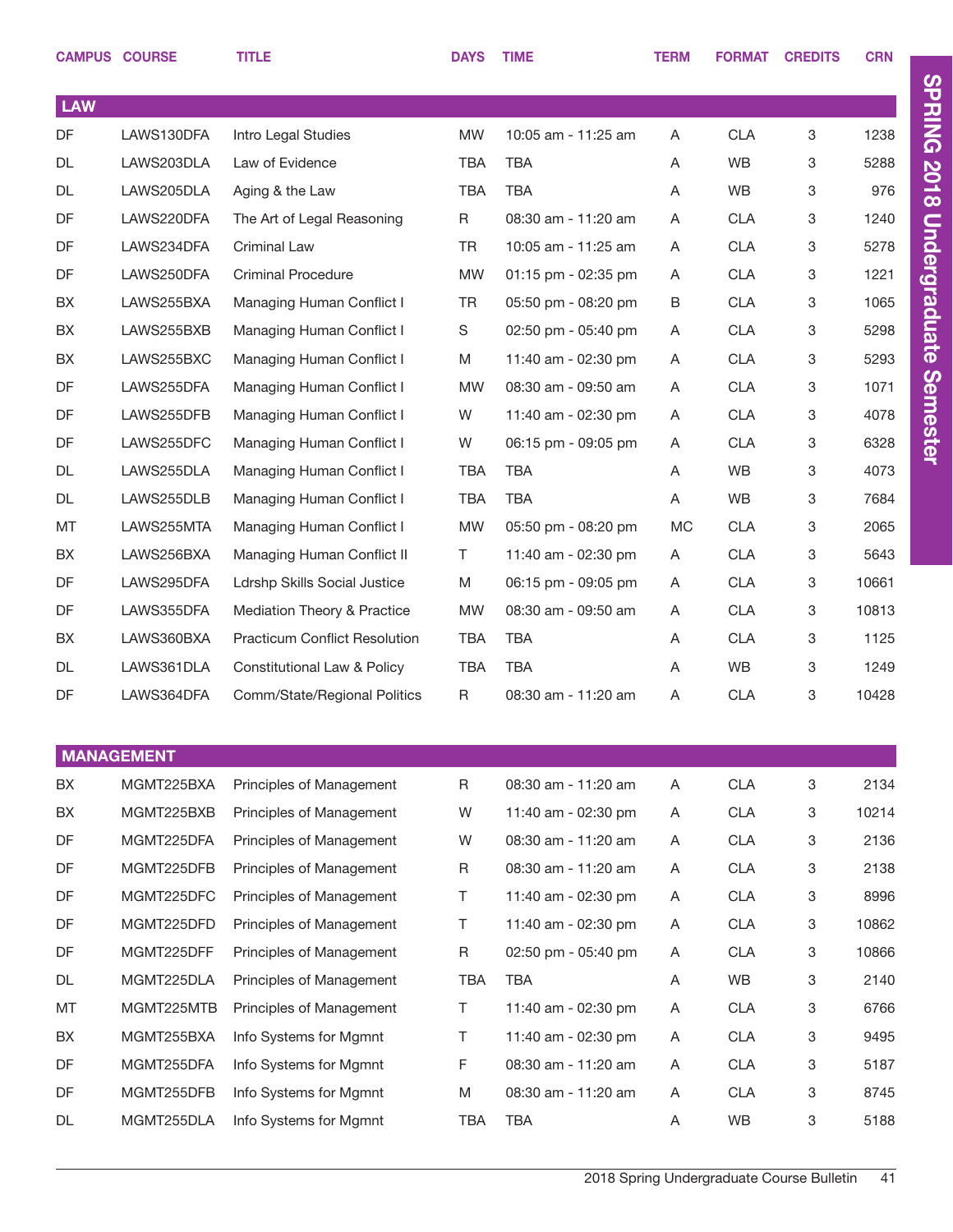|                  | <b>CAMPUS COURSE</b> | <b>TITLE</b>                          | <b>DAYS</b> | <b>TIME</b>         | <b>TERM</b> | <b>FORMAT</b> | <b>CREDITS</b> | <b>CRN</b> |
|------------------|----------------------|---------------------------------------|-------------|---------------------|-------------|---------------|----------------|------------|
| MT               | MGMT255MTA           | Info Systems for Mgmnt                | MW          | 05:50 pm - 08:20 pm | МC          | <b>CLA</b>    | 3              | 6050       |
| DF               | MGMT295DFA           | Art of Persuasion                     | T.          | 11:40 am - 02:30 pm | A           | <b>CLA</b>    | 3              | 9683       |
| DF               | MGMT295DFB           | Project Management                    | R           | 06:15 pm - 09:05 pm | A           | <b>CLA</b>    | 3              | 10867      |
| DF               | MGMT295DFC           | <b>Business Analytics</b>             | W           | 02:50 pm - 05:40 pm | A           | <b>CLA</b>    | 3              | 10868      |
| DF               | MGMT295DFD           | <b>Emotional Intelligence Careers</b> | M           | 02:50 pm - 05:40 pm | A           | <b>CLA</b>    | 3              | 10882      |
| BX               | MGMT340BXA           | Organizational Behavior               | R           | 08:30 am - 11:20 am | A           | <b>CLA</b>    | 3              | 6036       |
| DF               | MGMT340DFA           | Organizational Behavior               | M           | 08:30 am - 11:20 am | A           | <b>CLA</b>    | 3              | 6033       |
| DF               | MGMT340DFB           | Organizational Behavior               | M           | 06:15 pm - 09:05 pm | A           | <b>CLA</b>    | 3              | 2128       |
| DL               | MGMT340DLA           | Organizational Behavior               | <b>TBA</b>  | <b>TBA</b>          | A           | <b>WB</b>     | 3              | 9749       |
| DL               | MGMT340DLB           | Organizational Behavior               | <b>TBA</b>  | <b>TBA</b>          | A           | <b>WB</b>     | 3              | 8216       |
| MT               | MGMT340MTA           | Organizational Behavior               | W           | 06:15 pm - 09:05 pm | A           | <b>CLA</b>    | 3              | 10224      |
| DL               | MGMT345DLA           | Organizational & Indust Psych.        | <b>TBA</b>  | <b>TBA</b>          | A           | WB            | 3              | 1121       |
| BX               | MGMT446BXA           | Human Resource Management             | M           | 02:50 pm - 05:40 pm | A           | <b>CLA</b>    | 3              | 6037       |
| DL               | MGMT446DLA           | Human Resource Management             | <b>TBA</b>  | <b>TBA</b>          | A           | WB            | 3              | 10208      |
| BX               | MGMT450BXA           | App Res Analysis Management           | M           | 06:15 pm - 09:05 pm | A           | <b>CLA</b>    | 3              | 9705       |
| DL               | MGMT450DLA           | App Res Analysis Management           | <b>TBA</b>  | <b>TBA</b>          | A           | WB            | 3              | 10873      |
| BX               | MGMT460BXA           | Strategic Management                  | W           | 11:40 am - 02:30 pm | A           | <b>CLA</b>    | 3              | 8064       |
| DF               | MGMT460DFA           | Strategic Management                  | W           | 08:30 am - 11:20 am | A           | <b>CLA</b>    | 3              | 2126       |
| DF               | MGMT460DFB           | Strategic Management                  | Τ           | 02:50 pm - 05:40 pm | A           | <b>CLA</b>    | 3              | 8257       |
| DF               | MGMT460DFC           | Strategic Management                  | Τ           | 06:15 pm - 09:05 pm | A           | <b>CLA</b>    | 3              | 10199      |
| DL               | MGMT460DLA           | Strategic Management                  | <b>TBA</b>  | <b>TBA</b>          | A           | WB            | 3              | 2127       |
| DL               | MGMT460DLB           | Strategic Management                  | <b>TBA</b>  | <b>TBA</b>          | A           | WB.           | 3              | 8215       |
| DL               | MGMT460DLC           | Strategic Management                  | TBA         | <b>TBA</b>          | A           | WB            | 3              | 9076       |
|                  |                      |                                       |             |                     |             |               |                |            |
| <b>MARKETING</b> |                      |                                       |             |                     |             |               |                |            |
| BX               | MKTG220BXA           | Principles of Marketing               | <b>MW</b>   | 05:50 pm - 08:20 pm | МC          | <b>CLA</b>    | 3              | 10875      |
| BX               | MKTG220BXB           | Principles of Marketing               | T.          | 11:40 am - 02:30 pm | A           | <b>CLA</b>    | 3              | 10556      |
| DF               | MKTG220DFA           | Principles of Marketing               | W           | 11:40 am - 02:30 pm | A           | <b>CLA</b>    | 3              | 2147       |
| DF               | MKTG220DFB           | Principles of Marketing               | M           | 11:40 am - 02:30 pm | A           | <b>CLA</b>    | 3              | 9485       |
| DF               | MKTG220DFF           | Principles of Marketing               | T.          | 11:40 am - 02:30 pm | A           | <b>CLA</b>    | 3              | 10216      |
| DF               | MKTG220DFG           | Principles of Marketing               | T.          | 02:50 pm - 05:40 pm | A           | <b>CLA</b>    | 3              | 10217      |
| DL.              | MKTG220DLA           | Principles of Marketing               | <b>TBA</b>  | <b>TBA</b>          | A           | WB            | 3              | 2148       |
| DL.              | MKTG220DLB           | Principles of Marketing               | <b>TBA</b>  | <b>TBA</b>          | A           | WB            | 3              | 10558      |
| MT               | MKTG220MTA           | Principles of Marketing               | T.          | 11:40 am - 02:30 pm | A           | <b>CLA</b>    | 3              | 7145       |
| MT               | MKTG220MTB           | Principles of Marketing               | M           | 11:40 am - 02:30 pm | A           | <b>CLA</b>    | 3              | 10874      |
| MT               | MKTG220MTD           | Principles of Marketing               | M           | 02:50 pm - 05:40 pm | A           | <b>CLA</b>    | 3              | 9489       |
| DF               | MKTG295DFA           | <b>Brand Management</b>               | W           | 06:15 pm - 09:05 pm | A           | <b>CLA</b>    | 3              | 10876      |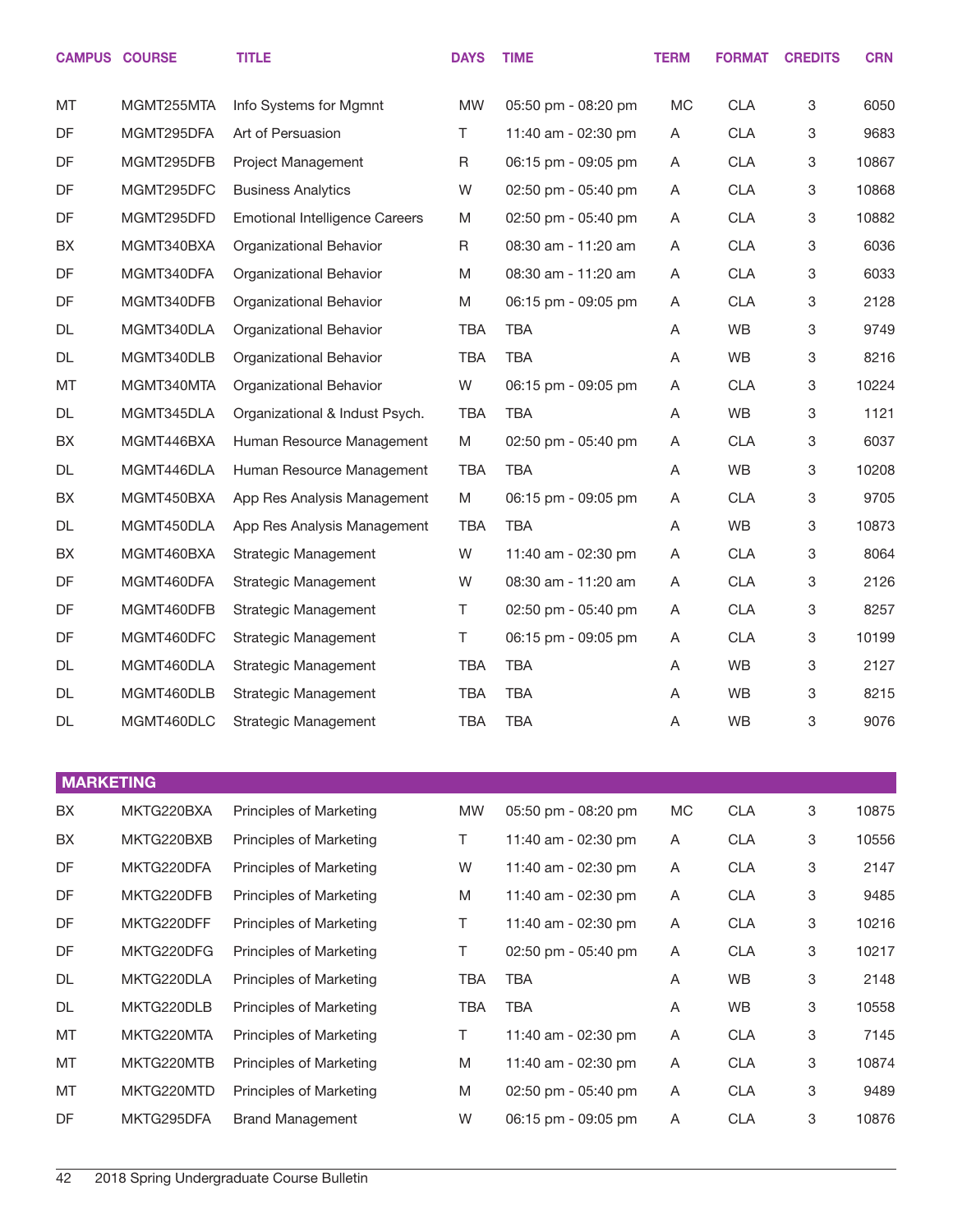|    | <b>CAMPUS COURSE</b>      | <b>TITLE</b>                | <b>DAYS</b> | <b>TIME</b>         | <b>TERM</b> | <b>FORMAT</b> | <b>CREDITS</b> | <b>CRN</b> |
|----|---------------------------|-----------------------------|-------------|---------------------|-------------|---------------|----------------|------------|
|    | <b>MANAGEMENT (cont.)</b> |                             |             |                     |             |               |                |            |
| DF | MKTG344DFA                | Advertising                 | W           | 11:40 am - 02:30 pm | A           | <b>CLA</b>    | 3              | 4008       |
| DF | MKTG345DFA                | Digital Marketing           | M           | 06:15 pm - 09:05 pm | A           | <b>CLA</b>    | 3              | 9477       |
| BX | MKTG348BXA                | Sales Management            | W           | 11:40 am - 02:30 pm | Α           | <b>CLA</b>    | 3              | 7139       |
| DF | MKTG440DFA                | Marketing Research          | W           | 11:40 am - 02:30 pm | A           | <b>CLA</b>    | 3              | 10229      |
| DF | MKTG440DFB                | <b>Marketing Research</b>   | R           | 11:40 am - 02:30 pm | A           | <b>CLA</b>    | 3              | 10230      |
| DF | MKTG442DFA                | Marketing Management        | M           | 02:50 pm - 05:40 pm | A           | <b>CLA</b>    | 3              | 2120       |
| DL | MKTG442DLA                | Marketing Management        | <b>TBA</b>  | TBA                 | Α           | WB            | 3              | 10225      |
| DF | MKTG450DFA                | Applied Res Analysis in MKT | M           | 08:30 am - 11:20 am | Α           | <b>CLA</b>    | 3              | 8747       |
|    |                           |                             |             |                     |             |               |                |            |
|    | <b>MATHEMATICS</b>        |                             |             |                     |             |               |                |            |
| BX | MATH115BXA                | Math for Liberal Arts       | <b>TF</b>   | 08:30 am - 10:30 am | A           | <b>CLA</b>    | 3              | 1962       |
| BX | MATH115BXB                | Math for Liberal Arts       | <b>MR</b>   | 11:40 am - 01:40 pm | A           | <b>CLA</b>    | 3              | 1963       |
| BX | MATH115BXD                | Math for Liberal Arts       | TR          | 06:15 pm - 08:15 pm | A           | <b>CLA</b>    | 3              | 10391      |
| DF | MATH115DFA                | Math for Liberal Arts       | <b>MR</b>   | 08:30 am - 10:30 am | A           | <b>CLA</b>    | 3              | 1969       |
| DF | MATH115DFB                | Math for Liberal Arts       | <b>TF</b>   | 08:30 am - 10:30 am | A           | <b>CLA</b>    | 3              | 8203       |
| DF | MATH115DFD                | Math for Liberal Arts       | <b>MR</b>   | 11:40 am - 01:40 pm | A           | <b>CLA</b>    | 3              | 9375       |
| DF | MATH115DFE                | Math for Liberal Arts       | TR          | 11:40 am - 01:40 pm | A           | <b>CLA</b>    | 3              | 3973       |
| DF | MATH115DFG                | Math for Liberal Arts       | <b>MR</b>   | 06:15 pm - 08:15 pm | A           | <b>CLA</b>    | 3              | 10389      |
| DL | MATH115DLA                | Math for Liberal Arts       | <b>TBA</b>  | <b>TBA</b>          | A           | WB            | 3              | 1971       |
| DL | MATH115DLB                | Math for Liberal Arts       | <b>TBA</b>  | TBA                 | A           | WB            | 3              | 2524       |
| DL | MATH115DLC                | Math for Liberal Arts       | <b>TBA</b>  | <b>TBA</b>          | A           | WB            | 3              | 10590      |
| МT | MATH115MTA                | Math for Liberal Arts       | MR          | 08:30 am - 10:30 am | Α           | <b>CLA</b>    | 3              | 9740       |
| MT | MATH115MTC                | Math for Liberal Arts       | <b>TF</b>   | 11:40 am - 01:40 pm | Α           | <b>CLA</b>    | 3              | 10390      |
| MT | MATH115MTD                | Math for Liberal Arts       | MR          | 06:15 pm - 08:15 pm | Α           | <b>CLA</b>    | 3              | 4661       |
| BX | MATH116BXA                | College Algebra             | MR          | 08:30 am - 10:30 am | Α           | CLA           | 3              | 1977       |
| BX | MATH116BXC                | College Algebra             | <b>TF</b>   | 11:40 am - 01:40 pm | Α           | <b>CLA</b>    | 3              | 9376       |
| BX | MATH116BXD                | College Algebra             | <b>MW</b>   | 02:50 pm - 04:50 pm | A           | <b>CLA</b>    | 3              | 9377       |
| BX | MATH116BXE                | College Algebra             | <b>MW</b>   | 06:15 pm - 08:15 pm | A           | <b>CLA</b>    | 3              | 10425      |
| DF | MATH116DFA                | College Algebra             | MR          | 08:30 am - 10:30 am | A           | <b>CLA</b>    | 3              | 1982       |
| DF | MATH116DFB                | College Algebra             | <b>TF</b>   | 08:30 am - 10:30 am | Α           | <b>CLA</b>    | 3              | 1983       |
| DF | MATH116DFD                | College Algebra             | MR          | 11:40 am - 01:40 pm | A           | <b>CLA</b>    | 3              | 1985       |
| DF | MATH116DFE                | College Algebra             | TF          | 11:40 am - 01:40 pm | A           | <b>CLA</b>    | 3              | 3976       |
| DF | MATH116DFG                | College Algebra             | MR          | 08:30 am - 10:30 am | Α           | <b>CLA</b>    | 3              | 9765       |
| DF | MATH116DFI                | College Algebra             | TR          | 06:15 pm - 08:15 pm | A           | <b>CLA</b>    | 3              | 9766       |
| DF | MATH116DFJ                | College Algebra             | MR          | 06:15 pm - 08:15 pm | A           | <b>CLA</b>    | 3              | 9906       |
| DL | MATH116DLA                | College Algebra             | TBA         | TBA                 | A           | WB            | 3              | 1986       |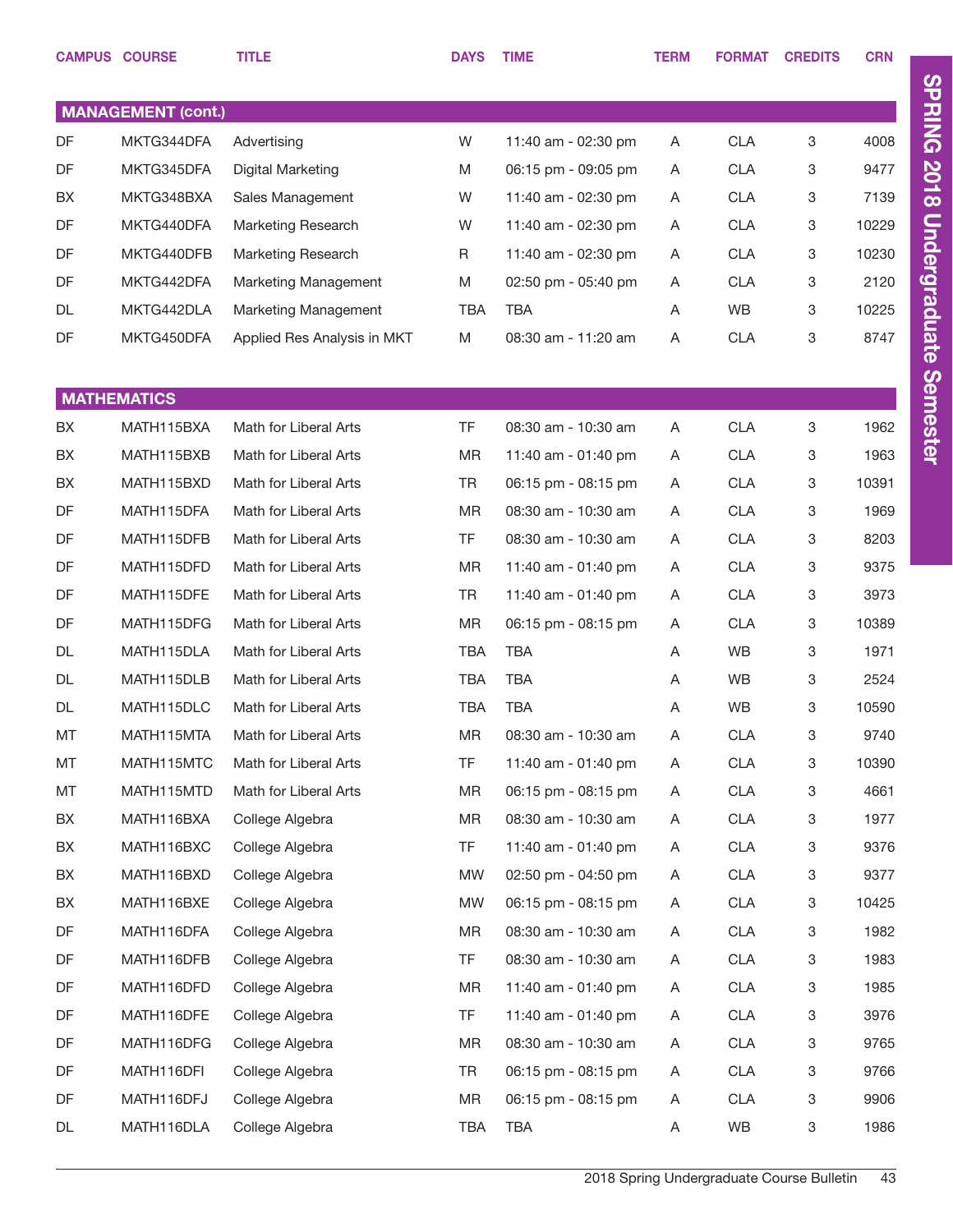|    | <b>CAMPUS COURSE</b> | <b>TITLE</b>                 | <b>DAYS</b> | <b>TIME</b>         | <b>TERM</b> | <b>FORMAT</b> | <b>CREDITS</b>            | <b>CRN</b> |
|----|----------------------|------------------------------|-------------|---------------------|-------------|---------------|---------------------------|------------|
| DL | MATH116DLB           | College Algebra              | <b>TBA</b>  | <b>TBA</b>          | A           | WB            | 3                         | 1987       |
| DL | MATH116DLC           | College Algebra              | <b>TBA</b>  | <b>TBA</b>          | A           | <b>WB</b>     | 3                         | 10591      |
| МT | MATH116MTA           | College Algebra              | MR          | 08:30 am - 10:30 am | A           | <b>CLA</b>    | 3                         | 6064       |
| MT | MATH116MTB           | College Algebra              | TF          | 08:30 am - 10:30 am | A           | <b>CLA</b>    | $\ensuremath{\mathsf{3}}$ | 7467       |
| МT | MATH116MTC           | College Algebra              | <b>MR</b>   | 11:40 am - 01:40 pm | Α           | <b>CLA</b>    | 3                         | 9378       |
| МT | MATH116MTD           | College Algebra              | MR          | 06:15 pm - 08:15 pm | A           | <b>CLA</b>    | $\ensuremath{\mathsf{3}}$ | 9741       |
| MT | MATH116MTE           | College Algebra              | <b>TF</b>   | 11:40 am - 01:40 pm | Α           | <b>CLA</b>    | 3                         | 9767       |
| DF | MATH117DFA           | Intro Statistical Reasoning  | MW          | 01:15 pm - 02:35 pm | A           | <b>CLA</b>    | 3                         | 11022      |
| BX | MATH120BXA           | Intro Computers/App Software | F           | 11:40 am - 02:30 pm | Α           | <b>CLA</b>    | 3                         | 1845       |
| BX | MATH120BXB           | Intro Computers/App Software | M           | 08:30 am - 11:20 am | A           | <b>CLA</b>    | $\ensuremath{\mathsf{3}}$ | 1847       |
| BX | MATH120BXC           | Intro Computers/App Software | R           | 02:50 pm - 05:40 pm | A           | <b>CLA</b>    | 3                         | 1849       |
| BX | MATH120BXE           | Intro Computers/App Software | Τ           | 08:30 am - 11:20 am | A           | <b>CLA</b>    | 3                         | 2803       |
| BX | MATH120BXH           | Intro Computers/App Software | MW          | 05:50 pm - 08:20 pm | B           | <b>CLA</b>    | 3                         | 1853       |
| DF | MATH120DFA           | Intro Computers/App Software | MW          | 10:05 am - 11:25 am | A           | <b>CLA</b>    | 3                         | 1865       |
| DF | MATH120DFB           | Intro Computers/App Software | MW          | 11:40 am - 01:00 pm | Α           | <b>CLA</b>    | 3                         | 1867       |
| DF | MATH120DFC           | Intro Computers/App Software | <b>MW</b>   | 02:50 pm - 04:10 pm | A           | <b>CLA</b>    | 3                         | 1869       |
| DF | MATH120DFD           | Intro Computers/App Software | F           | 08:30 am - 11:20 am | Α           | <b>CLA</b>    | 3                         | 1871       |
| DF | MATH120DFE           | Intro Computers/App Software | R           | 11:40 am - 02:30 pm | A           | <b>CLA</b>    | 3                         | 1873       |
| DF | MATH120DFF           | Intro Computers/App Software | F           | 11:40 am - 02:30 pm | Α           | <b>CLA</b>    | 3                         | 1875       |
| DF | MATH120DFG           | Intro Computers/App Software | W           | 06:15 pm - 09:05 pm | A           | <b>CLA</b>    | 3                         | 6776       |
| DF | MATH120DFH           | Intro Computers/App Software | R           | 06:15 pm - 09:05 pm | A           | <b>CLA</b>    | 3                         | 1878       |
| DF | MATH120DFI           | Intro Computers/App Software | R           | 08:30 am - 11:20 am | A           | <b>CLA</b>    | 3                         | 9833       |
| DF | MATH120DFJ           | Intro Computers/App Software | <b>TR</b>   | 08:30 am - 09:50 am | A           | <b>CLA</b>    | 3                         | 3604       |
| DF | MATH120DFK           | Intro Computers/App Software | MW          | 08:30 am - 09:50 am | Α           | <b>CLA</b>    | 3                         | 4015       |
| DF | MATH120DFL           | Intro Computers/App Software | S           | 08:30 am - 11:20 am | Α           | <b>CLA</b>    | 3                         | 10561      |
| DF | MATH120DFP           | Intro Computers/App Software | W           | 11:40 am - 02:30 pm | Α           | <b>CLA</b>    | 3                         | 4663       |
| DF | MATH120DFQ           | Intro Computers/App Software | W           | 06:15 pm - 09:05 pm | A           | <b>CLA</b>    | 3                         | 7656       |
| DL | MATH120DLA           | Intro Computers/App Software | TBA         | <b>TBA</b>          | Α           | WB            | 3                         | 1880       |
| DL | MATH120DLB           | Intro Computers/App Software | <b>TBA</b>  | <b>TBA</b>          | Α           | WB            | 3                         | 1882       |
| DL | MATH120DLC           | Intro Computers/App Software | <b>TBA</b>  | <b>TBA</b>          | A           | WB            | 3                         | 2807       |
| DL | MATH120DLD           | Intro Computers/App Software | <b>TBA</b>  | <b>TBA</b>          | Α           | WB            | 3                         | 6054       |
| DL | MATH120DLE           | Intro Computers/App Software | <b>TBA</b>  | <b>TBA</b>          | A           | WB            | 3                         | 6743       |
| DL | MATH120DLF           | Intro Computers/App Software | TBA         | <b>TBA</b>          | Α           | WB            | 3                         | 9831       |
| MT | MATH120MTA           | Intro Computers/App Software | M           | 08:30 am - 11:20 am | Α           | <b>CLA</b>    | 3                         | 1884       |
| MT | MATH120MTB           | Intro Computers/App Software | MW          | 11:40 am - 02:30 pm | MC          | <b>CLA</b>    | 3                         | 1886       |
| MT | MATH120MTD           | Intro Computers/App Software | F           | 08:30 am - 11:20 am | A           | <b>CLA</b>    | 3                         | 1890       |
| MT | MATH120MTE           | Intro Computers/App Software | R           | 11:40 am - 02:30 pm | A           | <b>CLA</b>    | 3                         | 4037       |
| YH | MATH120YHA           | Intro Computers/App Software | W           | 08:30 am - 11:20 am | Α           | <b>CLA</b>    | 3                         | 1896       |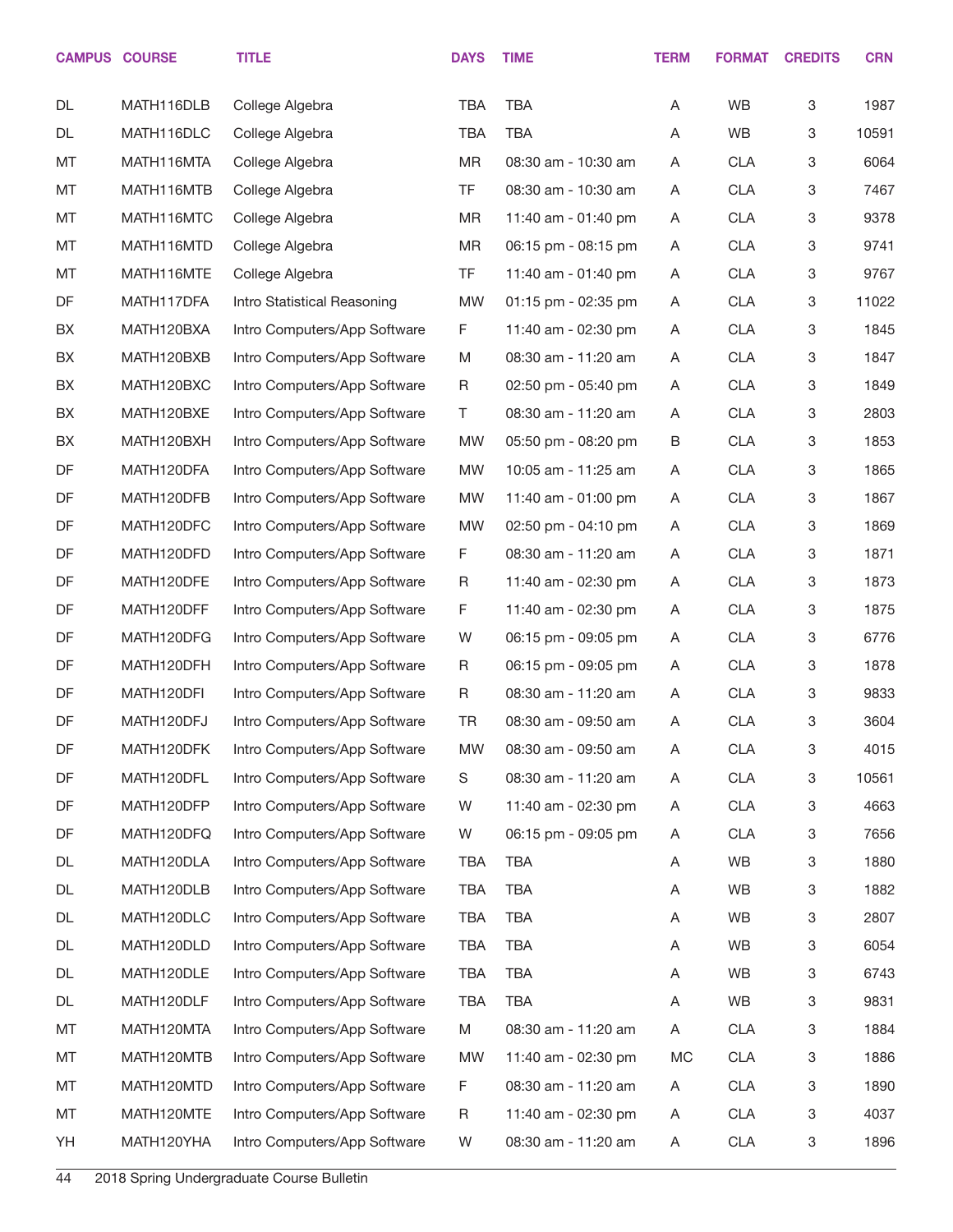|                            | <b>CAMPUS COURSE</b> | <b>TITLE</b>                   | <b>DAYS</b> | <b>TIME</b>         | <b>TERM</b> | <b>FORMAT</b> | <b>CREDITS</b> | <b>CRN</b> |  |
|----------------------------|----------------------|--------------------------------|-------------|---------------------|-------------|---------------|----------------|------------|--|
|                            |                      |                                |             |                     |             |               |                |            |  |
| <b>MATHEMATICS (cont.)</b> |                      |                                |             |                     |             |               |                |            |  |
| DF                         | MATH122DFA           | <b>Statistics</b>              | <b>MW</b>   | 11:40 am - 01:00 pm | A           | <b>CLA</b>    | 3              | 1992       |  |
| DL                         | MATH122DLA           | <b>Statistics</b>              | <b>TBA</b>  | <b>TBA</b>          | A           | WB            | 3              | 1996       |  |
| BX                         | MATH131BXA           | Foundations of Computing I     | <b>MW</b>   | 02:50 pm - 04:50 pm | A           | <b>CLA</b>    | 3              | 9355       |  |
| DF                         | MATH131DFA           | Foundations of Computing I     | TR          | 02:50 pm - 04:50 pm | A           | <b>CLA</b>    | 3              | 1900       |  |
| DL                         | MATH131DLA           | Foundations of Computing I     | <b>TBA</b>  | <b>TBA</b>          | Α           | <b>WB</b>     | 3              | 1902       |  |
| DF                         | MATH192DFA           | Honors Math                    | T.          | 11:40 am - 02:30 pm | A           | <b>CLA</b>    | 3              | 8960       |  |
| BX                         | MATH201BXA           | Precalculus                    | TR          | 08:30 am - 10:50 am | A           | <b>CLA</b>    | 3              | 2000       |  |
| DF                         | MATH201DFA           | Precalculus                    | <b>MW</b>   | 01:15 pm - 03:35 pm | A           | <b>CLA</b>    | 3              | 2001       |  |
| DF                         | MATH201DFB           | Precalculus                    | TR          | 08:30 am - 10:50 am | A           | <b>CLA</b>    | 3              | 7411       |  |
| DF                         | MATH201DFC           | Precalculus                    | <b>MW</b>   | 08:30 am - 10:50 am | A           | <b>CLA</b>    | 3              | 10720      |  |
| DL                         | MATH201DLA           | Precalculus                    | <b>TBA</b>  | <b>TBA</b>          | A           | WB            | 3              | 2002       |  |
| DL                         | MATH201DLB           | Precalculus                    | <b>TBA</b>  | <b>TBA</b>          | Α           | WB            | 3              | 9735       |  |
| MT                         | MATH201MTA           | Precalculus                    | TR          | 06:15 pm - 08:35 pm | A           | <b>CLA</b>    | 3              | 6066       |  |
| BX                         | MATH231BXA           | Foundations in Computing II    | <b>MW</b>   | 11:40 am - 01:40 pm | A           | <b>CLA</b>    | 3              | 10398      |  |
| DF                         | MATH231DFA           | Foundations in Computing II    | <b>WF</b>   | 11:40 am - 01:40 pm | A           | <b>CLA</b>    | 3              | 9811       |  |
| DL                         | MATH231DLA           | Foundations in Computing II    | <b>TBA</b>  | <b>TBA</b>          | Α           | WB            | 3              | 1910       |  |
| DF                         | MATH244DFA           | <b>Discrete Structures</b>     | R           | 10:05 am - 12:55 pm | A           | <b>CLA</b>    | 3              | 7975       |  |
| DL                         | MATH244DLA           | <b>Discrete Structures</b>     | <b>TBA</b>  | <b>TBA</b>          | Α           | WB            | 3              | 8714       |  |
| DF                         | MATH260DFA           | Calculus I                     | TR          | 02:50 pm - 04:50 pm | A           | <b>CLA</b>    | 4              | 2504       |  |
| DL                         | MATH260DLA           | Calculus I                     | <b>TBA</b>  | <b>TBA</b>          | Α           | WB            | 4              | 9381       |  |
| DF                         | MATH261DFA           | Calculus II                    | <b>MW</b>   | 02:50 pm - 04:50 pm | A           | <b>CLA</b>    | 4              | 2003       |  |
| DL                         | MATH261DLA           | Calculus II                    | <b>TBA</b>  | <b>TBA</b>          | Α           | WB            | 4              | 11023      |  |
| DF                         | MATH307DFA           | Number Theory                  | R           | 06:15 pm - 09:05 pm | Α           | <b>CLA</b>    | 3              | 2005       |  |
| DL                         | MATH307DLA           | Number Theory                  | <b>TBA</b>  | <b>TBA</b>          | Α           | WB            | 3              | 9383       |  |
| DF                         | MATH329DFA           | <b>Numerical Analysis</b>      | T.          | 06:15 pm - 09:05 pm | Α           | <b>CLA</b>    | 3              | 2007       |  |
| DF                         | MATH351DFA           | Statistics: Theory/Application | W           | 06:15 pm - 09:05 pm | A           | <b>CLA</b>    | 3              | 10297      |  |
| DF                         | MATH365DFA           | <b>Algebraic Structures</b>    | R           | 01:15 pm - 04:05 pm | Α           | <b>CLA</b>    | 3              | 2009       |  |
| DF                         | MATH370DFA           | <b>Complex Variables</b>       | W           | 06:15 pm - 09:05 pm | Α           | <b>CLA</b>    | 3              | 10893      |  |
| DL                         | MATH397DLB           | Independent Study in Math      | TBA         | TBA                 | Α           | WB            | 3              | 9380       |  |
| DF                         | MATH417DFA           | <b>Mathematical Modeling</b>   | M           | 06:15 pm - 09:05 pm | Α           | <b>CLA</b>    | 3              | 2012       |  |
|                            |                      |                                |             |                     |             |               |                |            |  |

|     | <b>MEDIA STUDIES</b> |                                   |     |                         |          |     |  |      |  |  |
|-----|----------------------|-----------------------------------|-----|-------------------------|----------|-----|--|------|--|--|
| DF. | MEDA115DFA           | <b>Fundamentals TV Production</b> | M   | 11:40 am - 02:30 pm     | A        | CLA |  | 124  |  |  |
| DF. | MEDA120DFA           | <b>TV Studio Production</b>       |     | $02:50$ pm - $05:10$ pm | <b>A</b> | CLA |  | 125  |  |  |
| DF  | MEDA130DFA           | News Reporting I                  | M   | $02:50$ pm - $05:40$ pm | <b>A</b> | CLA |  | 126  |  |  |
| DL  | MEDA134DLA           | The Feature Article I             | TBA | TBA                     | Α        | WB. |  | 6162 |  |  |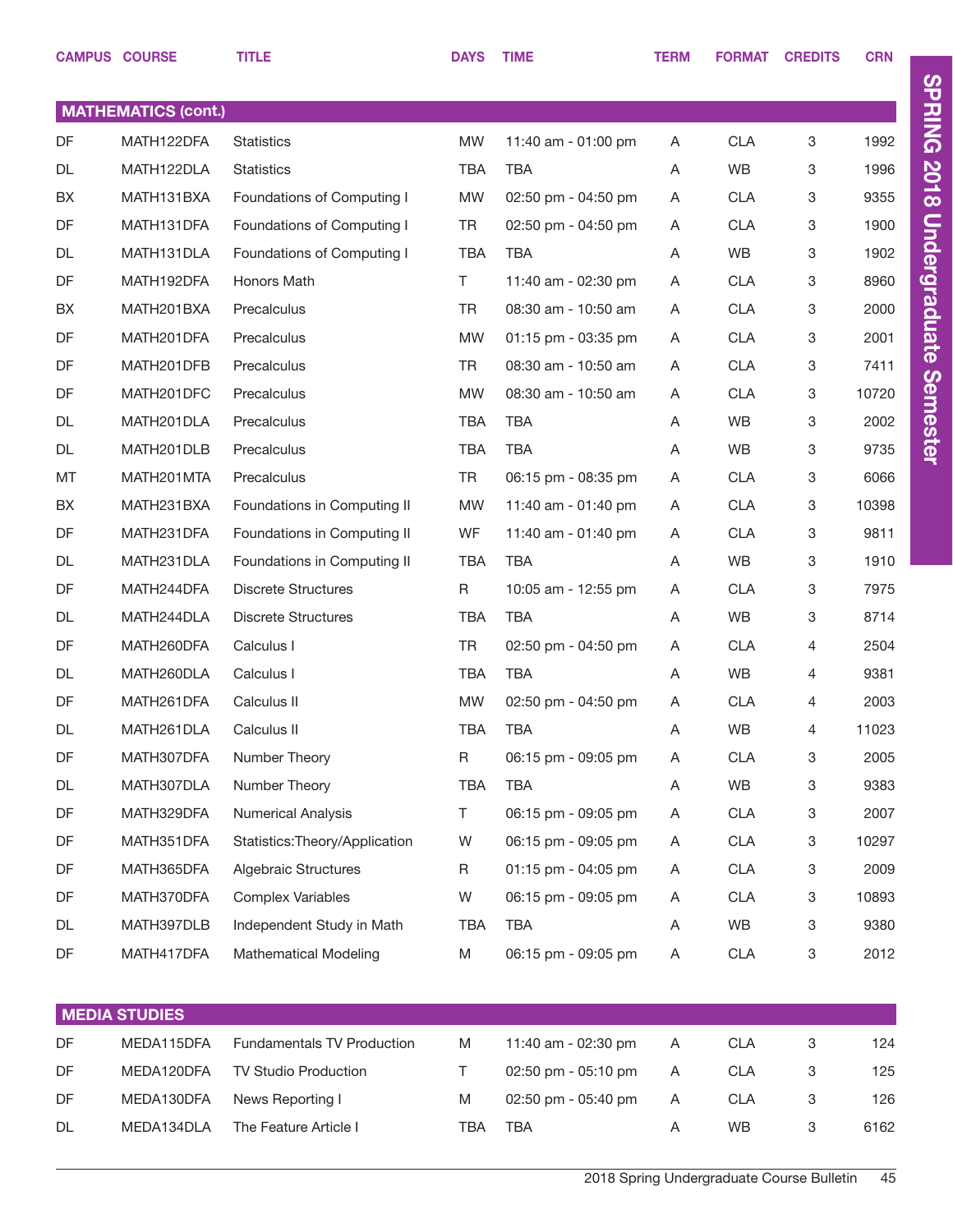|              | <b>CAMPUS COURSE</b> | <b>TITLE</b>                     | <b>DAYS</b> | <b>TIME</b>         | <b>TERM</b> | <b>FORMAT</b> | <b>CREDITS</b>            | <b>CRN</b> |
|--------------|----------------------|----------------------------------|-------------|---------------------|-------------|---------------|---------------------------|------------|
| BX           | MEDA145BXA           | Media in America                 | W           | 06:15 pm - 09:05 pm | A           | <b>CLA</b>    | 3                         | 9700       |
| DF           | MEDA145DFA           | Media in America                 | Τ           | 06:15 pm - 09:05 pm | A           | <b>CLA</b>    | 3                         | 3939       |
| DF           | MEDA145DFB           | Media in America                 | W           | 11:40 am - 02:30 pm | A           | <b>CLA</b>    | 3                         | 6188       |
| DF           | MEDA145DFC           | Media in America                 | W           | 02:50 pm - 05:40 pm | A           | <b>CLA</b>    | 3                         | 6189       |
| DF           | MEDA145DFE           | Media in America                 | R           | 02:50 pm - 05:40 pm | A           | <b>CLA</b>    | 3                         | 7556       |
| DF           | MEDA145DFG           | Media in America                 | R           | 11:40 am - 02:30 pm | A           | <b>CLA</b>    | 3                         | 9030       |
| DF           | MEDA209DFA           | Film & Culture                   | R           | 11:40 am - 02:30 pm | A           | <b>CLA</b>    | 3                         | 9425       |
| DF           | MEDA210DFA           | <b>Advanced Radio Production</b> | W           | 11:40 am - 02:30 pm | A           | <b>CLA</b>    | 3                         | 10821      |
| DF           | MEDA212DFA           | Violnce/Freedm Hollywd Western   | Τ           | 02:50 pm - 05:40 pm | A           | <b>CLA</b>    | 3                         | 9426       |
| DF           | MEDA213DFA           | Hollywood's Gldn Age:1930-1950   | W           | 06:15 pm - 09:05 pm | A           | <b>CLA</b>    | 3                         | 10822      |
| DF           | MEDA214DFA           | The Dark Genres:                 | M           | 06:15 pm - 09:05 pm | A           | <b>CLA</b>    | 3                         | 10823      |
| DF           | MEDA215DFA           | Video Editing Workshop           | Τ           | 11:40 am - 02:30 pm | A           | <b>CLA</b>    | 3                         | 7326       |
| DF           | MEDA234DFA           | The Feature Article II           | Τ           | 11:40 am - 02:30 pm | A           | <b>CLA</b>    | 3                         | 132        |
| DF           | MEDA255DFA           | <b>Creative Advertising</b>      | W           | 11:40 am - 02:30 pm | A           | <b>CLA</b>    | 3                         | 8904       |
| DF           | MEDA282DFA           | <b>Play Directing</b>            | W           | 02:50 pm - 05:40 pm | A           | <b>CLA</b>    | 3                         | 10825      |
| DF           | MEDA295DFA           | Politics and Media               | T.          | 11:40 am - 02:30 pm | A           | <b>CLA</b>    | 3                         | 10826      |
| DF           | MEDA295DFB           | Cable News Management            | Т           | 06:15 pm - 09:05 pm | A           | <b>CLA</b>    | 3                         | 10827      |
| DF           | MEDA303DFA           | Broadcast Journalism             | F           | 11:40 am - 02:30 pm | A           | <b>CLA</b>    | 3                         | 10828      |
| DF           | MEDA333DFA           | Newspaper Publication Pract II   | R           | 11:40 am - 02:30 pm | A           | <b>CLA</b>    | 3                         | 6454       |
| DF           | MEDA359DFA           | Advanced Writing for Film/TV     | R           | 02:50 pm - 05:40 pm | A           | <b>CLA</b>    | 3                         | 10829      |
| DF           | MEDA385DFA           | Honors Media/Commun Revolution T |             | 02:50 pm - 05:40 pm | A           | <b>CLA</b>    | 3                         | 10830      |
| DF           | MEDA399DFA           | Internship in Media Studies      | TBA         | TBA                 | A           | <b>CLA</b>    | 3                         | 139        |
|              |                      |                                  |             |                     |             |               |                           |            |
| <b>MUSIC</b> |                      |                                  |             |                     |             |               |                           |            |
| DF           | MUSI103DFA           | Theory & Musicianship I          | $\mathsf R$ | 09:30 am - 01:00 pm | Α           | CLA           | $\ensuremath{\mathsf{3}}$ | 576        |
| DF           | MUSI103DFB           | Theory & Musicianship I          | R           | 02:50 pm - 06:20 pm | A           | <b>CLA</b>    | 3                         | 8895       |
| BX           | MUSI107BXA           | Music Appreciation               | R           | 11:40 am - 02:30 pm | A           | <b>CLA</b>    | 3                         | 579        |
| DF           | MUSI107DFA           | Music Appreciation               | <b>MW</b>   | 11:40 am - 01:00 pm | A           | <b>CLA</b>    | 3                         | 6114       |
| DF           | MUSI107DFB           | Music Appreciation               | <b>MW</b>   | 01:15 pm - 02:35 pm | A           | <b>CLA</b>    | 3                         | 10364      |
| DF           | MUSI107DFC           | Music Appreciation               | R           | 11:40 am - 02:30 pm | A           | <b>CLA</b>    | 3                         | 10831      |
| DF           | MUSI107DFE           | Music Appreciation               | F           | 11:40 am - 02:30 pm | Α           | <b>CLA</b>    | 3                         | 6115       |
| DL           | MUSI107DLA           | Music Appreciation               | TBA         | <b>TBA</b>          | A           | WB            | 3                         | 587        |
| DL           | MUSI107DLB           | Music Appreciation               | TBA         | <b>TBA</b>          | A           | WB            | 3                         | 588        |
| DL           | MUSI107DLC           | Music Appreciation               | TBA         | <b>TBA</b>          | A           | WB            | 3                         | 2408       |
| МT           | MUSI107MTA           | Music Appreciation               | M           | 11:40 am - 02:30 pm | A           | <b>CLA</b>    | 3                         | 589        |
| DF           | MUSI201DFA           | Theory & Musicianship III        | T.          | 09:30 am - 01:00 pm | A           | <b>CLA</b>    | 3                         | 8752       |
| DF           | MUSI201DFB           | Theory & Musicianship III        | T           | 02:50 pm - 06:20 pm | A           | <b>CLA</b>    | 3                         | 5113       |
| DF           | MUSI203DFA           | Theory & Musicianship IV         | R           | 02:50 pm - 06:10 pm | Α           | <b>CLA</b>    | 3                         | 9418       |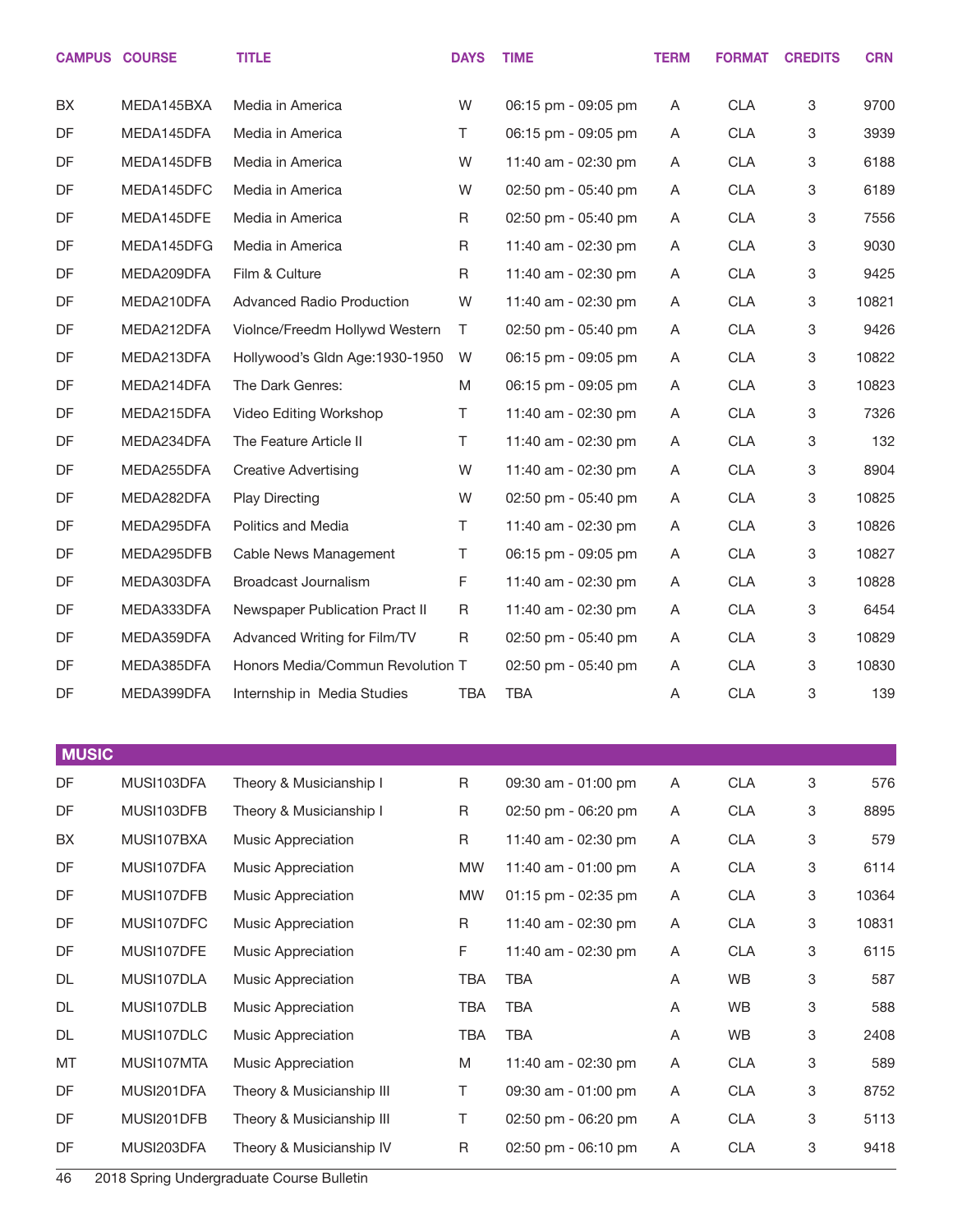|                | <b>CAMPUS COURSE</b>    | <b>TITLE</b>                          | <b>DAYS</b> | <b>TIME</b>             | <b>TERM</b> | <b>FORMAT</b> | <b>CREDITS</b> | <b>CRN</b> |
|----------------|-------------------------|---------------------------------------|-------------|-------------------------|-------------|---------------|----------------|------------|
|                |                         |                                       |             |                         |             |               |                |            |
|                | <b>MUSIC TECHNOLOGY</b> |                                       |             |                         |             |               |                |            |
| DF             | MTEC200DFA              | Music Business II                     | F           | 11:40 am - 02:30 pm     | A           | <b>CLA</b>    | 3              | 563        |
| DF             | MTEC201DFA              | Audio Production II                   | W           | 09:30 am - 01:00 pm     | A           | <b>CLA</b>    | 3              | 564        |
| DF             | MTEC201DFB              | Audio Production II                   | W           | 02:50 pm - 06:20 pm     | A           | <b>CLA</b>    | 3              | 565        |
| DF             | MTEC210DFA              | <b>Electronic Music Production II</b> | M           | 09:30 am - 01:00 pm     | A           | <b>CLA</b>    | 3              | 566        |
| DF             | MTEC210DFB              | <b>Electronic Music Production II</b> | M           | 02:50 pm - 05:40 pm     | A           | <b>CLA</b>    | 3              | 5110       |
| DF             | MTEC225DFA              | Sound Reinforcement                   | T.          | 02:50 pm - 06:20 pm     | A           | <b>CLA</b>    | 3              | 2893       |
| DF             | MTEC295DFA              | Electronic Music Performance          | Τ           | 09:30 am - 01:00 pm     | A           | <b>CLA</b>    | 3              | 11033      |
| DF             | MTEC302DFA              | <b>Audio Production IV</b>            | M           | 09:30 am - 01:00 pm     | A           | <b>CLA</b>    | 3              | 570        |
| DF             | MTEC302DFB              | <b>Audio Production IV</b>            | M           | 02:50 pm - 06:20 pm     | A           | <b>CLA</b>    | 3              | 4659       |
| DF             | MTEC315DFA              | <b>Electronic Music Production IV</b> | W           | 09:30 am - 01:00 pm     | A           | <b>CLA</b>    | 3              | 7393       |
| DF             | MTEC315DFB              | <b>Electronic Music Production IV</b> | W           | 02:50 pm - 06:20 pm     | A           | <b>CLA</b>    | 3              | 11032      |
| DF             | MTEC320DFA              | Recording Studio Workshop II          | W           | 09:30 am - 01:00 pm     | A           | <b>CLA</b>    | 3              | 8131       |
| DF             | MTEC320DFB              | Recording Studio Workshop II          | W           | 02:50 pm - 06:20 pm     | A           | <b>CLA</b>    | 3              | 8167       |
| DF             | MTEC330DFA              | Record Studio Prod Techniques         | R           | 09:30 am - 01:00 pm     | A           | <b>CLA</b>    | 3              | 10559      |
| DF             | MTEC335DFA              | <b>Survey Music Production Styles</b> | M           | 09:30 am - 01:00 pm     | A           | <b>CLA</b>    | 3              | 575        |
| DF             | MTEC350DFA              | <b>Advanced Mixing &amp; Editing</b>  | R           | 02:50 pm - 06:20 pm     | A           | <b>CLA</b>    | 3              | 10832      |
| DF             | MTEC399DFA              | Internship Music Technology           | <b>TBA</b>  | TBA                     | A           | <b>CLA</b>    | 3              | 9677       |
|                |                         |                                       |             |                         |             |               |                |            |
| <b>NURSING</b> |                         |                                       |             |                         |             |               |                |            |
| DF             | NURS200ADFA             | <b>Fundamentals of Nurse Lab</b>      | R           | 08:30 am - 10:30 am     | A           | <b>CLA</b>    | $\overline{2}$ | 10995      |
| DF             | NURS200ADFA             | <b>Fundamentals of Nurse Lab</b>      | T.          | 12:00 pm - 02:00 pm     | A           | <b>CLA</b>    | $\overline{2}$ | 10995      |
| DF             | NURS200ADFB             | <b>Fundamentals of Nurse Lab</b>      | R           | 08:30 am - 10:30 am     | Α           | <b>CLA</b>    | 2              | 10996      |
| DF             | NURS200ADFB             | Fundamentals of Nurse Lab             | T           | 12:00 pm - 02:00 pm     | Α           | <b>CLA</b>    | 2              | 10996      |
| DF             | NURS200DFA              | Fundamentals of Nurse Lecture         | T.          | 08:30 am - 11:20 am     | A           | <b>CLA</b>    | 3              | 10994      |
| DF             | NURS200SDFA             | Fundamentals of Nurse Sim Lab         | W           | 12:00 pm - 02:00 pm     | A           | <b>CLA</b>    | 1              | 10997      |
| DF             | NURS200SDFA             | Fundamentals of Nurse Sim Lab         | W           | 12:00 pm - 02:00 pm     | A           | <b>CLA</b>    | 1              | 10997      |
| DF             | NURS220ADFA             | Pharmmacology Nurses Lab              | R           | $01:15$ pm - $03:15$ pm | A           | <b>CLA</b>    | 1              | 10999      |
| DF             | NURS220ADFB             | Pharmmacology Nurses Lab              | R           | $01:15$ pm - $03:15$ pm | A           | <b>CLA</b>    | 1              | 11000      |
| DF             | NURS220DFA              | Pharmacology Nurses Lecture           | R           | 11:00 am - 01:00 pm     | A           | <b>CLA</b>    | $\overline{c}$ | 10998      |
| DF             | NURS240ADFA             | Med Surgical Nursing I Lab            | T           | 02:45 pm - 04:45 pm     | A           | <b>CLA</b>    | 1              | 11003      |
| DF             | NURS240ADFB             | Med Surgical Nursing I Lab            | Τ           | 02:45 pm - 04:45 pm     | A           | <b>CLA</b>    | 1              | 11004      |
| DF             | NURS240DFA              | Med Surgical Nursing I Lecture        | Τ           | 11:40 am - 02:30 pm     | A           | <b>CLA</b>    | 3              | 11001      |
| DF             | NURS240SDFA             | Med Surgical Nursing I Sim Lab        | M           | 09:00 am - 12:00 pm     | A           | <b>CLA</b>    | 2              | 11005      |
| DF             | NURS240SDFA             | Med Surgical Nursing I Sim Lab        | M           | 09:00 am - 12:00 pm     | A           | <b>CLA</b>    | 2              | 11005      |
| DF             | NURS240SDFB             | Med Surgical Nursing I Sim Lab        | F           | 09:00 am - 12:00 pm     | A           | <b>CLA</b>    | 2              | 11006      |
| DF             | NURS361DFA              | Contmp Topics Prof Nursing            | T           | 02:50 pm - 05:40 pm     | A           | <b>CLA</b>    | 3              | 10177      |
| DF             | NURS361DFB              | <b>Contmp Topics Prof Nursing</b>     | Τ           | 02:50 pm - 05:40 pm     | A           | CLA           | 3              | 10178      |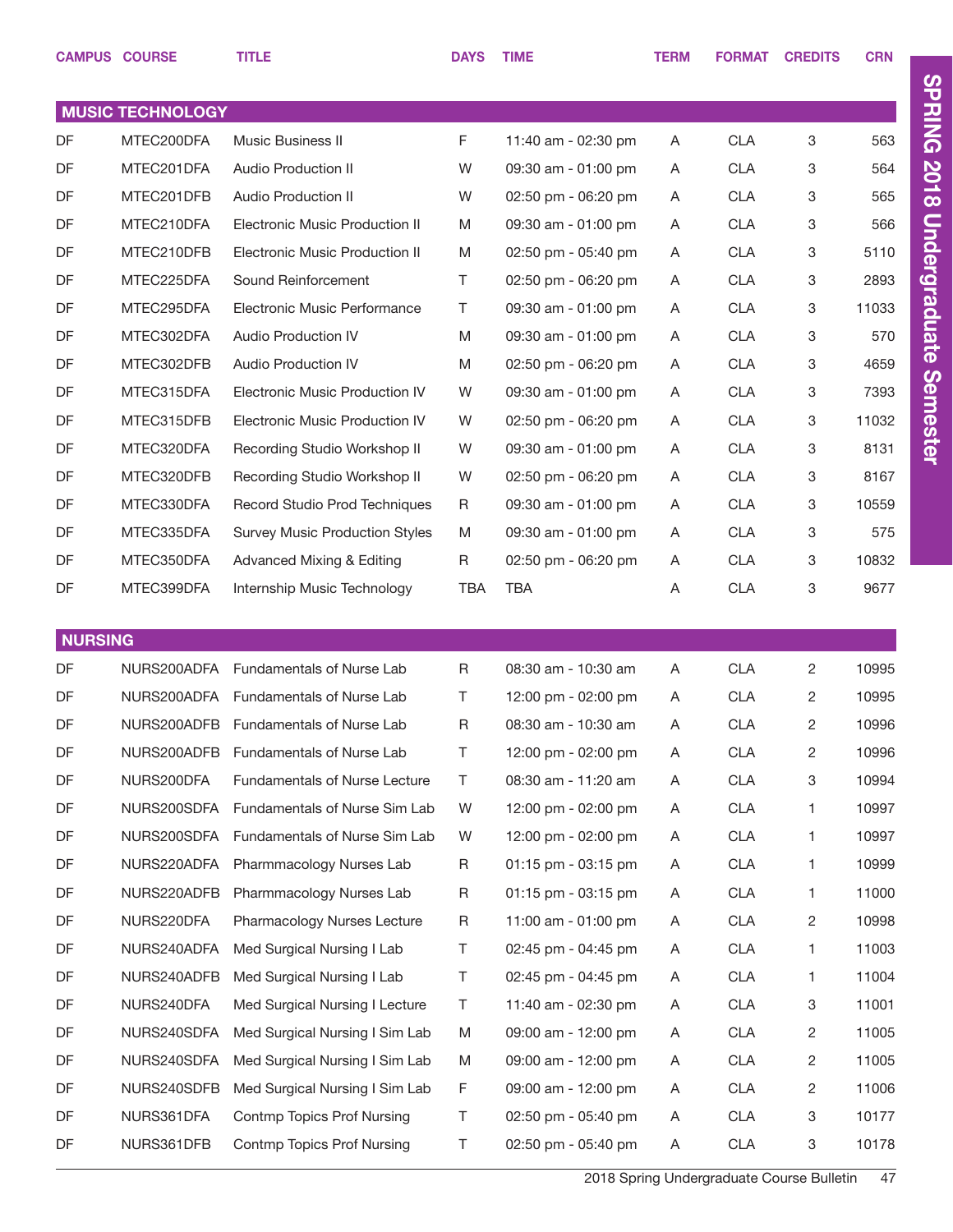|           | <b>CAMPUS COURSE</b>             | <b>TITLE</b>                        | <b>DAYS</b> | <b>TIME</b>         | <b>TERM</b>    | <b>FORMAT</b> | <b>CREDITS</b> | <b>CRN</b> |
|-----------|----------------------------------|-------------------------------------|-------------|---------------------|----------------|---------------|----------------|------------|
| DL        | NURS361DLA                       | Contmp Topics Prof Nursing          | <b>TBA</b>  | <b>TBA</b>          | Α              | <b>WB</b>     | 3              | 2821       |
| DF        | NURS363DFA                       | Nurs Resrch Evdnc Bsd Prof Nur      | R           | 11:40 am - 02:30 pm | A              | <b>CLA</b>    | 3              | 10926      |
| DF        | NURS363DFB                       | Nurs Resrch Evdnc Bsd Prof Nur      | R           | 08:30 am - 11:20 am | Α              | <b>CLA</b>    | 3              | 10927      |
| DL        | NURS363DLA                       | Nurs Resrch Evdnc Bsd Prof Nur      | TBA         | <b>TBA</b>          | Α              | WB            | 3              | 5088       |
| DF        | NURS364DFA                       | Nursing Informatics                 | R           | 08:30 am - 11:20 am | Α              | <b>CLA</b>    | 3              | 10928      |
| DF        | NURS364DFD                       | <b>Nursing Informatics</b>          | R           | 11:40 am - 02:30 pm | A              | <b>CLA</b>    | 3              | 10929      |
| DL        | NURS364DLA                       | <b>Nursing Informatics</b>          | <b>TBA</b>  | <b>TBA</b>          | Α              | WB            | 3              | 5091       |
| DF        | NURS365DFA                       | Intro to Health Policy              | W           | 02:50 pm - 05:40 pm | A              | <b>CLA</b>    | 3              | 10930      |
| DL        | NURS365DLA                       | Intro to Health Policy              | <b>TBA</b>  | <b>TBA</b>          | Α              | WB            | 3              | 1664       |
| DF        | NURS366DFA                       | Leadership & Management             | W           | 02:50 pm - 05:40 pm | A              | <b>CLA</b>    | 3              | 10931      |
| DL        | NURS366DLA                       | Leadership & Management             | <b>TBA</b>  | <b>TBA</b>          | Α              | WB            | 3              | 6100       |
| DF        | NURS367DFA                       | Path/Clinic Reasoning Nursing       | T.          | 08:30 am - 11:20 am | A              | <b>CLA</b>    | 3              | 10173      |
| <b>DL</b> | NURS367DLA                       | Path/Clinic Reasoning Nursing       | <b>TBA</b>  | <b>TBA</b>          | Α              | <b>WB</b>     | 3              | 6102       |
| DL        | NURS368DLA                       | Hith Assessment/Hith Promotion      | <b>TBA</b>  | <b>TBA</b>          | Α              | WB            | 3              | 6103       |
| DF        | NURS371DFA                       | <b>Statistics for Nurses</b>        | R           | 02:50 pm - 05:40 pm | A              | <b>CLA</b>    | 3              | 10932      |
| DL        | NURS371DLA                       | <b>Statistics for Nurses</b>        | <b>TBA</b>  | <b>TBA</b>          | A              | WB            | 3              | 6106       |
| DL        | NURS401DLA                       | <b>Community Health Nursing</b>     | <b>TBA</b>  | <b>TBA</b>          | Α              | <b>WB</b>     | 6              | 8092       |
|           |                                  |                                     |             |                     |                |               |                |            |
|           | <b>OCCUPATIONAL THERAPY</b>      |                                     |             |                     |                |               |                |            |
| DF        | OCTR206DFA                       | OT Practice Assist/Ther Mod II      | R           | 06:15 pm - 09:05 pm | A              | <b>CLA</b>    | 3              | 1624       |
| DF        | OCTR207DFA                       | OT Practice Assist/Synopsis         | M           | 06:15 pm - 09:05 pm | A              | <b>CLA</b>    | 3              | 1625       |
| DF        | OCTR210ADFA                      | <b>OTA Clinical Hours</b>           | <b>TBA</b>  | TBA                 | A              | <b>CLA</b>    | 3              | 5096       |
| DF        | OCTR210DFA                       | OTP Assist: Advnced Clin Ed II      | <b>TBA</b>  | <b>TBA</b>          | A              | <b>CLA</b>    | 3              | 1628       |
| DF        | OCTR214DFA                       | OT Pract Assist: Adult/Matur        | Т           | 05:00 pm - 09:00 pm | Α              | <b>CLA</b>    | 7              | 1630       |
| DF        | OCTR218DFA                       | OT Practice Assistn/Inter Skls      | W           | 06:15 pm - 09:05 pm | Α              | CLA           | 3              | 1632       |
|           |                                  |                                     |             |                     |                |               |                |            |
|           | <b>ORGANIZATIONAL MANAGEMENT</b> |                                     |             |                     |                |               |                |            |
| DL        | BHSC280DLA                       | Philosophy & Social Sciences        | TBA         | <b>TBA</b>          | E <sub>3</sub> | WB            | 3              | 10191      |
| DL        | ECON225DLA                       | Hist Mcro Econ Thry                 | TBA         | <b>TBA</b>          | E <sub>1</sub> | WB            | 3              | 1752       |
| DL        | ECON430DLA                       | The International Dimension         | <b>TBA</b>  | <b>TBA</b>          | E <sub>3</sub> | WB            | 3              | 1757       |
| DL        | FINC340DLA                       | Information Sources & Systems       | TBA         | <b>TBA</b>          | E4             | WB            | 3              | 10195      |
| DL        | HUMN320DLA                       | <b>Interdisciplinary Humanities</b> | <b>TBA</b>  | <b>TBA</b>          | E1             | WB            | 3              | 10894      |
| DL        | MGMT425DLA                       | Managerial Behav-Lead Mod Org       | TBA         | <b>TBA</b>          | E <sub>2</sub> | <b>WB</b>     | 3              | 10895      |
| DL        | MGMT465DLA                       | Entrepreneurship                    | TBA         | <b>TBA</b>          | E <sub>3</sub> | WB            | 3              | 10896      |
| DL        | MGMT490DLA                       | Integrative Project Pt. I           | TBA         | <b>TBA</b>          | E <sub>3</sub> | <b>WB</b>     | 3              | 10194      |
| DL        | MGMT495DLA                       | Integrative Project Pt. II          | TBA         | <b>TBA</b>          | E4             | WB            | 3              | 9742       |
| DL        | MKTG445DLA                       | Market Assessment                   | TBA         | <b>TBA</b>          | E4             | <b>WB</b>     | 3              | 1774       |
| DL        | PSYN250DLA                       | Psychology of Communication         | TBA         | <b>TBA</b>          | E <sub>2</sub> | WB            | 3              | 10190      |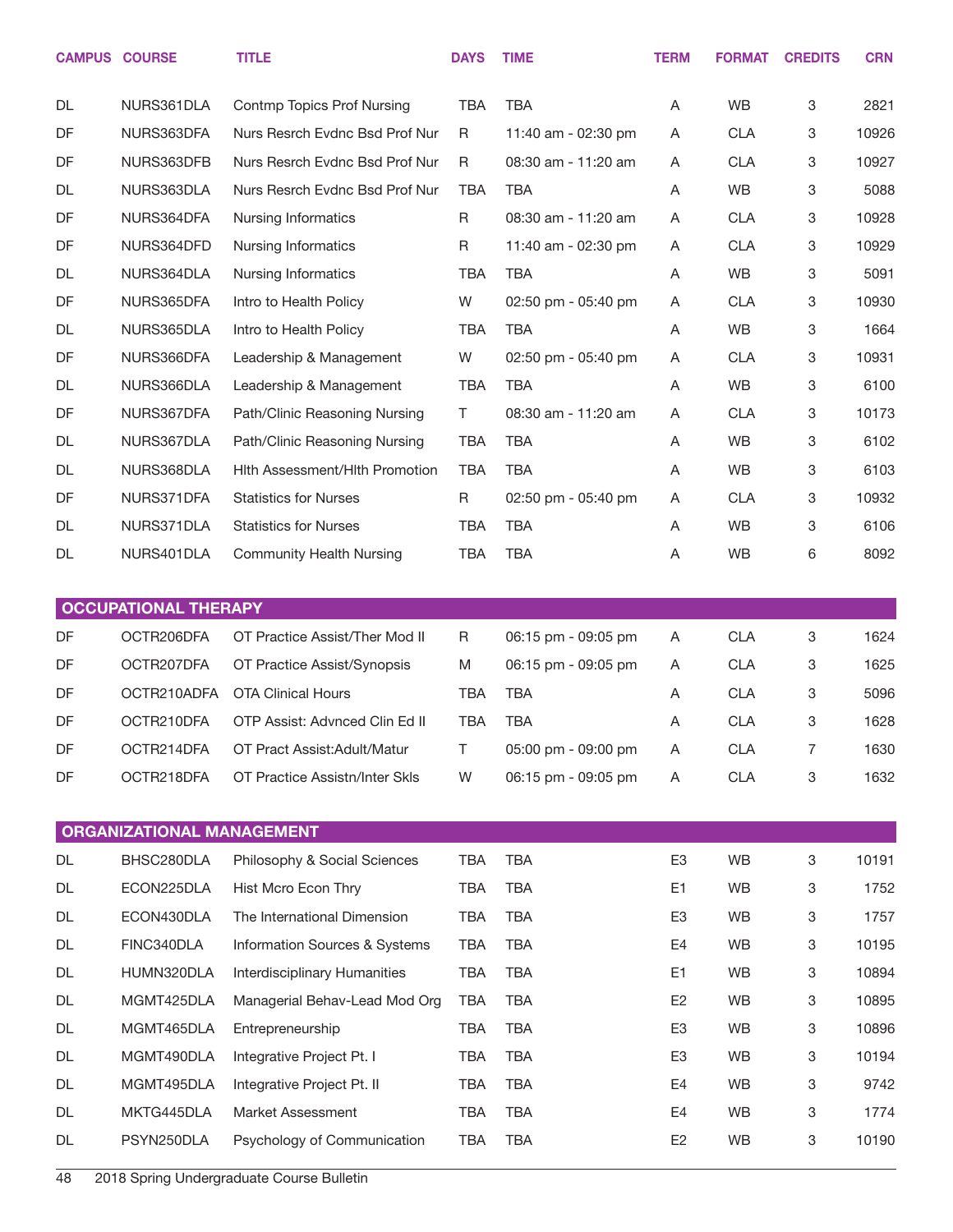|                   | <b>CAMPUS COURSE</b>     | TITLE                                    | <b>DAYS</b> | <b>TIME</b>         | <b>TERM</b>    | <b>FORMAT</b> | <b>CREDITS</b> | <b>CRN</b> |
|-------------------|--------------------------|------------------------------------------|-------------|---------------------|----------------|---------------|----------------|------------|
|                   |                          | <b>ORGANIZATIONAL MANAGEMENT (cont.)</b> |             |                     |                |               |                |            |
| DL.               | PSYN280DLA               | Philosophy & Social Sciences             | <b>TBA</b>  | <b>TBA</b>          | E <sub>3</sub> | <b>WB</b>     | 3              | 10193      |
| DL.               | PSYN310DLA               | Career/Life Assessmnt & Ethics           | <b>TBA</b>  | <b>TBA</b>          | E1             | <b>WB</b>     | 3              | 10188      |
| DL                | SOCL280DLA               | Philosophy & Social Sciences             | <b>TBA</b>  | <b>TBA</b>          | E <sub>3</sub> | <b>WB</b>     | 3              | 10192      |
| DL.               | SOCL420DLA               | Society/Social Change/Sci/Tech           | <b>TBA</b>  | <b>TBA</b>          | E <sub>2</sub> | <b>WB</b>     | 3              | 1805       |
| DL                | SPCM250DLA               | Psychology of Communication              | <b>TBA</b>  | <b>TBA</b>          | E <sub>2</sub> | <b>WB</b>     | 3              | 10189      |
|                   | <b>PARALEGAL STUDIES</b> |                                          |             |                     |                |               |                |            |
| DF                | PARA201DFA               | <b>Family Law</b>                        | <b>MW</b>   | 05:50 pm - 08:20 pm | B              | <b>CLA</b>    | 3              | 7292       |
| DF                | PARA300DFA               | Legal Research/Writing II                | W           | 06:15 pm - 09:05 pm | A              | <b>CLA</b>    | 3              | 8760       |
| DF                | PARA400DFA               | Law Office Management                    | TR          | 05:50 pm - 08:20 pm | МC             | <b>CLA</b>    | 3              | 11035      |
| DF                | PARA410DFA               | <b>Advanced Seminar Para Studies</b>     | M           | 06:15 pm - 09:05 pm | A              | <b>CLA</b>    | 3              | 8761       |
|                   |                          |                                          |             |                     |                |               |                |            |
| <b>PHILOSOPHY</b> |                          |                                          |             |                     |                |               |                |            |
| <b>BX</b>         | PHIL110BXA               | Introduction to Philosophy               | F           | 11:40 am - 02:30 pm | Α              | <b>CLA</b>    | 3              | 8821       |
| BX                | PHIL110BXB               | Introduction to Philosophy               | T.          | 06:15 pm - 09:05 pm | A              | <b>CLA</b>    | 3              | 10880      |
| DF                | PHIL110DFA               | Introduction to Philosophy               | W           | 11:40 am - 02:30 pm | A              | <b>CLA</b>    | 3              | 8823       |
| DF                | PHIL110DFC               | Introduction to Philosophy               | T           | 02:50 pm - 05:40 pm | A              | <b>CLA</b>    | 3              | 9469       |
| DL                | PHIL110DLA               | Introduction to Philosophy               | <b>TBA</b>  | <b>TBA</b>          | A              | <b>WB</b>     | 3              | 8825       |
| DL                | PHIL110DLB               | Introduction to Philosophy               | <b>TBA</b>  | TBA                 | A              | <b>WB</b>     | 3              | 8826       |
| DL.               | PHIL110DLC               | Introduction to Philosophy               | TBA         | <b>TBA</b>          | A              | <b>WB</b>     | 3              | 8827       |
| DL                | PHIL110DLD               | Introduction to Philosophy               | TBA         | <b>TBA</b>          | A              | <b>WB</b>     | 3              | 9467       |
| MT                | PHIL110MTA               | Introduction to Philosophy               | T           | 08:30 am - 11:20 am | A              | <b>CLA</b>    | 3              | 8828       |
| MT                | PHIL110MTB               | Introduction to Philosophy               | R           | 02:50 pm - 05:00 pm | Α              | <b>CLA</b>    | 3              | 10878      |
| МT                | PHIL110MTC               | Introduction to Philosophy               | M           | 06:15 pm - 09:05 pm | A              | <b>CLA</b>    | 3              | 10879      |
| BX                | PHIL112BXA               | Logical Thinking                         | W           | 02:50 pm - 05:40 pm | A              | <b>CLA</b>    | 3              | 8830       |
| BX                | PHIL112BXB               | Logical Thinking                         | W           | 02:50 pm - 05:40 pm | A              | <b>CLA</b>    | 3              | 10881      |
| DF                | PHIL112DFA               | Logical Thinking                         | T.          | 11:40 am - 02:30 pm | Α              | <b>CLA</b>    | 3              | 9470       |
| МT                | PHIL112MTA               | Logical Thinking                         | W           | 02:50 pm - 05:40 pm | A              | <b>CLA</b>    | 3              | 10388      |
| МT                | PHIL190MTA               | Honors Philosophy I                      | R           | 10:05 am - 12:55 pm | A              | <b>CLA</b>    | 3              | 9692       |
| DL                | PHIL207DLA               | <b>Business Ethics</b>                   | TBA         | <b>TBA</b>          | A              | WB            | 3              | 8832       |
| DF                | PHIL294DFA               | Philosophy Through Film                  | W           | 02:50 pm - 05:40 pm | Α              | <b>CLA</b>    | 3              | 10387      |
| DF                | PHIL294DFB               | Philosophy of the Arts                   | T.          | 06:15 pm - 09:05 pm | Α              | <b>CLA</b>    | 3              | 11024      |

SPRING 2018 Undergraduate Semester

SPRING 2018 Undergraduate Semester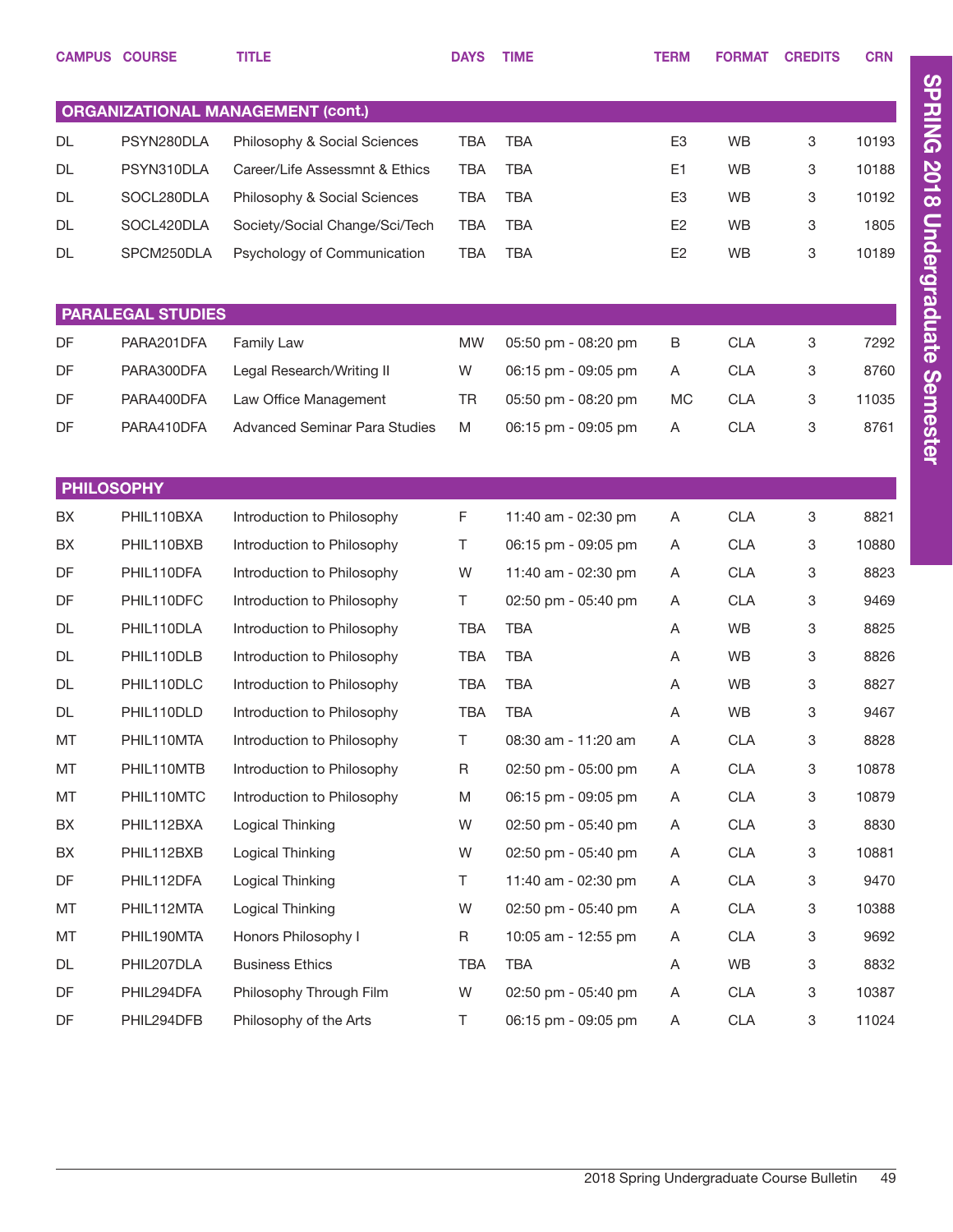|                | <b>CAMPUS COURSE</b>     | <b>TITLE</b>                         | <b>DAYS</b> | <b>TIME</b>         | <b>TERM</b> | <b>FORMAT</b> | <b>CREDITS</b>            | <b>CRN</b> |
|----------------|--------------------------|--------------------------------------|-------------|---------------------|-------------|---------------|---------------------------|------------|
|                |                          |                                      |             |                     |             |               |                           |            |
| <b>PHYSICS</b> |                          |                                      |             |                     |             |               |                           |            |
| BX             | PHYS110BXA               | Introduction to Physics              | W           | 08:30 am - 11:20 am | Α           | <b>CLA</b>    | 3                         | 9599       |
| <b>DF</b>      | PHYS110DFA               | Introduction to Physics              | F           | 06:15 pm - 09:05 pm | A           | <b>CLA</b>    | 3                         | 8179       |
| DL             | PHYS110DLA               | Introduction to Physics              | <b>TBA</b>  | <b>TBA</b>          | Α           | <b>WB</b>     | 3                         | 242        |
| <b>DF</b>      | PHYS160DFA               | Physics for Life Science I           | <b>TR</b>   | 06:15 pm - 09:05 pm | Α           | <b>CLA</b>    | 4                         | 243        |
| DF             | PHYS160DFB               | Physics for Life Science I           | <b>TR</b>   | 02:50 pm - 05:40 pm | Α           | <b>CLA</b>    | 4                         | 10153      |
| <b>DF</b>      | PHYS160DFC               | Physics for Life Science I           | <b>MW</b>   | 08:30 am - 11:20 am | Α           | <b>CLA</b>    | $\overline{4}$            | 9805       |
| DF             | PHYS161DFA               | Physics for Life Science II          | <b>MW</b>   | 02:50 pm - 05:40 pm | Α           | <b>CLA</b>    | $\overline{4}$            | 244        |
| <b>DF</b>      | PHYS161DFB               | Physics for Life Science II          | <b>MW</b>   | 06:15 pm - 09:05 pm | Α           | <b>CLA</b>    | 4                         | 245        |
| DF             | PHYS161DFC               | Physics for Life Science II          | <b>TR</b>   | 11:40 am - 02:30 pm | Α           | <b>CLA</b>    | 4                         | 8178       |
|                |                          |                                      |             |                     |             |               |                           |            |
|                | <b>POLITICAL SCIENCE</b> |                                      |             |                     |             |               |                           |            |
| BX             | POLS101BXB               | Political Power in America           | T.          | 01:15 pm - 04:05 pm | A           | <b>CLA</b>    | 3                         | 2985       |
| DF             | POLS101DFA               | Political Power in America           | M           | 11:40 am - 02:30 pm | A           | <b>CLA</b>    | 3                         | 611        |
| <b>DF</b>      | POLS101DFB               | Political Power in America           | <b>MW</b>   | 01:15 pm - 02:35 pm | A           | <b>CLA</b>    | 3                         | 9471       |
| DF             | POLS101DFC               | Political Power in America           | R           | 06:15 pm - 09:05 pm | A           | <b>CLA</b>    | $\ensuremath{\mathsf{3}}$ | 11025      |
| DL             | POLS101DLA               | Political Power in America           | <b>TBA</b>  | <b>TBA</b>          | Α           | WB            | 3                         | 614        |
| MT             | POLS101MTA               | Political Power in America           | M           | 11:40 am - 02:30 pm | A           | <b>CLA</b>    | 3                         | 9472       |
| MT             | POLS101MTD               | Political Power in America           | W           | 02:50 pm - 05:40 pm | A           | <b>CLA</b>    | 3                         | 2986       |
| BX             | POLS255BXA               | Managing Human Conflict I            | TR          | 05:50 pm - 08:20 pm | B           | <b>CLA</b>    | 3                         | 9122       |
| BX             | POLS255BXB               | Managing Human Conflict I            | S           | 02:50 pm - 05:40 pm | A           | <b>CLA</b>    | 3                         | 9123       |
| BX             | POLS255BXC               | Managing Human Conflict I            | M           | 11:40 am - 02:30 pm | A           | <b>CLA</b>    | 3                         | 8818       |
| DF             | POLS255DFA               | Managing Human Conflict I            | MW          | 08:30 am - 09:50 am | A           | <b>CLA</b>    | 3                         | 9124       |
| DF             | POLS255DFB               | Managing Human Conflict I            | W           | 11:40 am - 02:30 pm | A           | <b>CLA</b>    | 3                         | 9125       |
| DF             | POLS255DFC               | Managing Human Conflict I            | W           | 06:15 pm - 09:05 pm | A           | <b>CLA</b>    | 3                         | 9896       |
| DL             | POLS255DLA               | Managing Human Conflict I            | TBA         | <b>TBA</b>          | A           | WB            | 3                         | 9126       |
| DL             | POLS255DLB               | Managing Human Conflict I            | <b>TBA</b>  | <b>TBA</b>          | A           | WB            | 3                         | 9127       |
| MT             | POLS255MTA               | Managing Human Conflict I            | MW          | 05:50 pm - 08:20 pm | MC          | <b>CLA</b>    | 3                         | 9128       |
| BX             | POLS256BXA               | Managing Human Conflict II           | T.          | 11:40 am - 02:30 pm | A           | <b>CLA</b>    | 3                         | 9181       |
| DF             | POLS295DFA               | <b>Ldrshp Skills Social Justice</b>  | M           | 06:15 pm - 09:05 pm | A           | <b>CLA</b>    | 3                         | 10660      |
| BX             | POLS301BXA               | Constitution Law/Crim Justice        | TR          | 05:50 pm - 08:20 pm | МC          | <b>CLA</b>    | 3                         | 8922       |
| DF             | POLS301DFA               | Constitution Law/Crim Justice        | <b>MW</b>   | 10:05 am - 11:25 am | A           | <b>CLA</b>    | 3                         | 8920       |
| DL             | POLS301DLA               | Constitution Law/Crim Justice        | TBA         | <b>TBA</b>          | A           | WB            | 3                         | 8955       |
| MT             | POLS301MTB               | Constitution Law/Crim Justice        | T           | 11:40 am - 02:30 pm | A           | <b>CLA</b>    | 3                         | 8913       |
| MT             | POLS340MTA               | Art & Science Int'l Relations        | W           | 02:50 pm - 05:40 pm | A           | <b>CLA</b>    | 3                         | 10794      |
| DF             | POLS355DFA               | Mediation Theory & Practice          | <b>MW</b>   | 08:30 am - 09:50 am | A           | <b>CLA</b>    | 3                         | 10816      |
| BX             | POLS360BXA               | <b>Practicum Conflict Resolution</b> | TBA         | TBA                 | A           | <b>CLA</b>    | $\mathbf 3$               | 9130       |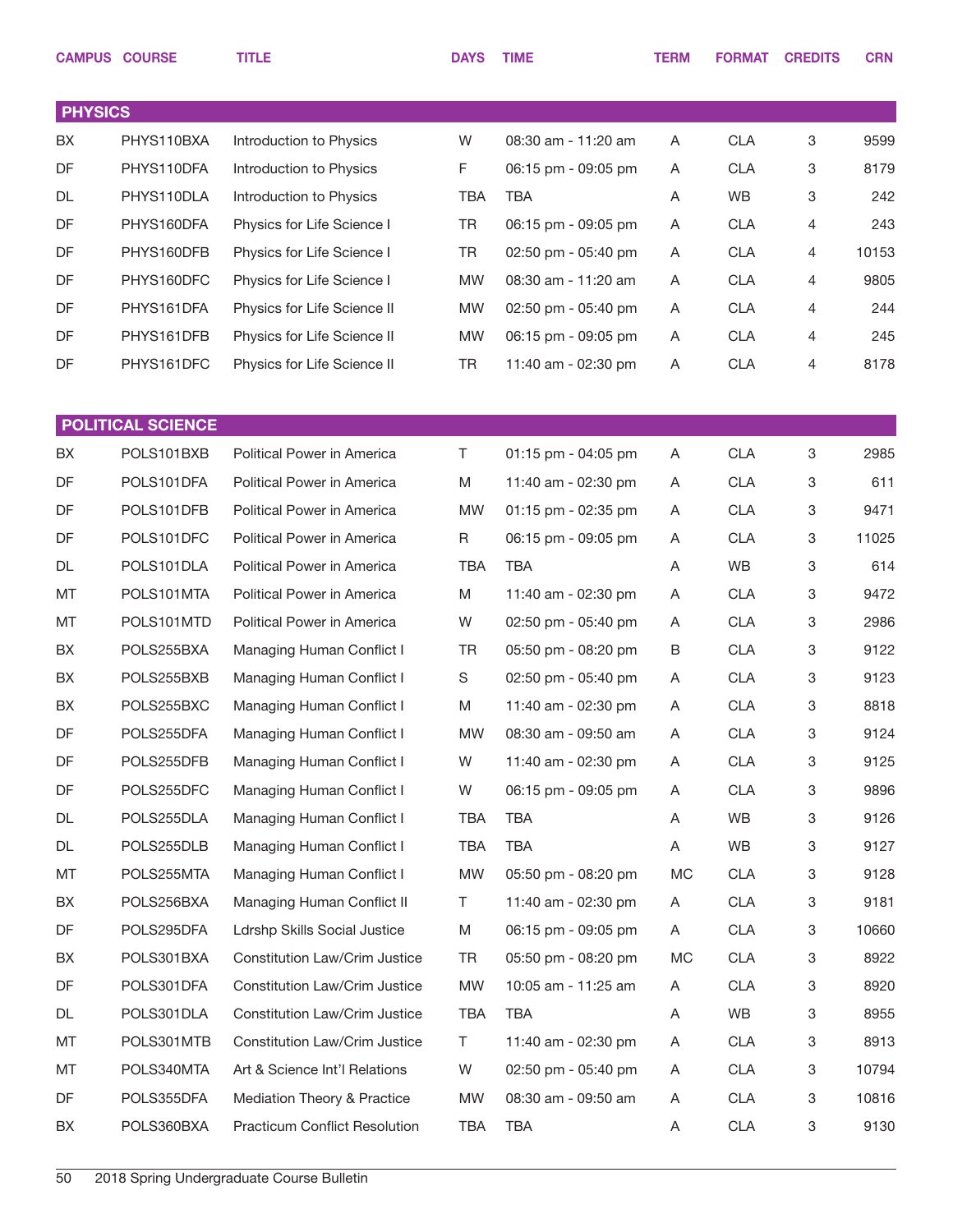|           | <b>CAMPUS COURSE</b>             | <b>TITLE</b>                   | <b>DAYS</b> | <b>TIME</b>         | <b>TERM</b> | <b>FORMAT</b> | <b>CREDITS</b> | <b>CRN</b> |
|-----------|----------------------------------|--------------------------------|-------------|---------------------|-------------|---------------|----------------|------------|
|           |                                  |                                |             |                     |             |               |                |            |
|           | <b>POLITICAL SCIENCE (cont.)</b> |                                |             |                     |             |               |                |            |
| <b>DL</b> | POLS361DLA                       | Constitutional Law & Policy    | <b>TBA</b>  | <b>TBA</b>          | A           | WB            | 3              | 8919       |
| DF        | POLS364DFA                       | Comm/State/Regional Politics   | $\mathsf R$ | 08:30 am - 11:20 am | Α           | <b>CLA</b>    | 3              | 10429      |
| DL        | POLS370DLA                       | <b>International Relations</b> | <b>TBA</b>  | <b>TBA</b>          | Α           | <b>WB</b>     | 3              | 9552       |
| DF        | POLS373DFA                       | Internatl Organiztns/Cse Std   | R           | 11:40 am - 02:30 pm | Α           | <b>CLA</b>    | 3              | 9098       |
|           |                                  |                                |             |                     |             |               |                |            |
|           | <b>PSYCHOLOGY</b>                |                                |             |                     |             |               |                |            |
| BX        | PSYN101BXA                       | Introduction to Psychology     | M           | 11:40 am - 02:30 pm | A           | <b>CLA</b>    | 3              | 930        |
| BX        | PSYN101BXC                       | Introduction to Psychology     | $\mathsf R$ | 11:40 am - 02:30 pm | A           | <b>CLA</b>    | 3              | 8711       |
| BX        | PSYN101BXK                       | Introduction to Psychology     | Τ           | 11:40 am - 02:30 pm | A           | <b>CLA</b>    | 3              | 6342       |
| DF        | PSYN101DFA                       | Introduction to Psychology     | <b>MW</b>   | 11:40 am - 01:00 pm | A           | <b>CLA</b>    | 3              | 2902       |
| DF        | PSYN101DFB                       | Introduction to Psychology     | <b>TR</b>   | 10:05 am - 11:25 am | A           | <b>CLA</b>    | 3              | 938        |
| DF        | PSYN101DFC                       | Introduction to Psychology     | <b>MW</b>   | 01:15 pm - 02:35 pm | A           | <b>CLA</b>    | 3              | 9632       |
| DF        | PSYN101DFE                       | Introduction to Psychology     | TR          | 11:40 am - 01:00 pm | Α           | <b>CLA</b>    | 3              | 941        |
| DF        | PSYN101DFF                       | Introduction to Psychology     | MW          | 02:50 pm - 04:10 pm | A           | <b>CLA</b>    | 3              | 942        |
| DF        | PSYN101DFI                       | Introduction to Psychology     | Τ           | 06:15 pm - 09:05 pm | Α           | <b>CLA</b>    | 3              | 943        |
| DL        | PSYN101DLA                       | Introduction to Psychology     | <b>TBA</b>  | <b>TBA</b>          | Α           | WB            | 3              | 944        |
| DL        | PSYN101DLB                       | Introduction to Psychology     | <b>TBA</b>  | <b>TBA</b>          | Α           | <b>WB</b>     | 3              | 8478       |
| MT        | PSYN101MTA                       | Introduction to Psychology     | F           | 11:40 am - 02:30 pm | Α           | <b>CLA</b>    | 3              | 946        |
| MT        | PSYN101MTB                       | Introduction to Psychology     | S           | 08:30 am - 11:20 am | A           | <b>CLA</b>    | 3              | 947        |
| MT        | PSYN101MTC                       | Introduction to Psychology     | MW          | 05:50 pm - 08:20 pm | МC          | <b>CLA</b>    | 3              | 948        |
| YH        | PSYN101YHA                       | Introduction to Psychology     | W           | 08:30 am - 11:20 am | Α           | <b>CLA</b>    | 3              | 10149      |
| BX        | PSYN120BXC                       | Career & Life Planning         | M           | 08:30 am - 11:20 am | A           | <b>CLA</b>    | 3              | 5195       |
| DF        | PSYN120DFA                       | Career & Life Planning         | M           | 11:40 am - 01:00 pm | A           | <b>BLD</b>    | 3              | 2904       |
| DF        | PSYN120DFB                       | Career & Life Planning         | <b>TR</b>   | 02:50 pm - 04:10 pm | A           | <b>CLA</b>    | 3              | 8715       |
| DL        | PSYN120DLA                       | Career & Life Planning         | TBA         | <b>TBA</b>          | Α           | WB            | 3              | 652        |
| DL        | PSYN120DLB                       | Career & Life Planning         | <b>TBA</b>  | <b>TBA</b>          | Α           | WB            | 3              | 7517       |
| MT        | PSYN120MTB                       | Career & Life Planning         | MW          | 05:50 pm - 08:20 pm | МC          | <b>CLA</b>    | 3              | 5198       |
| DF        | PSYN195DFA                       | Honors Psychology              | Τ           | 02:50 pm - 05:40 pm | A           | <b>CLA</b>    | 3              | 7315       |
| BX        | PSYN207BXA                       | Psychology of Learning         | S           | 08:30 am - 11:20 am | A           | <b>CLA</b>    | 3              | 969        |
| DF        | PSYN207DFA                       | Psychology of Learning         | <b>TR</b>   | 08:30 am - 09:50 am | A           | <b>CLA</b>    | 3              | 2903       |
| DL        | PSYN207DLA                       | Psychology of Learning         | TBA         | <b>TBA</b>          | Α           | WB            | 3              | 973        |
| MT        | PSYN207MTA                       | Psychology of Learning         | R           | 08:30 am - 11:20 am | Α           | <b>CLA</b>    | 3              | 8019       |
| DF        | PSYN209DFA                       | Intro to Forensic Psychology   | M           | 11:40 am - 02:30 pm | A           | <b>CLA</b>    | 3              | 5226       |
| BX        | PSYN210BXA                       | Modern Psych/Historical Perspc | Τ           | 08:30 am - 11:20 am | Α           | <b>CLA</b>    | 3              | 977        |
| BX        | PSYN210BXD                       | Modern Psych/Historical Perspc | TR          | 05:50 pm - 08:20 pm | В           | <b>CLA</b>    | 3              | 979        |
| DF        | PSYN210DFB                       | Modern Psych/Historical Perspc | R           | 06:15 pm - 09:05 pm | A           | <b>CLA</b>    | 3              | 7524       |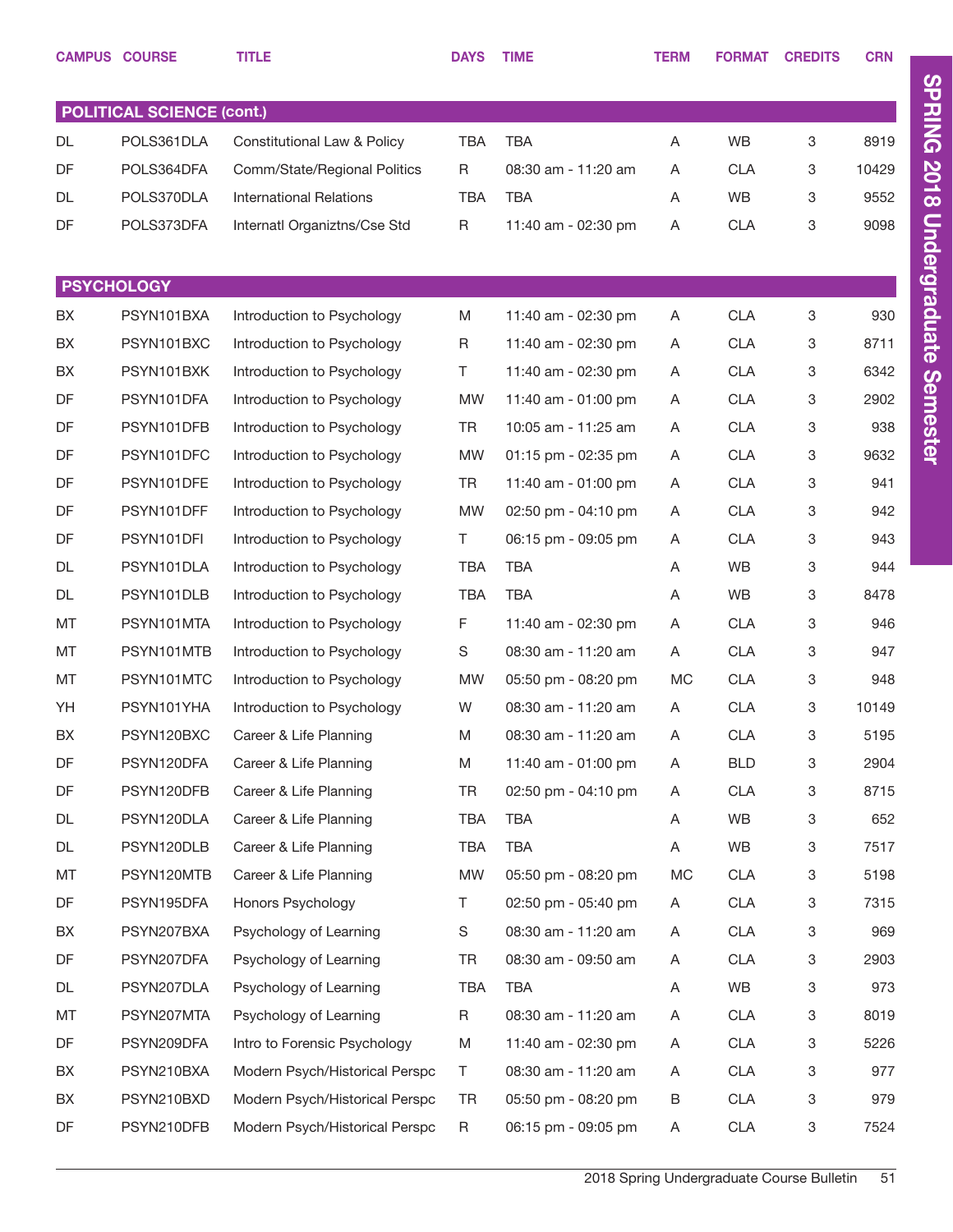|    | <b>CAMPUS COURSE</b> | <b>TITLE</b>                       | <b>DAYS</b> | <b>TIME</b>         | <b>TERM</b> | <b>FORMAT</b> | <b>CREDITS</b> | <b>CRN</b> |
|----|----------------------|------------------------------------|-------------|---------------------|-------------|---------------|----------------|------------|
| DL | PSYN210DLA           | Modern Psych/Historical Perspc     | TBA         | <b>TBA</b>          | Α           | <b>WB</b>     | 3              | 7585       |
| DL | PSYN210DLB           | Modern Psych/Historical Perspc     | <b>TBA</b>  | <b>TBA</b>          | Α           | <b>WB</b>     | 3              | 3570       |
| BX | PSYN213BXA           | Psychology of Personality          | TR          | 08:30 pm - 09:45 pm | B           | <b>BLD</b>    | 3              | 985        |
| DF | PSYN213DFA           | Psychology of Personality          | <b>MW</b>   | 10:05 am - 11:25 am | A           | <b>CLA</b>    | 3              | 2453       |
| DF | PSYN213DFB           | Psychology of Personality          | R           | 06:15 pm - 07:35 pm | A           | <b>BLD</b>    | 3              | 5227       |
| DL | PSYN213DLA           | Psychology of Personality          | <b>TBA</b>  | TBA                 | Α           | WB            | 3              | 987        |
| MT | PSYN213MTA           | Psychology of Personality          | Τ           | 11:40 am - 02:30 pm | Α           | <b>CLA</b>    | 3              | 8020       |
| DF | PSYN214DFA           | OT Pract Assist: Adult/Matur       | Τ           | 05:00 pm - 09:00 pm | A           | <b>CLA</b>    | 7              | 8716       |
| DF | PSYN218DFA           | OT Practice Assistn/Inter Skls     | W           | 06:15 pm - 09:05 pm | Α           | <b>CLA</b>    | 3              | 8717       |
| BX | PSYN219BXA           | Group Behavior                     | <b>MW</b>   | 08:30 pm - 11:00 pm | МC          | <b>CLA</b>    | 3              | 6347       |
| BX | PSYN226BXB           | <b>Computers Soc/Behv Sciences</b> | R           | 08:30 am - 11:20 am | Α           | <b>CLA</b>    | 3              | 674        |
| BX | PSYN226BXF           | <b>Computers Soc/Behv Sciences</b> | <b>TR</b>   | 05:50 pm - 08:20 pm | МC          | <b>CLA</b>    | 3              | 686        |
| BX | PSYN226BXI           | <b>Computers Soc/Behv Sciences</b> | R           | 05:50 pm - 08:20 pm | B           | <b>BLD</b>    | 3              | 689        |
| BX | PSYN226BXJ           | <b>Computers Soc/Behv Sciences</b> | Τ           | 02:50 pm - 05:40 pm | A           | <b>CLA</b>    | 3              | 6290       |
| DF | PSYN226DFA           | <b>Computers Soc/Behv Sciences</b> | T           | 11:40 am - 01:00 pm | A           | <b>BLD</b>    | 3              | 692        |
| DF | PSYN226DFB           | <b>Computers Soc/Behv Sciences</b> | R           | 11:40 am - 01:00 pm | A           | <b>BLD</b>    | 3              | 695        |
| DF | PSYN226DFC           | <b>Computers Soc/Behv Sciences</b> | <b>MW</b>   | 02:50 pm - 04:10 pm | A           | <b>CLA</b>    | 3              | 7242       |
| DF | PSYN226DFE           | <b>Computers Soc/Behv Sciences</b> | <b>TR</b>   | 01:15 pm - 02:35 pm | Α           | <b>CLA</b>    | 3              | 7525       |
| DL | PSYN226DLA           | <b>Computers Soc/Behv Sciences</b> | <b>TBA</b>  | <b>TBA</b>          | Α           | <b>WB</b>     | 3              | 701        |
| DL | PSYN226DLB           | <b>Computers Soc/Behv Sciences</b> | <b>TBA</b>  | TBA                 | Α           | WB            | 3              | 704        |
| MT | PSYN226MTA           | <b>Computers Soc/Behv Sciences</b> | F           | 11:40 am - 02:30 pm | Α           | <b>CLA</b>    | 3              | 7248       |
| MT | PSYN226MTD           | <b>Computers Soc/Behv Sciences</b> | <b>TR</b>   | 05:50 pm - 08:20 pm | МC          | <b>CLA</b>    | 3              | 710        |
| DF | PSYN230DFA           | Cognitive Psychology               | <b>TR</b>   | 11:40 am - 01:00 pm | A           | <b>CLA</b>    | 3              | 2908       |
| DL | PSYN230DLA           | Cognitive Psychology               | <b>TBA</b>  | TBA                 | Α           | WB            | 3              | 998        |
| BX | PSYN232BXA           | Health Psychology                  | M           | 02:50 pm - 05:40 pm | Α           | <b>CLA</b>    | 3              | 999        |
| BX | PSYN232BXB           | Health Psychology                  | MW          | 05:50 pm - 08:20 pm | Β           | <b>CLA</b>    | 3              | 1000       |
| DF | PSYN232DFA           | Health Psychology                  | <b>TR</b>   | 01:15 pm - 02:35 pm | Α           | <b>CLA</b>    | 3              | 8021       |
| BX | PSYN233BXA           | Dvlpmntl Psych Across Lifespan     | F           | 08:30 am - 11:20 am | Α           | <b>CLA</b>    | 3              | 1004       |
| BX | PSYN233BXD           | Dvlpmntl Psych Across Lifespan     | TR          | 08:30 pm - 09:45 pm | MC          | <b>BLD</b>    | 3              | 5230       |
| DF | PSYN233DFA           | Dvlpmntl Psych Across Lifespan     | R           | 07:50 pm - 09:10 pm | Α           | <b>BLD</b>    | 3              | 1012       |
| DF | PSYN233DFB           | Dvlpmntl Psych Across Lifespan     | F           | 08:30 am - 11:20 am | Α           | <b>CLA</b>    | 3              | 2909       |
| DF | PSYN233DFC           | Dvlpmntl Psych Across Lifespan     | TR          | 08:30 am - 09:50 am | Α           | <b>CLA</b>    | 3              | 9750       |
| DF | PSYN233DFD           | Dvlpmntl Psych Across Lifespan     | F           | 08:30 am - 11:20 am | Α           | <b>CLA</b>    | 3              | 9751       |
| DL | PSYN233DLA           | Dvlpmntl Psych Across Lifespan     | <b>TBA</b>  | <b>TBA</b>          | Α           | WB            | 3              | 1014       |
| DL | PSYN233DLB           | Dvlpmntl Psych Across Lifespan     | <b>TBA</b>  | <b>TBA</b>          | Α           | WB            | 3              | 7520       |
| DL | PSYN233DLC           | Dvlpmntl Psych Across Lifespan     | <b>TBA</b>  | <b>TBA</b>          | Α           | WB            | 3              | 8290       |
| MT | PSYN233MTA           | Dvlpmntl Psych Across Lifespan     | M           | 11:40 am - 02:30 pm | Α           | <b>CLA</b>    | 3              | 1016       |
| MT | PSYN233MTB           | Dvlpmntl Psych Across Lifespan     | TR          | 05:50 pm - 08:20 pm | Β           | <b>CLA</b>    | 3              | 1018       |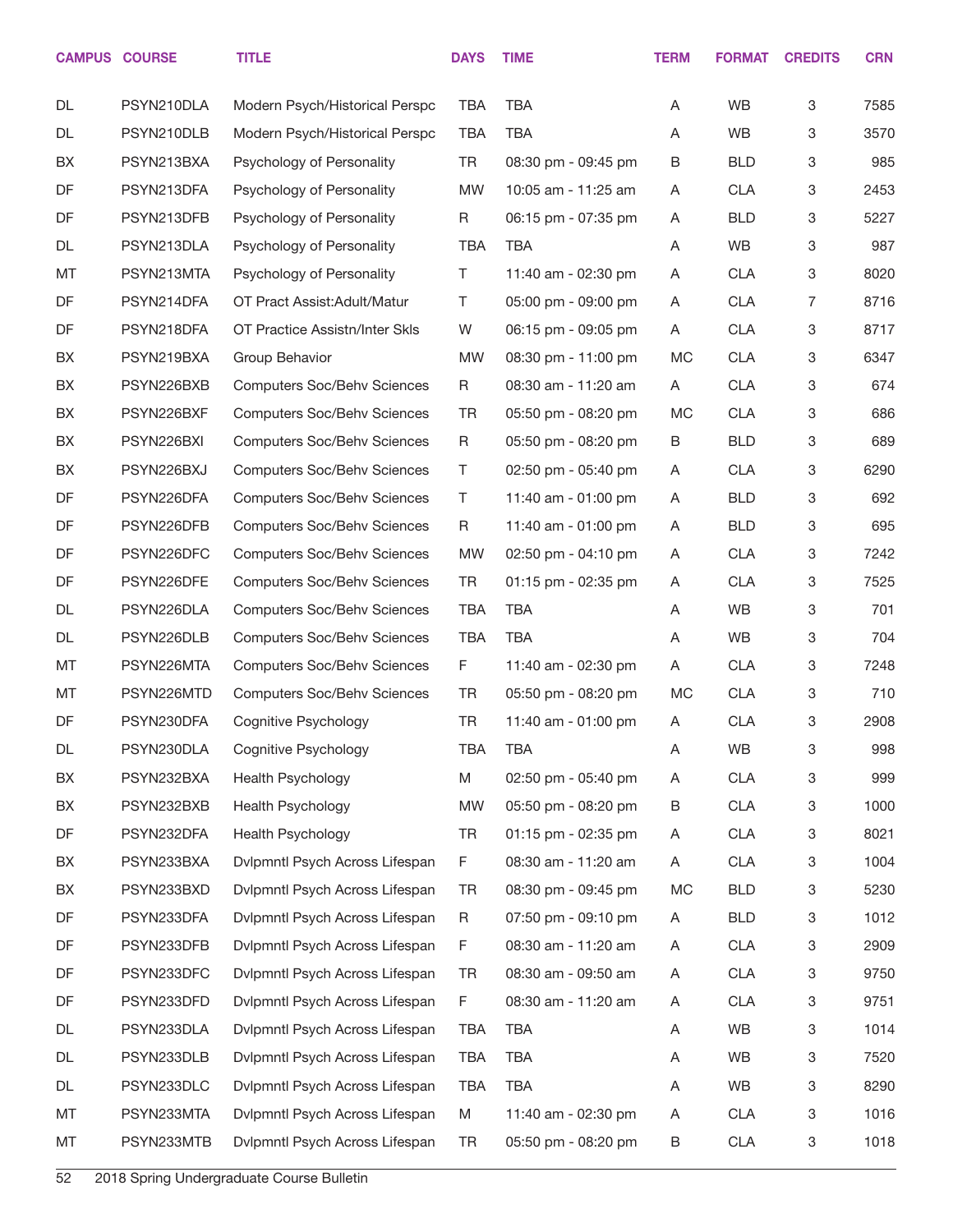|           | <b>CAMPUS COURSE</b>      | <b>TITLE</b>                   | <b>DAYS</b> | <b>TIME</b>         | <b>TERM</b> | <b>FORMAT</b> | <b>CREDITS</b> | <b>CRN</b> |
|-----------|---------------------------|--------------------------------|-------------|---------------------|-------------|---------------|----------------|------------|
|           |                           |                                |             |                     |             |               |                |            |
|           | <b>PSYCHOLOGY (cont.)</b> |                                |             |                     |             |               |                |            |
| BX        | PSYN234BXA                | Perspectives on Parenting      | R           | 08:30 am - 11:20 am | Α           | <b>CLA</b>    | 3              | 5232       |
| <b>DF</b> | PSYN234DFA                | Perspectives on Parenting      | TR          | 10:05 am - 11:25 am | A           | <b>CLA</b>    | 3              | 4112       |
| DF        | PSYN234DFB                | Perspectives on Parenting      | R           | 06:15 pm - 09:05 pm | Α           | <b>CLA</b>    | 3              | 7301       |
| DL        | PSYN234DLA                | Perspectives on Parenting      | TBA         | <b>TBA</b>          | A           | WB            | 3              | 4118       |
| DL        | PSYN237DLA                | Human Sexual Behavior          | <b>TBA</b>  | <b>TBA</b>          | Α           | <b>WB</b>     | 3              | 1028       |
| MT        | PSYN237MTA                | Human Sexual Behavior          | TR          | 08:30 pm - 11:00 pm | MC          | <b>CLA</b>    | 3              | 5234       |
| YH        | PSYN237YHA                | Human Sexual Behavior          | W           | 07:15 pm - 09:45 pm | MC          | <b>BLD</b>    | 3              | 11037      |
| BX        | PSYN238BXA                | Gender Role Dynamics           | M           | 11:40 am - 02:30 pm | A           | <b>CLA</b>    | 3              | 1034       |
| BX        | PSYN238BXB                | <b>Gender Role Dynamics</b>    | <b>MW</b>   | 05:50 pm - 08:20 pm | MC          | <b>CLA</b>    | 3              | 6349       |
| DF        | PSYN238DFA                | Gender Role Dynamics           | TR          | 02:50 pm - 04:10 pm | A           | <b>CLA</b>    | 3              | 1037       |
| BX        | PSYN239BXA                | Adult Development and Aging    | W           | 11:40 am - 02:30 pm | Α           | <b>CLA</b>    | 3              | 5238       |
| DL        | PSYN241DLA                | Religion & Psychology          | <b>TBA</b>  | <b>TBA</b>          | A           | WB            | 3              | 11036      |
| DL        | PSYN243DLA                | Psychological Tests & Mesurmnt | <b>TBA</b>  | <b>TBA</b>          | Α           | <b>WB</b>     | 3              | 1045       |
| BX        | PSYN244BXA                | Social Psychology              | W           | 08:30 am - 11:20 am | Α           | <b>CLA</b>    | 3              | 722        |
| BX        | PSYN244BXC                | Social Psychology              | <b>MW</b>   | 05:50 pm - 08:20 pm | В           | <b>CLA</b>    | 3              | 5209       |
| DF        | PSYN244DFA                | Social Psychology              | <b>MW</b>   | 01:15 pm - 02:35 pm | A           | <b>CLA</b>    | 3              | 737        |
| DF        | PSYN244DFB                | Social Psychology              | R           | 06:15 pm - 07:35 pm | Α           | <b>BLD</b>    | 3              | 740        |
| DL        | PSYN244DLA                | Social Psychology              | <b>TBA</b>  | TBA                 | A           | WB            | 3              | 743        |
| DL        | PSYN244DLB                | Social Psychology              | TBA         | <b>TBA</b>          | Α           | WB            | 3              | 7521       |
| MT        | PSYN244MTA                | Social Psychology              | F           | 08:30 am - 11:20 am | Α           | <b>CLA</b>    | 3              | 749        |
| MT        | PSYN244MTB                | Social Psychology              | R           | 05:50 pm - 08:20 pm | МC          | <b>BLD</b>    | 3              | 752        |
| BX        | PSYN254BXA                | Child Psychology               | W           | 02:50 pm - 05:40 pm | Α           | <b>CLA</b>    | 3              | 1049       |
| BX        | PSYN254BXC                | Child Psychology               | <b>MW</b>   | 08:30 pm - 09:45 pm | В           | CLA           | 3              | 1053       |
| DF        | PSYN254DFA                | Child Psychology               | R           | 08:30 am - 11:20 am | Α           | <b>CLA</b>    | 3              | 5241       |
| DL        | PSYN254DLA                | Child Psychology               | TBA         | TBA                 | A           | WB            | 3              | 1059       |
| DL        | PSYN254DLB                | Child Psychology               | TBA         | TBA                 | Α           | WB            | 3              | 7581       |
| BX        | PSYN255BXA                | Managing Human Conflict I      | TR          | 05:50 pm - 08:20 pm | В           | <b>CLA</b>    | 3              | 1063       |
| BX        | PSYN255BXB                | Managing Human Conflict I      | S           | 02:50 pm - 05:40 pm | Α           | <b>CLA</b>    | 3              | 5295       |
| BX        | PSYN255BXC                | Managing Human Conflict I      | M           | 11:40 am - 02:30 pm | Α           | <b>CLA</b>    | 3              | 5290       |
| DF        | PSYN255DFA                | Managing Human Conflict I      | <b>MW</b>   | 08:30 am - 09:50 am | Α           | <b>CLA</b>    | 3              | 1068       |
| DF        | PSYN255DFB                | Managing Human Conflict I      | W           | 11:40 am - 02:30 pm | Α           | <b>CLA</b>    | 3              | 4079       |
| DF        | PSYN255DFC                | Managing Human Conflict I      | W           | 06:15 pm - 09:05 pm | Α           | <b>CLA</b>    | 3              | 6329       |
| DL        | PSYN255DLA                | Managing Human Conflict I      | TBA         | TBA                 | Α           | WB            | 3              | 4074       |
| DL        | PSYN255DLB                | Managing Human Conflict I      | TBA         | TBA                 | Α           | WB            | 3              | 7683       |
| MT        | PSYN255MTA                | Managing Human Conflict I      | <b>MW</b>   | 05:50 pm - 08:20 pm | MC          | <b>CLA</b>    | 3              | 2066       |
| BX        | PSYN256BXA                | Managing Human Conflict II     | T.          | 11:40 am - 02:30 pm | A           | CLA           | 3              | 5644       |

2018 Spring Undergraduate Course Bulletin 53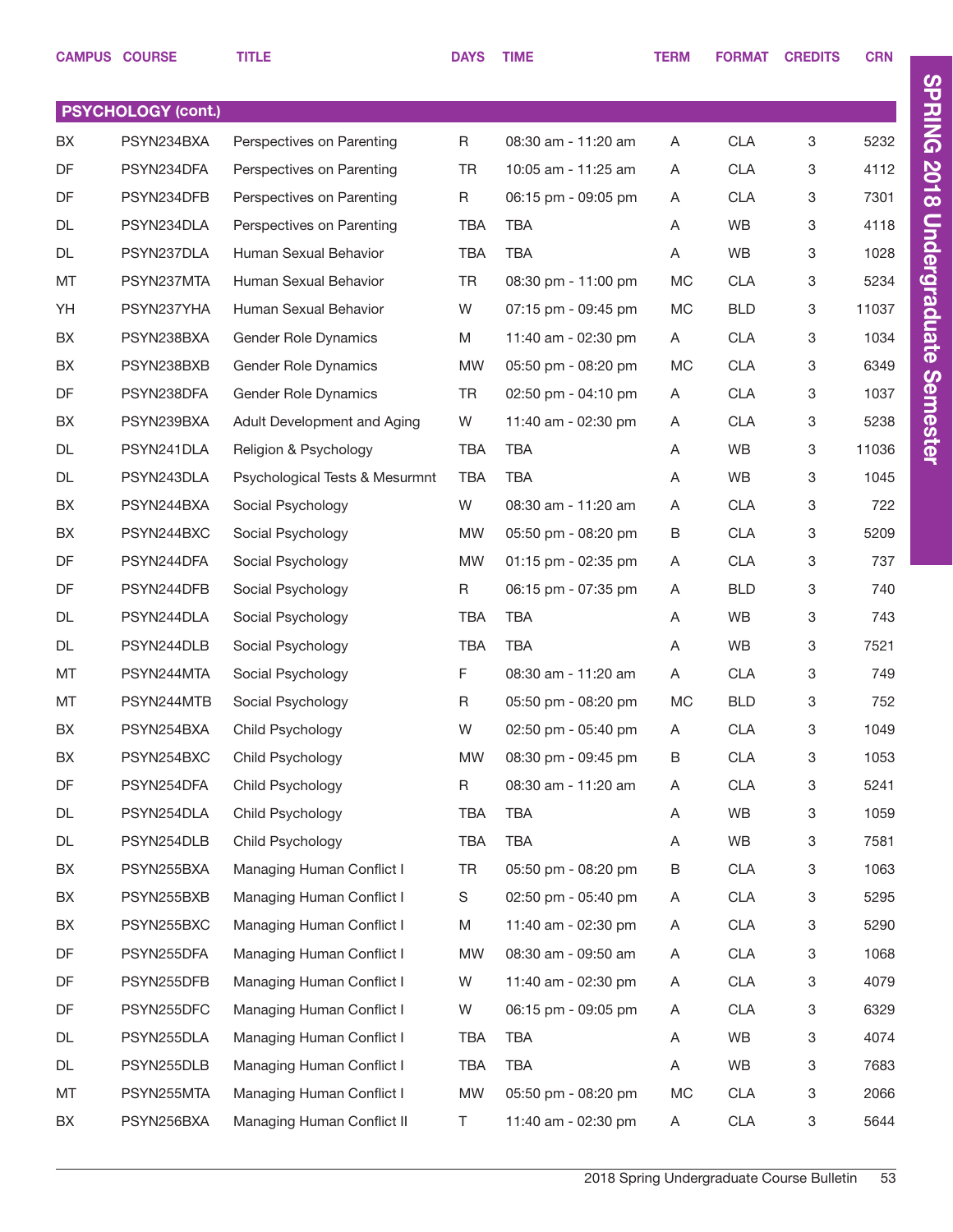|    | <b>CAMPUS COURSE</b> | <b>TITLE</b>                   | <b>DAYS</b> | <b>TIME</b>         | <b>TERM</b> | <b>FORMAT</b> | <b>CREDITS</b> | <b>CRN</b> |
|----|----------------------|--------------------------------|-------------|---------------------|-------------|---------------|----------------|------------|
| BX | PSYN257BXB           | Psych of the Exceptional Child | R           | 02:50 pm - 05:40 pm | A           | <b>CLA</b>    | 3              | 6351       |
| DF | PSYN257DFA           | Psych of the Exceptional Child | W           | 06:15 pm - 09:05 pm | A           | <b>CLA</b>    | 3              | 11045      |
| DL | PSYN257DLA           | Psych of the Exceptional Child | <b>TBA</b>  | TBA                 | Α           | <b>WB</b>     | 3              | 1079       |
| DL | PSYN257DLB           | Psych of the Exceptional Child | <b>TBA</b>  | TBA                 | Α           | WB            | 3              | 1081       |
| BX | PSYN262BXA           | Alcohol, Drugs & Behavior      | W           | 02:50 pm - 05:40 pm | Α           | <b>CLA</b>    | 3              | 767        |
| BX | PSYN262BXD           | Alcohol, Drugs & Behavior      | TR          | 05:50 pm - 08:20 pm | <b>MC</b>   | <b>CLA</b>    | 3              | 779        |
| DF | PSYN262DFA           | Alcohol, Drugs & Behavior      | F           | 11:40 am - 02:30 pm | Α           | <b>CLA</b>    | 3              | 7257       |
| DL | PSYN262DLA           | Alcohol, Drugs & Behavior      | <b>TBA</b>  | TBA                 | Α           | WB            | 3              | 10810      |
| MT | PSYN262MTA           | Alcohol, Drugs & Behavior      | <b>MW</b>   | 05:50 pm - 08:20 pm | B           | <b>CLA</b>    | 3              | 4068       |
| DF | PSYN263DFA           | Psychology of Adolescence      | W           | 11:40 am - 02:30 pm | A           | <b>CLA</b>    | 3              | 7303       |
| DF | PSYN263DFB           | Psychology of Adolescence      | T.          | 06:15 pm - 09:05 pm | A           | <b>CLA</b>    | 3              | 7304       |
| DL | PSYN263DLA           | Psychology of Adolescence      | <b>TBA</b>  | TBA                 | Α           | WB            | 3              | 1089       |
| BX | PSYN295BXB           | Positive Psychology            | $\mathbb S$ | 11:40 am - 02:30 pm | Α           | <b>CLA</b>    | 3              | 795        |
| BX | PSYN295BXC           | <b>Managing Stress</b>         | TR          | 08:30 pm - 11:00 pm | <b>MC</b>   | <b>CLA</b>    | 3              | 800        |
| BX | PSYN295BXD           | Intro to Counseling            | <b>MW</b>   | 05:50 pm - 08:20 pm | <b>MC</b>   | <b>CLA</b>    | 3              | 1191       |
| DL | PSYN295DLA           | Bus & Soc Global Perspective   | <b>TBA</b>  | <b>TBA</b>          | Α           | <b>WB</b>     | 3              | 8455       |
| DL | PSYN295DLC           | Psychology of Women            | <b>TBA</b>  | <b>TBA</b>          | Α           | <b>WB</b>     | 3              | 2917       |
| DL | PSYN295DLE           | Sports Psychology              | <b>TBA</b>  | <b>TBA</b>          | Α           | <b>WB</b>     | 3              | 9892       |
| DL | PSYN295DLF           | Sociology of Music             | <b>TBA</b>  | <b>TBA</b>          | Α           | <b>WB</b>     | 3              | 10457      |
| DL | PSYN295DLG           | Psy Environ Sustain & Justice  | <b>TBA</b>  | <b>TBA</b>          | Α           | WB            | 3              | 10459      |
| MT | PSYN295MTC           | Sociology of Immigration       | M           | 11:40 am - 02:30 pm | A           | <b>CLA</b>    | 3              | 1195       |
| MT | PSYN295MTD           | Intro to Counseling            | <b>MW</b>   | 05:50 pm - 08:20 pm | B           | <b>CLA</b>    | 3              | 7268       |
| DF | PSYN311DFA           | Psych Disords/Chldhd & Adolesc | T.          | 08:30 am - 11:20 am | A           | <b>CLA</b>    | 3              | 7305       |
| DF | PSYN311DFB           | Psych Disords/Chldhd & Adolesc | M           | 06:15 pm - 09:05 pm | Α           | <b>CLA</b>    | 3              | 10801      |
| MT | PSYN311MTA           | Psych Disords/Chldhd & Adolesc | <b>TR</b>   | 01:15 pm - 03:45 pm | <b>MC</b>   | <b>CLA</b>    | 3              | 8022       |
| BX | PSYN312BXA           | Abnormal Psychology            | T.          | 11:40 am - 02:30 pm | A           | <b>CLA</b>    | 3              | 6356       |
| BX | PSYN312BXD           | Abnormal Psychology            | TR          | 05:50 pm - 08:20 pm | В           | <b>CLA</b>    | 3              | 5246       |
| DF | PSYN312DFA           | Abnormal Psychology            | TR          | 11:40 am - 01:00 pm | Α           | <b>CLA</b>    | 3              | 1103       |
| DF | PSYN312DFB           | Abnormal Psychology            | W           | 02:50 pm - 05:40 pm | <b>MC</b>   | <b>BLD</b>    | 3              | 10817      |
| DL | PSYN312DLA           | Abnormal Psychology            | TBA         | <b>TBA</b>          | Α           | WB            | 3              | 1105       |
| DL | PSYN312DLB           | Abnormal Psychology            | <b>TBA</b>  | TBA                 | Α           | WB            | 3              | 8465       |
| MT | PSYN312MTA           | Abnormal Psychology            | TR          | 08:30 pm - 09:45 pm | В           | <b>BLD</b>    | 3              | 5247       |
| BX | PSYN320BXB           | Psychobiology                  | W           | 06:15 pm - 09:05 pm | A           | <b>CLA</b>    | 3              | 7306       |
| DF | PSYN320DFA           | Psychobiology                  | M           | 11:40 am - 02:30 pm | A           | <b>CLA</b>    | 3              | 1110       |
| DF | PSYN320DFB           | Psychobiology                  | Τ           | 06:15 pm - 09:05 pm | A           | <b>CLA</b>    | 3              | 6421       |
| DL | PSYN320DLA           | Psychobiology                  | TBA         | <b>TBA</b>          | Α           | WB            | 3              | 1112       |
| MT | PSYN320MTA           | Psychobiology                  | S           | 11:40 am - 02:30 pm | A           | <b>CLA</b>    | 3              | 1113       |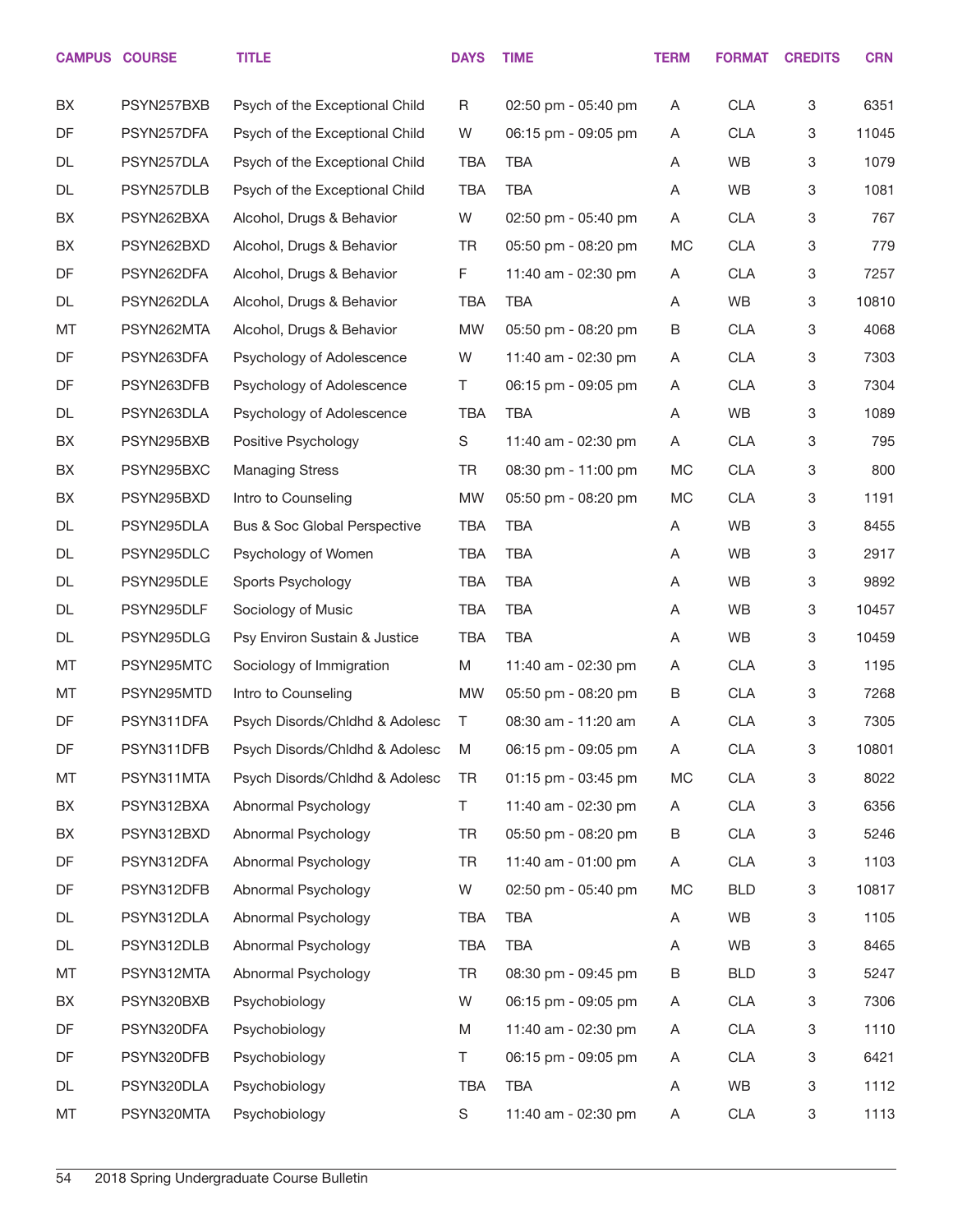|    | <b>CAMPUS COURSE</b>      | TITLE                                | <b>DAYS</b> | <b>TIME</b>           | <b>TERM</b> | <b>FORMAT</b> | <b>CREDITS</b> | <b>CRN</b> |
|----|---------------------------|--------------------------------------|-------------|-----------------------|-------------|---------------|----------------|------------|
|    |                           |                                      |             |                       |             |               |                |            |
|    | <b>PSYCHOLOGY (cont.)</b> |                                      |             |                       |             |               |                |            |
| DL | PSYN340DLA                | Psychology of Crisis                 | TBA         | <b>TBA</b>            | A           | <b>WB</b>     | 3              | 1115       |
| МT | PSYN349MTA                | Directed Research in Psych           | F.          | 08:30 am - 11:20 am   | A           | <b>CLA</b>    | 3              | 10140      |
| DF | PSYN355DFA                | Mediation Theory & Practice          | <b>MW</b>   | 08:30 am - 09:50 am   | A           | <b>CLA</b>    | 3              | 10814      |
| BX | PSYN360BXA                | <b>Practicum Conflict Resolution</b> | TBA         | <b>TBA</b>            | A           | <b>CLA</b>    | 3              | 1124       |
| BX | PSYN370BXA                | <b>Stats Socl/Behy Sciences</b>      | R           | 11:40 am - 02:30 pm   | A           | <b>CLA</b>    | 3              | 7534       |
| BX | PSYN370BXB                | <b>Stats Socl/Behv Sciences</b>      | W           | 08:30 am - 11:20 am   | A           | <b>CLA</b>    | 3              | 2928       |
| BX | PSYN370BXC                | <b>Stats Socl/Behy Sciences</b>      | T.          | 06:15 pm - 09:05 pm   | A           | <b>CLA</b>    | 3              | 2932       |
| BX | PSYN370BXD                | <b>Stats Socl/Behy Sciences</b>      | M           | 06:15 pm - 09:05 pm   | A           | <b>CLA</b>    | 3              | 5217       |
| DF | PSYN370DFA                | <b>Stats Socl/Behy Sciences</b>      | TR          | 11:40 am - 01:00 pm   | A           | <b>CLA</b>    | 3              | 874        |
| DF | PSYN370DFB                | <b>Stats Socl/Behy Sciences</b>      | W           | 06:15 pm - 09:05 pm   | A           | <b>CLA</b>    | 3              | 877        |
| DF | PSYN370DFD                | <b>Stats Socl/Behy Sciences</b>      | TR          | $01:15$ pm - 02:35 pm | A           | <b>CLA</b>    | 3              | 8147       |
| DF | PSYN370DFE                | <b>Stats Socl/Behy Sciences</b>      | M           | 02:50 pm - 05:40 pm   | A           | <b>CLA</b>    | 3              | 8722       |
| DL | PSYN370DLA                | <b>Stats Socl/Behy Sciences</b>      | TBA         | <b>TBA</b>            | A           | WB            | 3              | 880        |
| MT | PSYN370MTA                | <b>Stats Socl/Behy Sciences</b>      | M           | 08:30 am - 11:20 am   | A           | <b>CLA</b>    | 3              | 10121      |
| MT | PSYN370MTB                | <b>Stats Socl/Behy Sciences</b>      | S           | 08:30 am - 11:20 am   | A           | <b>CLA</b>    | 3              | 883        |
| BX | PSYN372BXD                | Experimnt Psych I: Methodology       | W           | 11:40 am - 02:30 pm   | A           | <b>CLA</b>    | 3              | 4139       |
| DF | PSYN372DFB                | Experimnt Psych I: Methodology       | M           | 06:15 pm - 09:05 pm   | A           | <b>CLA</b>    | 3              | 7310       |
| DL | PSYN372DLA                | Experimnt Psych I: Methodology       | <b>TBA</b>  | TBA                   | A           | WB            | 3              | 1132       |
| MT | PSYN372MTA                | Experimnt Psych I: Methodology       | W           | 08:30 am - 11:20 am   | A           | <b>CLA</b>    | 3              | 7311       |
| MT | PSYN372MTB                | Experimnt Psych I: Methodology       | Τ           | 06:15 pm - 09:05 pm   | A           | <b>CLA</b>    | 3              | 8723       |
| YH | PSYN372YHA                | Experimnt Psych I: Methodology       | T.          | 06:15 pm - 09:05 pm   | A           | <b>CLA</b>    | 3              | 10805      |
| DL | PSYN399DLA                | Internship Soc/Beh Sciences          | TBA         | <b>TBA</b>            | A           | WB            | 3              | 892        |
| DL | PSYN399DLB                | Internship Soc/Beh Sciences          | TBA         | TBA                   | A           | WB            | 3              | 9920       |
| BX | PSYN426BXA                | <b>Classics Soc/Beh Sciences</b>     | T.          | 11:40 am - 02:30 pm   | A           | <b>CLA</b>    | 3              | 898        |
| BX | PSYN426BXD                | <b>Classics Soc/Beh Sciences</b>     | <b>MW</b>   | 05:50 pm - 08:20 pm   | МC          | <b>CLA</b>    | 3              | 907        |
| DF | PSYN426DFB                | <b>Classics Soc/Beh Sciences</b>     | TR          | 10:05 am - 11:25 am   | A           | <b>CLA</b>    | 3              | 916        |
| DF | PSYN426DFC                | <b>Classics Soc/Beh Sciences</b>     | <b>MW</b>   | 02:50 pm - 05:40 pm   | A           | <b>CLA</b>    | 3              | 8150       |
| DL | PSYN426DLA                | <b>Classics Soc/Beh Sciences</b>     | TBA         | <b>TBA</b>            | A           | WB            | 3              | 919        |
| DL | PSYN426DLB                | <b>Classics Soc/Beh Sciences</b>     | TBA         | TBA                   | A           | WB            | 3              | 922        |
| DL | PSYN426DLC                | <b>Classics Soc/Beh Sciences</b>     | TBA         | <b>TBA</b>            | A           | WB            | 3              | 8463       |
| МT | PSYN426MTA                | <b>Classics Soc/Beh Sciences</b>     | W           | 11:40 am - 02:30 pm   | A           | <b>CLA</b>    | 3              | 925        |
| МT | PSYN426MTC                | <b>Classics Soc/Beh Sciences</b>     | TR          | 05:50 pm - 08:20 pm   | МC          | <b>CLA</b>    | 3              | 928        |
| YH | PSYN426YHA                | <b>Classics Soc/Beh Sciences</b>     | MW          | 02:50 pm - 04:10 pm   | A           | <b>CLA</b>    | 3              | 11040      |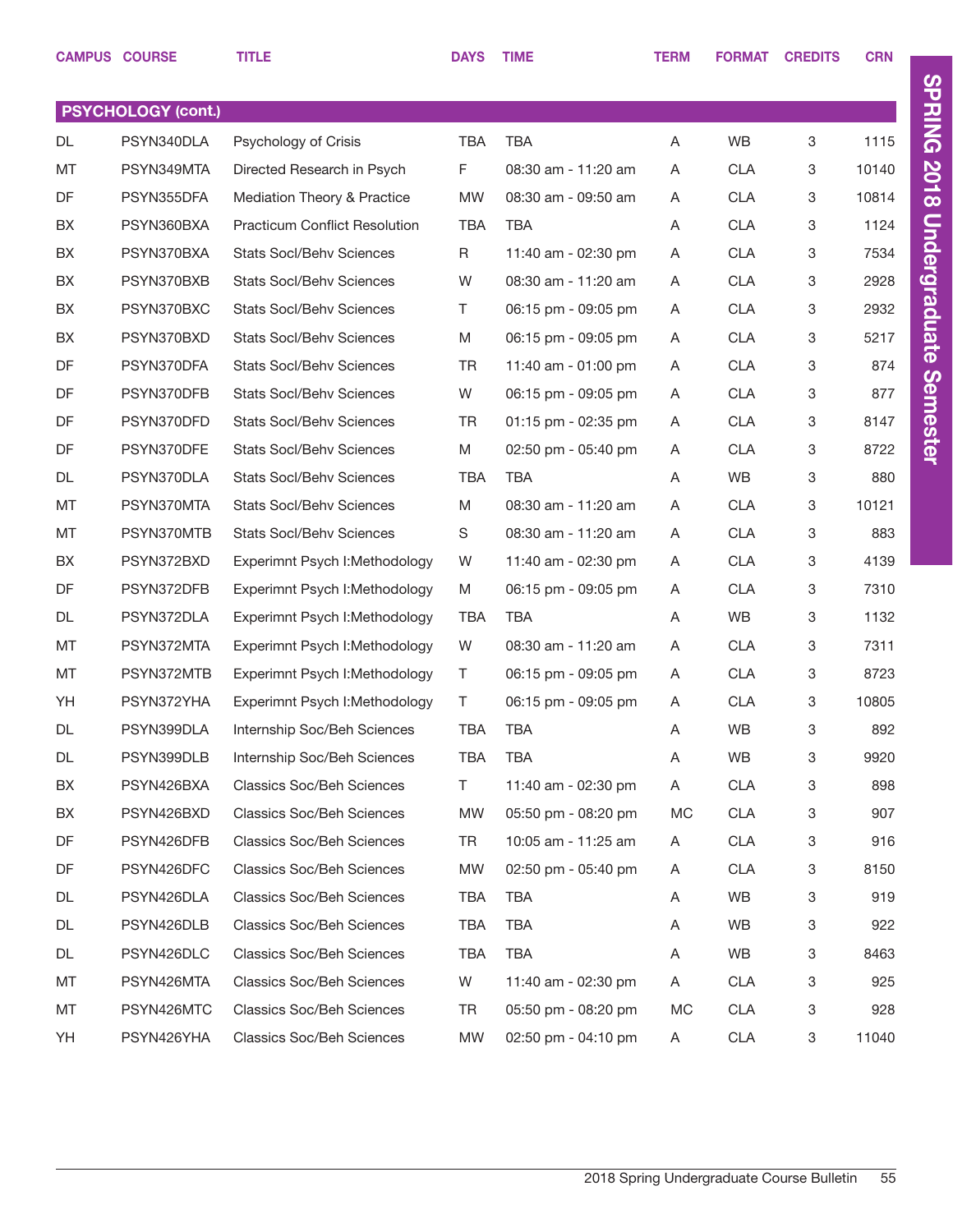|                 | <b>CAMPUS COURSE</b> | <b>TITLE</b>                   | <b>DAYS</b> | <b>TIME</b>         | <b>TERM</b> | <b>FORMAT</b> | <b>CREDITS</b> | <b>CRN</b> |
|-----------------|----------------------|--------------------------------|-------------|---------------------|-------------|---------------|----------------|------------|
|                 |                      |                                |             |                     |             |               |                |            |
| <b>RELIGION</b> |                      |                                |             |                     |             |               |                |            |
| BX              | RELG109BXA           | Introduction to Religions      | W           | 11:40 am - 02:30 pm | A           | <b>CLA</b>    | 3              | 622        |
| BX              | RELG109BXB           | Introduction to Religions      | R           | 02:50 pm - 05:40 pm | A           | <b>CLA</b>    | 3              | 623        |
| BX              | RELG109BXC           | Introduction to Religions      | Τ           | 10:05 am - 12:55 pm | A           | <b>CLA</b>    | 3              | 9476       |
| BX              | RELG109BXD           | Introduction to Religions      | S           | 08:30 am - 11:20 am | A           | <b>CLA</b>    | 3              | 625        |
| DF              | RELG109DFA           | Introduction to Religions      | M           | 11:40 am - 02:30 pm | A           | <b>CLA</b>    | 3              | 8725       |
| DF              | RELG109DFB           | Introduction to Religions      | Τ           | 02:50 pm - 05:40 pm | A           | <b>CLA</b>    | 3              | 627        |
| DF              | RELG109DFD           | Introduction to Religions      | <b>TR</b>   | 11:40 am - 01:00 pm | A           | <b>CLA</b>    | 3              | 9473       |
| DL              | RELG109DLA           | Introduction to Religions      | <b>TBA</b>  | <b>TBA</b>          | Α           | <b>WB</b>     | 3              | 629        |
| MT              | RELG109MTA           | Introduction to Religions      | M           | 11:40 am - 02:30 pm | A           | <b>CLA</b>    | 3              | 631        |
| BX              | RELG111BXA           | Judaism, Christianty, Islam    | M           | 11:40 am - 02:30 pm | A           | <b>CLA</b>    | 3              | 634        |
| DF              | RELG111DFA           | Judaism, Christianty, Islam    | W           | 02:50 pm - 05:40 pm | A           | <b>CLA</b>    | 3              | 6759       |
| DF              | RELG111DFB           | Judaism, Christianty, Islam    | TR          | 01:15 pm - 02:35 pm | A           | <b>CLA</b>    | 3              | 9474       |
| DL              | RELG111DLA           | Judaism, Christianty, Islam    | <b>TBA</b>  | <b>TBA</b>          | A           | <b>WB</b>     | 3              | 638        |
| MT              | RELG111MTA           | Judaism, Christianty, Islam    | R           | 08:30 am - 11:20 am | A           | <b>CLA</b>    | 3              | 639        |
| DF              | RELG190DFA           | Honors Religion                | Τ           | 02:50 pm - 05:40 pm | A           | <b>CLA</b>    | 3              | 9691       |
| DL              | RELG220DLA           | Myth Ritual Symbol in Religion | <b>TBA</b>  | <b>TBA</b>          | Α           | WB            | 3              | 6558       |
|                 |                      |                                |             |                     |             |               |                |            |
| <b>SCIENCE</b>  |                      |                                |             |                     |             |               |                |            |
| DF              | SINC110DFA           | The Principles of Science I    | M           | 02:50 pm - 05:40 pm | A           | <b>CLA</b>    | 3              | 6566       |
| DF              | SINC162DFA           | Forensic Science II            | W           | 02:50 pm - 05:40 pm | Α           | <b>CLA</b>    | 3              | 10939      |
|                 |                      |                                |             |                     |             |               |                |            |
|                 | <b>SOCIAL WORK</b>   |                                |             |                     |             |               |                |            |
| BX              | SOWK201BXA           | Introduction to Social Work    | <b>TR</b>   | 05:50 pm - 08:20 pm | В           | <b>CLA</b>    | 3              | 7260       |
| DF              | SOWK201DFA           | Introduction to Social Work    | R           | 11:40 am - 02:30 pm | A           | <b>CLA</b>    | 3              | 7262       |
| DL              | SOWK201DLA           | Introduction to Social Work    | <b>TBA</b>  | <b>TBA</b>          | В           | WB            | 3              | 10808      |
| YH              | SOWK201YHA           | Introduction to Social Work    | <b>TR</b>   | 05:50 pm - 08:20 pm | В           | <b>CLA</b>    | 3              | 10818      |
| BX              | SOWK295BXB           | Positive Psychology            | S           | 11:40 am - 02:30 pm | A           | <b>CLA</b>    | 3              | 797        |
| BX              | SOWK295BXC           | <b>Managing Stress</b>         | TR          | 08:30 pm - 11:00 pm | MC          | <b>CLA</b>    | 3              | 801        |
| BX              | SOWK295BXD           | Intro to Counseling            | <b>MW</b>   | 05:50 pm - 08:20 pm | MC          | <b>CLA</b>    | 3              | 1192       |
| DL              | SOWK295DLA           | Bus & Soc Global Perspective   | TBA         | TBA                 | Α           | WB            | 3              | 8457       |
| DL              | SOWK295DLC           | Psychology of Women            | TBA         | <b>TBA</b>          | Α           | WB            | 3              | 2970       |
| DL              | SOWK295DLE           | Contemporary Issues            | TBA         | TBA                 | Α           | WB            | 3              | 9910       |
| DL              | SOWK295DLF           | Sociology of Music             | <b>TBA</b>  | <b>TBA</b>          | Α           | WB            | 3              | 10458      |
| DL              | SOWK295DLG           | Psyn Environ Sustain & Justice | TBA         | TBA                 | Α           | WB            | 3              | 10461      |
| MT              | SOWK295MTC           | Sociology of Immigration       | M           | 11:40 am - 02:30 pm | A           | <b>CLA</b>    | 3              | 1196       |
|                 |                      |                                |             |                     |             |               |                |            |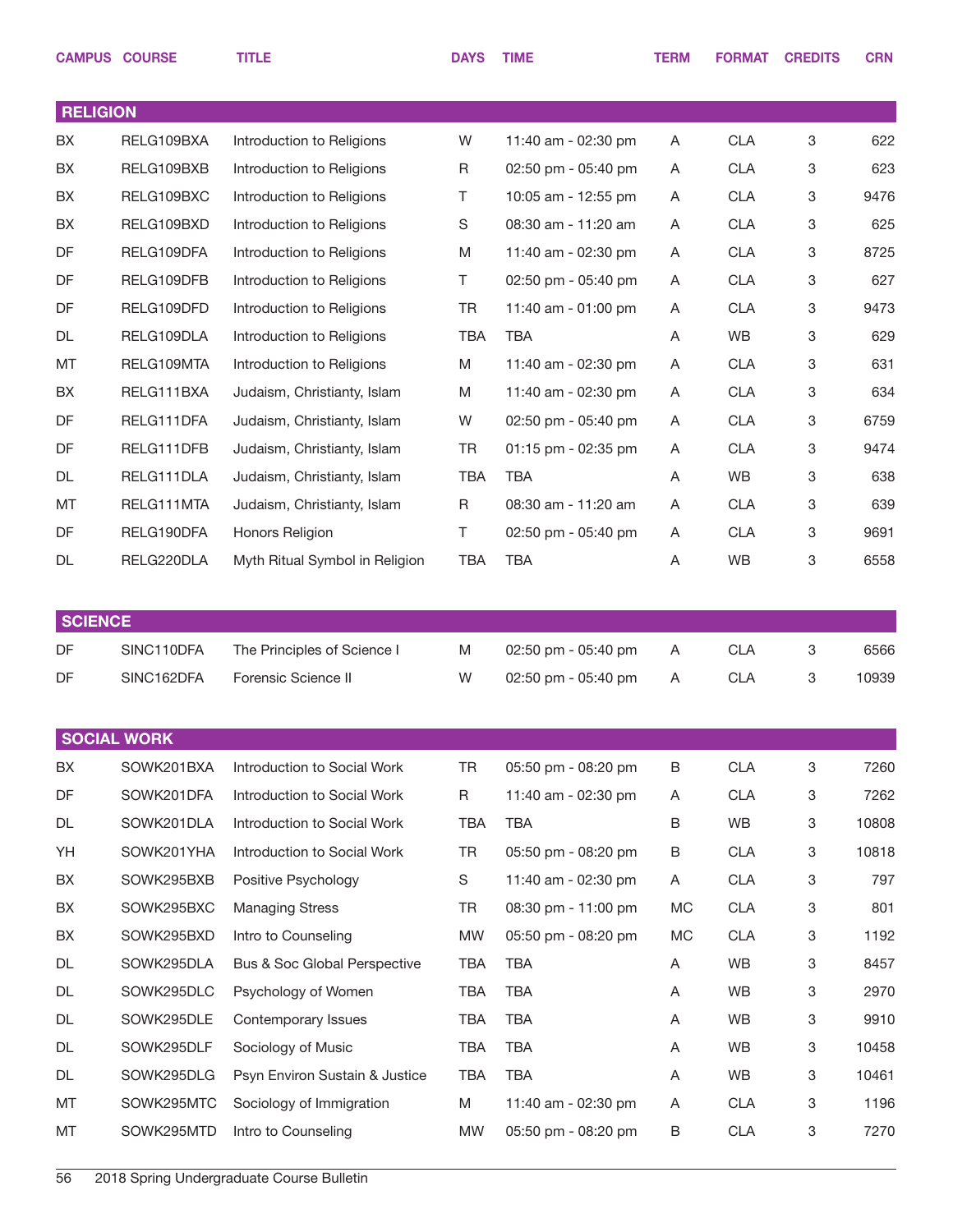|                  | <b>CAMPUS COURSE</b>       | <b>TITLE</b>                              | <b>DAYS</b> | <b>TIME</b>         | <b>TERM</b> | <b>FORMAT</b> | <b>CREDITS</b> | <b>CRN</b> |
|------------------|----------------------------|-------------------------------------------|-------------|---------------------|-------------|---------------|----------------|------------|
|                  |                            |                                           |             |                     |             |               |                |            |
|                  | <b>SOCIAL WORK (cont.)</b> |                                           |             |                     |             |               |                |            |
| BX               | SOWK312BXA                 | Human Beh/Social Environmt II             | W           | 06:15 pm - 09:05 pm | A           | <b>CLA</b>    | 3              | 1180       |
| <b>DF</b>        | SOWK312DFA                 | Human Beh/Social Environmt II             | W           | 11:40 am - 02:30 pm | A           | <b>CLA</b>    | 3              | 1181       |
| BX               | SOWK314BXA                 | <b>Issues Diversity Socl Wk Pract</b>     | M           | 06:15 pm - 09:05 pm | A           | <b>CLA</b>    | 3              | 1182       |
| DF               | SOWK314DFA                 | <b>Issues Diversity Socl Wk Pract</b>     | M           | 11:40 am - 02:30 pm | A           | <b>CLA</b>    | 3              | 1183       |
| BX               | SOWK322BXA                 | Social Work Practice I                    | R           | 06:15 pm - 09:05 pm | A           | <b>CLA</b>    | 3              | 1184       |
| DF               | SOWK322DFA                 | Social Work Practice I                    | F           | 11:40 am - 02:30 pm | A           | <b>CLA</b>    | 3              | 1185       |
| BX               | SOWK424BXA                 | Social Work Practice III                  | R           | 06:15 pm - 09:05 pm | A           | <b>CLA</b>    | 3              | 8023       |
| DF               | SOWK424DFA                 | Social Work Practice III                  | W           | 06:15 pm - 09:05 pm | A           | <b>CLA</b>    | 3              | 1186       |
| BX               | SOWK426BXA                 | Influnce Comm/Organiz/Soc Polc            | T           | 06:15 pm - 09:05 pm | A           | <b>CLA</b>    | 3              | 8024       |
| DF               | SOWK426DFA                 | Influnce Comm/Organiz/Soc Polc            | F           | 11:40 am - 02:30 pm | A           | <b>CLA</b>    | 3              | 1187       |
| BX               | SOWK432BXA                 | <b>Field Practicum II</b>                 | <b>TBA</b>  | <b>TBA</b>          | Α           | <b>CLA</b>    | 6              | 8025       |
| BX               | SOWK432BXB                 | Field Practicum II                        | <b>TBA</b>  | TBA                 | Α           | <b>CLA</b>    | 6              | 9543       |
| DF               | SOWK432DFA                 | <b>Field Practicum II</b>                 | TBA         | <b>TBA</b>          | Α           | <b>CLA</b>    | 6              | 1188       |
| DF               | SOWK432DFB                 | Field Practicum II                        | <b>TBA</b>  | <b>TBA</b>          | Α           | <b>CLA</b>    | 6              | 9545       |
|                  |                            |                                           |             |                     |             |               |                |            |
| <b>SOCIOLOGY</b> |                            |                                           |             |                     |             |               |                |            |
| BX               | SOCL101BXB                 | Introduction to Sociology                 | T.          | 08:30 am - 11:20 am | Α           | <b>CLA</b>    | 3              | 1138       |
| BX               | SOCL101BXC                 | Introduction to Sociology                 | R           | 02:50 pm - 05:40 pm | A           | <b>CLA</b>    | 3              | 1140       |
| BX               | SOCL101BXI                 | Introduction to Sociology                 | <b>MW</b>   | 05:50 pm - 08:20 pm | MC          | <b>CLA</b>    | 3              | 1144       |
| DF               | SOCL101DFB                 | Introduction to Sociology                 | <b>MW</b>   | 10:05 am - 11:25 am | A           | <b>CLA</b>    | 3              | 1146       |
| DF               | SOCL101DFD                 | Introduction to Sociology                 | <b>TR</b>   | 11:40 am - 01:00 pm | A           | <b>CLA</b>    | 3              | 1148       |
| DF               | SOCL101DFG                 | Introduction to Sociology                 | R           | 06:15 pm - 09:05 pm | Α           | <b>CLA</b>    | 3              | 1149       |
| DF               | SOCL101DFH                 | Introduction to Sociology                 | TR          | 10:05 am - 11:25 am | Α           | <b>CLA</b>    | 3              | 6429       |
| DF               | SOCL101DFI                 | Introduction to Sociology                 | F           | 11:40 am - 02:30 pm | Α           | <b>CLA</b>    | 3              | 6430       |
| DL               | SOCL101DLA                 | Introduction to Sociology                 | TBA         | <b>TBA</b>          | Α           | WB            | 3              | 8477       |
| DL               | SOCL101DLB                 | Introduction to Sociology                 | TBA         | TBA                 | Α           | WB            | 3              | 1151       |
| МT               | SOCL101MTA                 | Introduction to Sociology                 | R           | 02:50 pm - 05:40 pm | A           | <b>CLA</b>    | 3              | 1152       |
| МT               | SOCL101MTC                 | Introduction to Sociology                 | <b>TR</b>   | 05:50 pm - 08:20 pm | В           | <b>CLA</b>    | 3              | 1153       |
| МT               | SOCL110MTA                 | <b>Diversity Politics &amp; Tolerance</b> | M           | 11:40 am - 02:30 pm | A           | <b>CLA</b>    | 3              | 9497       |
| BX               | SOCL120BXC                 | Career & Life Planning                    | M           | 08:30 am - 11:20 am | Α           | <b>CLA</b>    | 3              | 5194       |
| DF               | SOCL120DFA                 | Career & Life Planning                    | M           | 11:40 am - 01:00 pm | A           | <b>BLD</b>    | 3              | 2906       |
| DF               | SOCL120DFB                 | Career & Life Planning                    | <b>TR</b>   | 02:50 pm - 04:10 pm | A           | <b>CLA</b>    | 3              | 8746       |
| DL               | SOCL120DLA                 | Career & Life Planning                    | TBA         | TBA                 | Α           | WB            | 3              | 651        |
| DL               | SOCL120DLB                 | Career & Life Planning                    | TBA         | TBA                 | Α           | WB            | 3              | 7519       |
| МT               | SOCL120MTB                 | Career & Life Planning                    | MW          | 05:50 pm - 08:20 pm | МC          | <b>CLA</b>    | 3              | 5197       |
| BX               | SOCL202BXA                 | Ethics & the Family                       | W           | 11:40 am - 02:30 pm | A           | <b>CLA</b>    | 3              | 662        |
| DL               | SOCL205DLA                 | Aging & the Law                           | TBA         | TBA                 | A           | WB            | 3              | 975        |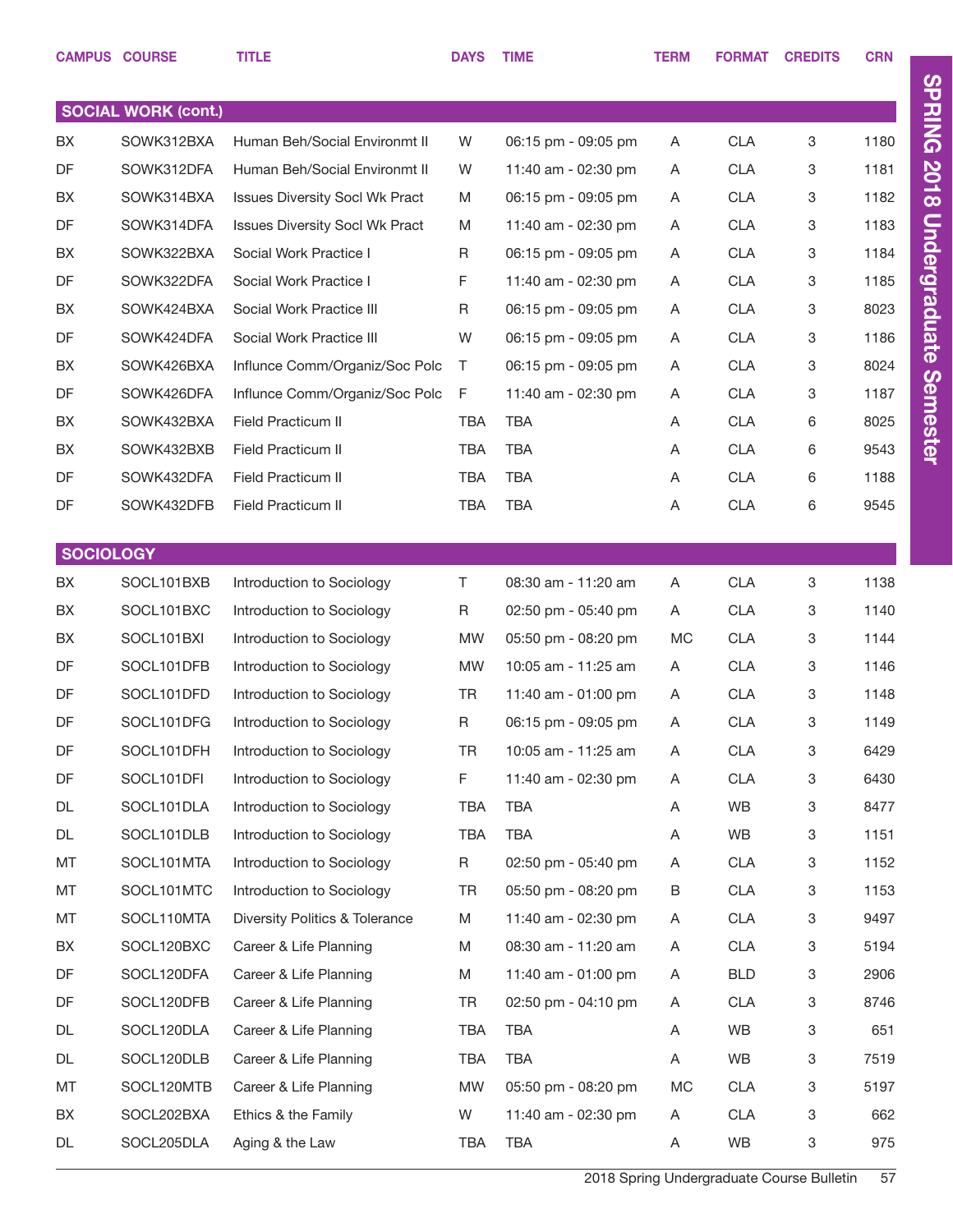|    | <b>CAMPUS COURSE</b> | <b>TITLE</b>                       | <b>DAYS</b> | <b>TIME</b>         | <b>TERM</b> | <b>FORMAT</b> | <b>CREDITS</b> | <b>CRN</b> |
|----|----------------------|------------------------------------|-------------|---------------------|-------------|---------------|----------------|------------|
| BX | SOCL212BXA           | Criminology                        | R           | 06:15 pm - 09:05 pm | A           | <b>CLA</b>    | 3              | 1160       |
| DF | SOCL212DFA           | Criminology                        | W           | 11:40 am - 02:30 pm | A           | <b>BLD</b>    | 3              | 1162       |
| DF | SOCL212DFB           | Criminology                        | Τ           | 02:50 pm - 05:40 pm | A           | <b>CLA</b>    | 3              | 6312       |
| DL | SOCL212DLA           | Criminology                        | <b>TBA</b>  | <b>TBA</b>          | Α           | WB            | 3              | 10797      |
| MT | SOCL212MTA           | Criminology                        | W           | 11:40 am - 02:30 pm | A           | <b>CLA</b>    | 3              | 5273       |
| BX | SOCL215BXA           | Juvenile Justice System            | Τ           | 08:30 am - 11:20 am | A           | <b>CLA</b>    | 3              | 667        |
| DF | SOCL215DFA           | Juvenile Justice System            | TR          | 11:40 am - 01:00 pm | Α           | <b>CLA</b>    | 3              | 7405       |
| DL | SOCL215DLA           | Juvenile Justice System            | <b>TBA</b>  | <b>TBA</b>          | A           | WB            | 3              | 9562       |
| MT | SOCL215MTA           | Juvenile Justice System            | W           | 02:50 pm - 05:40 pm | A           | <b>CLA</b>    | 3              | 7406       |
| BX | SOCL222BXA           | The Family in Transition           | R           | 08:30 am - 11:20 am | A           | <b>CLA</b>    | 3              | 6390       |
| DF | SOCL222DFA           | The Family in Transition           | W           | 11:40 am - 01:00 pm | Α           | <b>BLD</b>    | 3              | 991        |
| DL | SOCL222DLA           | The Family in Transition           | <b>TBA</b>  | <b>TBA</b>          | Α           | WB            | 3              | 993        |
| MT | SOCL222MTA           | The Family in Transition           | $\top$      | 11:40 am - 02:30 pm | A           | <b>CLA</b>    | 3              | 10126      |
| BX | SOCL226BXB           | <b>Computers Soc/Behv Sciences</b> | R           | 08:30 am - 11:20 am | A           | <b>CLA</b>    | 3              | 675        |
| BX | SOCL226BXF           | <b>Computers Soc/Behv Sciences</b> | TR          | 05:50 pm - 08:20 pm | <b>MC</b>   | <b>CLA</b>    | 3              | 687        |
| BX | SOCL226BXI           | <b>Computers Soc/Behv Sciences</b> | R           | 05:50 pm - 08:20 pm | B           | <b>BLD</b>    | 3              | 690        |
| BX | SOCL226BXJ           | <b>Computers Soc/Behv Sciences</b> | T           | 02:50 pm - 05:40 pm | Α           | <b>CLA</b>    | 3              | 6291       |
| DF | SOCL226DFA           | <b>Computers Soc/Behv Sciences</b> | T           | 11:40 am - 01:00 pm | A           | <b>BLD</b>    | 3              | 693        |
| DF | SOCL226DFB           | <b>Computers Soc/Behv Sciences</b> | R           | 11:40 am - 01:00 pm | Α           | <b>BLD</b>    | 3              | 696        |
| DF | SOCL226DFC           | <b>Computers Soc/Behv Sciences</b> | MW          | 02:50 pm - 04:10 pm | A           | <b>CLA</b>    | 3              | 7243       |
| DF | SOCL226DFE           | <b>Computers Soc/Behv Sciences</b> | TR          | 01:15 pm - 02:35 pm | Α           | <b>CLA</b>    | 3              | 7527       |
| DL | SOCL226DLA           | Computers Soc/Behv Sciences        | TBA         | <b>TBA</b>          | A           | WB            | 3              | 702        |
| DL | SOCL226DLB           | <b>Computers Soc/Behv Sciences</b> | <b>TBA</b>  | <b>TBA</b>          | A           | WB            | 3              | 705        |
| МT | SOCL226MTA           | <b>Computers Soc/Behv Sciences</b> | F           | 11:40 am - 02:30 pm | A           | <b>CLA</b>    | 3              | 7249       |
| MT | SOCL226MTD           | <b>Computers Soc/Behv Sciences</b> | TR          | 05:50 pm - 08:20 pm | MC          | <b>CLA</b>    | 3              | 711        |
| BX | SOCL234BXA           | Perspectives on Parenting          | R           | 08:30 am - 11:20 am | A           | <b>CLA</b>    | 3              | 5233       |
| DF | SOCL234DFA           | Perspectives on Parenting          | TR          | 10:05 am - 11:25 am | A           | <b>CLA</b>    | $\mathbf 3$    | 4113       |
| DF | SOCL234DFB           | Perspectives on Parenting          | R           | 06:15 pm - 09:05 pm | A           | <b>CLA</b>    | 3              | 7314       |
| DL | SOCL234DLA           | Perspectives on Parenting          | <b>TBA</b>  | <b>TBA</b>          | Α           | WB            | $\mathbf 3$    | 4119       |
| BX | SOCL236BXA           | Social Deviance                    | T.          | 02:50 pm - 05:40 pm | A           | <b>CLA</b>    | 3              | 10127      |
| DL | SOCL237DLA           | Human Sexual Behavior              | <b>TBA</b>  | <b>TBA</b>          | Α           | WB            | $\mathbf 3$    | 1029       |
| MT | SOCL237MTA           | Human Sexual Behavior              | <b>TR</b>   | 08:30 pm - 11:00 pm | МC          | <b>CLA</b>    | 3              | 5235       |
| YH | SOCL237YHA           | Human Sexual Behavior              | W           | 07:15 pm - 09:45 pm | МC          | <b>BLD</b>    | $\mathbf 3$    | 11038      |
| BX | SOCL238BXA           | Gender Role Dynamics               | M           | 11:40 am - 02:30 pm | A           | <b>CLA</b>    | 3              | 1035       |
| BX | SOCL238BXB           | Gender Role Dynamics               | MW          | 05:50 pm - 08:20 pm | МC          | <b>CLA</b>    | $\mathbf 3$    | 6350       |
| DF | SOCL238DFA           | Gender Role Dynamics               | TR          | 02:50 pm - 04:10 pm | A           | <b>CLA</b>    | 3              | 1038       |
| BX | SOCL244BXA           | Social Psychology                  | W           | 08:30 am - 11:20 am | A           | <b>CLA</b>    | $\mathbf 3$    | 723        |
| BX | SOCL244BXC           | Social Psychology                  | MW          | 05:50 pm - 08:20 pm | B           | <b>CLA</b>    | $\mathbf 3$    | 5210       |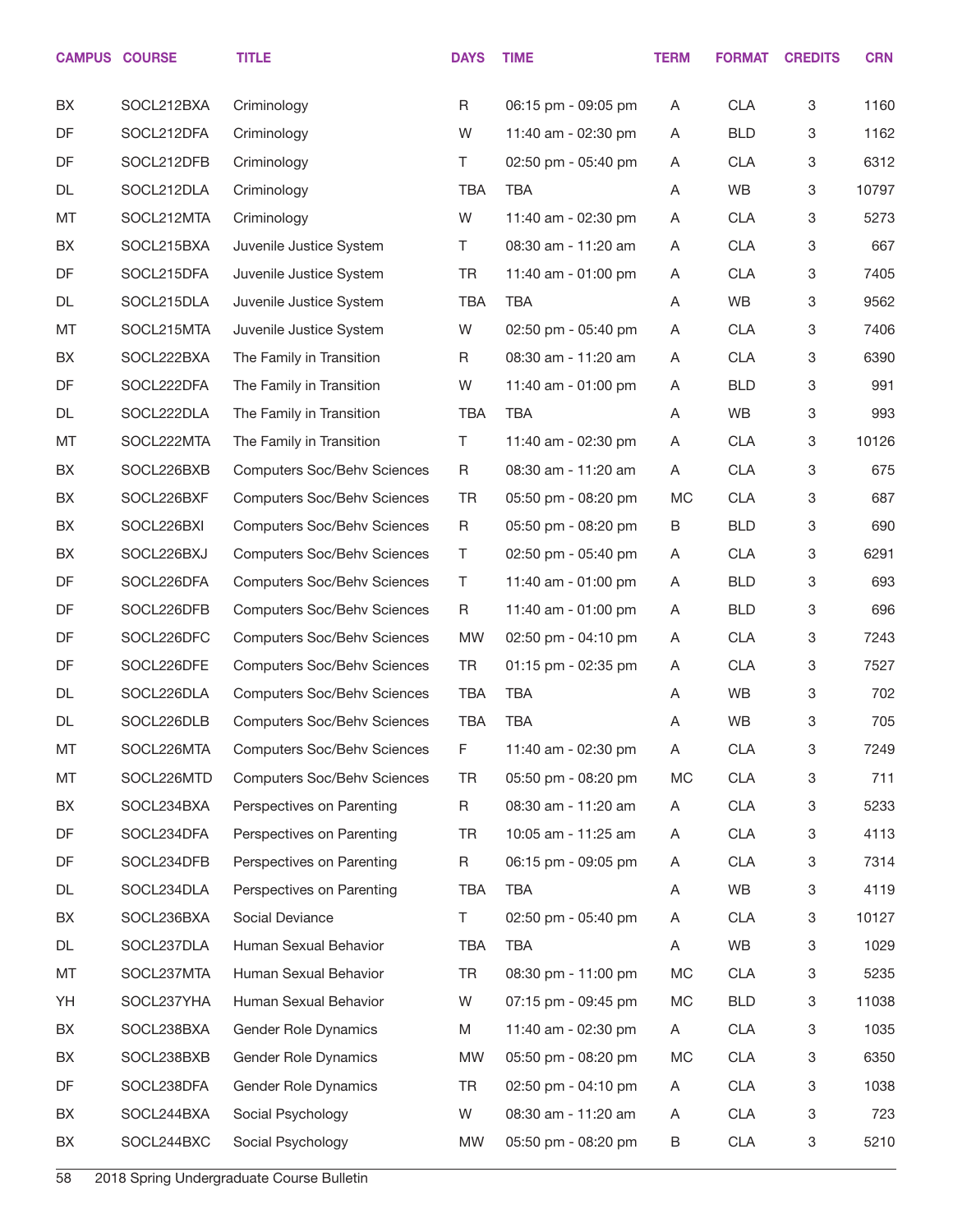|           | <b>CAMPUS COURSE</b>     | <b>TITLE</b>                   | <b>DAYS</b> | <b>TIME</b>         | <b>TERM</b> | <b>FORMAT</b> | <b>CREDITS</b> | <b>CRN</b> |  |  |
|-----------|--------------------------|--------------------------------|-------------|---------------------|-------------|---------------|----------------|------------|--|--|
|           |                          |                                |             |                     |             |               |                |            |  |  |
|           | <b>SOCIOLOGY (cont.)</b> |                                |             |                     |             |               |                |            |  |  |
| DF        | SOCL244DFA               | Social Psychology              | <b>MW</b>   | 01:15 pm - 02:35 pm | A           | <b>CLA</b>    | 3              | 738        |  |  |
| DF        | SOCL244DFB               | Social Psychology              | R           | 06:15 pm - 07:35 pm | A           | <b>BLD</b>    | 3              | 741        |  |  |
| DL        | SOCL244DLA               | Social Psychology              | <b>TBA</b>  | <b>TBA</b>          | Α           | WB            | 3              | 744        |  |  |
| DL        | SOCL244DLB               | Social Psychology              | <b>TBA</b>  | <b>TBA</b>          | Α           | WB            | 3              | 7523       |  |  |
| MT        | SOCL244MTA               | Social Psychology              | F           | 08:30 am - 11:20 am | Α           | <b>CLA</b>    | 3              | 750        |  |  |
| MT        | SOCL244MTB               | Social Psychology              | R           | 05:50 pm - 08:20 pm | МC          | <b>BLD</b>    | 3              | 753        |  |  |
| BX        | SOCL249BXA               | Race, Culture & Ethnicity      | <b>TR</b>   | 05:50 pm - 08:20 pm | МC          | <b>CLA</b>    | 3              | 8576       |  |  |
| DF        | SOCL249DFA               | Race, Culture & Ethnicity      | TR          | 01:15 pm - 02:35 pm | A           | <b>CLA</b>    | 3              | 8143       |  |  |
| DF        | SOCL252DFA               | Globalization                  | T.          | 11:40 am - 02:30 pm | A           | <b>CLA</b>    | 3              | 9526       |  |  |
| BX        | SOCL255BXA               | Managing Human Conflict I      | <b>TR</b>   | 05:50 pm - 08:20 pm | В           | <b>CLA</b>    | 3              | 1066       |  |  |
| BX        | SOCL255BXB               | Managing Human Conflict I      | S           | 02:50 pm - 05:40 pm | A           | <b>CLA</b>    | 3              | 5296       |  |  |
| BX        | SOCL255BXC               | Managing Human Conflict I      | M           | 11:40 am - 02:30 pm | A           | <b>CLA</b>    | 3              | 5291       |  |  |
| DF        | SOCL255DFA               | Managing Human Conflict I      | <b>MW</b>   | 08:30 am - 09:50 am | A           | <b>CLA</b>    | 3              | 1069       |  |  |
| DF        | SOCL255DFB               | Managing Human Conflict I      | W           | 11:40 am - 02:30 pm | A           | <b>CLA</b>    | 3              | 4081       |  |  |
| DF        | SOCL255DFC               | Managing Human Conflict I      | W           | 06:15 pm - 09:05 pm | A           | <b>CLA</b>    | 3              | 6331       |  |  |
| DL        | SOCL255DLA               | Managing Human Conflict I      | <b>TBA</b>  | <b>TBA</b>          | Α           | WB            | 3              | 4076       |  |  |
| DL        | SOCL255DLB               | Managing Human Conflict I      | <b>TBA</b>  | <b>TBA</b>          | A           | WB            | 3              | 7685       |  |  |
| MT        | SOCL255MTA               | Managing Human Conflict I      | <b>MW</b>   | 05:50 pm - 08:20 pm | <b>MC</b>   | <b>CLA</b>    | 3              | 2067       |  |  |
| BX        | SOCL256BXA               | Managing Human Conflict II     | T.          | 11:40 am - 02:30 pm | Α           | <b>CLA</b>    | 3              | 5645       |  |  |
| BX        | SOCL262BXA               | Alcohol, Drugs & Behavior      | W           | 02:50 pm - 05:40 pm | A           | <b>CLA</b>    | 3              | 768        |  |  |
| BX        | SOCL262BXD               | Alcohol, Drugs & Behavior      | <b>TR</b>   | 05:50 pm - 08:20 pm | МC          | <b>CLA</b>    | 3              | 780        |  |  |
| DF        | SOCL262DFA               | Alcohol, Drugs & Behavior      | F           | 11:40 am - 02:30 pm | Α           | <b>CLA</b>    | 3              | 7258       |  |  |
| <b>DL</b> | SOCL262DLA               | Alcohol, Drugs & Behavior      | <b>TBA</b>  | <b>TBA</b>          | Α           | <b>CLA</b>    | 3              | 10811      |  |  |
| MT        | SOCL262MTA               | Alcohol, Drugs & Behavior      | <b>MW</b>   | 05:50 pm - 08:20 pm | В           | <b>CLA</b>    | 3              | 4070       |  |  |
| DF        | SOCL271DFA               | Med Sociology: Hlth Care Modrn | R           | 06:15 pm - 09:05 pm | A           | <b>CLA</b>    | 3              | 2950       |  |  |
| DL        | SOCL271DLA               | Med Sociology: Hlth Care Modrn | TBA         | <b>TBA</b>          | Α           | WB            | 3              | 793        |  |  |
| DL        | SOCL271DLB               | Med Sociology: Hlth Care Modrn | <b>TBA</b>  | <b>TBA</b>          | Α           | WB            | 3              | 7759       |  |  |
| DL        | SOCL271DLC               | Med Sociology: Hlth Care Modrn | <b>TBA</b>  | <b>TBA</b>          | Α           | WB            | 3              | 6947       |  |  |
| MT        | SOCL271MTA               | Med Sociology: Hlth Care Modrn | T.          | 08:30 am - 11:20 am | A           | <b>CLA</b>    | 3              | 10139      |  |  |
| BX        | SOCL295BXB               | Postive Psychology             | S           | 11:40 am - 02:30 pm | A           | <b>CLA</b>    | 3              | 796        |  |  |
| BX        | SOCL295BXC               | <b>Managing Stress</b>         | TR          | 08:30 pm - 11:00 pm | МC          | <b>CLA</b>    | 3              | 799        |  |  |
| BX        | SOCL295BXD               | Intro to Counseling            | <b>MW</b>   | 05:50 pm - 08:20 pm | МC          | <b>CLA</b>    | 3              | 1189       |  |  |
| DL        | SOCL295DLA               | Bus & Soc Global Perspective   | TBA         | <b>TBA</b>          | Α           | WB            | 3              | 8456       |  |  |
| DL        | SOCL295DLC               | Psychology of Women            | TBA         | <b>TBA</b>          | Α           | WB            | 3              | 2919       |  |  |
| DL        | SOCL295DLE               | Sports Psychology              | TBA         | <b>TBA</b>          | Α           | WB            | 3              | 9893       |  |  |
| DL        | SOCL295DLF               | Sociology of Music             | TBA         | <b>TBA</b>          | Α           | WB            | 3              | 10455      |  |  |
| DL        | SOCL295DLG               | Contemporary Issues            | TBA         | TBA                 | A           | WB            | 3              | 10460      |  |  |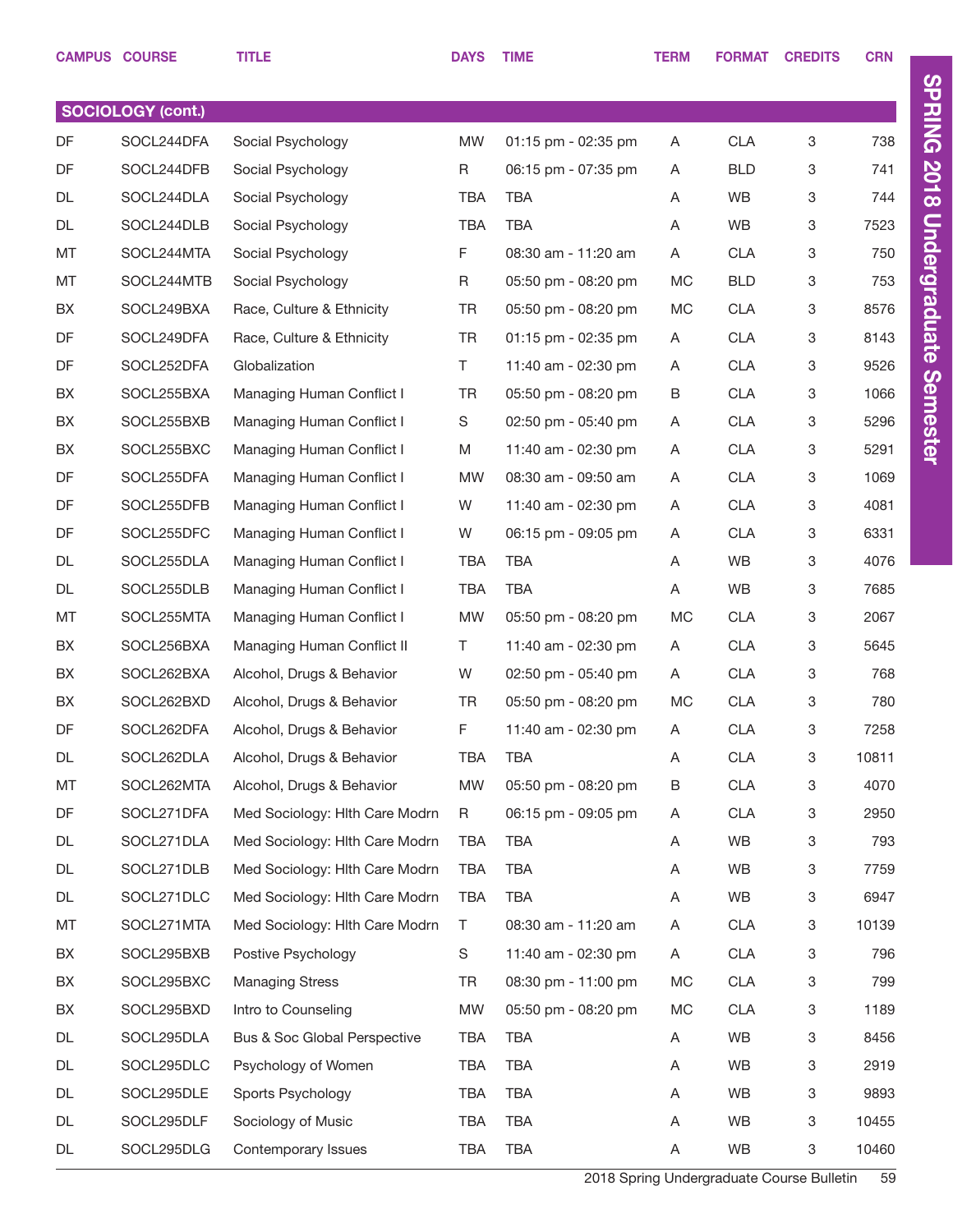|    | <b>CAMPUS COURSE</b> | <b>TITLE</b>                         | <b>DAYS</b> | <b>TIME</b>         | <b>TERM</b> | <b>FORMAT</b> | <b>CREDITS</b> | <b>CRN</b> |
|----|----------------------|--------------------------------------|-------------|---------------------|-------------|---------------|----------------|------------|
| MT | SOCL295MTC           | Sociology of Immigration             | M           | 11:40 am - 02:30 pm | A           | <b>CLA</b>    | 3              | 1193       |
| MT | SOCL295MTD           | Intro to Counseling                  | MW          | 05:50 pm - 08:20 pm | B           | <b>CLA</b>    | 3              | 7269       |
| BX | SOCL308BXA           | Hith Care Organizat/Management       | MW          | 05:50 pm - 08:20 pm | MC          | <b>CLA</b>    | 3              | 9530       |
| DL | SOCL308DLA           | Hith Care Organizat/Management       | <b>TBA</b>  | <b>TBA</b>          | Α           | WB            | 3              | 2967       |
| BX | SOCL348BXB           | Methodology Soc/Beh Sciences         | M           | 11:40 am - 02:30 pm | Α           | <b>CLA</b>    | 3              | 849        |
| BX | SOCL348BXC           | Methodology Soc/Beh Sciences         | R           | 06:15 pm - 09:05 pm | Α           | <b>CLA</b>    | 3              | 7549       |
| DF | SOCL348DFA           | Methodology Soc/Beh Sciences         | <b>MW</b>   | 10:05 am - 11:25 am | Α           | <b>CLA</b>    | 3              | 2443       |
| DF | SOCL348DFB           | Methodology Soc/Beh Sciences         | TR          | 01:15 pm - 02:30 pm | A           | <b>CLA</b>    | 3              | 10134      |
| DL | SOCL348DLA           | Methodology Soc/Beh Sciences         | <b>TBA</b>  | <b>TBA</b>          | Α           | WB            | 3              | 857        |
| DL | SOCL348DLB           | Methodology Soc/Beh Sciences         | <b>TBA</b>  | <b>TBA</b>          | Α           | WB            | 3              | 5691       |
| MT | SOCL348MTC           | Methodology Soc/Beh Sciences         | M           | 06:15 pm - 09:05 pm | Α           | <b>CLA</b>    | 3              | 859        |
| DF | SOCL355DFA           | Mediation Theory & Practice          | <b>MW</b>   | 08:30 am - 09:50 am | A           | <b>CLA</b>    | 3              | 10815      |
| BX | SOCL360BXA           | <b>Practicum Conflict Resolution</b> | <b>TBA</b>  | <b>TBA</b>          | Α           | <b>CLA</b>    | 3              | 1126       |
| BX | SOCL366BXA           | <b>Medical Ethics</b>                | R           | 11:40 am - 02:30 pm | Α           | <b>CLA</b>    | 3              | 8949       |
| DL | SOCL366DLA           | <b>Medical Ethics</b>                | <b>TBA</b>  | <b>TBA</b>          | Α           | WB            | 3              | 863        |
| BX | SOCL370BXA           | <b>Stats Socl/Behv Sciences</b>      | R           | 11:40 am - 02:30 pm | Α           | <b>CLA</b>    | 3              | 7536       |
| BX | SOCL370BXB           | <b>Stats Socl/Behv Sciences</b>      | W           | 08:30 am - 11:20 am | Α           | <b>CLA</b>    | 3              | 2930       |
| BX | SOCL370BXC           | <b>Stats Socl/Behv Sciences</b>      | Τ           | 06:15 pm - 09:05 pm | Α           | <b>CLA</b>    | 3              | 2934       |
| BX | SOCL370BXD           | <b>Stats Socl/Behv Sciences</b>      | M           | 06:15 pm - 09:05 pm | Α           | <b>CLA</b>    | 3              | 5218       |
| DF | SOCL370DFA           | <b>Stats Socl/Behv Sciences</b>      | <b>TR</b>   | 11:40 am - 01:00 pm | A           | <b>CLA</b>    | 3              | 875        |
| DF | SOCL370DFB           | <b>Stats Socl/Behv Sciences</b>      | W           | 06:15 pm - 09:05 pm | Α           | <b>CLA</b>    | 3              | 878        |
| DF | SOCL370DFD           | <b>Stats Socl/Behv Sciences</b>      | <b>TR</b>   | 01:15 pm - 09:35 pm | A           | <b>CLA</b>    | 3              | 8148       |
| DF | SOCL370DFE           | <b>Stats Socl/Behv Sciences</b>      | M           | 02:50 pm - 05:40 pm | Α           | <b>CLA</b>    | 3              | 8740       |
| DL | SOCL370DLA           | Stats Socl/Behv Sciences             | TBA         | TBA                 | A           | WB            | 3              | 881        |
| MT | SOCL370MTA           | <b>Stats Socl/Behv Sciences</b>      | M           | 08:30 am - 11:20 am | Α           | <b>CLA</b>    | 3              | 10122      |
| MT | SOCL370MTB           | <b>Stats Socl/Behv Sciences</b>      | S           | 08:30 am - 11:20 am | Α           | <b>CLA</b>    | 3              | 884        |
| DL | SOCL399DLA           | Internship Soc/Beh Sciences          | TBA         | TBA                 | A           | <b>WB</b>     | 3              | 893        |
| DL | SOCL399DLB           | Internship Soc/Beh Sciences          | <b>TBA</b>  | TBA                 | Α           | WB            | 3              | 9921       |
| BX | SOCL426BXA           | <b>Classics Socl/Beh Sciences</b>    | T.          | 11:40 am - 02:30 pm | A           | <b>CLA</b>    | 3              | 899        |
| BX | SOCL426BXD           | <b>Classics Socl/Beh Sciences</b>    | <b>MW</b>   | 05:50 pm - 08:20 pm | МC          | <b>CLA</b>    | 3              | 908        |
| DF | SOCL426DFB           | <b>Classics Socl/Beh Sciences</b>    | TR          | 10:05 am - 11:25 am | A           | <b>CLA</b>    | 3              | 917        |
| DF | SOCL426DFC           | <b>Classics Socl/Beh Sciences</b>    | MW          | 02:50 pm - 05:40 pm | A           | <b>CLA</b>    | 3              | 8152       |
| DL | SOCL426DLA           | <b>Classics Socl/Beh Sciences</b>    | TBA         | <b>TBA</b>          | A           | <b>WB</b>     | 3              | 920        |
| DL | SOCL426DLB           | <b>Classics Socl/Beh Sciences</b>    | TBA         | <b>TBA</b>          | Α           | <b>WB</b>     | 3              | 923        |
| DL | SOCL426DLC           | <b>Classics Socl/Beh Sciences</b>    | TBA         | <b>TBA</b>          | Α           | WB            | 3              | 8464       |
| МT | SOCL426MTA           | <b>Classics Socl/Beh Sciences</b>    | W           | 11:40 am - 02:30 pm | Α           | <b>CLA</b>    | 3              | 926        |
| МT | SOCL426MTC           | <b>Classics Socl/Beh Sciences</b>    | TR          | 05:50 pm - 08:20 pm | МC          | <b>CLA</b>    | 3              | 929        |
| YH | SOCL426YHA           | <b>Classics Socl/Beh Sciences</b>    | MW          | 02:50 pm - 04:10 pm | A           | <b>CLA</b>    | 3              | 11042      |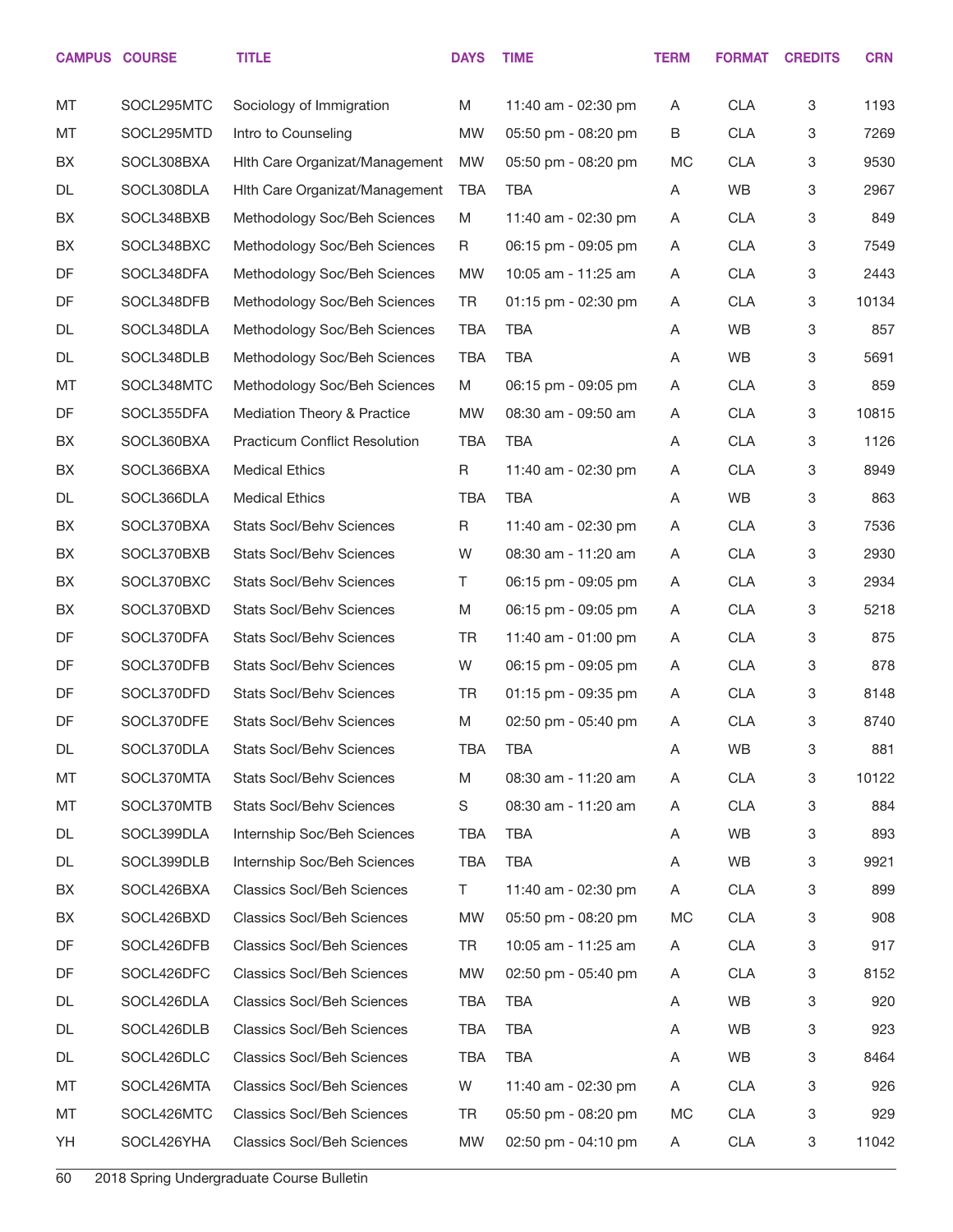|                | <b>CAMPUS COURSE</b> | <b>TITLE</b>              | <b>DAYS</b> | <b>TIME</b>         | <b>TERM</b> | <b>FORMAT</b> | <b>CREDITS</b> | <b>CRN</b> |
|----------------|----------------------|---------------------------|-------------|---------------------|-------------|---------------|----------------|------------|
|                |                      |                           |             |                     |             |               |                |            |
| <b>SPANISH</b> |                      |                           |             |                     |             |               |                |            |
| BX             | SPAN115BXC           | Spanish for Communication | <b>MW</b>   | 11:40 am - 01:00 pm | Α           | <b>CLA</b>    | 3              | 8857       |
| BX             | SPAN115BXD           | Spanish for Communication | S           | 08:30 am - 11:20 am | A           | <b>CLA</b>    | 3              | 8858       |
| BX             | SPAN115BXF           | Spanish for Communication | <b>TR</b>   | 05:50 pm - 08:20 pm | B           | <b>CLA</b>    | 3              | 9391       |
| BX             | SPAN115BXG           | Spanish for Communication | <b>MW</b>   | 05:50 pm - 08:20 pm | MC          | <b>CLA</b>    | 3              | 9392       |
| BX             | SPAN115BXH           | Spanish for Communication | <b>MW</b>   | 10:05 am - 11:25 am | Α           | <b>CLA</b>    | 3              | 10449      |
| DF             | SPAN115DFA           | Spanish for Communication | <b>MW</b>   | 11:40 am - 01:00 pm | A           | <b>CLA</b>    | 3              | 8860       |
| DF             | SPAN115DFB           | Spanish for Communication | <b>MW</b>   | 10:05 am - 11:25 am | Α           | <b>CLA</b>    | 3              | 8861       |
| DF             | SPAN115DFC           | Spanish for Communication | <b>MW</b>   | 01:15 pm - 02:35 pm | A           | <b>CLA</b>    | 3              | 8862       |
| DF             | SPAN115DFD           | Spanish for Communication | <b>TR</b>   | 10:05 am - 11:25 am | Α           | <b>CLA</b>    | 3              | 8863       |
| DF             | SPAN115DFE           | Spanish for Communication | <b>TR</b>   | 11:40 am - 01:00 pm | A           | <b>CLA</b>    | 3              | 8864       |
| DF             | SPAN115DFH           | Spanish for Communication | R           | 08:30 am - 11:20 am | Α           | <b>CLA</b>    | 3              | 8867       |
| <b>DL</b>      | SPAN115DLA           | Spanish for Communication | <b>TBA</b>  | <b>TBA</b>          | Α           | <b>WB</b>     | 3              | 8868       |
| <b>DL</b>      | SPAN115DLB           | Spanish for Communication | <b>TBA</b>  | <b>TBA</b>          | Α           | WB            | 3              | 8870       |
| <b>DL</b>      | SPAN115DLC           | Spanish for Communication | <b>TBA</b>  | <b>TBA</b>          | Α           | <b>WB</b>     | 3              | 8871       |
| <b>DL</b>      | SPAN115DLD           | Spanish for Communication | <b>TBA</b>  | <b>TBA</b>          | Α           | <b>WB</b>     | 3              | 8872       |
| MT             | SPAN115MTA           | Spanish for Communication | M           | 06:15 pm - 09:05 pm | Α           | <b>CLA</b>    | 3              | 8730       |
| MT             | SPAN115MTB           | Spanish for Communication | <b>TR</b>   | 10:05 am - 11:25 am | Α           | <b>CLA</b>    | 3              | 8873       |
| MT             | SPAN115MTD           | Spanish for Communication | <b>TR</b>   | 11:40 am - 01:00 pm | Α           | <b>CLA</b>    | 3              | 8875       |
| BX             | SPAN116BXB           | Communicating in Spanish  | F.          | 11:40 am - 02:30 pm | A           | <b>CLA</b>    | 3              | 8876       |
| BX             | SPAN116BXC           | Communicating in Spanish  | <b>TR</b>   | 08:30 pm - 11:00 pm | MC          | <b>CLA</b>    | 3              | 8877       |
| BX             | SPAN116BXD           | Communicating in Spanish  | <b>MW</b>   | 01:15 pm - 02:35 pm | Α           | <b>CLA</b>    | 3              | 8878       |
| BX             | SPAN116BXE           | Communicating in Spanish  | F           | 08:30 am - 11:20 am | A           | <b>CLA</b>    | 3              | 8879       |
| BX             | SPAN116BXG           | Communicating in Spanish  | W           | 06:15 pm - 09:05 pm | A           | <b>CLA</b>    | 3              | 8882       |
| BX             | SPAN116BXH           | Communicating in Spanish  | <b>TR</b>   | 05:50 pm - 08:20 pm | MC          | <b>CLA</b>    | 3              | 9393       |
| DF             | SPAN116DFA           | Communicating in Spanish  | MW          | 11:40 am - 01:00 pm | A           | CLA           | 3              | 8883       |
| DF             | SPAN116DFB           | Communicating in Spanish  | TR          | 01:15 pm - 02:35 pm | A           | <b>CLA</b>    | 3              | 8884       |
| DF             | SPAN116DFC           | Communicating in Spanish  | MW          | 10:05 am - 11:25 am | A           | <b>CLA</b>    | 3              | 8885       |
| DF             | SPAN116DFD           | Communicating in Spanish  | F.          | 11:40 am - 02:30 pm | A           | <b>CLA</b>    | 3              | 9727       |
| DF             | SPAN116DFE           | Communicating in Spanish  | MW          | 01:15 pm - 02:35 pm | A           | <b>CLA</b>    | 3              | 10452      |
| DF             | SPAN116DFF           | Communicating in Spanish  | <b>TR</b>   | 01:15 pm - 02:35 pm | A           | <b>CLA</b>    | 3              | 6171       |
| DF             | SPAN116DFG           | Communicating in Spanish  | F           | 08:30 am - 11:20 am | A           | CLA           | 3              | 6553       |
| DF             | SPAN116DFH           | Communicating in Spanish  | MW          | 10:05 am - 11:25 am | A           | <b>CLA</b>    | 3              | 6751       |
| DF             | SPAN116DFI           | Communicating in Spanish  | MW          | 11:40 am - 01:00 pm | A           | <b>CLA</b>    | 3              | 6752       |
| DL             | SPAN116DLA           | Communicating in Spanish  | <b>TBA</b>  | <b>TBA</b>          | Α           | <b>WB</b>     | 3              | 3936       |
| DL             | SPAN116DLB           | Communicating in Spanish  | TBA         | <b>TBA</b>          | Α           | <b>WB</b>     | 3              | 3937       |
| DL             | SPAN116DLC           | Communicating in Spanish  | <b>TBA</b>  | <b>TBA</b>          | Α           | <b>WB</b>     | 3              | 5310       |
| DL             | SPAN116DLD           | Communicating in Spanish  | <b>TBA</b>  | <b>TBA</b>          | A           | WB            | $\mathbf 3$    | 7621       |

2018 Spring Undergraduate Course Bulletin 61

SPRING 2018 Undergraduate Semester

SPRING 2018 Undergraduate Semester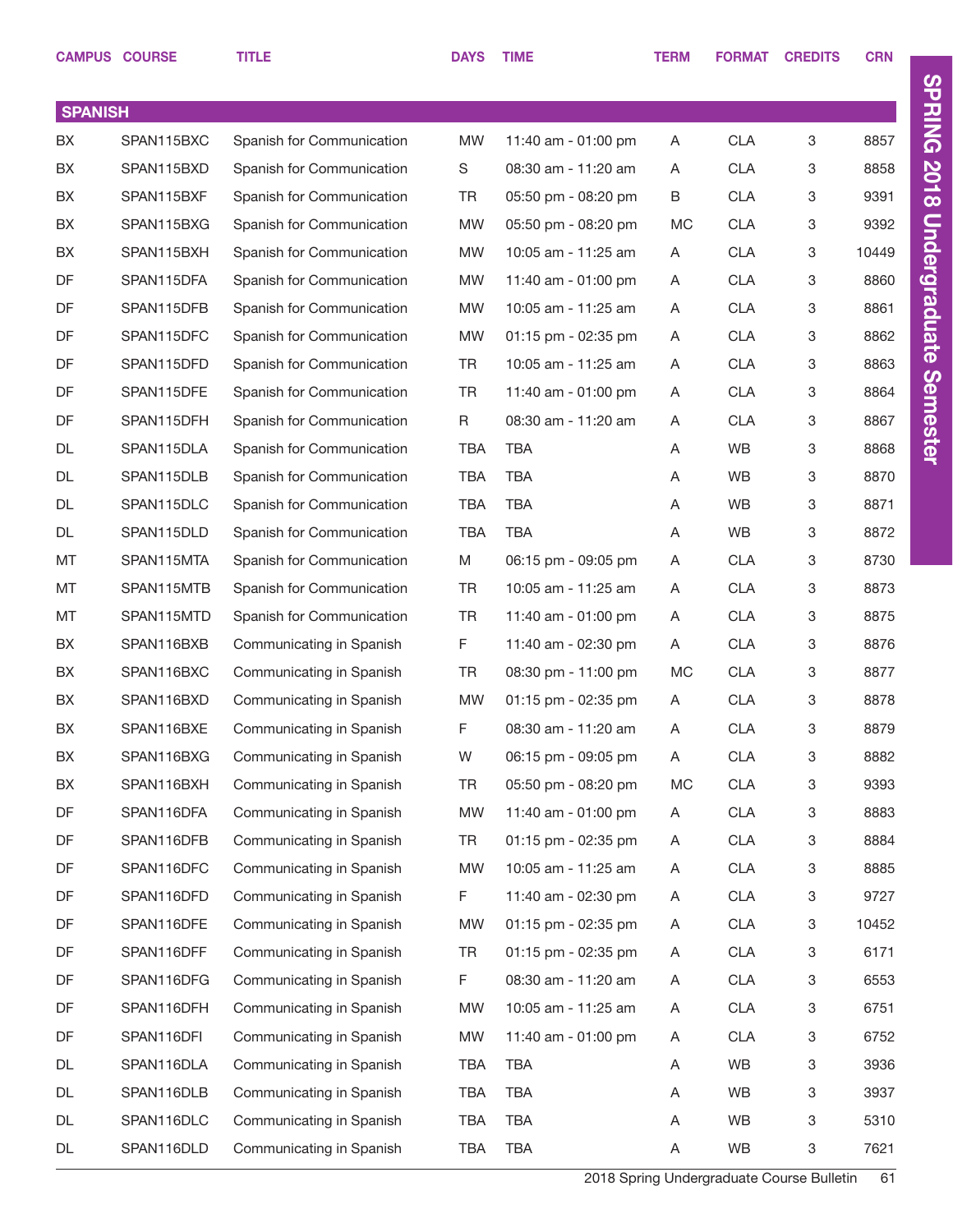|           | <b>CAMPUS COURSE</b> | <b>TITLE</b>                      | <b>DAYS</b> | <b>TIME</b>             | <b>TERM</b> | <b>FORMAT</b> | <b>CREDITS</b>            | <b>CRN</b> |
|-----------|----------------------|-----------------------------------|-------------|-------------------------|-------------|---------------|---------------------------|------------|
| MT        | SPAN116MTA           | Communicating in Spanish          | <b>TR</b>   | 05:50 pm - 08:20 pm     | MC          | <b>CLA</b>    | 3                         | 3945       |
| МT        | SPAN116MTB           | Communicating in Spanish          | TR          | $01:15$ pm - 02:35 pm   | Α           | <b>CLA</b>    | 3                         | 5309       |
| <b>BX</b> | SPAN121BXA           | Spanish for Heritage Speakers     | <b>TR</b>   | 10:05 am - 11:20 am     | A           | <b>CLA</b>    | 3                         | 10834      |
| DF        | SPAN121DFA           | Spanish for Heritage Speakers     | <b>MW</b>   | 10:05 am - 11:25 am     | A           | <b>CLA</b>    | 3                         | 10836      |
| DL        | SPAN121DLA           | Spanish for Heritage Speakers     | TBA         | TBA                     | Α           | <b>WB</b>     | 3                         | 10366      |
| DL        | SPAN121DLB           | Spanish for Heritage Speakers     | TBA         | TBA                     | A           | <b>WB</b>     | 3                         | 10367      |
| MT        | SPAN121MTA           | Spanish for Heritage Speakers     | W           | 06:15 pm - 09:05 pm     | A           | <b>CLA</b>    | 3                         | 10835      |
| DF        | SPAN230DFA           | La Gramatica Espanola             | <b>MW</b>   | 10:05 am - 11:20 am     | A           | <b>CLA</b>    | 3                         | 10843      |
| DL        | SPAN241DLA           | Main Crnts Puerto Rican Civil     | <b>TBA</b>  | TBA                     | Α           | WB            | 3                         | 10848      |
| BX        | SPAN256BXA           | Spain Today                       | W           | 06:15 pm - 09:05 pm     | Α           | <b>CLA</b>    | 3                         | 10845      |
| DL        | SPAN275DLA           | Beginning Spanish for Business    | <b>TBA</b>  | TBA                     | A           | WB            | $\ensuremath{\mathsf{3}}$ | 10849      |
| DF        | SPAN295DFA           | <b>Basic Spanish for Teachers</b> | W           | $02:50$ pm - $05:40$ pm | A           | <b>CLA</b>    | 3                         | 10841      |
| <b>DF</b> | SPAN295DFB           | Hispanic Carribean Lit & Film     | <b>MW</b>   | 11:20 am - 01:00 pm     | A           | <b>CLA</b>    | 3                         | 10842      |
| DF        | SPAN348DFA           | Gen Ortrge Y Gasset/G Lorca       | <b>MW</b>   | $01:15$ pm - 02:35 pm   | Α           | <b>CLA</b>    | 3                         | 10844      |
| DL        | SPAN351DLA           | Main Curr Span-Amer Civ I         | <b>TBA</b>  | TBA                     | A           | <b>WB</b>     | 3                         | 10847      |
|           |                      |                                   |             |                         |             |               |                           |            |

|    | <b>SPEECH COMMUNICATION</b> |                            |             |                     |    |            |   |       |
|----|-----------------------------|----------------------------|-------------|---------------------|----|------------|---|-------|
| BX | SPCM110BXA                  | <b>Oral Communications</b> | <b>MW</b>   | 01:15 pm - 02:35 pm | A  | <b>CLA</b> | 3 | 2786  |
| BX | SPCM110BXB                  | <b>Oral Communications</b> | <b>MW</b>   | 02:50 pm - 04:10 pm | Α  | <b>CLA</b> | 3 | 4340  |
| BX | SPCM110BXC                  | <b>Oral Communications</b> | <b>TR</b>   | 11:40 am - 01:00 pm | A  | <b>CLA</b> | 3 | 2787  |
| BX | SPCM110BXD                  | <b>Oral Communications</b> | F           | 11:40 am - 02:30 pm | Α  | <b>CLA</b> | 3 | 1819  |
| BX | SPCM110BXE                  | <b>Oral Communications</b> | $\mathbf S$ | 11:40 am - 02:30 pm | A  | <b>CLA</b> | 3 | 1820  |
| BX | SPCM110BXF                  | <b>Oral Communications</b> | <b>MW</b>   | 11:40 am - 01:00 pm | A  | <b>CLA</b> | 3 | 10431 |
| BX | SPCM110BXG                  | <b>Oral Communications</b> | <b>TR</b>   | 05:50 pm - 08:20 pm | B  | <b>CLA</b> | 3 | 2788  |
| BX | SPCM110BXH                  | <b>Oral Communications</b> | <b>MW</b>   | 02:50 pm - 04:10 pm | A  | <b>CLA</b> | 3 | 10432 |
| BX | SPCM110BXI                  | <b>Oral Communications</b> | <b>TR</b>   | 10:05 am - 11:25 am | A  | <b>CLA</b> | 3 | 6933  |
| BX | SPCM110BXJ                  | <b>Oral Communications</b> | <b>MW</b>   | 05:50 pm - 08:20 pm | MC | <b>CLA</b> | 3 | 11031 |
| DF | SPCM110DFA                  | <b>Oral Communications</b> | <b>MW</b>   | 11:40 am - 01:00 pm | Α  | <b>CLA</b> | 3 | 4341  |
| DF | SPCM110DFB                  | <b>Oral Communications</b> | <b>MW</b>   | 01:15 pm - 02:35 pm | A  | <b>CLA</b> | 3 | 6071  |
| DF | SPCM110DFC                  | <b>Oral Communications</b> | <b>TR</b>   | 01:15 pm - 02:35 pm | A  | <b>CLA</b> | 3 | 4342  |
| DF | SPCM110DFD                  | <b>Oral Communications</b> | <b>TR</b>   | 11:40 am - 01:00 pm | A  | <b>CLA</b> | 3 | 1826  |
| DF | SPCM110DFE                  | <b>Oral Communications</b> | R           | 06:15 pm - 09:05 pm | A  | <b>CLA</b> | 3 | 4343  |
| DF | SPCM110DFF                  | <b>Oral Communications</b> | $\mathbf S$ | 08:30 am - 11:20 am | Α  | <b>CLA</b> | 3 | 4344  |
| DF | SPCM110DFG                  | <b>Oral Communications</b> | <b>MW</b>   | 02:50 pm - 04:10 pm | A  | <b>CLA</b> | 3 | 3902  |
| DF | SPCM110DFH                  | <b>Oral Communications</b> | F           | 02:50 pm - 05:40 pm | Α  | <b>CLA</b> | 3 | 5633  |
| DF | SPCM110DFI                  | <b>Oral Communications</b> | F           | 11:40 am - 02:30 pm | A  | <b>CLA</b> | 3 | 5734  |
| DF | SPCM110DFJ                  | <b>Oral Communications</b> | S           | 11:40 am - 02:30 pm | A  | <b>CLA</b> | 3 | 10546 |
| DF | SPCM110DFK                  | <b>Oral Communications</b> | R           | 02:50 pm - 05:40 pm | A  | <b>CLA</b> | 3 | 9170  |
|    |                             |                            |             |                     |    |            |   |       |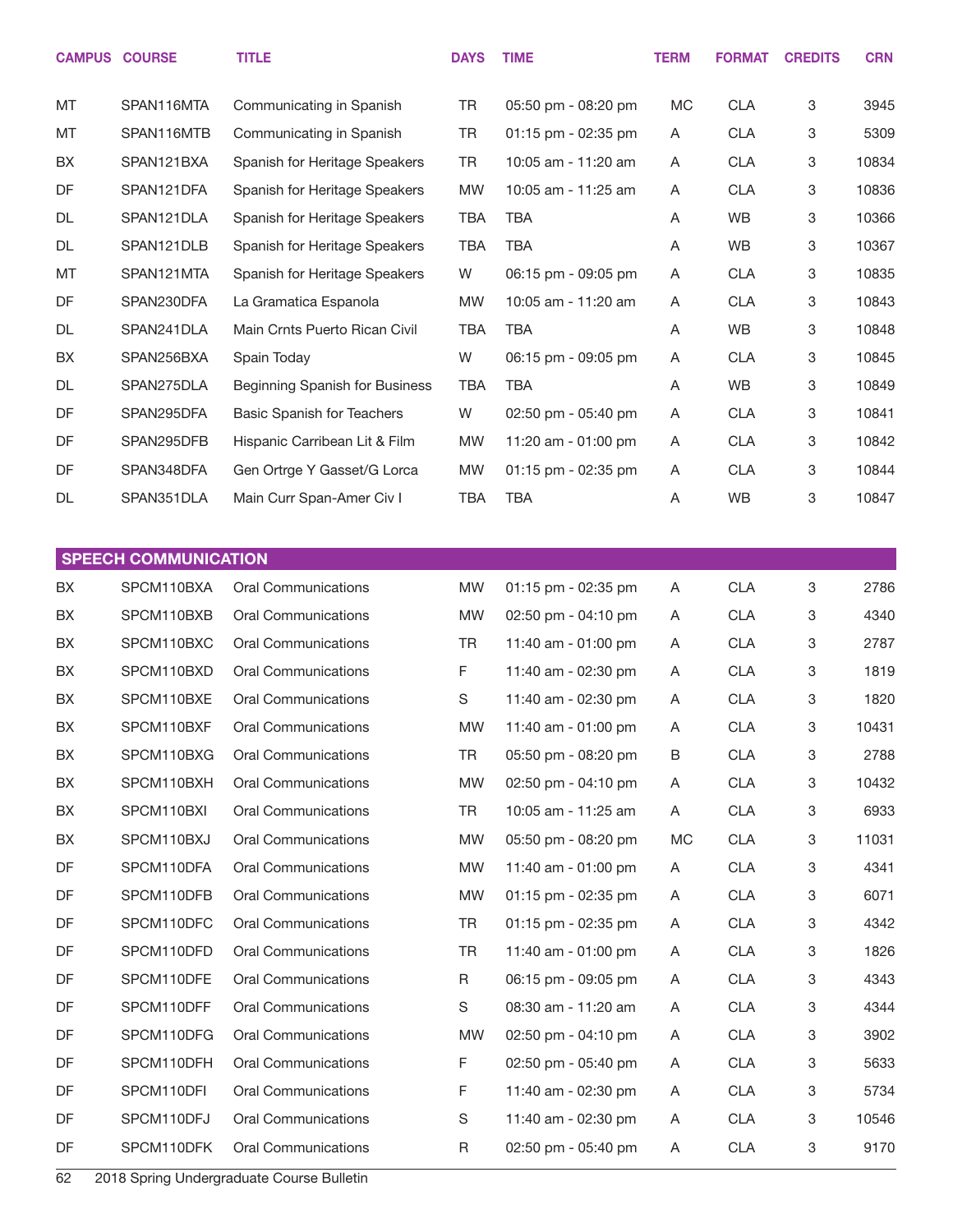|    | <b>CAMPUS COURSE</b>                | <b>TITLE</b>                   | <b>DAYS</b> | <b>TIME</b>         | <b>TERM</b> | <b>FORMAT</b> | <b>CREDITS</b>            | <b>CRN</b> |
|----|-------------------------------------|--------------------------------|-------------|---------------------|-------------|---------------|---------------------------|------------|
|    | <b>SPEECH COMMUNICATION (cont.)</b> |                                |             |                     |             |               |                           |            |
| DF | SPCM110DFL                          | <b>Oral Communications</b>     | TR          | 10:05 am - 11:25 am | A           | <b>CLA</b>    | 3                         | 10434      |
| DF | SPCM110DFM                          | <b>Oral Communications</b>     | <b>TR</b>   | 02:50 pm - 04:10 pm | A           | <b>CLA</b>    | 3                         | 10435      |
| DF | SPCM110DFN                          | <b>Oral Communications</b>     | TR          | 01:15 pm - 02:35 pm | A           | <b>CLA</b>    | 3                         | 10436      |
| DF | SPCM110DFO                          | <b>Oral Communications</b>     | <b>MW</b>   | 01:15 pm - 02:35 pm | A           | <b>CLA</b>    | 3                         | 10437      |
| DF | SPCM110DFP                          | <b>Oral Communications</b>     | <b>MW</b>   | 11:40 am - 01:00 pm | A           | <b>CLA</b>    | 3                         | 10438      |
| DF | SPCM110DFS                          | Oral Communications            | TR          | 02:50 pm - 04:10 pm | A           | <b>CLA</b>    | 3                         | 10443      |
| DF | SPCM110DFT                          | <b>Oral Communications</b>     | TR          | 04:20 pm - 05:40 pm | A           | <b>CLA</b>    | 3                         | 10445      |
| DL | SPCM110DLA                          | <b>Oral Communications</b>     | <b>TBA</b>  | <b>TBA</b>          | Α           | WB            | $\ensuremath{\mathsf{3}}$ | 1829       |
| MT | SPCM110MTA                          | <b>Oral Communications</b>     | S           | 11:40 am - 02:30 pm | A           | <b>CLA</b>    | 3                         | 4345       |
| MT | SPCM110MTB                          | Oral Communications            | F           | 08:30 am - 11:20 am | A           | <b>CLA</b>    | $\ensuremath{\mathsf{3}}$ | 1831       |
| MT | SPCM110MTC                          | Oral Communications            | R           | 11:40 am - 02:30 pm | A           | <b>CLA</b>    | 3                         | 3903       |
| MT | SPCM110MTD                          | Oral Communications            | F           | 11:40 am - 02:30 pm | A           | <b>CLA</b>    | $\ensuremath{\mathsf{3}}$ | 3905       |
| MT | SPCM110MTE                          | <b>Oral Communications</b>     | TR          | 05:50 pm - 08:20 pm | MC          | <b>CLA</b>    | 3                         | 3907       |
| MT | SPCM110MTF                          | Oral Communications            | <b>MW</b>   | 10:05 am - 11:25 am | A           | <b>CLA</b>    | 3                         | 10440      |
| MT | SPCM110MTG                          | Oral Communications            | <b>MW</b>   | 01:15 pm - 02:35 pm | A           | <b>CLA</b>    | 3                         | 10442      |
| BX | SPCM144BXA                          | <b>Understanding Movies</b>    | MW.         | 05:50 pm - 08:20 pm | МC          | <b>CLA</b>    | $\ensuremath{\mathsf{3}}$ | 6073       |
| DF | SPCM144DFA                          | <b>Understanding Movies</b>    | M           | 11:40 am - 02:30 pm | A           | <b>CLA</b>    | 3                         | 1835       |
| DF | SPCM144DFB                          | <b>Understanding Movies</b>    | W           | 11:40 am - 02:30 pm | A           | <b>CLA</b>    | $\ensuremath{\mathsf{3}}$ | 6710       |
| DF | SPCM144DFC                          | <b>Understanding Movies</b>    | F           | 10:05 am - 12:55 pm | A           | <b>CLA</b>    | 3                         | 6833       |
| DF | SPCM144DFD                          | <b>Understanding Movies</b>    | T           | 06:15 pm - 09:05 pm | A           | <b>CLA</b>    | 3                         | 10378      |
| DF | SPCM144DFE                          | <b>Understanding Movies</b>    | W           | 02:50 pm - 05:40 pm | A           | <b>CLA</b>    | 3                         | 9087       |
| DF | SPCM144DFF                          | <b>Understanding Movies</b>    | M           | 02:50 pm - 05:40 pm | A           | <b>CLA</b>    | 3                         | 9732       |
| MT | SPCM144MTA                          | <b>Understanding Movies</b>    | <b>TR</b>   | 05:50 pm - 08:20 pm | B           | <b>CLA</b>    | $\ensuremath{\mathsf{3}}$ | 6076       |
| МT | SPCM144MTB                          | <b>Understanding Movies</b>    | W           | 06:15 pm - 09:05 pm | A           | <b>CLA</b>    | 3                         | 8211       |
| DF | SPCM190DFA                          | Honors Speech and Community    | TR          | 01:15 pm - 02:35 pm | Α           | <b>CLA</b>    | 3                         | 4147       |
|    |                                     |                                |             |                     |             |               |                           |            |
|    | <b>SPORTS MANAGEMENT</b>            |                                |             |                     |             |               |                           |            |
| DL | SPMG300DLA                          | Foundations Sport Management   | <b>TBA</b>  | <b>TBA</b>          | Α           | WB            | 3                         | 3043       |
| DL | SPMG330DLA                          | Sport Marketing                | TBA         | TBA                 | Α           | WB            | 3                         | 10227      |
| DF | SPMG430DFA                          | Sport Facility & Event Mgmt    | R           | 06:15 pm - 09:05 pm | Α           | <b>CLA</b>    | 3                         | 4014       |
| DF | SPMG432DFA                          | Sport Finance & Administration | Τ           | 06:15 pm - 09:05 pm | A           | <b>CLA</b>    | 3                         | 10877      |
| DL | SPMG450DLA                          | App Res Analysis Sports Mgt    | <b>TBA</b>  | <b>TBA</b>          | A           | WB            | 3                         | 10226      |